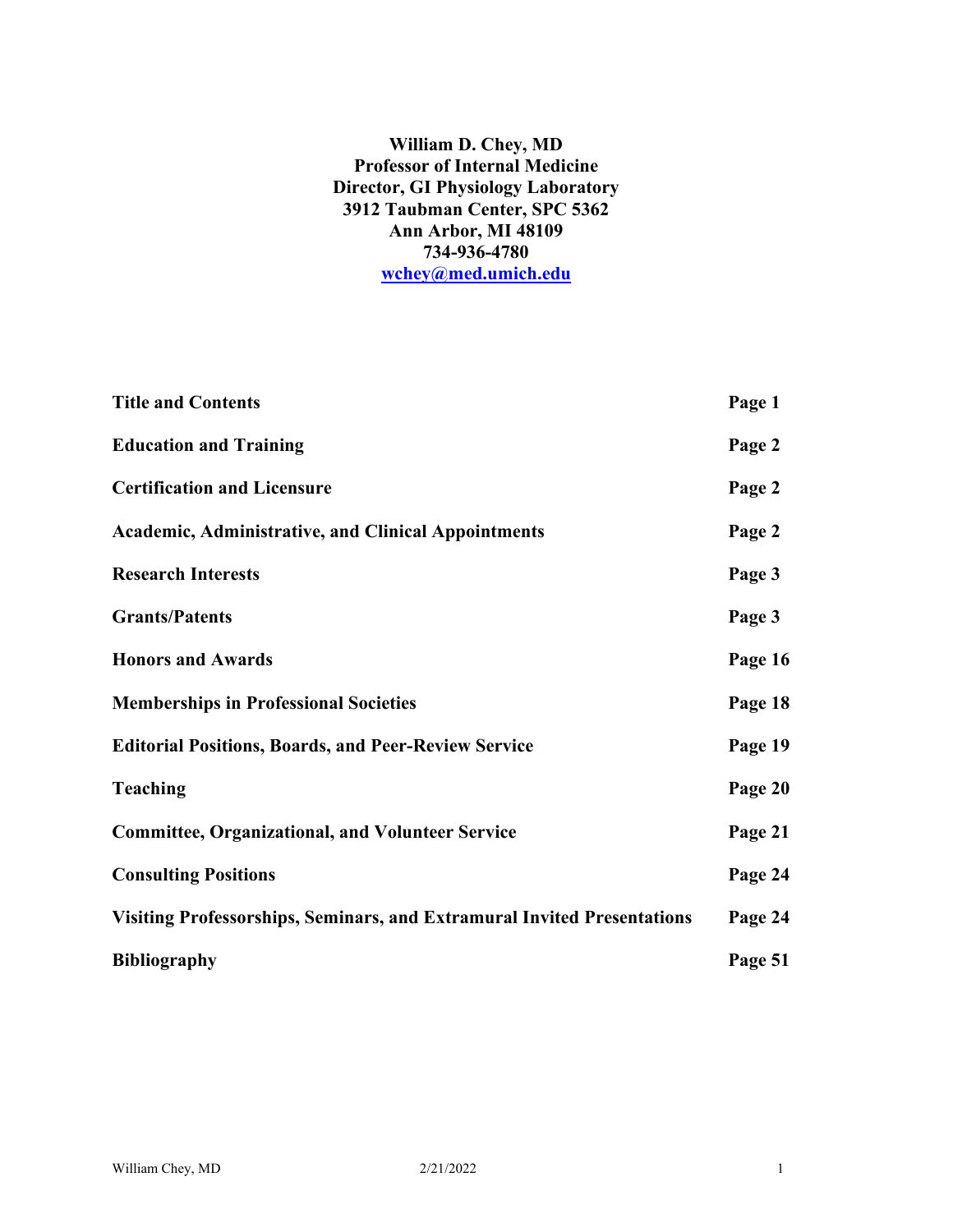# **Education and Training**

| 09/1978-05/1982 | University of Pennsylvania, Bachelor of Arts in Biology   |
|-----------------|-----------------------------------------------------------|
| 09/1982-06/1986 | Emory University School of Medicine, MD                   |
| 07/1986-06/1989 | Residency Training in Internal Medicine, Emory Affiliated |
|                 | Hospitals                                                 |
| 07/1990-06/1993 | Fellowship in Gastroenterology, University of Michigan    |

## **Certification and Licensure**

Diplomat of NBME (7/87) Licensed to Practice Medicine in the State of Michigan (#4301056884), Expire 07/05/2024 American Board of Internal Medicine Certification, 1989 American Board of Internal Medicine Subspecialty Certification in Gastroenterology, 1993, Successful recertification 2003, 2013

### **Academic, Administrative, and Clinical Appointments**

*Academic*

| 07/1989-06/1990     | Senior Associate, Department of Internal Medicine,<br>Emory University School of Medicine, Atlanta, Georgia                                          |
|---------------------|------------------------------------------------------------------------------------------------------------------------------------------------------|
| 07/1993-08/1996     | Lecturer in Internal Medicine,                                                                                                                       |
|                     | University of Michigan, Ann Arbor, Michigan                                                                                                          |
| 09/1996-08/2001     | Assistant Professor, Department of Internal Medicine,<br>University of Michigan, Ann Arbor, Michigan                                                 |
| 09/2001-08/2007     | Associate Professor, Department of Internal Medicine,<br>University of Michigan, Ann Arbor, Michigan                                                 |
| $09/2007$ -present  | Professor, Department of Internal Medicine, University of<br>Michigan, Ann Arbor, Michigan                                                           |
| $02/2015$ -present  | Timothy T. Nostrant Collegiate Professorship in<br>Gastroenterology, Department of Internal Medicine,<br>University of Michigan, Ann Arbor, Michigan |
| $07/2015$ - present | Professor, Department of Nutritional Sciences, University of<br>Michigan, Ann Arbor, Michigan                                                        |
| $04/2022$ – present | Chief, Division of Gastroenterology, Michigan Medicine,<br>Ann Arbor, Michigan                                                                       |
| Clinical            |                                                                                                                                                      |
| $07/1993$ -present  | Director, GI Physiology Laboratory,<br>University of Michigan Health System                                                                          |
| $01/2009$ -present  | Ann Arbor, Michigan<br>Co-Director, Michigan Bowel Control Program<br>University of Michigan Health System                                           |
|                     |                                                                                                                                                      |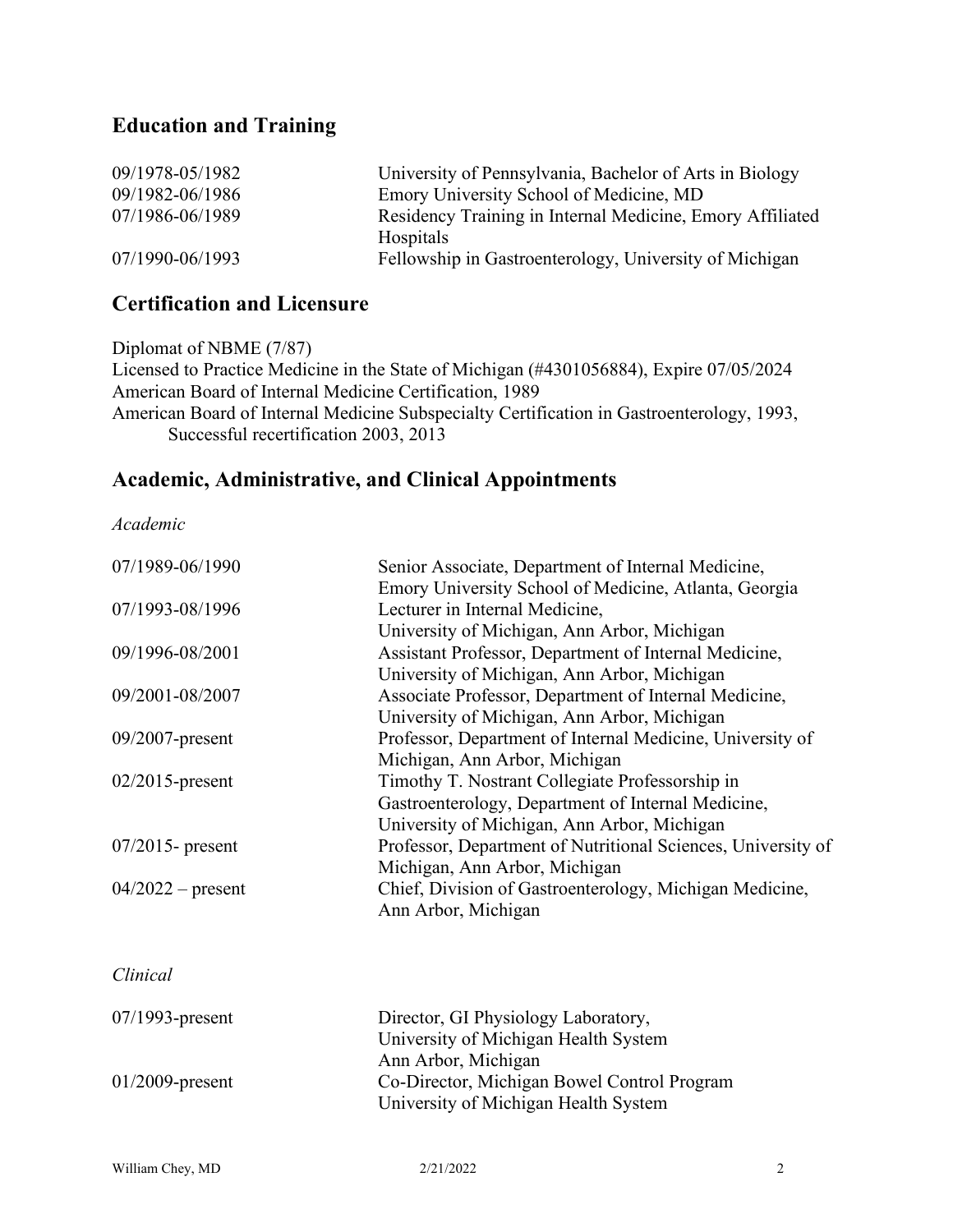|                    | Ann Arbor, Michigan                                        |
|--------------------|------------------------------------------------------------|
| $01/2015$ -present | Director, Digestive Diseases Nutrition & Behavioral Health |
|                    | Program, Division of Gastroenterology, University of       |
|                    | Michigan Health System, Ann Arbor, Michigan                |
| $09/2018$ -present | Director, University of Michigan Food for Life Kitchen     |

*Private Sector Appointments*

| Co-Founder and Co-CMO | My Total Health, Los Angeles, California               |              |
|-----------------------|--------------------------------------------------------|--------------|
|                       | Senior Director, Nutrition & Behavioral Health Service | GI on Demand |

### **Research Interests**

- 1. The pathophysiology and management of functional bowel disorders
- 2. The role of diet and nutrition in functional bowel and motility disorders
- 3. The emerging role of health information technology in medicine
- 4. Diagnosis and treatment of *Helicobacter pylori* and acid-peptic disorders

#### **Active Research Funding: Fecal Incontinence**

| <b>Fecal Incontinence</b> |                                                                     |
|---------------------------|---------------------------------------------------------------------|
| Sponsor:                  | National Institutes of Health – UO-1                                |
| Title:                    | "Comparative Effectiveness of Biofeedback, Sacral Nerve             |
|                           | Stimulation, and Injectable Bulking Agents for Treatment of Fecal   |
|                           | Incontinence: The Fecal Incontinence Treatment (FIT) Study"         |
|                           | ClinicalTrials.gov NCT03811821                                      |
| Principal Investigator:   | William Whitehead, PhD                                              |
| Site Co-PIs:              | William D. Chey, MD, Stacy Menees, MD                               |
| Funding period:           | 6/1/20-TBA (\$432,380 to UM)                                        |
| <b>IBS</b>                |                                                                     |
| Sponsor:                  | National Institutes of Health $-$ RO-1                              |
| Title:                    | "Home-based transcutaneous electrical acustimulation for            |
|                           | abdominal pain"                                                     |
| Principal Investigator:   | Jiande Chen, PhD                                                    |
| Site Co-PIs:              | William D. Chey, MD, Chung Owyang, MD, Borko Nojkov, MD             |
| Funding period:           | 7/1/20-6/30/25 (\$3,298,650)                                        |
| Sponsor:                  | Biomerica                                                           |
| Title:                    | "An antibody guided dietary restriction trial using Biomerica       |
|                           | InFoods 24G test in patients with Irritable Bowel Syndrome"         |
| Principal Investigator:   | William D. Chey, MD                                                 |
| Funding period:           | $7/1/18 - 10/31/21$ (\$181,015)                                     |
| Sponsor:                  | Commonwealth Diagnostics International                              |
| Title:                    | "The role of breath testing in enriching the likelihood of response |
|                           | to rifaximin in patients with non-constipated IBS"                  |
| Principal Investigator:   | William D. Chey, MD                                                 |
|                           |                                                                     |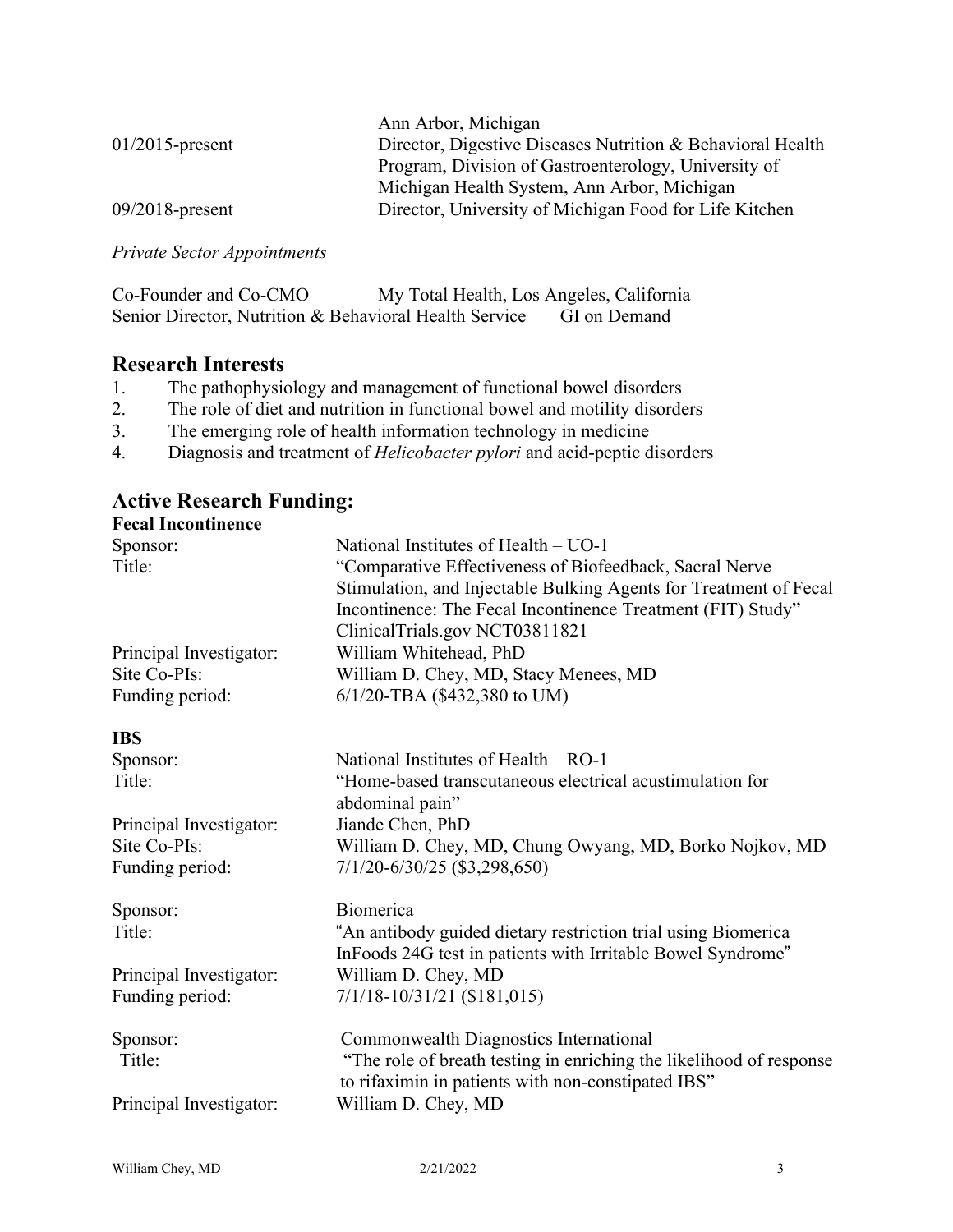| Co-investigator:        | Borko Nojkov, MD                                                                                     |
|-------------------------|------------------------------------------------------------------------------------------------------|
| Funding period:         | 9/10/19-10/31/21 (\$155,122)                                                                         |
| Sponsor:                | <b>QOL</b> Medical                                                                                   |
| Title:                  | "Sucrase-Isomaltase Deficiency in Irritable Bowel Syndrome and<br>Diarrhea - Hiding in Plain Sight?" |
| Principal Investigator: | Shanti Eswaran, MD                                                                                   |
| Project Mentor:         | William D. Chey, MD                                                                                  |
| Funding period:         | $4/1/19 - 3/30/22$ (\$150,676)                                                                       |
| Sponsor:                | <b>ACG</b> Institute                                                                                 |
| Title:                  | "Low FODMAP plus PEG 3350 for the treatment of patients with                                         |
| Principal Investigator: | Irritable Bowel Syndrome-Constipation"<br><b>Stacy Menees, MD</b>                                    |
| Project Mentor:         | William D. Chey, MD                                                                                  |
| Funding period:         | $7/1/18 - 3/30/22$ (\$56,151)                                                                        |
| Other:                  |                                                                                                      |
| Sponsor:                | Food and Drug Administration                                                                         |
| Title:                  | "Develop Patient-Focused Quality Standard or Specifications by                                       |
|                         | Measuring In Vivo Drug Dissolution in Human GI Tract of                                              |
|                         | Various MR Products for Validating In Vitro Dissolution<br>Methods"                                  |
| Principal Investigator: | Duxin Sun, PhD                                                                                       |
| Co-investigators:       | William D. Chey, MD, Borko Nojkov, MD                                                                |
| Funding period:         | $7/1/21 - 6/30/23$ (\$686,357)                                                                       |

### *Past*

GCRC-CAP Award for "Visceral Afferent Dysfunction in Diabetic Constipation", Principal Investigator: WD Chey Funding period from 4/1/94 to 3/31/97 (\$196,400)

Glaxo Institute of Digestive Health Clinical Research Award for "Role of Hyperglycemia on Efferent Neural and Myogenic Function in the Human Colon", Principal Investigator: WD Chey Funding period from 7/1/94 to 6/30/95 (\$40,000)

Glaxo Institute of Digestive Health Clinical Research Award for "Visceral Afferent Neural Dysfunction in Diabetic Constipation", Principal Investigator: WD Chey Funding period from 7/1/95 to 6/30/96 (\$39,000)

Sandoz Pharma Ltd for "A randomized, double-blind, placebo-controlled, multicenter, dose ranging study to assess the safety and efficacy of SDZ HTF 919 at four dose levels in subjects with constipation-prone irritable bowel syndrome"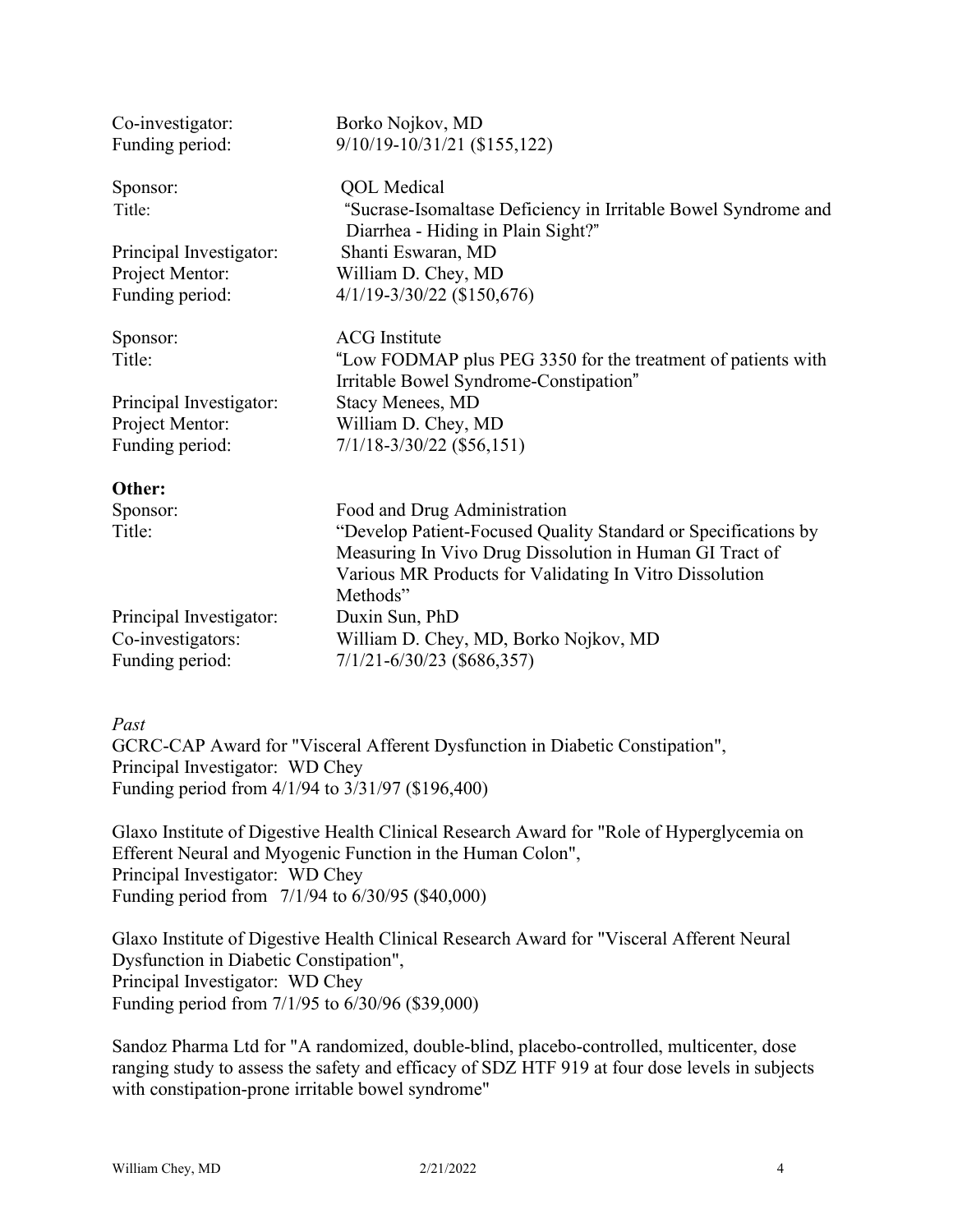Principal Investigator: Chung Owyang, MD Co-investigators: WD Chey, JL Barnett, G Elta, W Hasler, T Nostrant, J Scheiman, J Wiley. Funding period from 4/95 to 2/96 (\$97,988)

Astra-Merck for "Prolonged effect of omeprazole on the  $14$ C-urea breath test", Principal Investigator: WD Chey Funding period from 5/95 to 1/96 (\$4,200)

Chemtrak for "Accumeter *H. pylori* test: Cut-off verification, clinical performance, and reproducibility", Principal Investigator: WD Chey. Funding period from 8/95 to 2/96 (\$26,500)

Abbott Pharmaceuticals for "The efficacy of 2 different 7 day treatment programs for *Helicobacter pylori* infection", Principal Investigator: WD Chey Funding period from 9/95 to 10/96 (\$3000)

Solvay Pharmaceuticals for "Double-blind placebo-controlled, randomized, multicenter, parallel group dose finding study to investigate the efficacy of cilansetron in patients with irritable bowel syndrome and increased rectal visceral sensitivity" Principal Investigator: Chung Owyang, MD Co-investigators: WD Chey, MD Funding period from 10/96 – 4/97

Chemtrak for "Accumeter *H. pylori* Test", Principal Investigator: WD Chey. Funding period from 9/96-2/97 (\$5,100)

GCRC Funding for "The effect of hyperglycemia on forebrain and brainstem activation resulting from rectal distention" Principal Investigator: WD Chey Funding period from 4/18/96-11/1/97 (\$24,000)

Pfizer Pharmaceuticals for "The efficacy of Ranitidine Bismuth Citrate, Azithromycin, and Amoxicillin for 7 versus 10 days to cure *H. pylori* infection" Principal Investigator: WD Chey Funding period from 3/1/97-3/31/98 (\$7,000)

Phase I SBIR award for "Non-invasive breath test for measuring gastric emptying" Principal Investigator: KJ Goodman Co-investigator: WD Chey Funding period from 9/1/97-8/31/98 (\$61,782 total costs; \$32,552 subcontract to UMMC)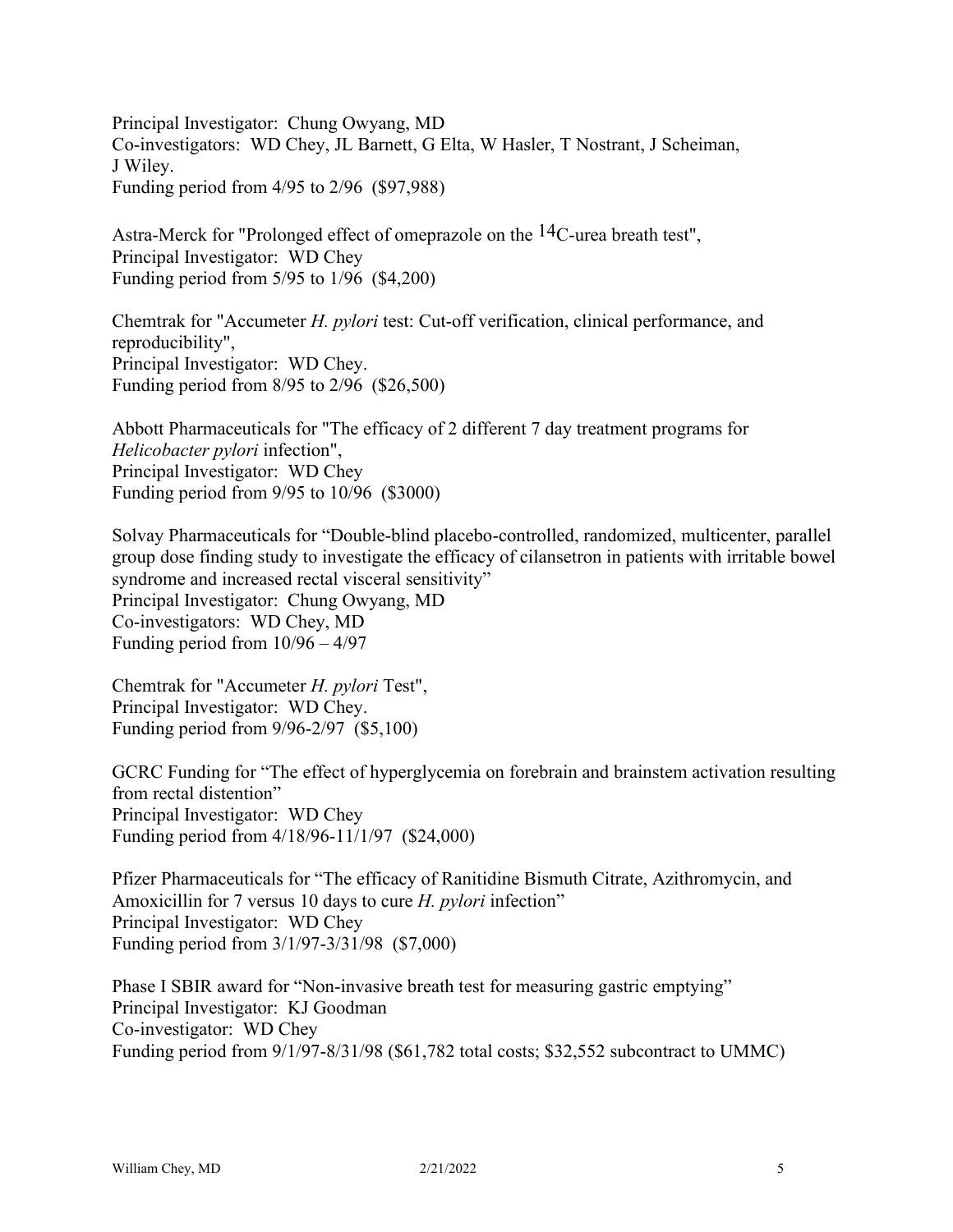Phase II SBIR award for "Investigation of a blood test (EZ-HBT) for the diagnosis of *Helicobacter pylori* infection" Principal Investigator: DA Wagner, PhD Co-investigators: WD Chey, PA Toskes, AF Cutler Funding period from 4/1/98-3/31/00 (\$15,600 from subcontract to UMMC)

John and Suzanne Munn endowed research fund of the University of Michigan Comprehensive Cancer Center for "Converting sigmoidoscopy to colonoscopy: a randomized, controlled trial to assess clinical and economic outcomes of a novel colorectal cancer screening strategy" Principal Investigator: WD Chey, MD Co-investigators: M Stern, AM Fendrick, R Mosely 5/14/98 to indefinite (\$7,200)

GCRC Funding for "Differential cortical activation in response to visceral and somatic stimulation in healthy volunteers and patients with noncardiac chest pain (#1575)" Principal Investigator: WD Chey Funding period from 8/13/98- 8/99 (\$24,600)

Phase II SBIR for "Non-invasive breath test for measuring gastric emptying" Principal Investigator: KJ Goodman, PhD Co-investigators: WD Chey, HP Parkman Funding period from 7/1/99 to 6/30/01 (\$646,500 total award with \$117,546 from subcontract to UMMC)

Solvay Pharmaceuticals for "Double-blind, placebo-controlled, randomized, multicenter, parallel-group dose ranging study to investigate the efficacy and safety of Cilansetron in nonconstipated patients with Irritable Bowel Syndrome" Principal Investigator: WD Chey, MD Co-Investigators: C Owyang, WL Hasler, J Barnett, J Wiley Funding period from 3/99- (\$89,647)

Dia Sorin for "Appropriate test selection for patients undergoing the test and treat strategy for *H. pylori"* Principal Investigator: AM Fendrick, MD Co-Investigator: WD Chey Funding period from 11/99-5/2000 (\$74,963)

Ballard Medical Products for "The effect of proton pump inhibitors on non-invasive testing for *H. pylori*" Principal Investigator: WD Chey, MD Funding from 9/99-8/2000 (\$5,000)

Solvay Pharmaceuticals for "Double-blind, placebo-controlled, long-term extension to evaluate the nine month safety profile of Cilansetron in non-constipated IBS patients" Principal Investigator: WD Chey, MD Co-Investigators: C Owyang, WL Hasler, J Barnett, J Wiley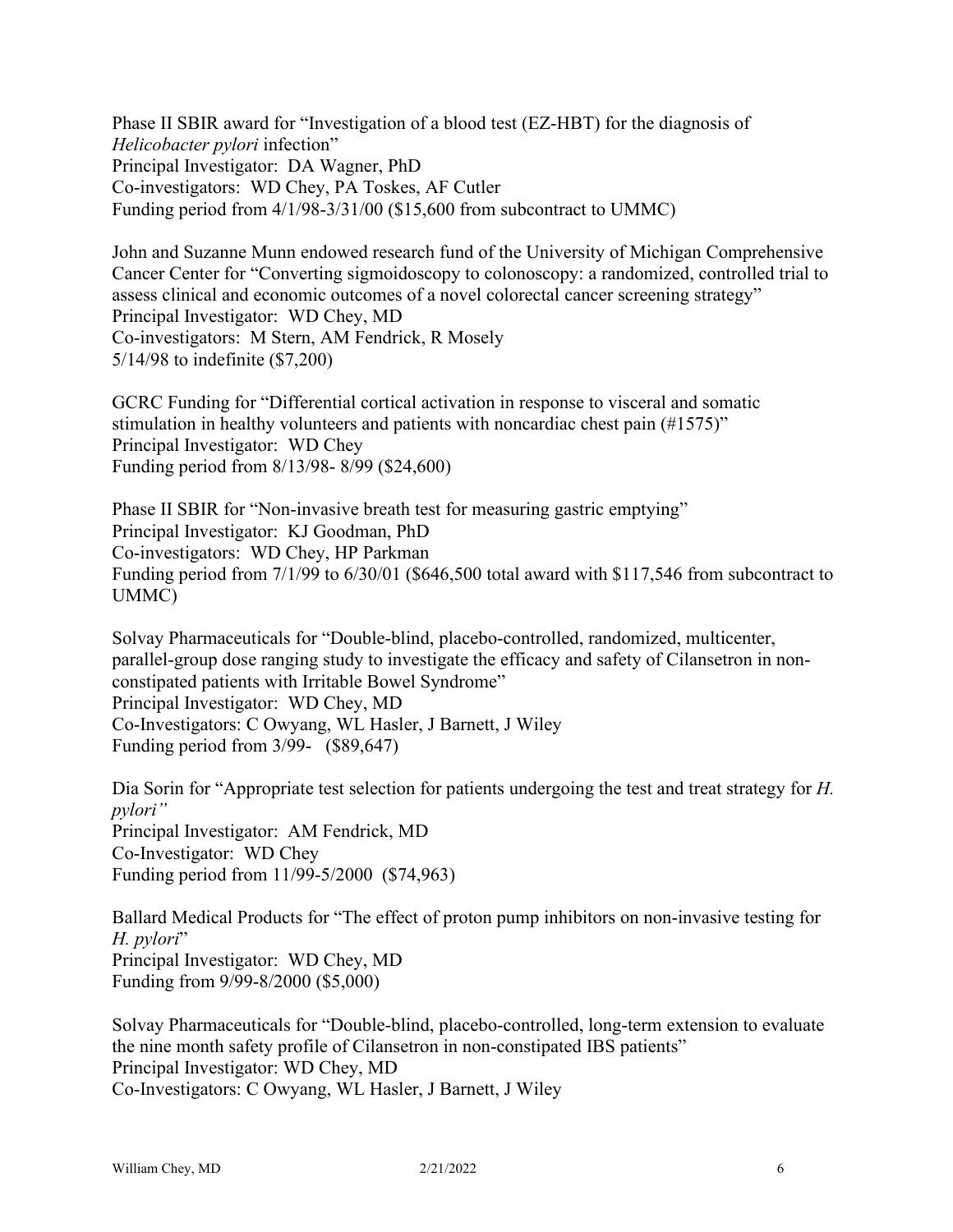Funding period from 7/1/99-6/30/2000 (\$71,725)

Glaxo-Wellcome for "A 24 week randomized, open label study of Health care resource use, quality of life and productivity with Alosetron 1 mg BID vs. traditional therapy in females with non-constipated IBS" Principal Investigator: WD Chey, MD Funding period from 2/1/2000-12/31/2000 (\$20,000)

Glaxo-Wellcome for "The effect of Alosetron on anal sphincter function in healthy volunteers and patients with fecal incontinence" Principal Investigator: WD Chey, MD Co-Investigator: WM Sun Funding period from 7/1/2000-06/30/2001 (\$17,000)

Solvay for "A randomized, placebo controlled, multi-center study to investigate the safety and efficacy of 2mg cilansetron in non-constipated subjects with established irritable bowel syndrome" Principal Investigator: WD Chey, MD Co-Investigators: C Owyang, G Elta, J Barnett

Funding period from 1/1/2001-12/31/2001 (\$28,051)

Astra-Zeneca for "A comparative efficacy and safety study of Nexium (esomeprazole magnesium) delayed release capsules(40mg qd and 20mg qd) versus placebo for the prevention of gastric ulcers associated with daily NSAID use in patients at risk" Principal Investigator: James Scheiman,

Sub Investigators: William Chey, Grace Elta, Andrea Todisco, Michelle Anderson. Funding period: 2/01-12/02 (\$50,000)

Novartis for "A randomized, double-blind, placebo controlled multi-center study to assess the efficacy, safety, and tolerability of tegaserod 2 mg bid and 6 mg bid given orally vs. placebo in patients with chronic constipation" Principal Investigator: WD Chey, MD

Co-Investigators: C Owyang, G Elta, J Barnett Funding period from: 5/1/01-11/1/02 (\$49,675)

Astra-Zeneca for "Effect of functional bowel disease on outcome after surgical anti-reflux therapy"

Principal Investigator: WD Chey, MD Co-Investigators: Lisa Colletti, David Axelrod, Michael Shaw, A. Mark Fendrick Funding period from: 8/30/00-8/29/03 (\$67,042)

Phase II SBIR for "A breath test to detect bacterial overgrowth in the elderly" Principal Investigator: D Wagner, PhD Co-investigators: WD Chey, HP Parkman, P Toskes Funding period from: 4/1/02-3/31/04 (\$74,972 from subcontract to UMMC)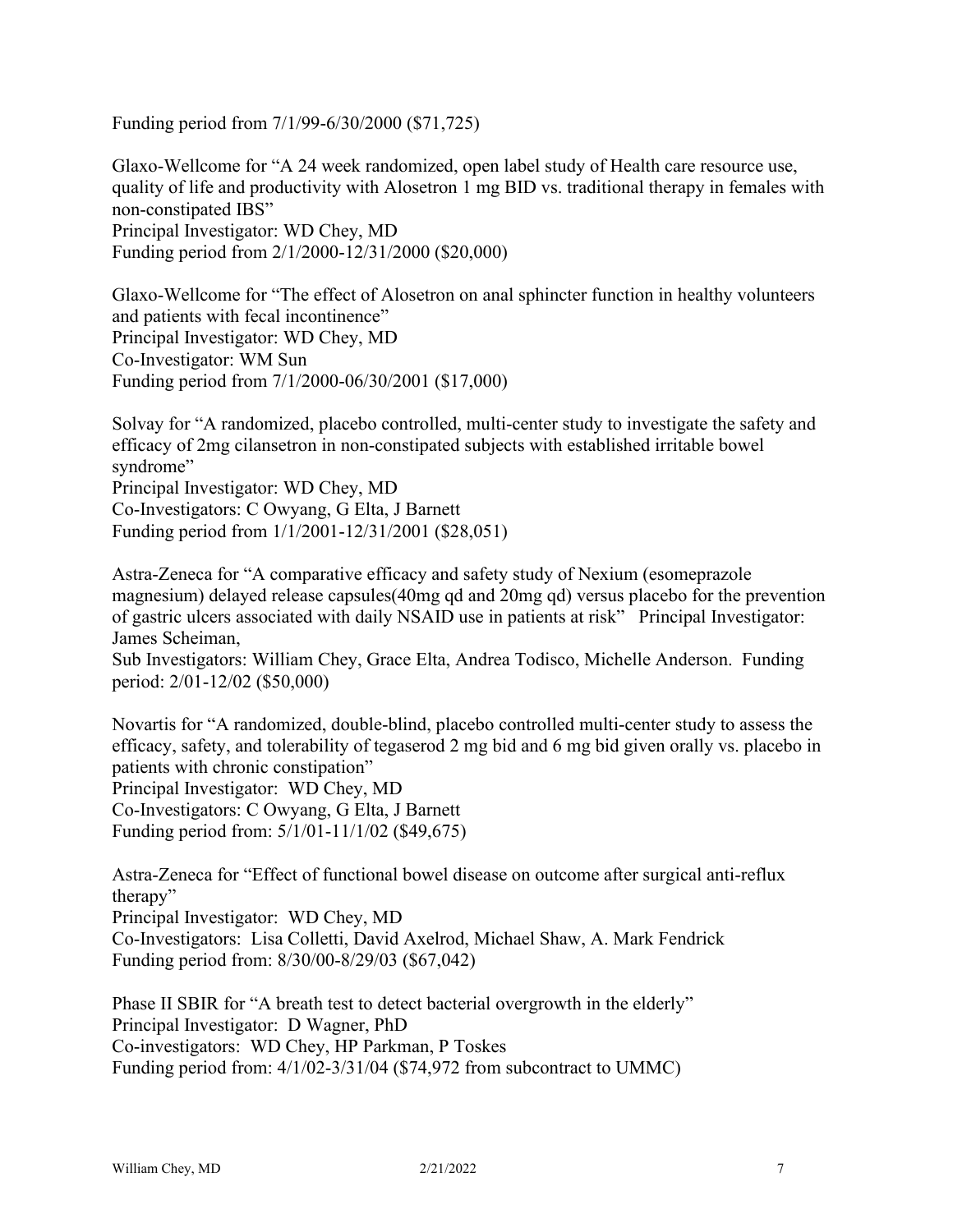Janssen Pharmaceuticals for "Nonerosive Reflux Disease: A study to understand etiology and predictors of response to PPI therapy" Principal Investigator: WD Chey, MD Co-investigators: M Cleary, M Shaw, J Inadomi Funding period from: 2/1/02-1/31/04 (\$80,579)

Phase I SBIR for "A novel diagnostic test for irritable bowel syndrome" Principal Investigator: D Wagner, PhD Co-investigators: WD Chey Funding period from: 3/1/03-2/28/04 (\$27,394)

Forest Laboratories for "Safety and efficacy of dexloxiglumide in female patients with constipation-predominant irritable bowel syndrome" Principal Investigator: WD Chey, MD Co-Investigators: C Owyang, G Elta Funding period from: 2/1/02-3/31/03 (\$58,926)

Vela Pharmaceuticals for "A double-blind randomized, placebo-controlled study of R-Tofisopam in outpatients with Irritable Bowel Syndrome" Principal Investigator: WD Chey, MD Co-Investigators: C Owyang, WL Hasler, J Wiley Funding period from: 9/9/2003-6/30/2004 (\$50,133)

Prometheus Laboratories for "The value of diagnostic testing in Irritable Bowel Syndrome" Principal Investigator: WD Chey, MD Co-Investigators: B Cash Funding period from: 9/12/2003-12/30/2004 (\$31,265)

Janssen Pharmaceuticals for "Esophageal sensation in patients with heartburn: Correlation of esophageal sensation with response to PPI" Principal Investigator: WD Chey, MD Co-investigators: J Rubenstein, B Nojkov Funding period from: 9/30/03-10/1/04 (\$52,948)

Novartis Pharmaceuticals for "A 4-week, multicenter, double-blind, placebo-controlled, randomized, parallel-group, clinical study to evaluate the efficacy of tegaserod in relieving the symptoms of female patients with IBS, excluding those with predominant diarrhea IBS" Principal Investigator: WD Chey, MD Co-investigators: C Owyang, WL Hasler, J Wiley, L Fisher Funding period from: 1/11/04-7/31/05 (\$30,517)

Novartis for "A 6 week randomized, double-blind, double-dummy placebo controlled, multicenter study to assess the effect of tegaserod 2mg TID on dyspeptic symptoms in diabetic patients with symptoms of diabetic gastropathy" Principal Investigator: WD Chey, MD Co-investigators: C Owyang, WL Hasler, J Wiley, L Fisher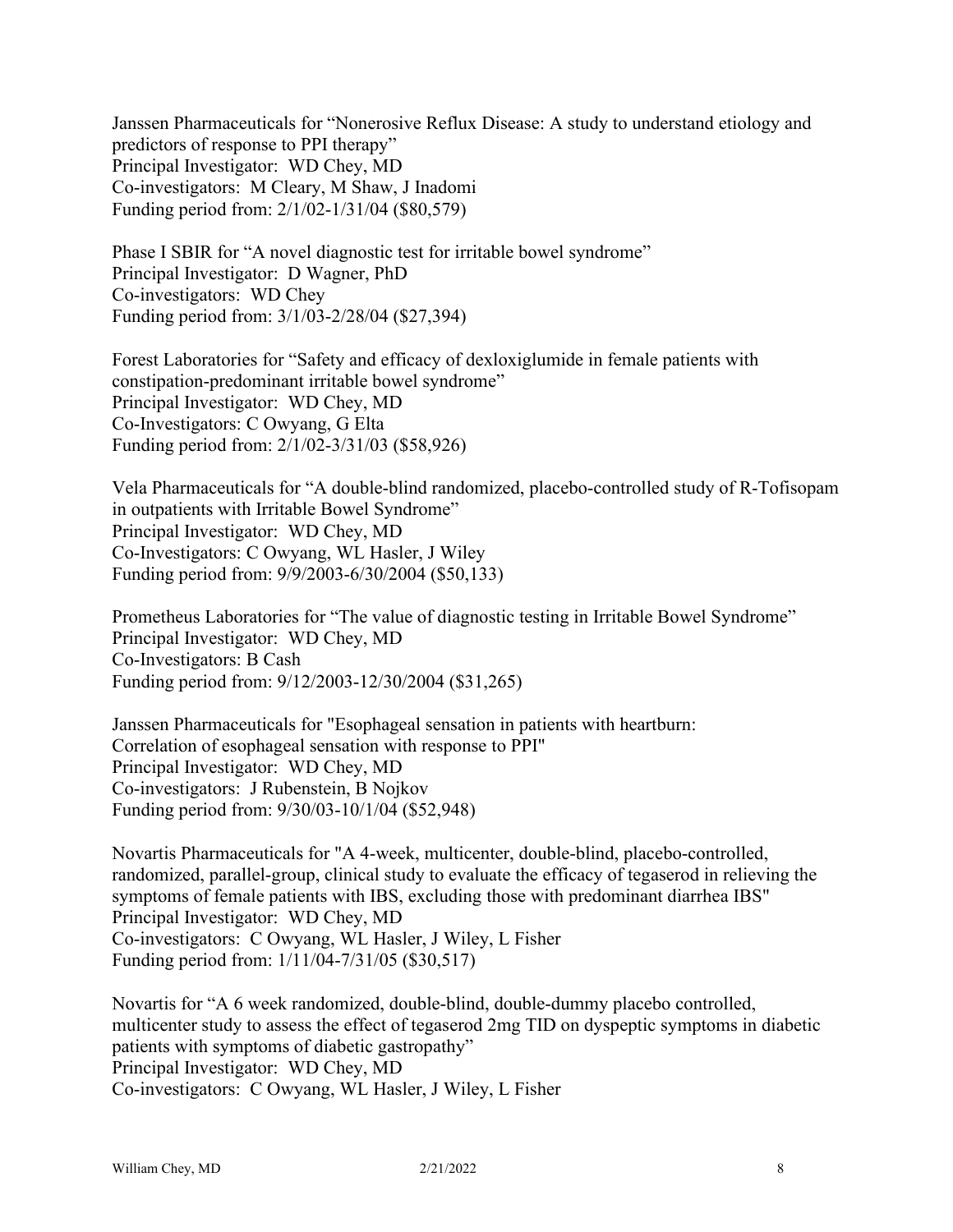Funding period from: 2/25/04-6/30/2005 (\$57,486)

Trine Pharmaceuticals for "A randomized, double-blind, placebo-controlled study to assess the safety and efficacy of TRN-002 for the symptomatic treatment of diarrhea-predominant irritable bowel syndrome" Principal Investigator: WD Chey, MD Co-investigators: C Owyang, WL Hasler, J Wiley, L Fisher Funding period from: 12/1/04-11/30/2005 (\$40,679)

Smart Pill Diagnostics for "Medical Utilization in patients with gastroparesis" Principal Investigator: WL Hasler, MD Co-investigators: John Wo, WD Chey Funding period from: 11/1/04-10/31/2005 (\$25,389)

Rome Foundation for Disorders of GI Function for "Validation of the Rome III modular questionnaire" Principal Investigator: WD Chey, MD Co-investigators: R Saad, MD Funding period from: 10/1/05-4/31/2006 (\$7,500)

Sucampo Pharmaceuticals for "An double-blind study of lubiprostone for constipationpredominant irritable bowel syndrome" Principal Investigator: WD Chey, MD Co-investigators: R Saad, MD Date:1/1/06-3/31/2007 Funding amount: \$52,614

Novartis for "The effects of tegaserod on orocecal transit in elderly patients with chronic constipation" Principal Investigator: WD Chey, MD Co-investigators: H Parkman, I Bottoli, D Joseph Date: 7/1/06-6/30/07 Funding amount: \$750,000 for 3 sites - \$244,000 to UM

Salix for "A phase 2, multicenter, randomized, double-blind, placebo-controlled study to assess the efficacy and safety of 3 different doses of rifaximin bid for 2 or 4 weeks in the treatment of patients with IBS-D"

| Principal Investigator: | WD Chey, MD        |
|-------------------------|--------------------|
| Co-investigators:       | R Saad, MD         |
| Date:                   | $5/1/06 - 9/30/07$ |
| Funding amount:         | \$44,075           |

Trine Pharmaceuticals for "A randomized, double-blind placebo controlled study to assess the safety and efficacy of TRN-002 for the symptomatic treatment of diarrhea-predominant IBS in females"

Principal Investigator: WD Chey, MD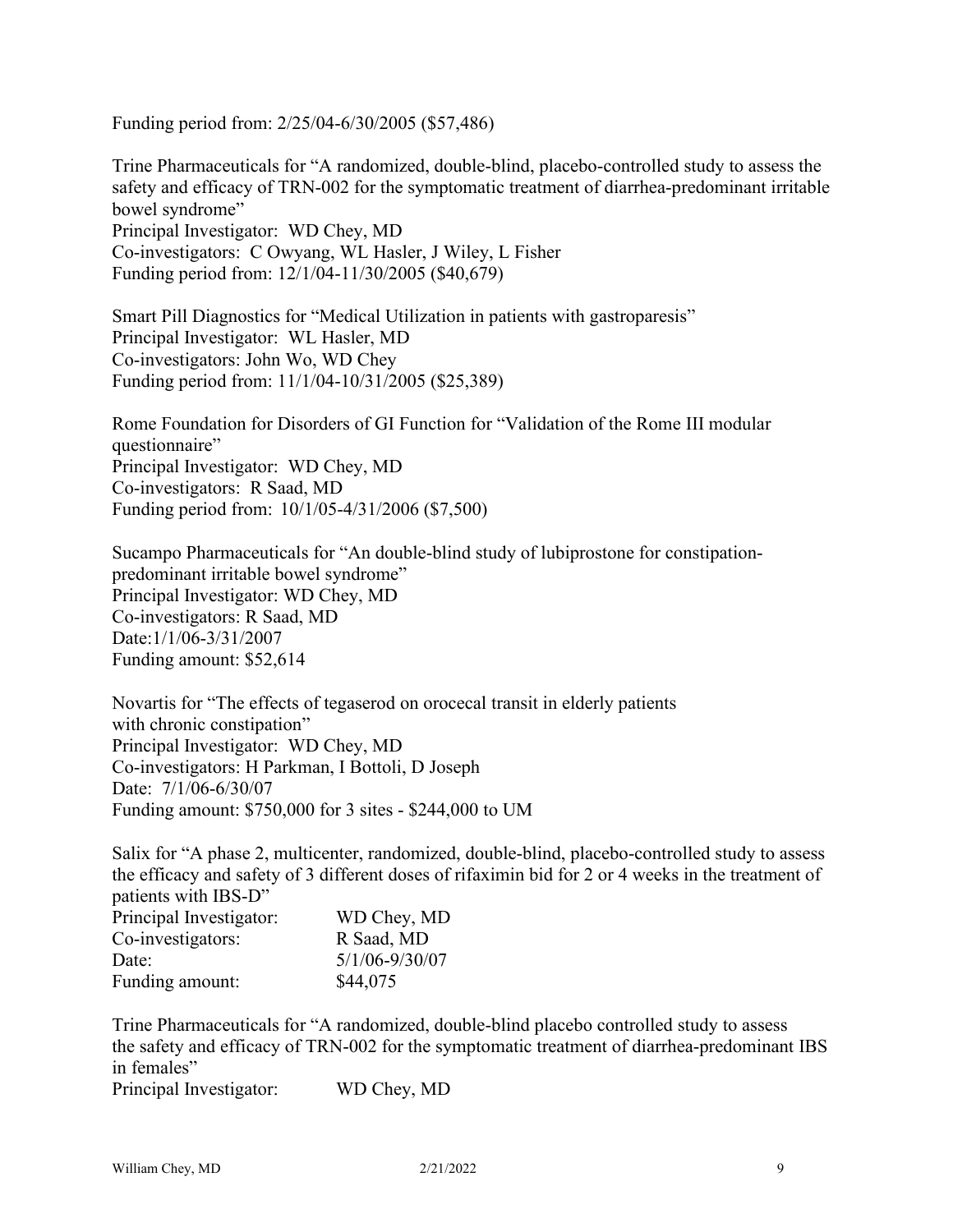| Co-investigators: | R Saad MD, D Brenner MD          |
|-------------------|----------------------------------|
| Funding period:   | $10/16/06 - 10/31/07$ (\$33,064) |

GCRC for "Pilot feasibility study of structure-function relationships in pediatric fecal incontinence" Principal Investigator: Cheryl Gariepy, MD<br>
Co-investigators: WD Chev R Felt P!  $WD$  Chev, B Felt, P Strouse

| CO-IIIvCSugators. | $W D$ CIICY, D Fell, E Subust   |
|-------------------|---------------------------------|
| Date:             | $11/01/05 - 4/30/07$ (\$26,108) |

Allergan Pharmaceuticals for "A multicenter, multiple-dose, double-blind, randomized, placebo controlled, parallel group study of the safety and efficacy of oral AGN 203818 given twice daily for 4 weeks for the relief of IBS pain"

| Principal Investigator: | WD Chey, MD                |
|-------------------------|----------------------------|
| Co-investigators:       | R Saad, MD D Brenner MD    |
| Date:                   | $5/1/07 - 5/08$ (\$24,045) |

Microbia, Inc. for "A randomized, multi-center, double-blind, placebo controlled dose-rangefinding parallel-group, phase 2 trial of oral linaclotide acetate administered to patients with chronic constipation"

| Principal Investigator: | WD Chey, MD                |
|-------------------------|----------------------------|
| Co-investigators:       | R Saad MD, D Brenner MD    |
| Date:                   | $5/1/07 - 4/08$ (\$26,628) |

Microbia, Inc. "A randomized, multi-center, double-blind, placebo controlled dose-range-finding parallel-design, phase 2 trial of oral linaclotide acetate administered to patients with irritable bowel syndrome with constipation"

| Principal Investigator: | WD Chey, MD                 |
|-------------------------|-----------------------------|
| Co-investigators:       | R Saad MD, D Brenner MD     |
| Date:                   | $7/30/07 - 4/08$ (\$36,040) |

Alizyme "A phase III, multicenter, open label, extension study to evaluate the long-term safety of renzapride in women with constipation-predominant IBS"

| Principal Investigator: | WD Chey, MD                   |
|-------------------------|-------------------------------|
| Co-investigators:       | R Saad, MD                    |
| Date:                   | $5/1/06 - 6/30/08$ (\$43,704) |

Prometheus Laboratories, Inc. for "Procurement of blood samples for use in the development of a gastrointestinal disease test panel"

| Principal Investigator: | WD Chey, MD                 |
|-------------------------|-----------------------------|
| Co-investigators:       | R Saad MD, D Brenner MD     |
| Date:                   | $9/1/07 - 8/08$ (\$ 35,950) |

TAP Pharmaceuticals "Non-steroidal anti-inflammatory drug and aspirin utilization amongst US primary care physicians: A follow-up survey" Principal Investigator: WD Chey, MD Co-investigators: N Elnachef, JS Scheiman, AM Fendrick, CW Howden, MD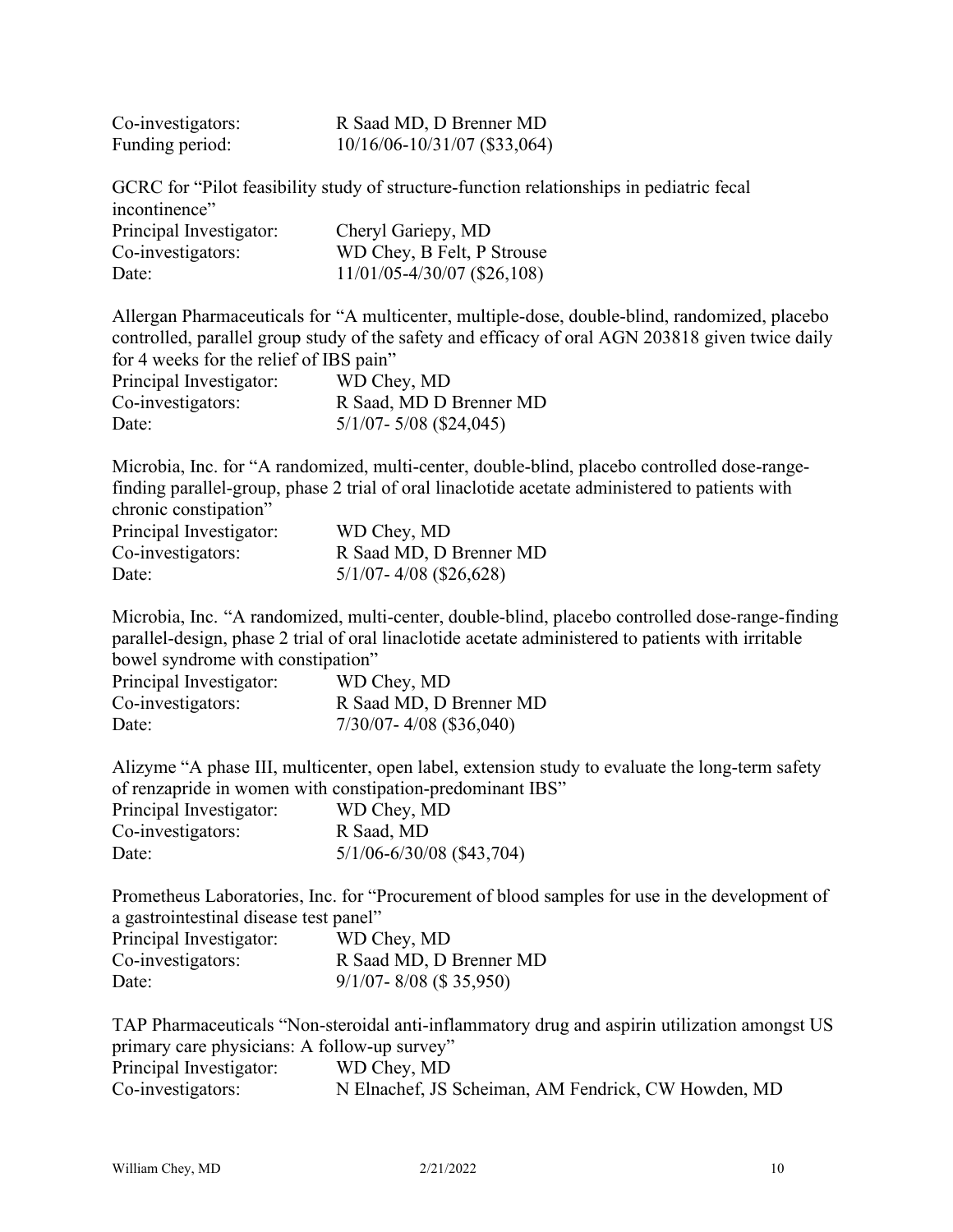Date: 4/06-8/08 (\$18,649) Pharmos Corporation "A double-blind, randomized, placebo-controlled phase 2b study of 100, 200, and 300 mg BID Dextofisopam in female outpatients with irritable bowel syndrome" Principal Investigator: WD Chey, MD Co-investigators: R Saad, MD D Brenner MD Funding period: 9/1/07-3/31/09 (\$54,759) Bill & Melinda Gates Foundation "A clinical trial of *H. pylori* eradication in Latin America" Principal Investigator: Laurence Baker, DO Study Executive Officer & Steering Committee: William D. Chey, MD Funding period: 7/24/08 – 7/24/10 (\$2,300,000 – 10% effort) American College of Gastroenterology "Pilot study to determine the key characteristics which aid in the diagnosis of constipated patients with dyssynergic defecation" Principal Investigator: Monthira Maneerattanaporn, MD Project Mentor: William D. Chey, MD Funding period:  $7/1/10 - 6/30/11$  (\$10,000 – 0% effort) American Gastroenterological Association "The differences in physiologic mechanisms underlying chronic constipation in elderly versus younger adults with constipation" Principal Investigator: Richard Saad, MD Project Mentor: William D. Chey, MD Funding period: 7/1/08 – 6/30/11 (\$225,000) National Institutes of Health, "Development and Initial Validation of PROMIS GI Distress Scale" Principle Investigator: Dinesh Khanna, MD, MS and Brennan Spiegel MD, MSHS External Consultant: William D. Chey, M.D. Funding Period: 9/1/09 – 7/31/13 (\$2,063,004 – 0% effort) Coulter Translational Research Partnership Program, "Digital Manometry: A Disposable, Pointof-Service Device to Diagnose Dyssynergic Defecation" Principle Investigator (Clinician): William D. Chey, M.D. Principle Investigator (Bio-Medical Engineer): James Ashton-Miller, Ph.D. Funding Period: 7/1/2012-12/31/2013 (\$99,734 – 5% effort) Sponsor: Ironwood Pharmaceuticals Title: "Development of My GI Health Consumer Portal" PI Brennan Spiegel, MD Co-investigators William D. Chey, MD, Roger Bolus, PhD Funding Period 7/1/2013- 12/31/14 (\$427,908, \$87,052 to UM – 10% effort)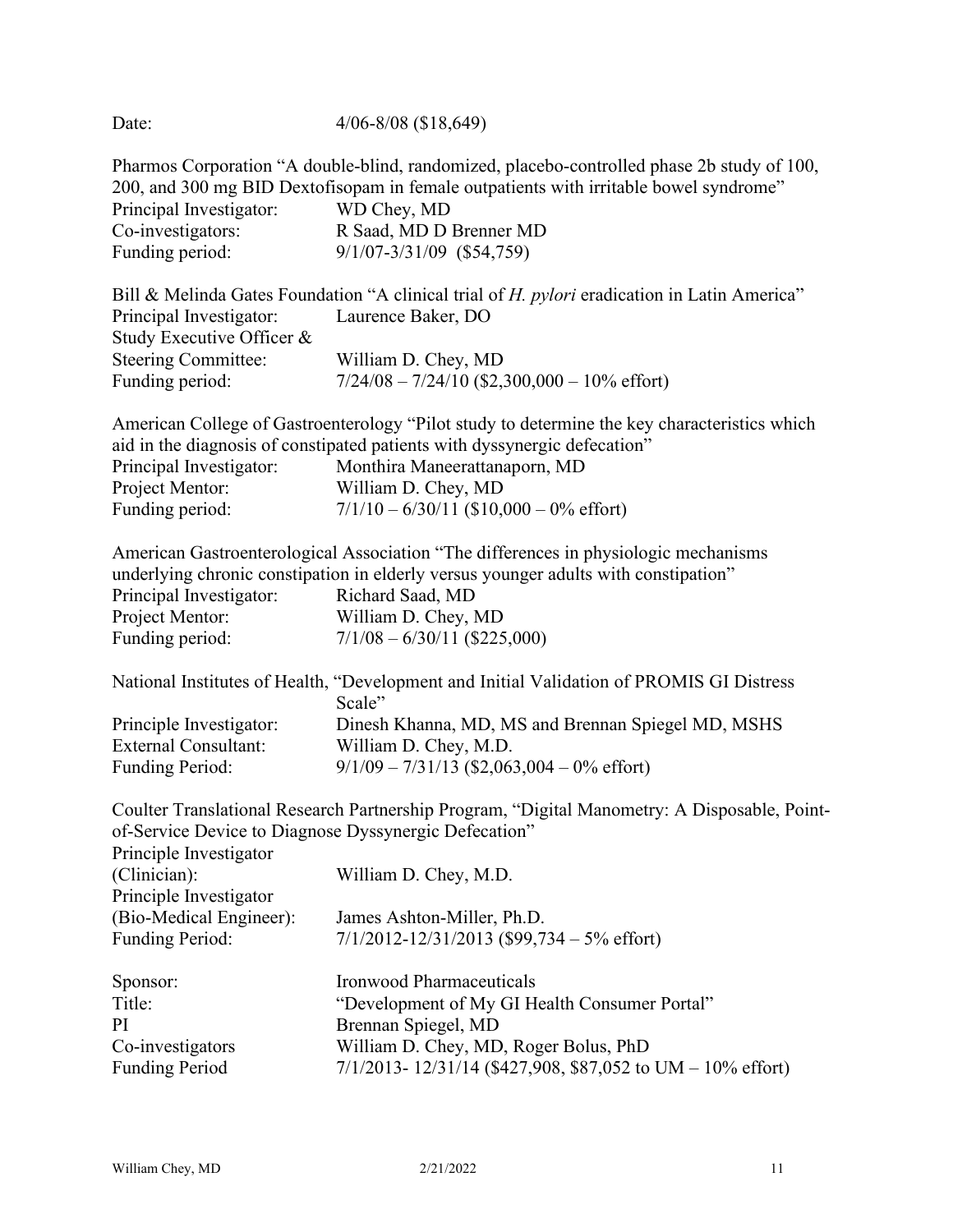Principal Investigator: Stuart Spechler MD

Principle Investigator (Clinician): William D. Chey, MD Principle Investigator

Principal Investigator: Jack Minor

Principle Investigator : Shanti Eswaran, M.D.

Sponsor: Ironwood Pharmaceuticals Title: "My GI Health Educational Assets V1.5" PI William D. Chey, MD Co-investigators Lawrence An MD, Lin Chang MD Funding Period 7/1/2013- 6/30/14 (\$242,620 – 0% effort)

Sponsor: VA Cooperative Studies Program #573 Title: "A Randomized Trial of Medical and Surgical Treatments for Patients with GERD Symptoms that are Refractory to Proton Pump Inhibitors" Executive Committee: William D. Chey MD, Donald Castell MD, Douglas Drossman MD, Ronald Hinder MD Funding Period: 1/2012 – 1/2015 (\$11,066,620)

Sponsor: Coulter Translational Research Partnership Program Title: "Digital Manometry: A Disposable, Point-of-Service Device to Diagnose Functional Defecation Disorders: Year 2"

(Bio-Medical Engineer): James Ashton-Miller, Ph.D. Funding Period: 7/1/2013-2/28/2015 (\$107,806 – 5% effort)

Sponsor: Michigan Initiative for Innovation & Entrepreneurship Title: Digital Manometry: An inexpensive, disposable, point of service device to evaluate human anorectal function Co-investigators: William D. Chey MD, Thomas Marten, James Ashton-Miller PhD Funding Period:  $7/1/14-6/30/15$  (\$37,000 – 0% effort)

Sponsor: Michigan Nutrition & Obesity Research Center Title: "Low FODMAP diet vs. standard dietary recommendations for patients with irritable bowel syndrome with diarrhea (IBS-D): a randomized, controlled trial and gastrointestinal microbiome analysis" Project Mentor: William D. Chey, M.D. Funding Period:  $7/1/2012 - 12/31/2015$  (\$50,000 – 0% effort)

Sponsor: Prometheus Laboratories, Inc. Title: "Low FODMAP diet vs. standard dietary recommendations for patients with irritable bowel syndrome with diarrhea (IBS-D): a randomized, controlled trial and gastrointestinal microbiome analysis" Principle Investigator: Shanti Eswaran, M.D.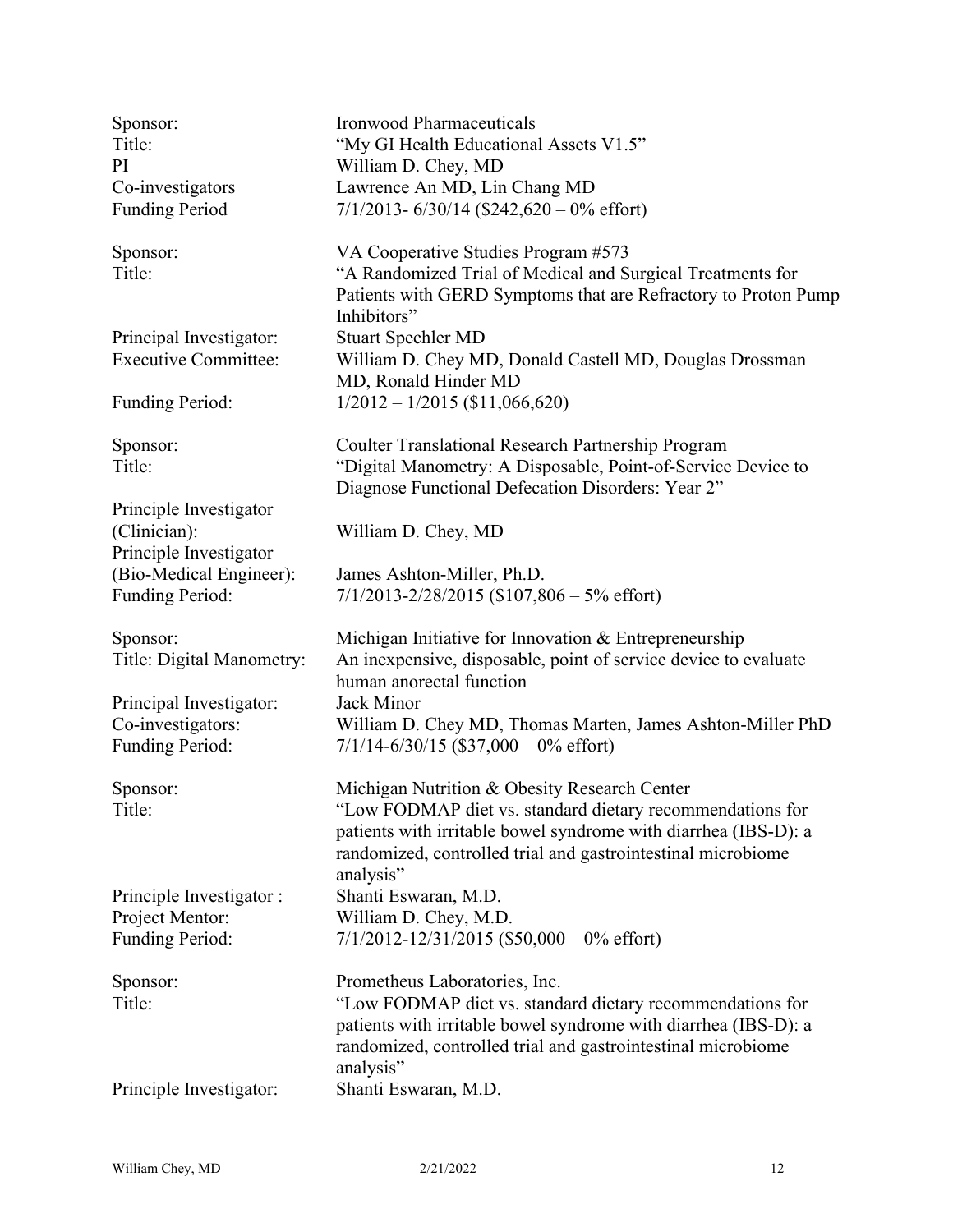Principle Investigator : William D. Chey, M.D<br>Co-investigators: Stacy Menees, MD, An Sponsor: Vibrant

Sponsor: GI Health Foundation Principal Investigator: William D. Chey, MD

Project Mentor: William D. Chey, M.D. Funding Period: 10/13/2013-12/31/2015 (\$25,000 – 0% effort)

Sponsor: Rome Foundation Title: "Rome IV Clinical Validation Study" PI William D. Chey, MD Co-investigators Olaf Paulsson MD, William Whitehead PhD Funding Period 3/1/201- 9/15/15 (\$165,000, \$24.5K to UM, 2% effort)

Sponsor: Perrigo Company Title: "Assessment of Gastroenterologists understanding of over-thecounter GI medications" Stacy Menees, MD, Amanda Guenter, MD. Funding Period: 4/1/2013-12/31/2015 (\$50,470 – 5% effort) Title: "A multinational, multicenter, prospective double-blind, sham controlled, randomized study to assess the performance, efficacy and safety of Vibrating Capsule medical device in aiding relieving Constipated Individuals" PI William D. Chey, MD Co-investigators Shanti Eswaran MD, Richard Saad MD Funding Period 2/1/2015- 1/31/16 (\$83,786, 2.5% effort) Sponsor: National Institutes of Health Title: "Validation of GI PROMIS® Measures in Clinical Practice: A Pragmatic Trial Using a Novel e-‐Platform" PI Brennan Spiegel MD Co-investigators William D. Chey, MD Dinesh Khanna, MD Funding Period  $7/1/13 - 2/28/16$  (\$200,000, \$50K to UM)

Sponsor: Ironwood Pharmaceuticals Title: "Development and validation of the Automated Evaluation of Gastrointestinal Symptoms (AEGIS) Platform" Principal Investigators: William D. Chey, MD & Brennan Spiegel, MD Funding period: 7/1/11 – 10/31/16 (\$1,920,170 total, \$1,028,267 UM – 20% effort)

Sponsor: Ironwood Pharmaceuticals Title: "Creation and Validation of a Paired Survey Instrument to Study the Quality of Patient-Physician Relationships in Irritable Bowel Syndrome" Principal Investigator: William D. Chey, MD Co-investigators: Jacob Kurlander, MD, Douglas Drossman, MD Funding period:  $7/1/12 - 11/31/16$  (\$114,637 – 5% effort)

Title: GSID Patient Journey Screening and Survey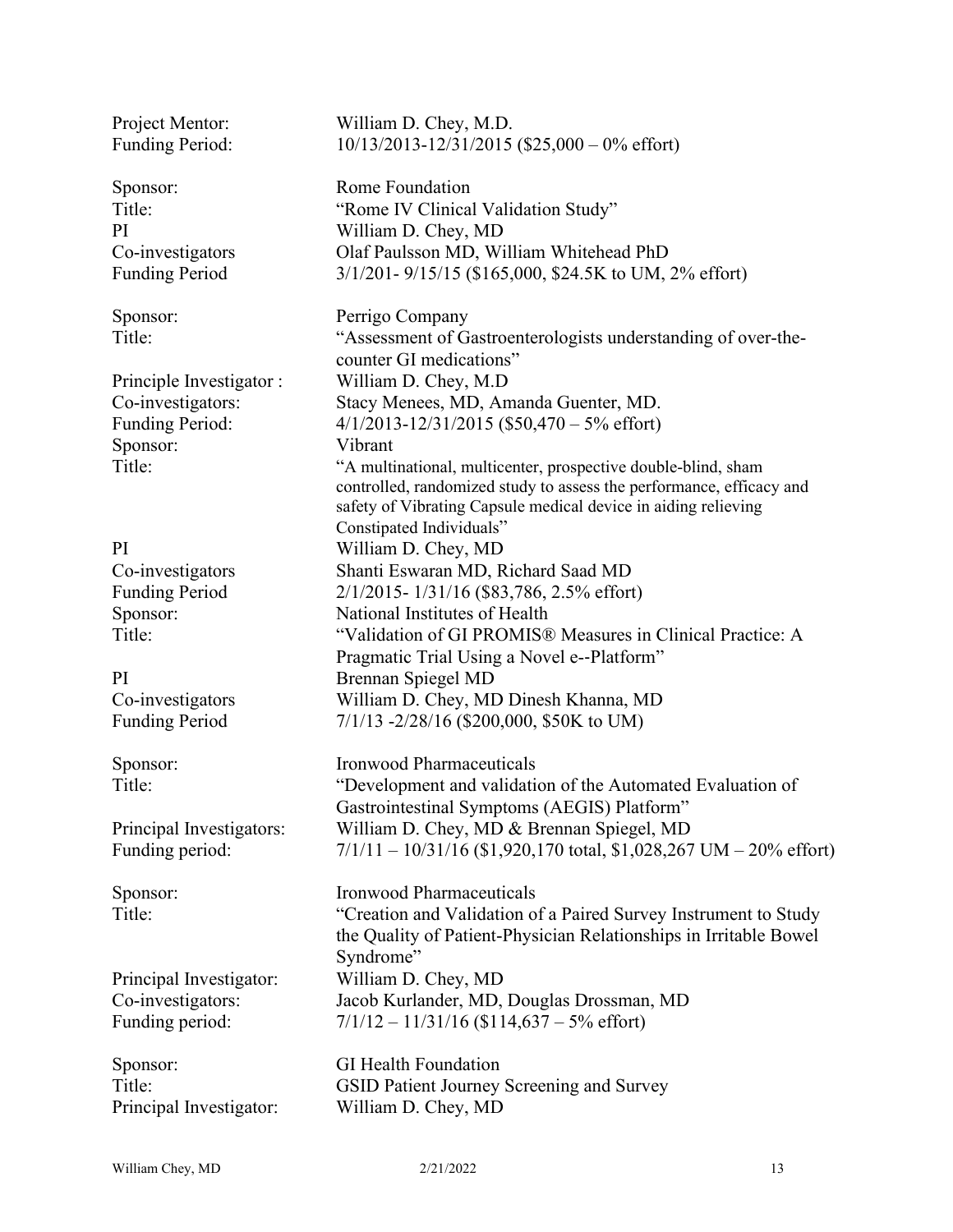Sponsor: MTRAC

Principle Investigator: Stacy Menees, M.D.

### Funding period: 12/1/16-6/1/17 (\$17,100)

Sponsor: Ardelyx Pharmaceuticals Title: "A 26-Week, Randomized, Double-Blind, Placebo-Controlled Study to Evaluate the Efficacy and Safety of Tenapanor for the Treatment of Constipation-Predominant Irritable Bowel Syndrome (IBS-C)/TEN-01-302" Principal Investigator: William D. Chey, MD Funding period: 10/18/2016 - 9/30/2018 (\$61,387)

Title: "Digital Manometry: A disposable, point of service diagnostic device for patients with fecal incontinence" PI William D. Chey, MD Co-investigators James Ashton-Miller, Ali Attari, Jason R. Baker Funding Period 2/1/2016 - 4/31/17 (\$104,802, 5% effort)

Sponsor: Rome Foundation. Title: "Low FODMAP diet vs. psyllium for patients with fecal incontinence and loose stools: a randomized, controlled trial" Project Mentor: William D. Chey, M.D. Funding Period: 6/1/2014-5/31/2017 (\$50,000 – 0% effort)

Sponsor: Nestle Health Sciences Title: "My GI Health Virtual Dietician Platform" PI William D. Chey, MD Co-investigators Lawrence An MD, Brennan Spiegel MD Funding Period 1/1/2014- 12/31/17 (\$750,000, \$450K to UM, 10% effort)

Sponsor: UM Fast Forward GI Innovation Fund Title: "Development of an office-based, disposable rectal expulsion device (RED) to screen for dyssynergic defecation in constipated patients" Principal Investigator: William D. Chey, MD Co-investigators: Jason Baker, Eric Shah, MD Funding period: 6/15/17-6/14/18 (\$38,000)

Sponsor: Nestle Health Sciences Title: "Creation of the My Nutrition Health Mobile App and a FODMAP Food Frequency Questionnaire" Principal Investigator: William D. Chey, MD Co-investigators: Brennan Spiegel MD, Chris Almario MD Funding period: 4/1/17-4/1/18 (\$301,930)

Sponsor: MICHR Pilot Grant Program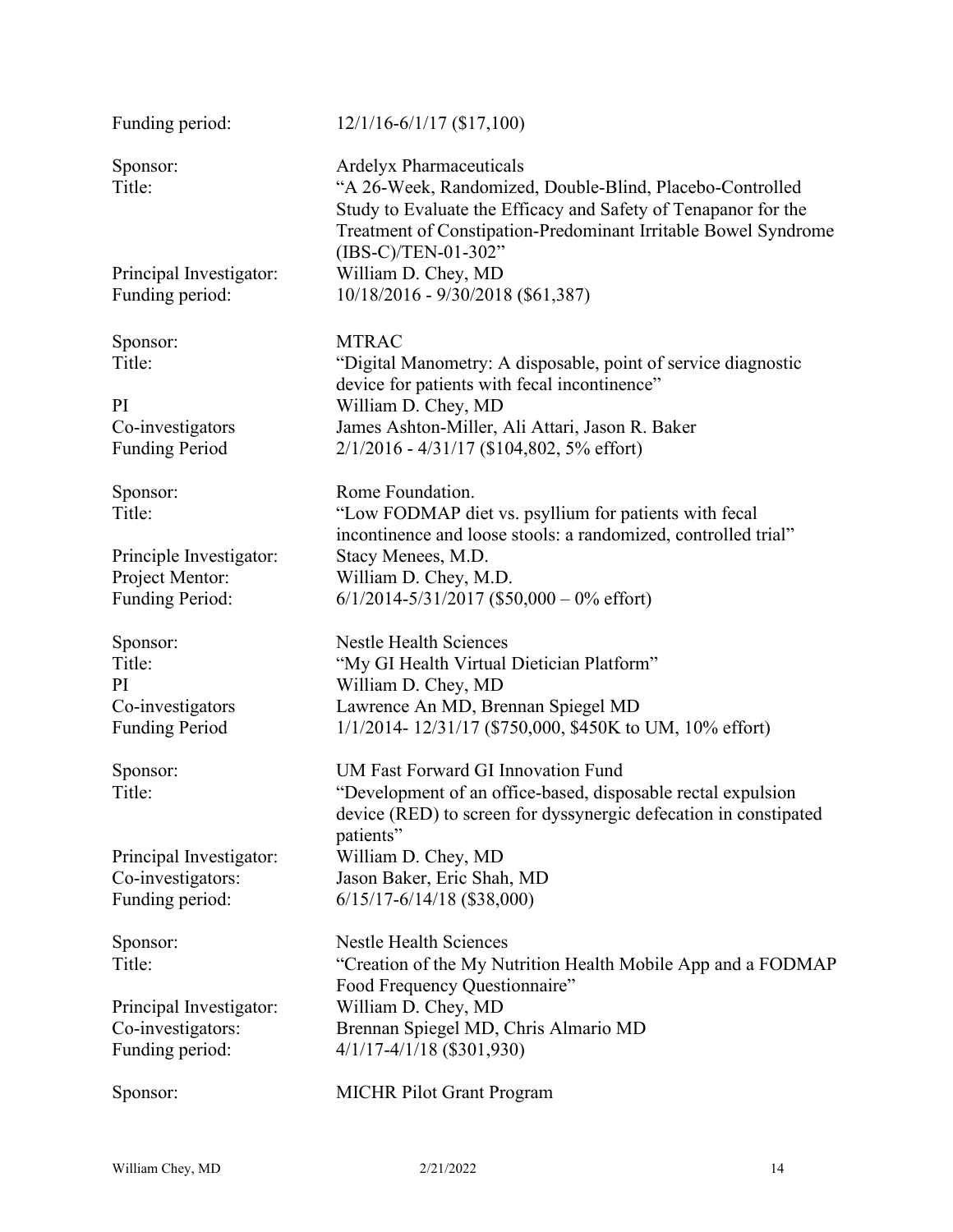Principal Investigator: Shanti Eswaran, MD Project Mentor: William D. Chey, MD

Principal Investigator: Borko Nojkov, MD

Principal Investigator: Shanti Eswaran, MD Project Mentor: William D. Chey, MD

Principal Investigator: Shanti Eswaran, MD

Project Mentor: Eric Shah, MD

Sponsor: Zespri

Sponsor: Vibrant

Title: "Charting a course to a less restrictive diet for IBS patients" Funding period:  $1/1/17-1/1/18$  (\$50,000)

Sponsor: MICHR Pilot Grant Program Title: "Probe-based Confocal Laser Endomicroscopy to Detect Structural and Functional Duodenal Mucosal Abnormalities in Patients with Functional Dyspepsia" Project Mentor: William D. Chey, MD Funding period:  $1/1/17-1/1/18$  (\$50,000)

Sponsor: Nestle HealthCare Nutrition Title: "Charting a course to a less restrictive diet for IBS patients" Funding period: 11/4/17-9/30/19 (\$116,248)

Sponsor: MICHR Pilot Grant Program Title: "Charting a course to a less restrictive diet for IBS patients" Project Mentor: William D. Chey, MD Funding period:  $1/1/17-1/1/18$  (\$50,000)

Sponsor: UM Fast Forward GI Innovation Fund Title: "Tier II – Development of an office-based, disposable rectal expulsion device to screen for dyssynergic defecation in constipated patients" Principal Investigator: William D. Chey, MD Funding period: 7/1/18-6/30/19 (\$100,000)

Title: "A randomized, controlled pilot study to compare the efficacy of Kiwifruit, prunes, or psyllium on abdominal and bowel symptoms in US patients with chronic constipation" Principal Investigator: Shanti Eswaran, MD Project Mentor: William D. Chey, MD Funding period: 5/1/18-6/1/20 (\$176,844)

Title: "A Prospective, Randomized, Multi-center, Single-Blinded, Placebo-Controlled, 3-Arm Clinical Study to Assess the Efficacy and Safety of Vibrant Capsule for the Treatment of Chronic Idiopathic Constipation" Principal Investigator: William D. Chey, MD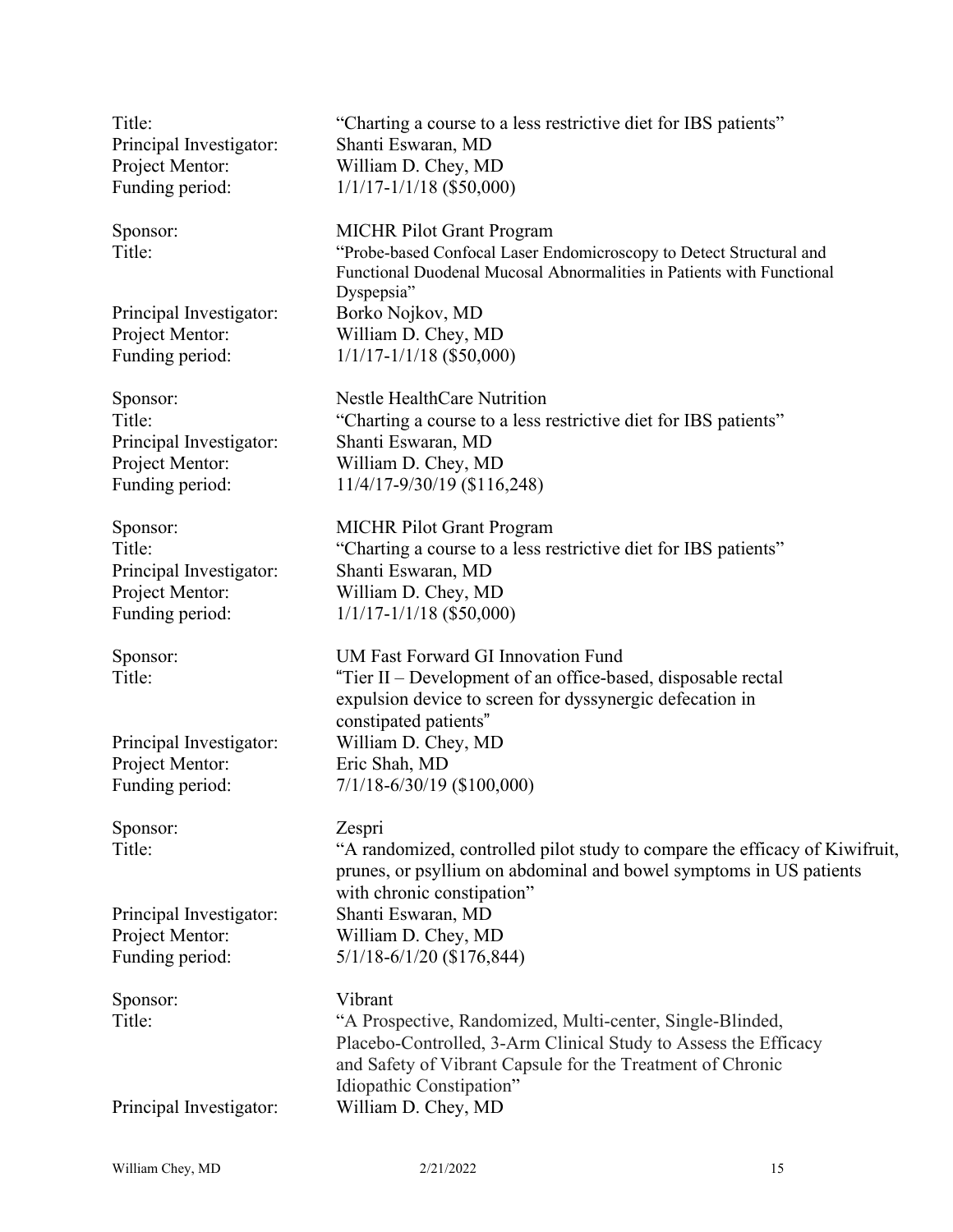| Co-investigators:<br>Funding period: | Shanti Eswaran, Borko Nojkov<br>$1/22/19 - 9/30/19$ (\$77,933)                                                                                                                                |
|--------------------------------------|-----------------------------------------------------------------------------------------------------------------------------------------------------------------------------------------------|
| Sponsor:                             | Urovant                                                                                                                                                                                       |
| Title:                               | "A Phase 2, Randomized, Double-Blind, Placebo-Controlled Study to<br>Evaluate the Efficacy and Safety of Vibegron Administered Orally for 12<br>Weeks to Women with Irritable Bowel Syndrome" |
| Principal Investigator:              | William D. Chey, MD                                                                                                                                                                           |
| Funding period:                      | $5/1/19 - 9/14/20$ (\$106,314)                                                                                                                                                                |
| Sponsor:                             | Craig H. Nelson Foundation                                                                                                                                                                    |
| Title:                               | "The Wireless Motility Capsule for Neurogenic Bowel in Spinal                                                                                                                                 |
|                                      | Cord Injury"                                                                                                                                                                                  |
| Principal Investigator:              | Gianna Rodriguez, MD                                                                                                                                                                          |
| Co-investigators:                    | William D. Chey, MD, Jason Baker, Richard Saad, MD                                                                                                                                            |
| Funding period:                      | 7/31/17-7/30/20 (\$300,000)                                                                                                                                                                   |

### **Patents**

Digital Manometry: a finger-mountable sensor device Serial Number: 13/714,728 International Application Number: PCT/US2012/069680 US Patent Application Filed 12/14/2012

Rectal Expulsion Device Invention Report 6563 University of Michigan Office of Technology Transfer 2/9/15

Methods and kits for identifying food sensitivities and intolerances. Application No.: 15/323,857 Docket No.: 065472-000492US00

### **Honors and Awards**

| 1978-1981 | Dean's List, University of Pennsylvania                   |
|-----------|-----------------------------------------------------------|
| 1981      | American Gastroenterological Association Student Research |
|           | Award for "The Effect of CCK on Calcium Flux in Gut       |
|           | Smooth Muscle", WM Snape, Jr., MD, University of          |
|           | Pennsylvania                                              |
| 1981-1982 | Alpha Epsilon Delta Pre-Medical Honor Society             |
| 1986-1987 | Commendation for "Outstanding Performance" During the     |
|           | Internship Year                                           |
| 1994-1995 | Glaxo Institute for Digestive Health Award for Clinical   |
|           | Research                                                  |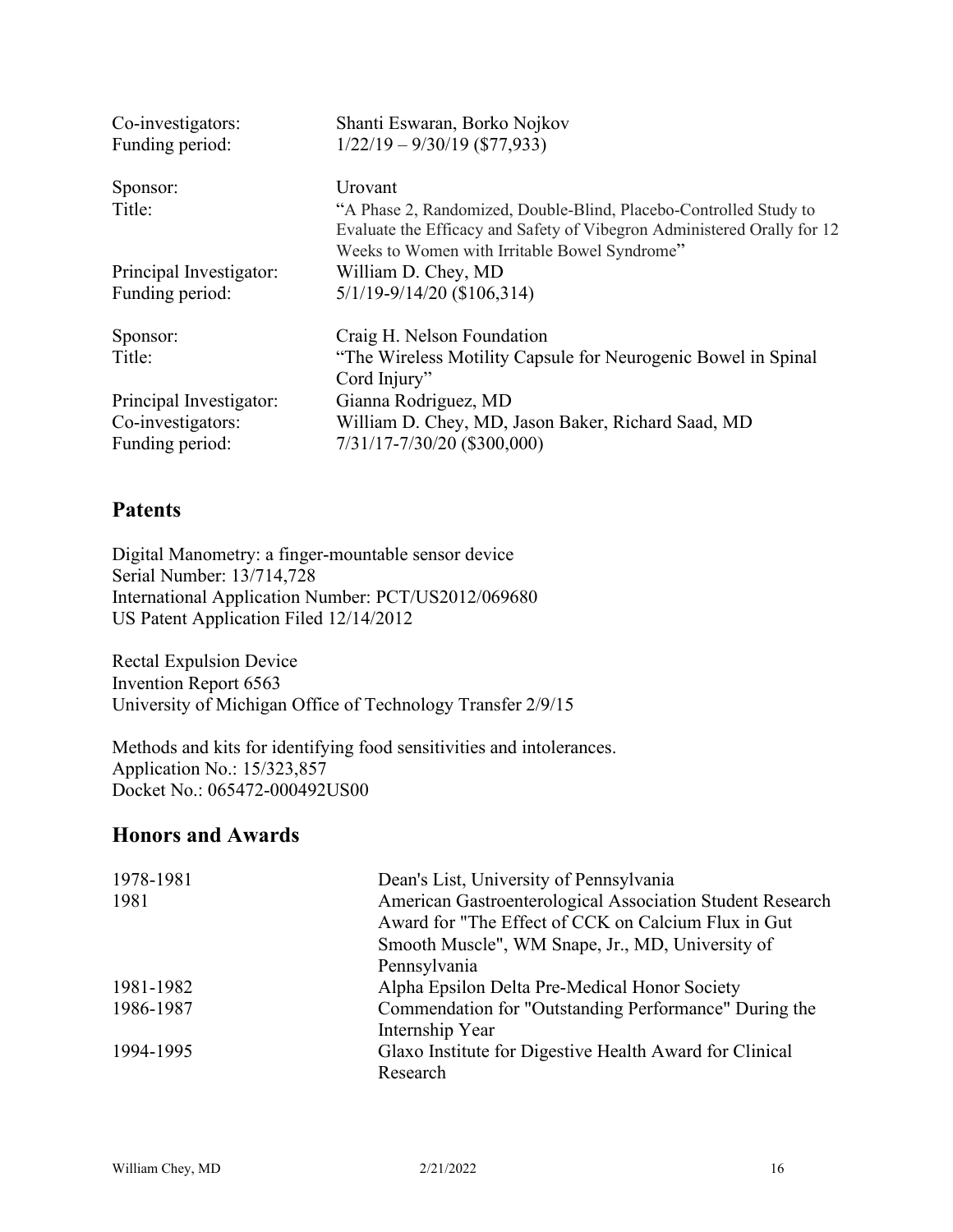| 1995-1996 | Glaxo Institute for Digestive Health Award for Clinical<br>Research                                                                                                                                                                                               |
|-----------|-------------------------------------------------------------------------------------------------------------------------------------------------------------------------------------------------------------------------------------------------------------------|
| 1995      | Award for one of the top ten abstracts submitted to the<br>Department of Internal Medicine's Research Day, University<br>of Michigan Medical Center, April 29, 1995 for                                                                                           |
|           | "Hyperglycemia blunts the perception of electrical rectal<br>stimulation by effects on central processing of afferent<br>input."                                                                                                                                  |
| 1995      | Travel Scholarship Award to the Third International<br>Symposium on Brain-Gut Interactions, Cambridge, UK                                                                                                                                                         |
| 1996      | Plenary Poster Session, Digestive Diseases Week, San<br>Francisco, CA for "Hyperglycemia blunts rectal afferent<br>transmission and increases rectal compliance in diabetic                                                                                       |
| 1998      | patients: A possible model of diabetic constipation"<br>President's Plenary Poster, World Congress of<br>Gastroenterology, Vienna, Austria for "Validation of the <sup>13</sup> C-<br>urea blood test for <i>H. pylori</i> infection: a US, multicenter<br>trial" |
| 2002      | Honored as one of the "Best Doctors in Detroit", Hour<br>Detroit Magazine, September                                                                                                                                                                              |
| 2003      | Selected to the Rome III Committees on Functional GI<br>Disorders - Design of Treatment Trials Committee and Bowel<br><b>Function Committee</b>                                                                                                                   |
| 2003      | Award for "Excellence in Teaching" from 2003 University of<br>Michigan GI fellowship class                                                                                                                                                                        |
| 2003      | Michigan Chapter American College of Physicians -<br>"Governor's Award" for service to the MI Chapter                                                                                                                                                             |
| 2004      | Rewarded for teaching excellence – Department of Internal<br>Medicine, University of Michigan Internal Medicine<br><b>Residency Program</b>                                                                                                                       |
| 2005      | Award for "Excellence in Mentorship" from 2005 University<br>of Michigan GI fellowship class                                                                                                                                                                      |
| 2006      | Named as one of "America's Top Physicians"                                                                                                                                                                                                                        |
| 2007      | Marquis Who's Who in America 2007-                                                                                                                                                                                                                                |
| 2007      | "Metro Detroit's Best Doctors" Hour Detroit Magazine,<br>October                                                                                                                                                                                                  |
| 2007      | ACG/Novartis Motility Award for "Prevalence and impact of<br>co-morbid psychological distress on response to PPI therapy<br>in patients with GERD", Annual Meeting of the American<br>College of Gastroenterology October, 2007                                   |
| 2009      | ACG/Salix Leadership Training Award - "Leadership<br>Reflections and Insights" Harvard Business School, July 5-9,<br>2010                                                                                                                                         |
| 2010-3    | Selected Co-editor-in-chief: American Journal of<br>Gastroenterology                                                                                                                                                                                              |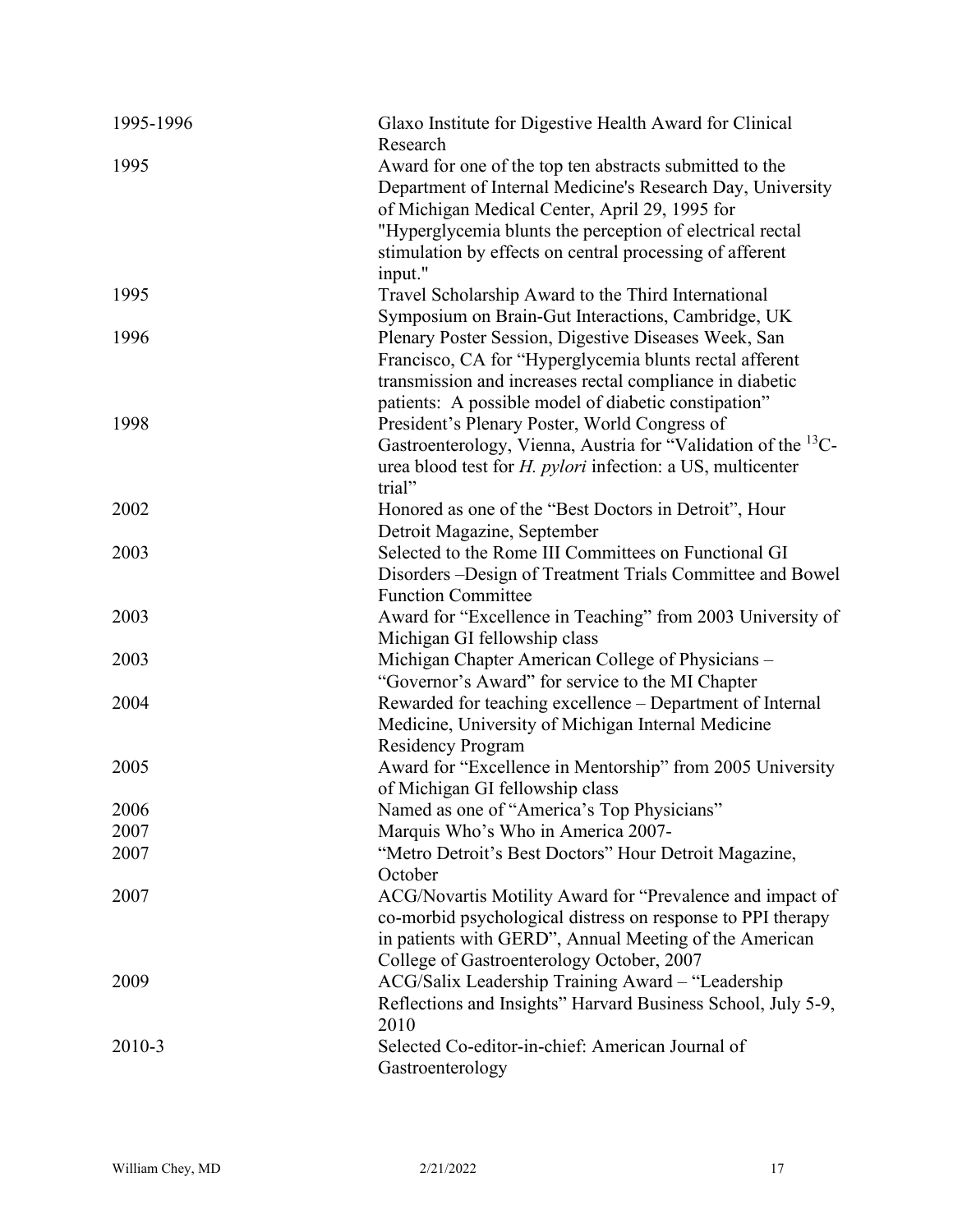| 2010       | "75 Best Gastroenterologists in America" Becker's ASC         |
|------------|---------------------------------------------------------------|
|            | Review (http://www.beckersasc.com/gastroenterology-and-       |
|            | endoscopy/75-of-the-best-gastroenterologists-in-              |
|            | america.html)                                                 |
| 2012       | "125 Best Gastroenterologists in America" Becker's ASC        |
|            | Review                                                        |
| 2012, 2013 | Top 1% of US Gastroenterologists, US News and World           |
|            | Report (http://health.usnews.com/top-                         |
|            | doctors/search?doctor=chey&specialist=Gastroenterologists     |
|            | &doctor gender=&location=Ann+Arbor%2C+MI&distance             |
|            | $= 25$ &hospital=Hospital+Name&x=55&y=14)                     |
| 2012       | "Top Docs" in Metro Detroit, Hour Detroit Magazine            |
| 2013-6     | Reappointed Co-editor-in-chief: American Journal of           |
|            | Gastroenterology                                              |
| 2014       | Academiae Laureati Medici Clinical Excellence Society,        |
|            | Department of Internal Medicine, UMHS                         |
| 2014       | Dean's Award for "Outstanding Clinician", UMHS                |
| 2014       | "160 Gastroenterologists to Know" Becker's ASC Review         |
|            | (http://www.beckersasc.com/160-gastroenterologists-to-        |
|            | know-2014/160-gastroenterologists-to-know-2014.html)          |
| 2014       | League of Research Excellence, University of Michigan         |
|            | Medical School                                                |
| 2015       | Selected as inaugural Timothy T. Nostrant Collegiate          |
|            | Professor of Gastroenterology                                 |
| 2015-18    | Elected President-elect (2015-16), President (2016-18),       |
|            | Clinical Excellence Society, Department of Internal           |
|            | Medicine, UMHS.                                               |
| 2015       | League of Clinical Excellence, University of Michigan         |
|            | Medical School                                                |
| 2015       | Distinguished Clinician Award, American                       |
|            | Gastroenterological Association                               |
| 2015       | "190 Gastroenterologists to Know" Becker's ASC Review         |
|            | (http://www.beckersasc.com/lists/190-gastroenterologists-to-  |
|            | $know-2015.html)$                                             |
| 2015       | "David Sun Lecture: Food – the main course to GI wellness     |
|            | and disease" ACG Postgraduate Course, Honolulu, HI,           |
|            | October 17, 2015                                              |
| 2016       | Alfred Hospital WTMS Visiting Professor Scholarship,          |
|            | Monash University, Melbourne, Australia, July 2016.           |
| 2016       | Selected "Fulbright Specialist Roster", Fullbright US Scholar |
|            | Program, Washington, DC.                                      |
| 2016       | "Healio Gastroenterology 200" Leading innovators in GI &      |
|            | Hepatology, Healio Gastroenterology, September 2016           |
| 2016, 2017 | "Top Docs" in Metro Detroit, Hour Detroit Magazine            |
| 2019       | "Healio 200" leaders and innovators in Gastroenterology,      |
|            | Healio Gastroenterology, May 2019.                            |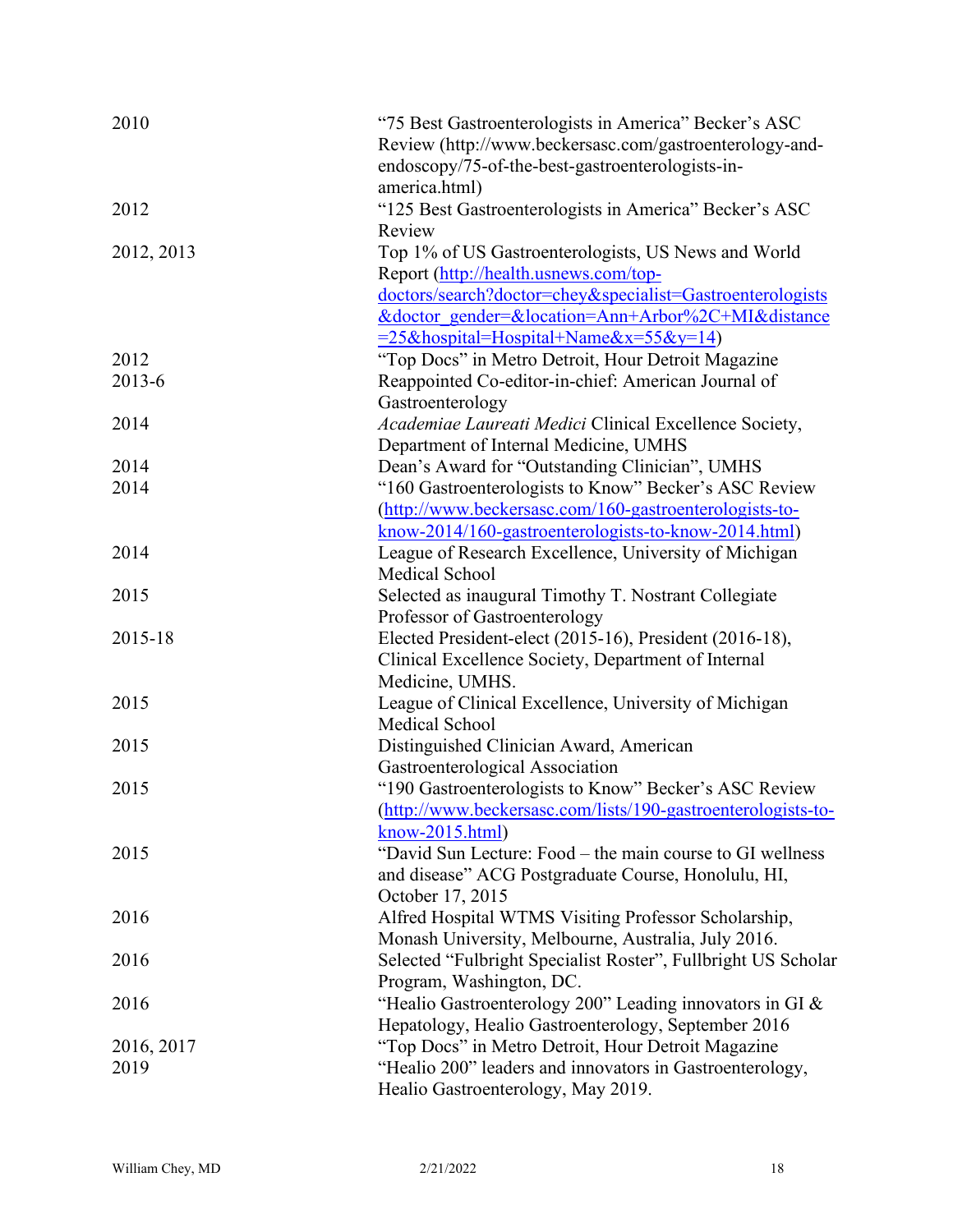| 2019      | Healio Disruptive Innovators, Clinical Innovator Award<br>October, 2019.               |
|-----------|----------------------------------------------------------------------------------------|
| 2019      | Dean's Award for Innovation & Commercialization,                                       |
| 2019      | University of Michigan Medical School<br>"Clinical Innovation Disruptor Award", Healio |
|           | Gastroenterology, October 2019                                                         |
| 2020      | Honorary Membership Award – Academy of Nutrition and<br>Dietetics                      |
| 2020      | American College of Gastroenterology: Berk/Fise Award                                  |
| 2021      | Appointed to Rome V Criteria Editorial Board                                           |
| 2021      | Appointed Vice President, International Foundation of GI                               |
|           | Disorders                                                                              |
| 2021      | J. Edward Berk Distinguished Lecturer, Annual Meeting of                               |
|           | the American College of Gastroenterology, October 2021                                 |
| 2021      | Governor's Award for Research Excellence "Vonoprazan                                   |
|           | dual & triple therapies for <i>Helicobacter pylori</i> eradication"                    |
|           | Annual Meeting of the American College of                                              |
|           | Gastroenterology, October 2021                                                         |
| 2021      | Secretary of the American College of Gastroenterology                                  |
| 2010-2021 | "America's Top Doctors" Castle Connolly                                                |
| 2001-2021 | "Best Doctors in America", Best Doctors, Inc, Aiken, SC                                |

### **Memberships in Professional Societies**

American Gastroenterological Association (AGA) Fellow – American Gastroenterological Association (5/1/06) American College of Physicians (ACP) Fellow – American College of Physicians (7/1/99) Council Member for the Michigan Chapter – ACP (2002-3) American College of Gastroenterology (ACG) Fellow - American College of Gastroenterology (6/98) American Society of Gastrointestinal Endoscopy (ASGE), 1993-2020 Bockus International Society of Gastroenterology (inducted 2004) Central Society for Clinical Research, 1993-present Crohns and Colitis Foundation of America, 1998-2008 Detroit GI Society Secretary (1999) President Elect (2000) President (2001) International Foundation of Functional Gastrointestinal Disorders, 1993-present Michigan Gut Peptide Center, 1993-present Rome Foundation, 2004-present Fellow (2013) Southwest Oncology Group: A National Clinical Research Group, 2008-2016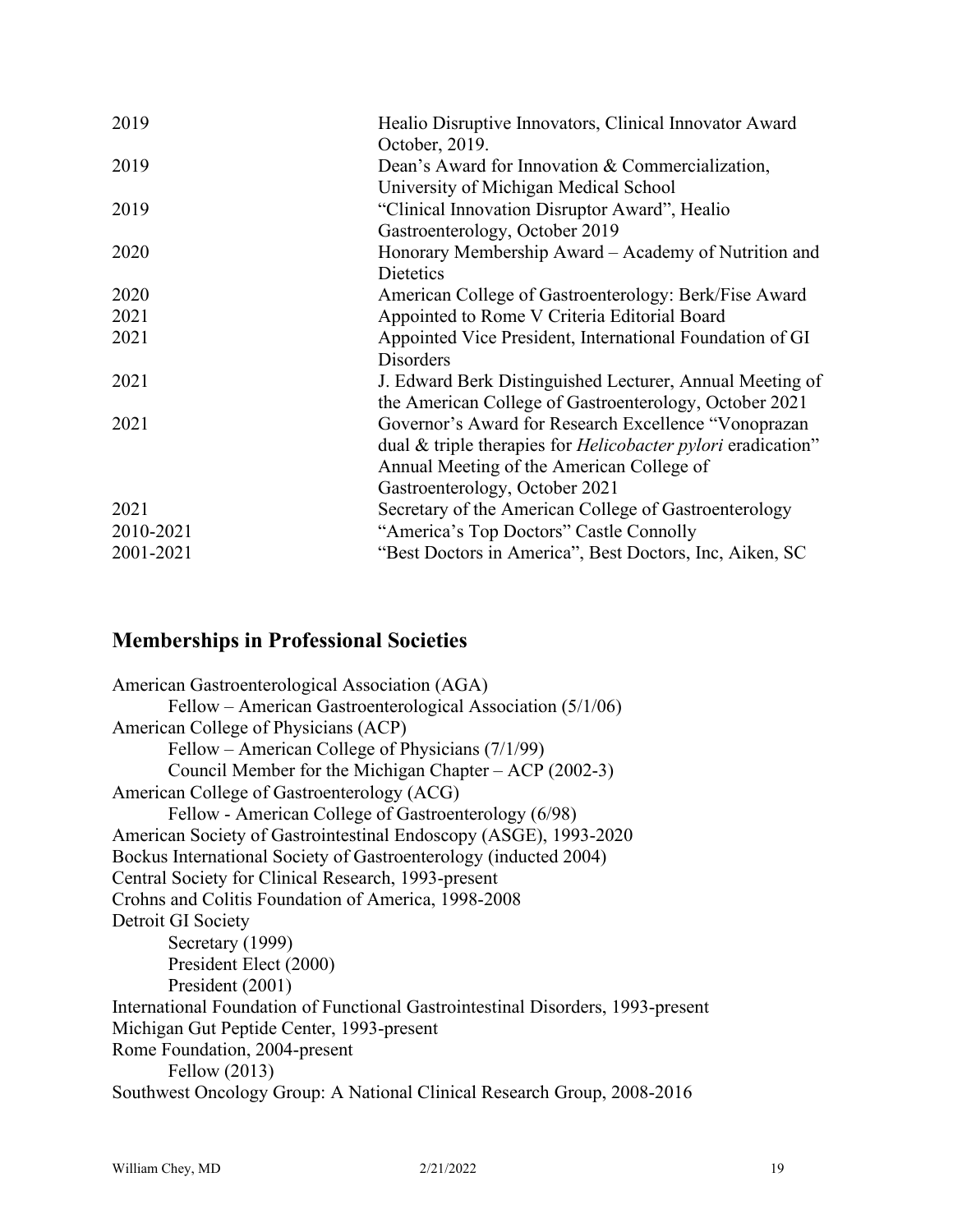# **Editorial Positions, Boards, and Peer-Review Service**

| Journals Refereed:      | Alimentary Pharmacology & Therapeutics, 1994-present<br>American Journal of Gastroenterology, 1994-present<br>American Journal of Physiology, 1994-2000<br>Annals of Internal Medicine - recognized as a "best<br>reviewer" (top 30% of reviewers) - 2008<br>Archives of Internal Medicine, 1996-present<br>BMJ, 2018<br>Clinical Gastroenterology and Hepatology, 2000-present<br>Gastroenterology, 1994-present<br>Gut, 2000-present<br>Helicobacter, 1996-present<br>Journal of Clinical Gastroenterology, 1999<br>Journal of Neurogastroenterology & Motility, 2014-present<br>Lancet, 2017-present<br>Neurogastroenterology & Motility, 2010-present<br>New England Journal of Medicine, 2017<br>World Journal of Gastroenterology, 2000                                                        |
|-------------------------|------------------------------------------------------------------------------------------------------------------------------------------------------------------------------------------------------------------------------------------------------------------------------------------------------------------------------------------------------------------------------------------------------------------------------------------------------------------------------------------------------------------------------------------------------------------------------------------------------------------------------------------------------------------------------------------------------------------------------------------------------------------------------------------------------|
| <b>Editorial Boards</b> | American Journal of Gastroenterology, 2004-present<br>Clinical Endoscopy, 2011-2016<br>Clinical Gastroenterology and Hepatology, 2007-10<br>Digestive Health Matters, 2003-present<br>Gastroenterology - Selected Summaries Staff, 2008-2011<br>Gastroenterology & Hepatology, 2005-present, Section<br>Editor 2016-present<br>Healio Gastroenterology, 2016-present<br>Journal of Clinical Gastroenterology, Associate Editor,<br>2017-present<br>Journal of Medicine, 2008-2012<br>Journal of Neurogastroenterology & Motility, Associate<br>Editor, 2014-present<br>Participate (International Foundation of Functional GI<br>Disorders), 2000-3<br>Prevention Magazine, Medical Review Board, 2019-present<br>Primary Care Special Edition, 2006-8<br>World Journal of Gastroenterology, 2007-11 |
| Co-Editor in Chief      | American Journal of Gastroenterology 2010-2015<br>Clinical & Translational Gastroenterology 2010-2014                                                                                                                                                                                                                                                                                                                                                                                                                                                                                                                                                                                                                                                                                                |
| Editor in Chief         | Current Treatment Options in Gastroenterology 2020-present                                                                                                                                                                                                                                                                                                                                                                                                                                                                                                                                                                                                                                                                                                                                           |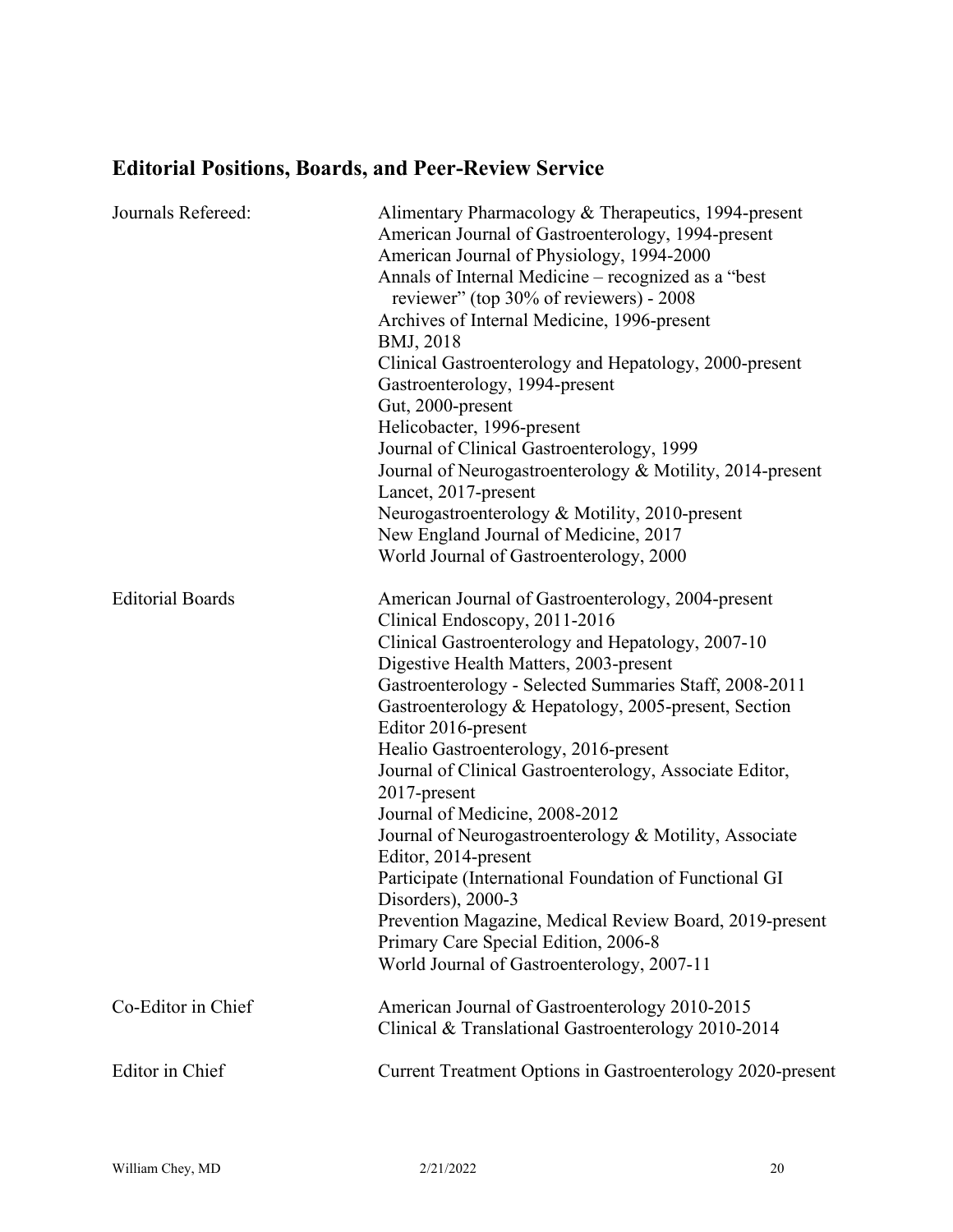| <b>Study Section Reviews</b>    | Data and Safety Monitoring Board for the NIH study,<br>"Antidepressant therapy for Functional Dyspepsia" Primary<br>Investigator: Nicholas Talley, MD, 2006-13                                                                                                  |
|---------------------------------|-----------------------------------------------------------------------------------------------------------------------------------------------------------------------------------------------------------------------------------------------------------------|
|                                 | Planning Committee for Veteran's Administration<br>Cooperative Study #573: "A randomized trial of medical and<br>surgical treatments for patients with GERD symptoms that<br>are refractory to PPIs". Principal Investigator: Stuart<br>Spechler, MD, 2008-2017 |
|                                 | <b>Critical Path Institute Patient-reported Outcomes</b><br>Consortium: IBS Working Group Advisory Board Member,<br>Stephen Coons PhD, Director PRO consortium, 2010-present                                                                                    |
|                                 | <b>Critical Path Institute Patient Reported Outcomes</b><br>Consortium: Defining the symptoms of Functional<br>Dyspepsia, Patrick Marquis, MD, MBA, Adelphia Values,<br>2012-2014                                                                               |
| <b>External Advisory Boards</b> | University of North Carolina at Chapel Hill: Functional<br>Bowel Disorders Center (2016-2018)                                                                                                                                                                   |
|                                 | NHMRC Centre of Research Excellence in Digestive Health, PI:<br>Nick Talley, University of Newcastle, Australia (2018-present)                                                                                                                                  |

# **Teaching**

### *Housestaff Training*

Rounding activities:

• 3rd and 4th year medical students and medical residents teaching during GI inpatient service or GI consult service rounds 6-8 weeks/year, 1993-2010, 3 weeks per year 2010-present

Clinic activities:

- 4th year medical student, medical resident, and/or GI fellow teaching 1.25 day/week in GI and IBS clinics, 1993-present, IBS clinic and Michigan Bowel Control Clinic one day per month, 2004-present
- Endoscopy activity:
	- o GI fellow teaching, 1993-present
	- o Therapeutic ERCP teaching 0.5 day/ week 1993-2005

### *Other Teaching/Media Activities*

Spokesperson for the American College of Gastroenterology, American Gastroenterological Association and Division of Gastroenterology/Department of Public Relations at the University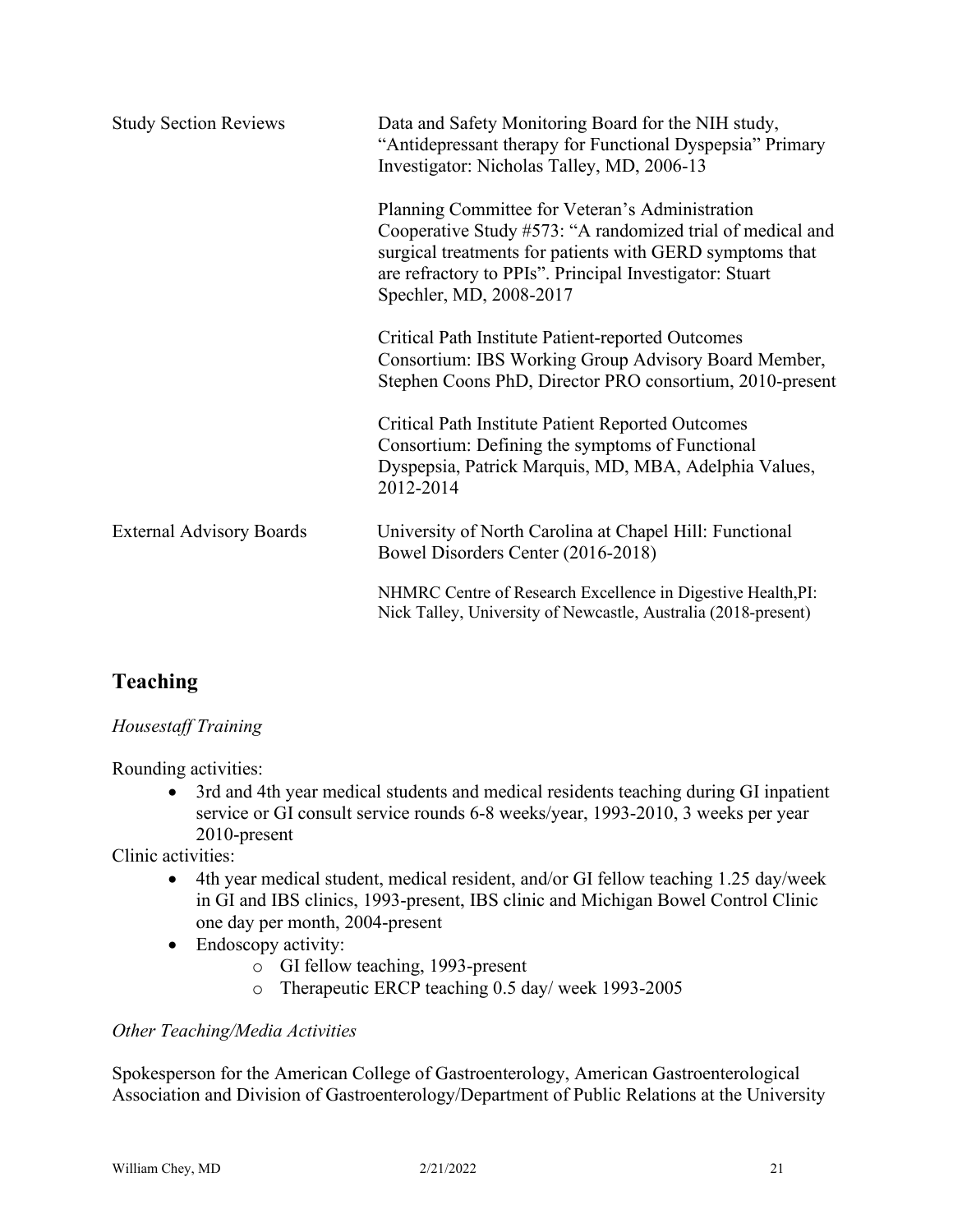of Michigan Health System (numerous radio, television, and print media interviews incl. Esquire, Family Circle, Ladies Home Journal, Men's Health, NY Times, Prevention, Self, USA Today, US News and World Report), 1995-present.

Featured expert for the Michigan Minute on the "Irritable Bowel Syndrome" 4/2007.

"Peptic ulcer disease" section for Online Teaching Resource **Recent Advances in Gastroenterology**, Temple University 2007.

Featured expert for the Michigan Health Minute on "Gastroesophageal Reflux Disease" 11/2006. Editor – The Gastroenterology Fellow: Selected Reports from the  $69<sup>th</sup>$  Annual Scientific Meeting of the American College of Gastroenterology. Spring 2005.

Participant in the REDUCE campaign of the AGA on NSAID-related GI disease 12/03. Featured expert for the Michigan Health Minute on the "Irritable Bowel Syndrome" 11/2003. Expert Commentator for Acid Related Disorders: A Medscape Special Report, [www.medscape.com,](http://www.medscape.com/) 2003.

Faculty contributor to Irritable Bowel Syndrome: A comprehensive approach to effective management, Medcases, [http://www.ibscases.com/product/MedCasesFrame.asp,](http://www.ibscases.com/product/MedCasesFrame.asp) 2003.

Motility and Irritable Bowel Syndrome, Clinical Advances in Gastroenterology tape series for the American College of Gastroenterology Vol 14, number 1, September 2002.

Morning report for senior internal medicine residents (1998-present).

Senior medical student Clinical Counselor (1997-present).

Author of the "Treatment section" of the *H. pylori* Foundation Web Page (1998-2000; www.helico.com).

Expert for the "Discussions section" of the *H. pylori* Foundation Web Page (1995-2000). Expert for the "*H. pylori* forum", Physician's Online, 1997.

Program Chair: National Advisory Council on continuing medical education for *H. pylori* sponsored by Abbott Pharmaceuticals, 1995.

Contributor of questions to American Board of Internal Medicine recertification examination in Internal Medicine. Submitted January 1993 and September 1995.

Clinical conference preceptor 1-2 times/year, 1993-present.

Journal club presenter 1-2 times/year, 1993-present.

Fellow orientation lectures in Gastrointestinal Physiology, 1993-present.

Lectures in Gastrointestinal Physiology for fellows visiting the GI Physiology Laboratory, 1993 present.

Internal Medicine Resident's noon conference, once/year, 1994-present

### **Committee, Organizational, and Volunteer Service**

*Institutional*

| 1993- | University of Michigan Medical Procedures Unit           |
|-------|----------------------------------------------------------|
|       | <b>Interdisciplinary Committee</b>                       |
| 1995- | University of Michigan, Division of Gastroenterology,    |
|       | <b>Fellow Evaluation Committee</b>                       |
| 1996- | Outpatient Follow-up Restructuring Committee, University |
|       | of Michigan Medical Center                               |
| 1996- | Clinical Operations Committee, Division of               |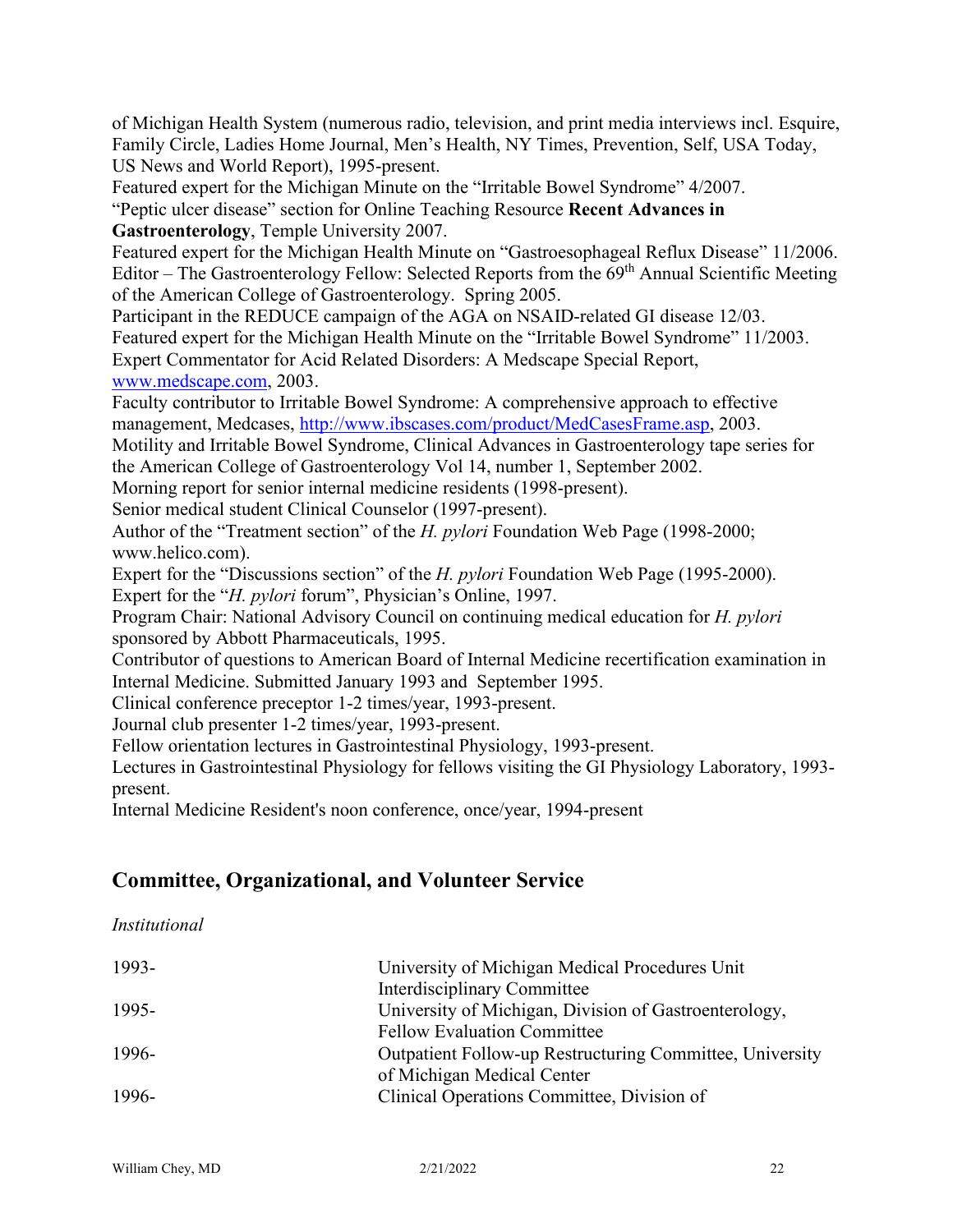|         | Gastroenterology, University of Michigan Medical Center    |
|---------|------------------------------------------------------------|
| 1997-   | Clinical Research Committee, Division of Gastroenterology, |
|         | University of Michigan Medical Center                      |
| $2014-$ | Clinical Excellence Society, Department of Internal        |
|         | Medicine, University of Michigan Health System             |
|         | President-elect 2015-2016                                  |
|         | President 2016-2018                                        |
|         |                                                            |

### *National*

AMERICAN COLLEGE OF GASTROENTEROLOGY

Secretary (2021-22) Board of Trustees (2010-present) ACG Institute, Board of Directors (2014-15) ABIM recertification Committee (2004-7) Educational Affairs Committee (2001-4) ACG Annual Scientific Meeting Committee 2003, 2004 Practice Parameter Committee 2004-7, 2010-15 Sub-chair: Upper Gut Section (2004-5) Chair: Upper Gut Section (2005-7) Liaison to the Board of Trustees (2012-15) Course Co-director: ACG Midwest Regional Postgraduate Course in Gastroenterology, Chicago, IL, June 2007. Chair, ACG *H. pylori* Clinical Management Guideline (2006-7) IBS Task Force (2007-9, 2017) Research Committee (2007-9) Publications Committee (2010-15) Public Relations Committee liaison (2016-2021) Communications Council (2013-2015) Chair, ACG *H. pylori* Clinical Management Guideline (2015-2017) Co-Chair, Alternative Certification Bodies, MOC Review (2017) Co-Chair, ACG Functional GI Health and Nutrition Circle (2018-present) Course Co-director: ACG Pharmacology Course, Philadelphia, PA, October 2018 Co-Chair, Task Force to revise online IBS screener and treatment matrix ACG IBS Clinical Management Guideline (2018-2020) Course Co-director: ACG Pharmacology Course, San Antonio, TX, October 2019 Course Co-director: ACG FBD School, 2019-present Director, Nutrition & Behavioral Health, Board of Directors, GI on Demand (2020 present) Course Co-director: ACG Pharmacology Course, Nashville, TN, October 2020 Co-chair, Joint ACG/AGA Chronic Constipation Clinical Practice Guideline 2021 Course Co-director: ACG Pharmacology Course, Las Vegas, NV, October 2021

### AMERICAN GASTROENTEROLOGICAL ASSOCIATION:

AGA Council (2004-2008) AGA Media Spokesperson (2004-2010)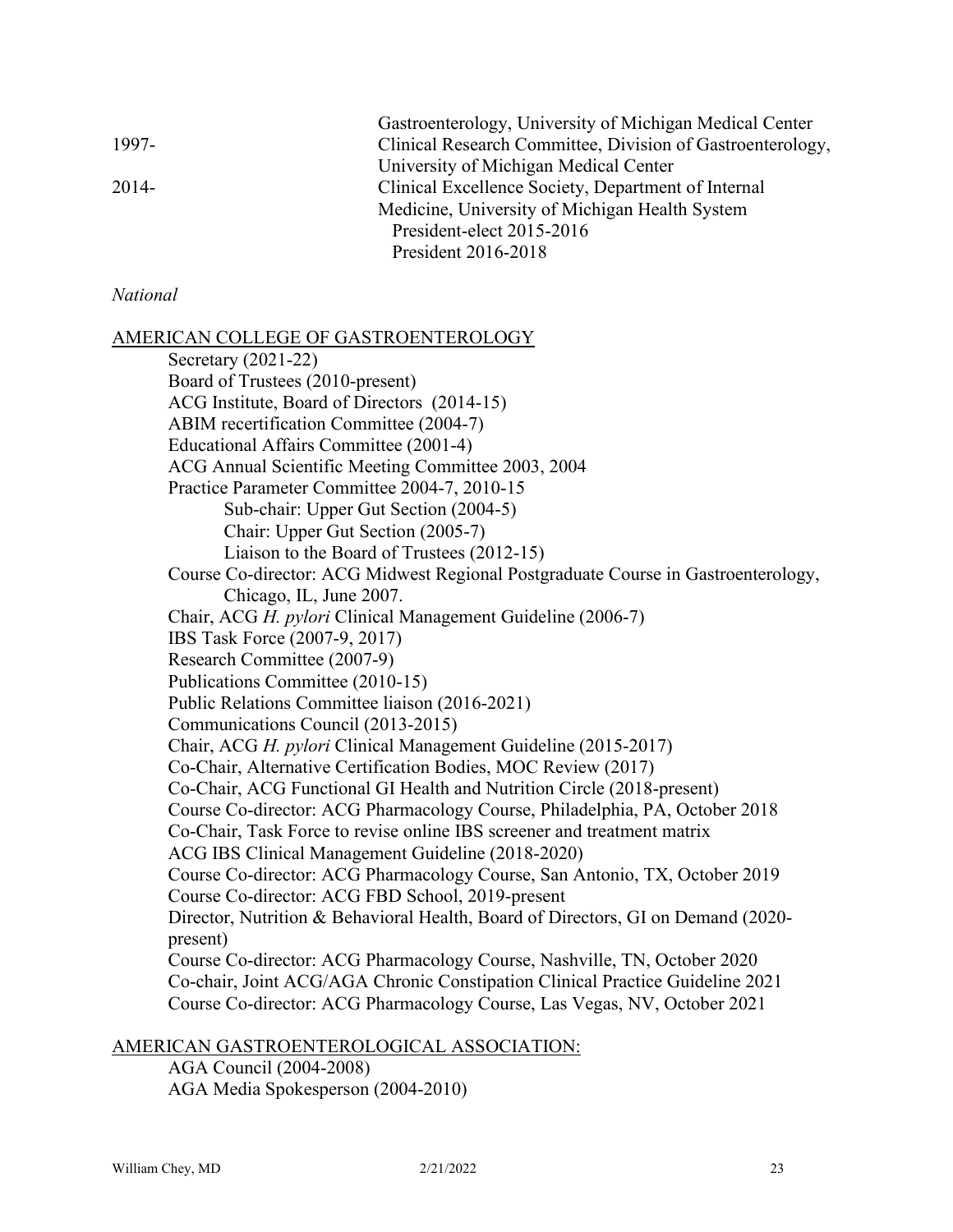Clinical Practice Section (1993- present) Nominating Committee - Clinical Practice Section (1995-2000) Chairman - Clinical Practice Section (1996-8) Outcomes research section abstract committee for Digestive Diseases Week (1997) GERD treatment abstract selection committee (2001) DDW Program Development Committee (2000, 2001, 2002) Committee Chairman - Clinical Practice Section (2003-4) Vice Chair – Clinical Practice Section (2004-2006) Chair – Clinical Practice Section (2006-8) EGD Section (1997-present) *H. pylori* diagnosis abstract selection committee for DDW (1998-2001), Committee Chairman (1999, 2000) *H. pylori* resistance abstract selection committee for DDW (2002, 2003) Nominating Committee (2001-3) Section on GI Motility and Nerve-Gut Interactions (1993- present) IBS pharmacotherapy abstract selection committee for DDW (2002, 2005-8, 2010) Nonulcer dyspepsia: Pathogenesis abstract selection committee for DDW (2003) Scientific Advisory Board: Digestive Health Initiative Functional GI Disorders Campaign (1998-9) Online Member Survey Panel (2001-2) Foundation for Digestive Health and Nutrition Public Health Education Steering Committee (2001-4) Scientific Advisory Board: Irritable Bowel Syndrome Educational Campaign (2004-5) Course Co-director. Clinical Congress in Gastroenterology. Fort Lauderdale, FL, December 9-11, 2005 Course Co-director. Clinical Congress in Gastroenterology and Hepatology. Las Vegas, NV, January 23-25, 2009 Course Co-director. Freston Conference – "Food at the intersection of gut health and disease". Chicago, IL, August, 2019 Clinical Practice Update: Role of diet in Irritable Bowel Syndrome, 2021. AMERICAN NEUROGASTROENTEROLOGY & MOTILITY SOCIETY ANMS Council (2016-2020)

Site Director: Clinical Training Program for GI Fellows & Jr Faculty (2007-present) Educational Affairs Committee (2015-6) Meetings Committee (2017-2020)

```
AMERICAN SOCIETY OF GASTROINTESTINAL ENDOSCOPY:
     Informatics Committee (2001-3)
```
FUNTIONAL BRAIN GUT RESEARCH GROUP

Elected to FBG council (2003-5) Co-chair: 4th Annual Young Investigator's Conference (March 31, 2006) Chair: 5th Annual Young Investigator's Conference (March 23, 2007)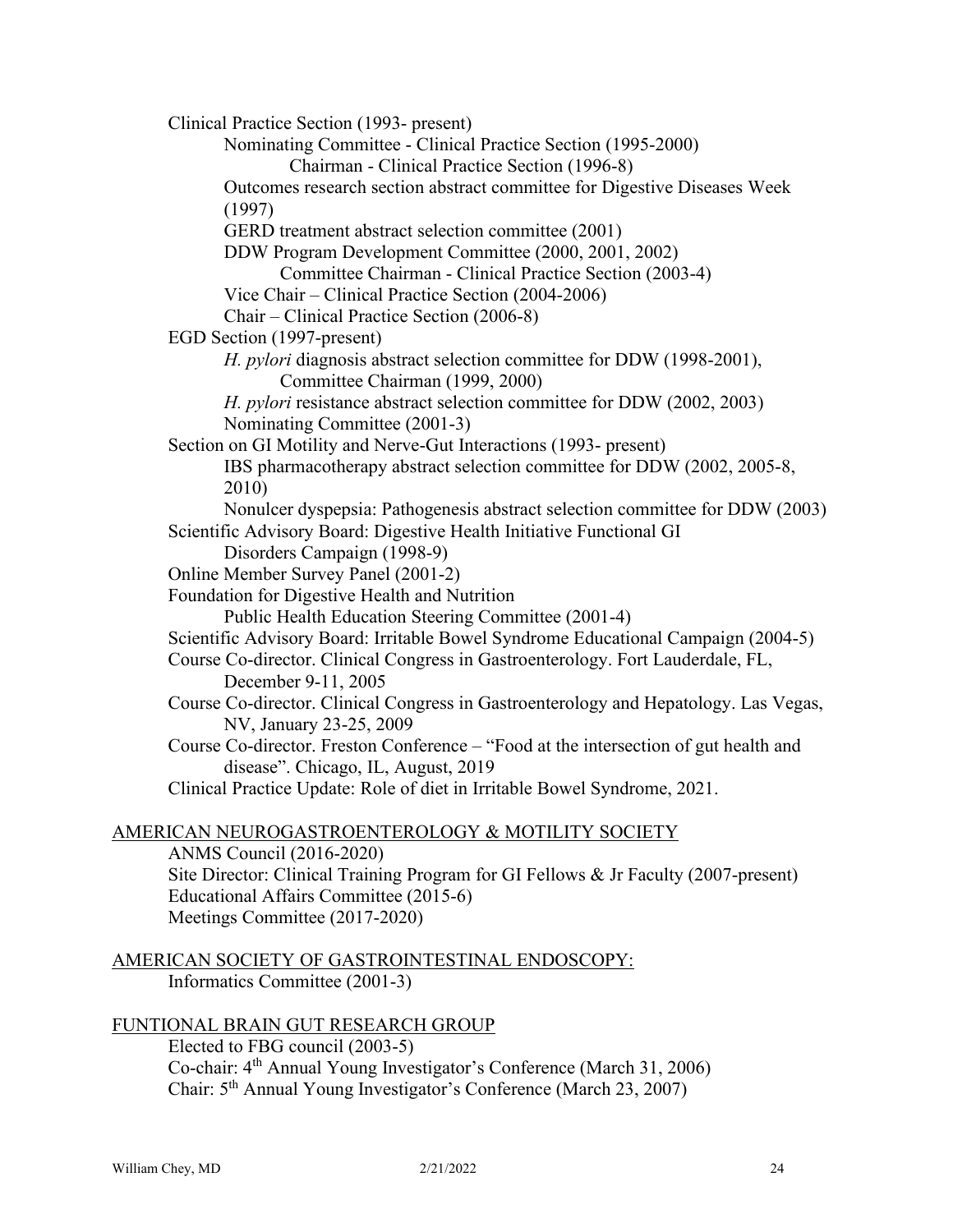Chair: Awards Committee (2007-10)

INTERNATIONAL FOUNDATION FOR FUNCTIONAL GI DISORDERS

Vice President (2021-present) Board of Directors (2020-present) Scientific Advisor (2017-present) Advisory Board (2005-present) Planning Committee – International Symposium on FGIDs (2001- 2012)

### ROME FOUNDATION FOR FUNCTIONAL GI DISORDERS

Section on Clinical Trial Design for Rome III consensus guidelines (2004-6) Section of Bowel Disorders for Rome III consensus guidelines (2004-6) Rome III slide set Committees Chair: Management and design of treatment trials (2006-7) Outcomes/Endpoints in Clinical Trials on FBDs Working Team (2007-8) Board of Directors (2010-2022) Strategic Planning Committee (2010) Rome IV Editorial Board (2011-6) Chair, Rome IV Launch Committee, Chair (2015-present) Multi-dimensional Clinical Profile Committee (2011-16) Section of Bowel Disorders for Rome IV consensus guidelines (2013-16) Co-chair, Working Group on the role of food in FGIDs (2012-3, 2021-present) Co-chair, Visiting Professor & Visiting Lecturer Program (2015-2018) Co-chair, Membership & Rome Fellows Committee (2014-2019) Rome Foundation Research Institute, Co-director, Clinical Research Core (2018-present) Rome V Editorial Board (2021-2026) Section on luminal microenvironment and DGBI, Rome V

Executive Advisory Board: Functional Bowel and Motility Disorders Center, University of North Carolina at Chapel Hill, 2013-2016

### **Consulting Positions**

*Consultant* Allakos Allergan/Abbvie Alnylam Arena Bayer Biomerica Cosmo Gemelli Ironwood Nestle Orphomed Phathom Progenity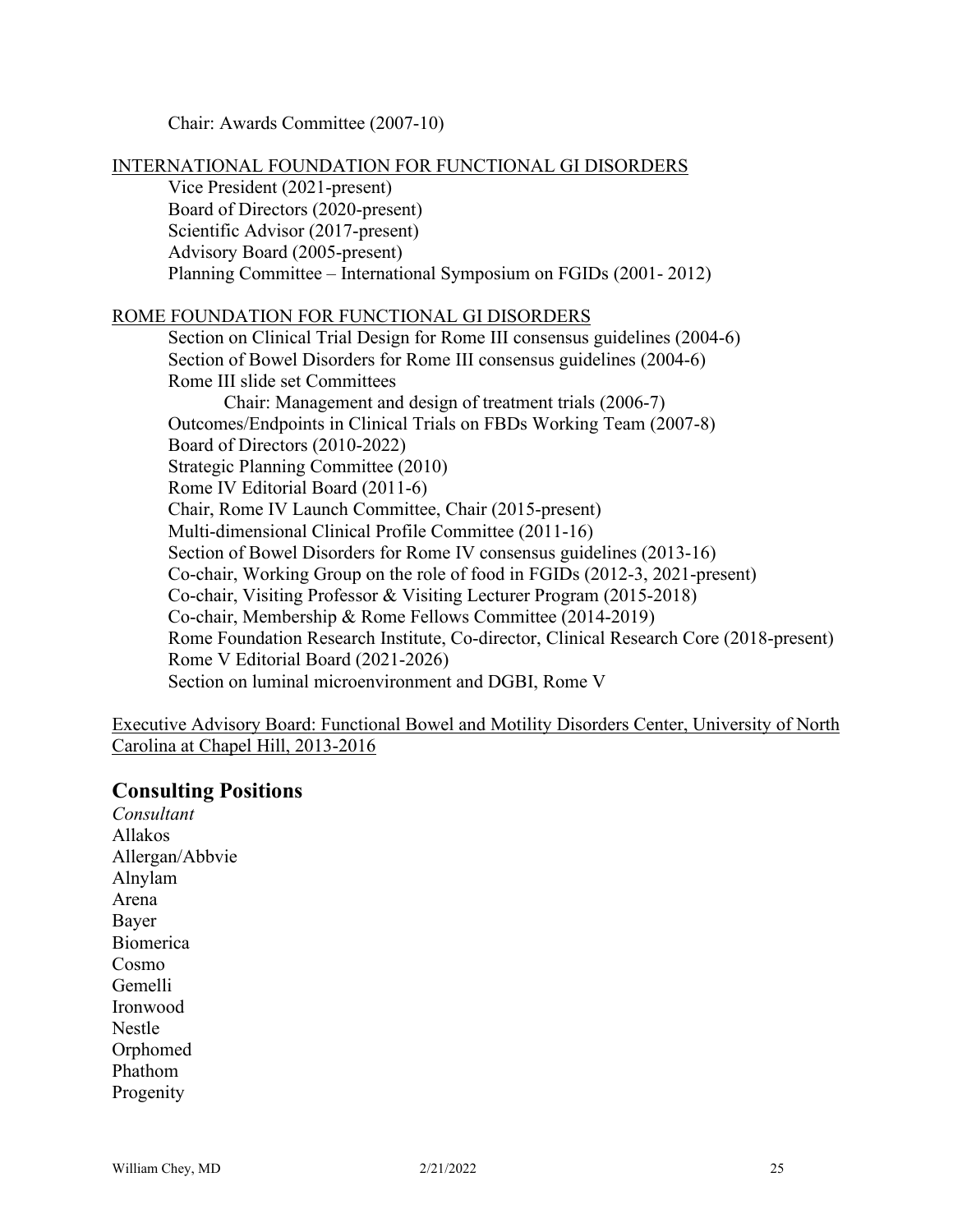OoL Medical Redhill Ritter Salix/Valeant Pharmaceuticals Takeda Pharmaceuticals Vibrant

# **Selected Visiting Professorships, Seminars, and Extramural Invited Presentations**

### *Visiting Professorships*

- 1. "Diagnostic strategies for *H. pylori* infection", "The pathogenesis and management of nonulcer dyspepsia", Visiting Professor, Hanoi Medical College, Bach Mai Hospital, Hanoi, Vietnam, November 12, 1997.
- 2. "Techniques to study brain-gut interactions", Visiting Professor Northwestern University, Chicago, IL, January 27, 2000.
- 3. "Brain-Gut Interactions: What we know and how we know it" Visiting Professor University of North Carolina, Chapel Hill, NC, February 22, 2000.
- 4. "New insights into the Irritable Bowel Syndrome", Visiting Professor Bethesda Naval Hospital, June 14, 2001.
- 5. "Dyspepsia: A Discussion of Bugs and Drugs", GI Grand Rounds and Visiting Professor University of Alabama – Birmingham, September 6, 2001.
- 6. "Management of *H. pylori* infection", Visiting Professor University of Arizona, Tuscon, AZ. April 4, 2002.
- 7. "Appropriate diagnosis and treatment of *H. pylori* infection", Visiting Professor, University of Arizona Medical Center, Tucson, AZ, January 30-31, 2003.
- 8. "Update on the management of IBS", Visiting Professor, University of Kansas Medical Center, Kansas City, Kansas, April 22, 2003.
- 9. "Update on IBS", Visiting Professor, Wake Forest Medical Center, Winston-Salem, NC, June 6, 2003.
- 10. "The diagnosis and treatment of IBS: What does the evidence say?" Visiting Professor, USC Medical Center, Los Angeles, CA, July 18, 2003.
- 11. "Update on the management of IBS", GI Grand Rounds and Visiting Professor, Yale University, New Haven, CT, September 9, 2003.
- 12. "NSAIDs and the GI tract", Emerging Diagnostic and Therapeutic Options in GI Disorders: An Update, Visiting Professor, Wake Forest University School of Medicine, Winston-Salem, NC, September 27, 2003.
- 13. "Irritable Bowel Syndrome: Emerging concepts and promising therapies", Visiting Professor – Henry Ford Health System, Detroit, MI, May 13, 2004.
- 14. "Irritable Bowel Syndrome: Emerging concepts and promising therapies" Visiting Professor - Bethesda Naval Hospital, Bethesda, MD, June 3, 2004.
- 15. "Emerging therapies for functional dyspepsia", Visiting Professor Bayview Medical Center, Johns Hopkins University, Baltimore, MD, June 4, 2004.
- 16. "Evidence-based update on the irritable bowel syndrome", Visiting Professor Emory University School of Medicine, Atlanta, GA, June 28, 2004.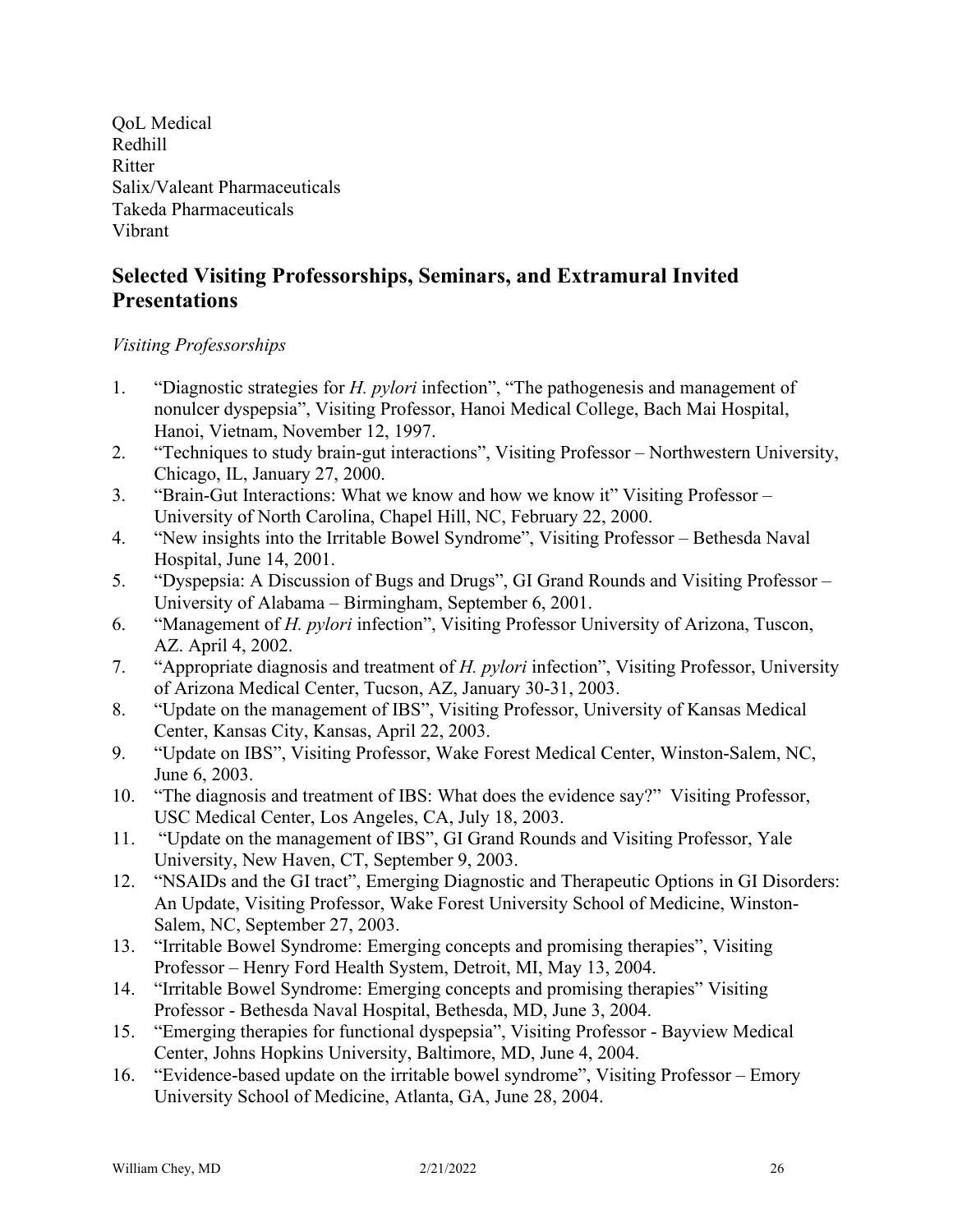- 17. "Management of functional dyspepsia" GI Grand Rounds and "Evidence-based update on the irritable bowel syndrome" Internal Medicine Grand Rounds, Visiting Professor, University of Cincinnati, Cincinnati, OH, March 23, 2005.
- 18. "New insights into the evaluation and treatment of functional dyspepsia", Visiting Professor – Division of Gastroenterology, University of Illinois, Chicago, IL, April 27, 2005.
- 19. "An evidence-based update on the management of chronic constipation", Visiting Professor – Division of Gastroenterology, University of Indiana, Indianapolis, IN, May 9, 2005.
- 20. "Management of Functional Dyspepsia", Visiting Professor Division of Gastroenterology, University of Oklahoma, Oklahoma City, OK, June 8, 2005.
- 21. "GERD, Erosive Esophagitis, and NERD: the same or different diseases?" and Visiting Professor – Division of Gastroenterology, State University of New York at Buffalo, Buffalo, NY, June 23, 2005.
- 22. "Heartburn in 2005: Do findings at endoscopy really matter?" and Visiting Professor Division of Gastroenterology, McMaster University, Hamilton, Ontario, September 21, 2005.
- 23. "Update on dyspepsia and functional dyspepsia" and Visiting Professor Division of Gastroenterology, University of Alberta, Edmonton, Alberta, October 11, 2005.
- 24. "GERD, NERD and functional heartburn: Separate diseases or shades of gray?" and Visiting Professor – Division of Gastroenterology, University of Calgary, Calgary, October 12, 2005.
- 25. "Management of GERD for primary care physicians", "The irritable bowel syndrome in 2006", "Evidence based update on the management of Functional Dyspepsia", Pinit Kullavanijaya Visiting Professor, Chulalongkorn University, Bangkok, Thailand, March 13-15, 2006.
- 26. "IBS: How new insights into pathogenesis are transforming treatment paradigms", Visiting Professor, Baylor Hospital, Dallas, TX, March 28, 2006.
- 27. "Evidence based update on the diagnosis and treatment of the irritable bowel syndrome", Visiting Professor, Metro Health Center, Cleveland, OH, April 20, 2006.
- 28. "The evolving management of functional dyspepsia", Visiting Professor, Functional Frontiers Conference – Case Western Reserve, Cleveland, OH, April 20, 2006.
- 29. "Management of chronic constipation in 2006" Visiting Professor, Cleveland Clinic Foundation, Cleveland, OH, April 21, 2006.
- 30. "IBS: where we are and where we are going" Visiting Professor, Emory University School of Medicine, Atlanta, GA, May 14, 2007.
- 31. "IBS: what's new in 2007" Visiting Professor, University of Colorado, Denver, CO, June 1, 2007.
- 32. "Management of IBS in 2008" Visiting Professor, University of Rochester, NY, August 11- 12, 2008.
- 33. "GERD: New concepts and clinical practice" Gastroenterology Society of Taiwan, Taipei, Taiwan, March 15, 2009.
- 34. "Benefits and Harms of Acid Suppressive Therapy" Visiting Professor, Kaoshiung Medical University Hospital, Kaoshiung, Taiwan, March 16, 2009.
- 35. "Management of *H. pylori* infection in 2009" Visiting Professor, Medical University of South Carolina, Charleston, SC, June 22, 2009.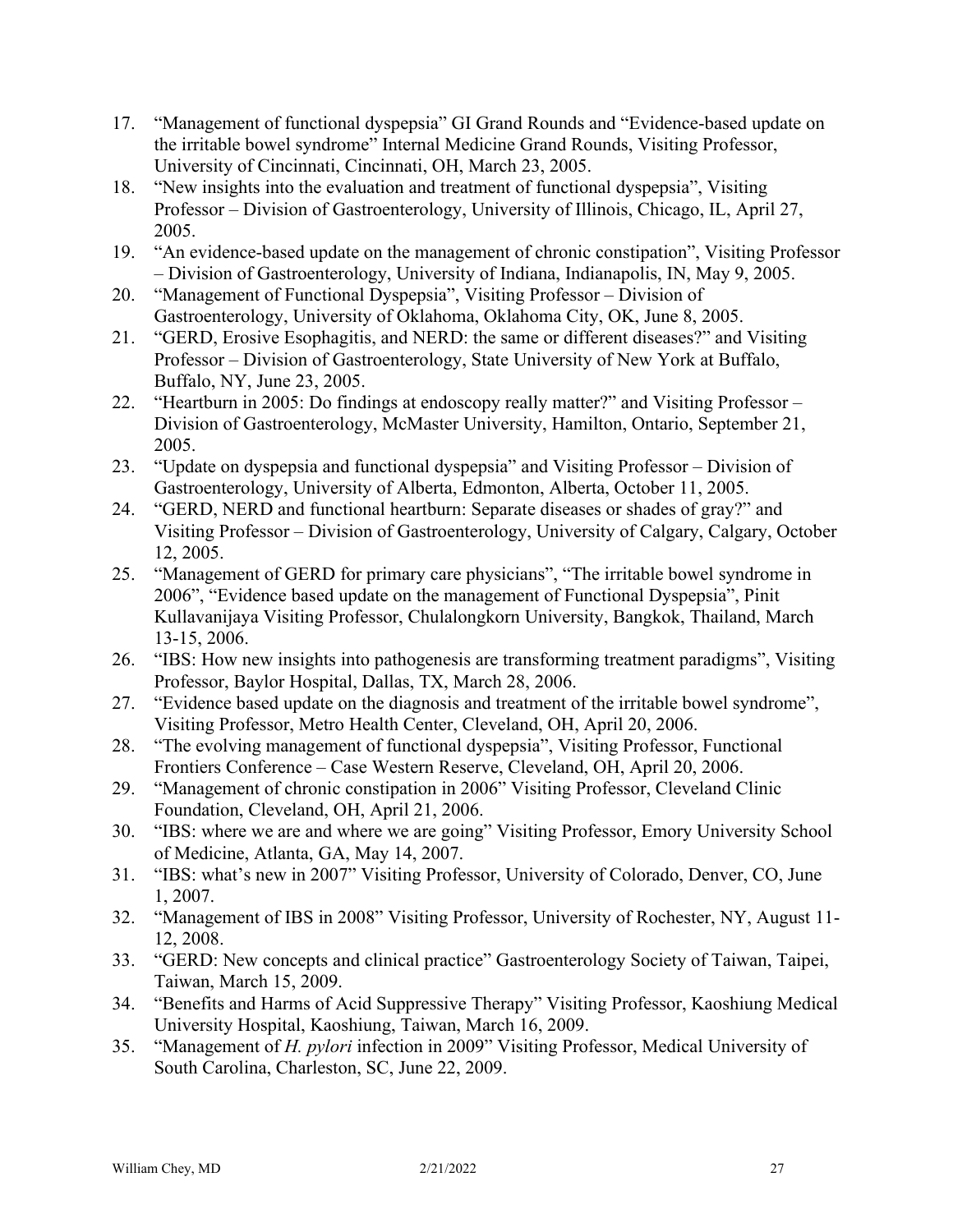- 36. "Medical management of the Irritable Bowel Syndrome" Visiting Professor, Cleveland Clinic Foundation, Cleveland, OH, June 26, 2009.
- 37. "Evidence-based management of Chronic Constipation" Visiting Professor, Vanderbilt University Medical Center – Division of Gastroenterology, Nashville, TN, September 24, 2009.
- 38. "Diagnosis of IBS: Evolution of a work in progress" Visiting Professor, UCLA Medical Center – Division of Gastroenterology, Los Angeles, CA, October 15-16, 2009.
- 39. "Management of chronic constipation in 2009 and beyond" Visiting Professor, Medical College of Georgia, Athens, GA, November 18, 2009.
- 40. "Management of ERD and NERD, are they different?", "Overlap between GERD and IBS" and "Management of Barrett's Esophagus" Visiting Professor, Chulalongkorn University, Bangkok, Thailand, May 28-29, 2010.
- 41. "Peering into the crystal ball at the future of IBS" Visiting Scholars Program, Takeda Pharmaceuticals Headquarters, Chicago, IL, September 22, 2010.
- 42. "Erosive vs. Nonerosive GERD: The many faces of heartburn" Visiting Professor, Taipei Mackay Memorial University Hospital, Taipei, Taiwan, October 1, 2010.
- 43. "The benefits and risks of long-term PPI therapy" Visiting Professor, Chang Gung Memorial University Hospital, Linkou, Taiwan, October 2, 2010.
- 44. "Deciding who and who should not be treated with PPI therapy" Visiting Professor, Taipei Veterans General Hospital, Taipei, Taiwan, October 4, 2010.
- 45. "IBS in 2010 and beyond" Visiting Professor, Northwestern University, Chicago, IL, November 4, 2010.
- 46. "Food the Forgotten Factor in IBS", First Annual Lawrence Brandt Lecture, Montefoire Medical Center, Bronx, NY, April 14, 2011.
- 47. "Dyssynergic Defecation: An underappreciated cause of chronic constipation", Visiting Professor, Montefoire Medical Center, Bronx, NY, April 14, 2011.
- 48. "Role of the Gut Microbiome and SIBO in IBS" Visiting Professor, Chinese PLA General Hospital, Beijing, China, May 16, 2011.
- 49. "Emerging treatment strategies for IBS", Hugh Butt Visiting Professor, Mayo Clinic, Rochester, MN, October 7, 2011.
- 50. "Emerging medical therapies for the irritable bowel syndrome" Keio University Medical School, Tokyo, Japan, November 11, 2011
- 51. "Diet and IBS: Food for thought…" and "Evidence-based management of irritable bowel syndrome" H. Joyce Miller Visiting Professor, University of Iowa, Iowa City, IA, March 8, 2012.
- 52. "Food: the forgotten factor in IBS" Visiting Professor, University of Washington, Seattle, WA, May 31-June 1, 2012.
- 53. "Emerging role of food in the management of the Irritable Bowel Syndrome" Visiting Professor, Indiana University, Indianapolis, IN, August 27, 2012.
- 54. "The emerging role of the gut microbiome in the pathogenesis and treatment of IBS" Visiting Professor, Medical GI Grand Rounds. Mayo Clinic, Scottsdale, AZ, March 15, 2013.
- 55. "Dietary management of IBS: Food for thought" and "Medical Management of IBS" Visiting Professor, Baylor Medical College, Dallas, TX, April 8, 2014.
- 56. "Translating pathophysiologic insights to actionable management strategies for IBS" Sundar Mehta Visiting Professor, University of Colorado, Denver, CO, April 24-25, 2014.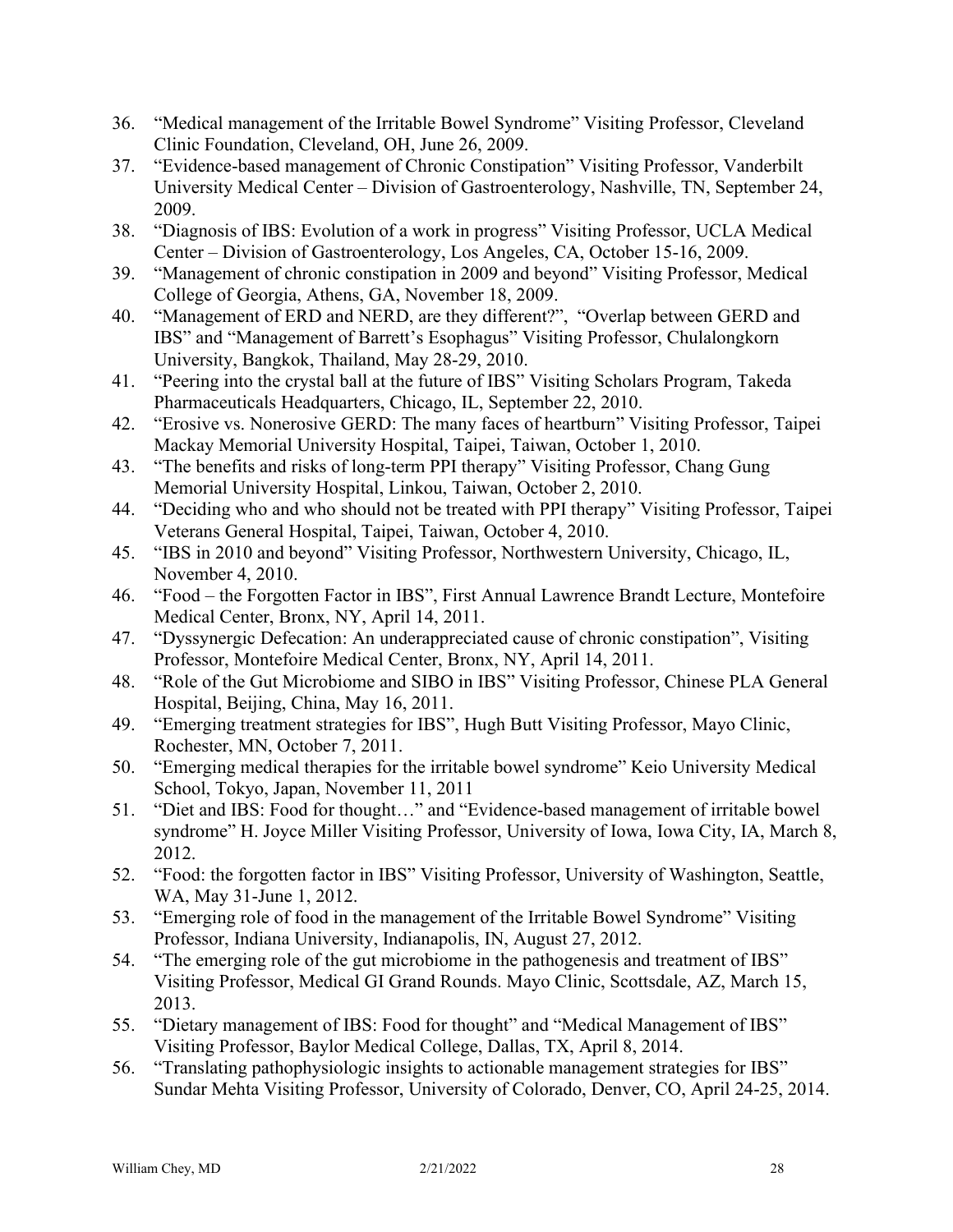- 57. "Diet, Bugs, and Drugs: The evolving management of IBS" Visiting Professor, University of Minnesota, Minneapolis, MN, August 14, 2014.
- 58. "The emerging role of diet in the pathogenesis and treatment of IBS" Visiting Professor, University of Kentucky, Lexington, KY, April 23-24, 2015.
- 59. "The role of the gut microbiome in the pathogenesis and treatment of IBS" David M. Bull Visiting Professor: Wayne State University, Detroit, MI, June 1, 2015.
- 60. "Diet or Deity Is the Juice Worth the Squeeze for IBS?" and "How Health Information Technology will Change Clinical Medicine", ACG Visiting Professor, McMaster University, Hamilton, Canada, June 24-25, 2015.
- 61. "Diet and IBS: Food for Thought" "Management of IBS in 2015". Rome Foundation Visiting Professor, Cleveland Clinic, Cleveland, OH, September 10-11, 2015.
- 62. "Food at the intersection of health and disease" Rome Foundation Visiting Professor, Brown University, November 12, 2015.
- 63. "The emerging role of food in the pathogenesis and treatment of IBS". CAG Visiting Professor, Division of Gastroenterology, University of Calgary, Calgary, Canada, January 15, 2016.
- 64. "Food: at the intersection of disease and wellness" and "Update on the management of IBS" Advocate Lutheran General Health System, Park Ridge, IL, March 23, 2016.
- 65. "The emerging role of diet and lifestyle in the pathogenesis and treatment of IBS" Division of Gastroenterology, Thomas Jefferson Medical Center, Philadelphia, PA, April 20, 2016.
- 66. "How diet is changing the treatment paradigm for Irritable Bowel Syndrome". University of Wisconsin, Madison, WI, June 7, 2016.
- 67. "Management of Irritable Bowel Syndrome", "How health information technology will transform Gastroenterology", "Diagnosis of IBS in the Rome IV era", "The University of Michigan experience with the low FODAMP diet for IBS" Alfred Hospital WTMS Visiting Professor, Monash University, Melbourne, Australia, July 11-22, 2016.
- 68. "Food as Medicine: The changing face of GI Nutrition" Rome Foundation Visiting Professor: University of Alabama Birmingham, Birmingham, AL, September 26, 2016.
- 69. "Food: at the intersection of wellness and GI disease" Visiting Professor: University of Southern Alabama, Mobile, AL, September 28-29, 2016.
- 70. "The Emerging Role of Diet in the Pathogenesis and Management of IBS", "Case presentations of patients with persistent *H. pylori* infection", Rome Foundation Visiting Professor, Mayo Clinic, Jacksonville, FLA, January 6, 2017.
- 71. "Food the main course to digestive health and disease", "Update on the management of *H. pylori* infection", Rome Foundation Visiting Professor, Medical College of Georgia, Augusta, GA, April 17, 2017.
- 72. "How do we apply Rome IV in everyday practice?", When should we stop studying a patient with IBS Utility of biomarker in IBS", "State of the Art: Management of IBS", "Interactive Clinical Case: Panel Discussion". Auditorio Universidad Catolica Argentina, Puerto Madero, Argentina, April 20-21, 2017.
- 73. "The role of diet and nutrition in the pathogenesis and treatment of IBS", Visiting Professor, St Louis University Medical Center, St. Louis, MO, September 8, 2017.
- 74. "Role of diet in the pathogenesis and treatment of IBS" Visiting Professor, University of Virginia, Charlottesville, April 6, 2018.
- 75. "Food for life the role of diet in IBS" Visiting Professor, Division of Gastroenterology & Hepatology, Weill Cornell Medical Center, New York, NY, May 24, 2018.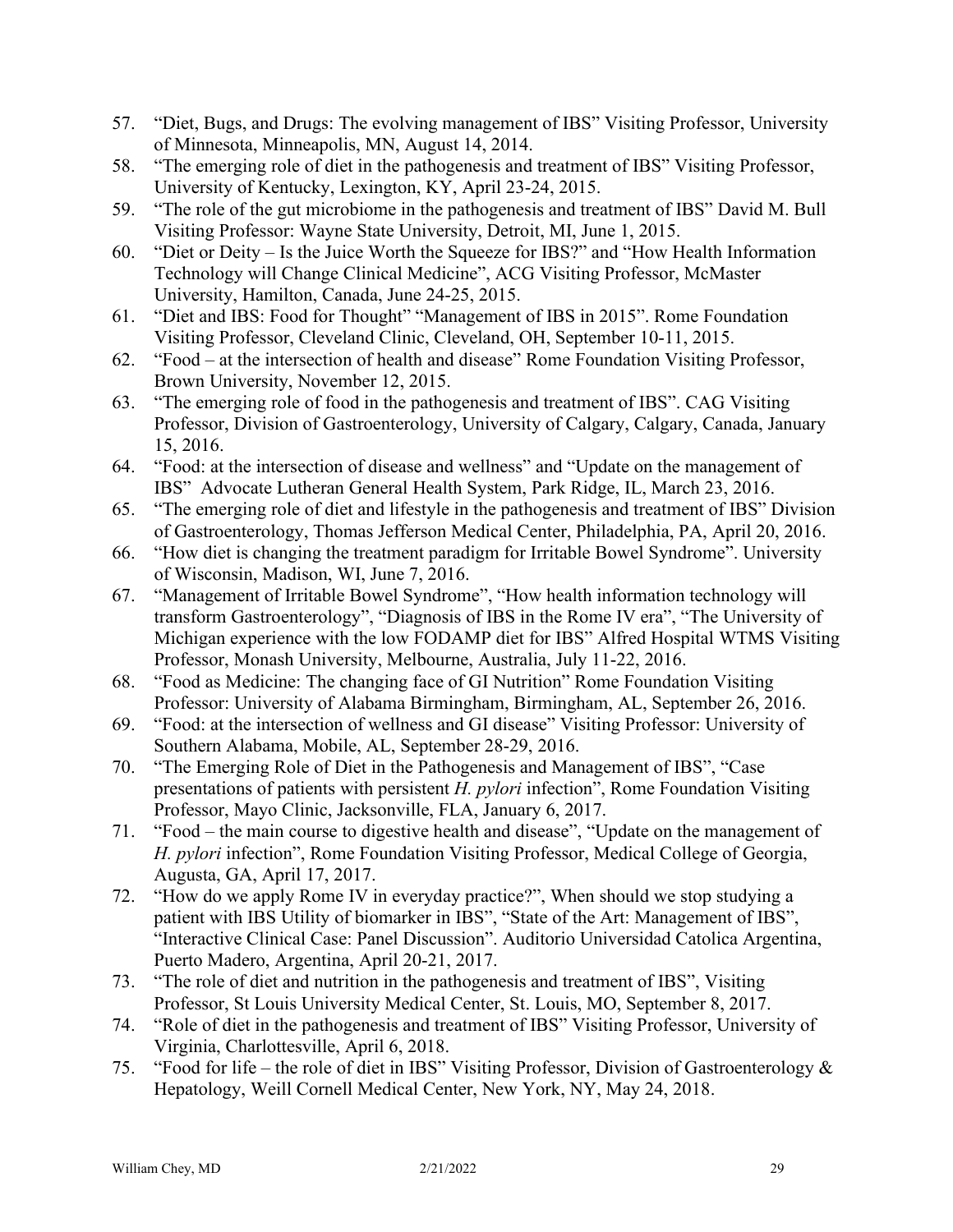- 76. "The evidence supporting diet therapies for IBS" Visiting Professor, Cook County Health and Hospitals System, Chicago, IL, June 15, 2018.
- 77. "Food at the crossroads of GI wellness and illness" Visiting Professor, Mayo Clinic, Scottsdale, AZ, November 15, 2018.
- 78. "Nonpharmacological therapies for IBS" Visiting Professor, Brook Army Medical Center, San Antonio, TX, April 5, 2019.
- 79. "Integrated care model for IBS" Visiting Professor, University of Washington, Seattle, WA, April 12, 2019.
- 80. "Holistic management of IBS" Kirkendall Visiting Professor, University of Texas Houston, Houston, TX, April 18, 2019.
- 81. "Management of IBS: Thinking Outside of the Colon" Visiting Professor, Tulane University, New Orleans, LA, May 8, 2019.
- 82. "Management of IBS: Thinking Outside of the Colon" ACG Edgar Achkar Visiting Professor, University of Colorado, Denver, CO, June 7, 2019.
- 83. "Embracing Change: The key to a long, happy career in gastroenterology" Fellows Graduation Ceremony, Loyola University Medical Center, Chicago, IL, June 14, 2019.
- 84. "Small intestinal bacterial overgrowth", "Exclusion diets for IBS", "Patient-centered approach to IBS" Visiting Professor, University of Newcastle, Newcastle, AU, July 24-26, 2019.
- 85. "Difficult motility cases" Visiting Professor, Friendship Hospital, Beijing, China, November 5, 2019.
- 86. "Update on Irritable Bowel Syndrome" Visiting Professor, University of Arizona, Tucson, AZ, March 5-6, 2020.
- 87. "Medical therapies for Irritable Bowel Syndrome", "Diet and Behavioral Therapies for IBS" Robert Fischer Visiting Professor, Temple University, Philadelphia, PA, March 11, 2020.
- 88. "Evidence-based update on managing *H. pylori* infection" and "Integrated care of IBS: Who, Why, How?" Medical University of South Carolina, Charleston, SC, November 3-4, 2021.
- 89. "Non-pharmacological therapies for IBS" Visiting Professor, University of Rochester, Rochester, NY, March 15-16, 2022.
- 90. "Integrated Care: The road to personalized healthcare" NYU Langone Medical Center, Visiting Professor, New York, NY, April 20, 2022.
- 91. "Why is integrated care a better way to manage IBS?" Visiting Professor, Marshall University Medical Center, Charleston, WV, June 13-14, 2022.

*Selected Extramural Invited Presentations (since 2001)*

- 1. "Management of the Irritable Bowel Syndrome" and "Review of Celiac Sprue" The Third Annual GI and Hepatology Update, University of Pennsylvania, Philadelphia, PA. September 20, 2001.
- 2. "Expressions of IBS: Psychosocial, visceral and other symptoms" Strategies in the treatment of IBS: From models to management. Annual Meeting of the American College of Gastroenterology, Las Vegas, NV. October 19, 2001.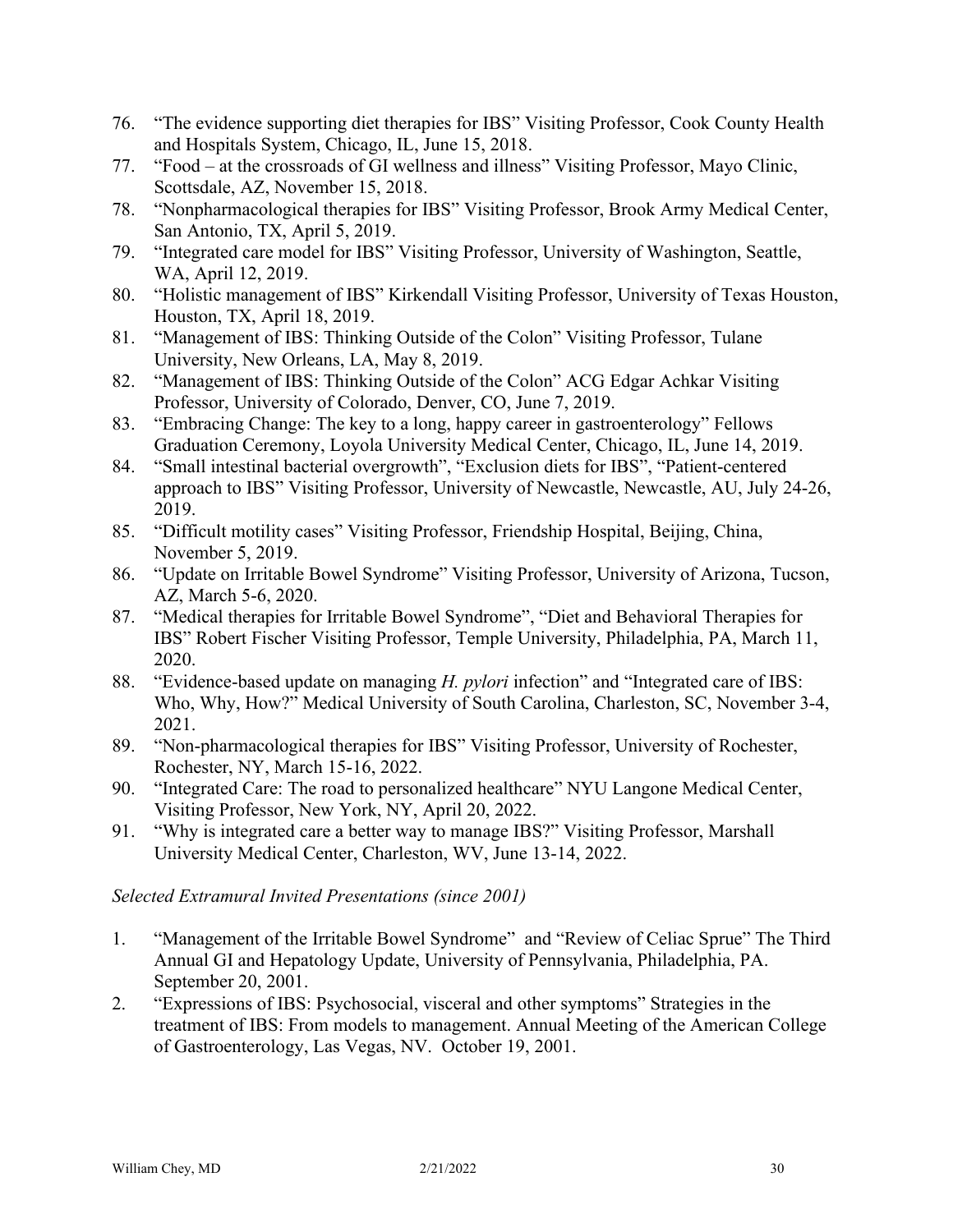- 3. "Non-erosive esophageal disorders: Acid reflux or altered visceral perception" Symposium on esophageal sensation. Satellite Meeting at the Annual Meeting of the American College of Gastroenterology, Las Vegas, NV. October 22, 2001.
- 4. "Ignore *H. pylori* status: treat with a PPI or other therapies" Weighing the Odds in Acidrelated Disorders. Satellite Meeting at the Annual Meeting of the American College of Gastroenterology, Las Vegas, NV. October 23, 2001.
- 5. "Diagnosis of *H. pylori* infection" and "Management of Dyspepsia" GI Update, University of Cincinnati, Cincinnati, OH. November 9, 2001.
- 6. "Strategies to reduce the impact of NSAID-induced GI toxicity" American Society of Hospital Pharmacists Mid-year Clinical Meeting, New Orleans, LA December 5, 2001.
- 7. Planning committee for State Medical Society Meetings "Update on GERD and Dyspepsia" Beam Institute for Continuing Medical Education, New York, NY, 2002.
- 8. "GI Wrap-up 2001" Participant and **Course Co-director**, Captiva Island, FLA, February 8- 10, 2002.
- 9. "Diagnosis of *H. pylori*: State of the Art Talk", GI Grand Rounds, Henry Ford Health System, March19, 2002.
- 10. "Strategies to reduce GI toxicity associated with NSAIDs and Aspirin", Division of Rheumatology, University of Arizona, Tucson, AZ, April 5, 2002.
- 11. "Endoscopy-negative reflux disease is a functional disorder and should be treated appropriately" Satellite symposium at Digestive Diseases Week, San Francisco, CA, May 19, 2002.
- 12. "Meet the Professor PUD" Digestive Diseases Week, San Francisco, CA, May 20, 2002.
- 13. Moderator, AGA clinical topic forum: "Management of the Irritable Bowel Syndrome" Digestive Diseases Week, San Francisco, CA, May 22, 2002.
- 14. "Strategies to reduce 'Coxicity' associated with NSAIDs and Aspirin", Medical Grand Rounds, University of California - Davis, Sacramento, CA, May 23, 2002.
- 15. "Non-erosive esophageal disorders", "NSAID-related mucosal injury", "Current diagnosis of *H. pylori*" Update on Esophageal, Gastric and Swallowing Disorders for Primary Care. Orlando Regional Medical Center/University of South Florida, Orlando, CA, June 8, 2002.
- 16. Participant and **Course Co-director** for Update in Office Gastroenterology, Grand Traverse Resort, MI, August 18-21, 2002.
- 17. "Motility and IBS" Clinical Advances in Gastroenterology (Audio Tape series of the American College of Gastroenterology), August 2002.
- 18. Participant and **Course Co-director** for the Annual American College of Physicians Michigan Chapter Scientific Meeting, Acme, MI, September 12-15, 2002.
- 19. "Management strategies for NSAID-associated peptic ulcer disease" Castle Medical Center, Honolulu, HI, September 26, 2002.
- 20. "Management of *H. pylori* infection" and "Controversies on COXicity" Gastroenterology Update, Queen's Medical Center, Honolulu, HI, September 27-28, 2002.
- 21. Faculty participant "International clinical forum in gastroenterology and hepatology" Heidelberg, Germany, October 14, 2002.
- 22. "Current treatments of IBS and constipation" Clinical Case Challenges in Irritable Bowel Syndrome, Satellite symposium at the Meeting of the American College of Gastroenterology, Seattle, WA, October 22, 2002.
- 23. "Beyond fiber where will IBS go in the next 10 years" Meeting of the American College of Gastroenterology, Seattle, WA, October 23, 2002.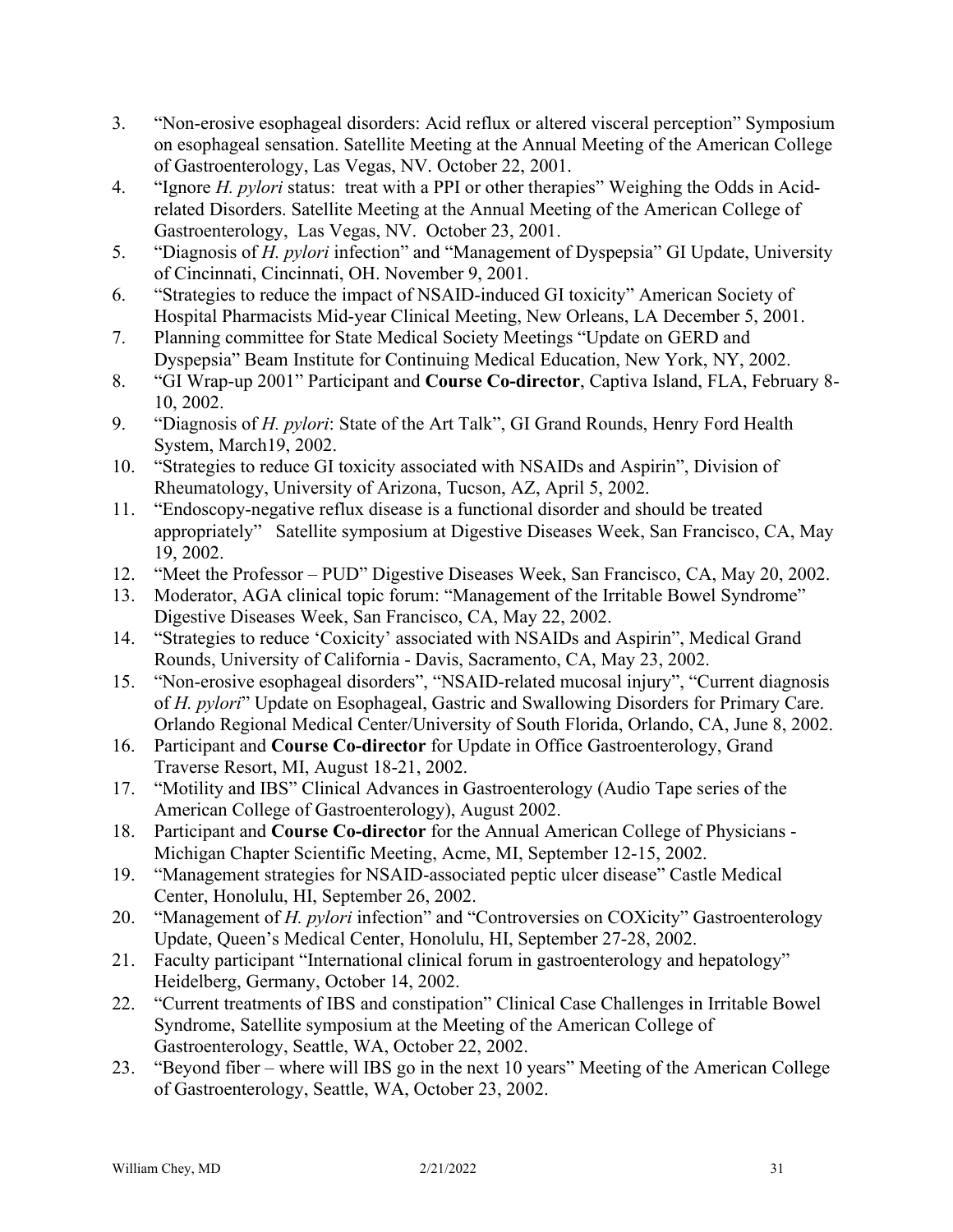- 24. **Program Co-director** "Insights and Issues in the Management of Functional GI Disorders", UM sponsored CME lecture series from October 26 to December 7, 2002.
- 25. "The long-term management of GERD: PPIs vs. Endoscopic therapies vs. Surgery" Pri-Med South, Broward County Convention Center, Ft. Lauderdale, Fla, February 14, 2003.
- 26. **Course Director** and Moderator for "First Annual Evening with the Experts 2003: New Frontiers in GERD: Are the new diagnostic tests and endoscopic therapies ready for prime time?" sponsored by the University of Michigan Medical School, Dearborn, MI, February 17, 2003.
- 27. "GI/Liver Wrap-up 2002" Participant and **Course Co-director**, Naples, FLA, February 28- March 2, 2003.
- 28. "Case studies and diagnostic strategies upper GI" and planning committee:  $5<sup>th</sup>$ International Symposium on Functional GI Disorders, Milwaukee, MI, April 4-6, 2003.
- 29. "IBS: Evidence-based approach to treatment" AGA Spring Postgraduate Course, Orlando, FL, May 18, 2003.
- 30. "What is our current understanding of the pathophysiology of IBS" **Program chair** and speaker at the Satellite symposium "Translating science into clinical outcomes: New paradigms in the management of the IBS patient" at Digestive Diseases Week, Orlando, May 18, 2003.
- 31. "Kill the Bug" in the Clinical Symposium "Dyspepsia management: Bugs, Drugs, or Padded Cells" Digestive Diseases Week, Orlando, FL, May 20, 2003.
- 32. Moderator, AGA clinical topic forum: "Controversies in *H. pylori*" Digestive Diseases Week, Orlando, FL, May 21, 2003.
- 33. "Management of Dyspepsia and NUD: the US Perspective" Transatlantic Dialogue: Dichotomies and directions in acid-related disorders, Orlando, FL, May 22-23, 2003.
- 34. "NSAID related GI toxicity: Does an aspirin a day keep the doctor away?" University of Colorado Medical Center, Denver, CO, July 17, 2003.
- 35. "NSAID-induced gastropathy" Florida Academy of Family Physicians, Orlando, FL, July 27, 2003.
- 36. "*H. pylori* for the primary care physician", "Strategies to reduce NSAID associated GI toxicity", "Update on the Irritable Bowel Syndrome", Summer Internal Medicine Update, Mackinac Island, MI, August 1-3, 2003.
- 37. Participant and **Course co-director**, Update in Office Gastroenterology, University of Michigan, Bellaire, MI August 15-17, 2003.
- 38. Participant and **Course co-director**, Annual American College of Physicians Michigan Chapter Scientific Meeting, Acme, MI, September 18-21, 2003.
- 39. "Evidence-based appraisal of the role of serotonergic agents in the treatment of IBS", Breakfast symposium "Coping with the Complexities of IBS" at the meeting of the American College of Gastroenterology, Baltimore, MD, October 12, 2003.
- 40. "Alosetron", Breakfast symposium "Irritable Bowel Syndrome the world of new drugs" at the meeting of the American College of Gastroenterology, Baltimore, MD, October 14, 2003.
- 41. "Serotonergic modulation: IBS and beyond", Satellite symposium "The Challenge of Irritable Bowel Syndrome in clinical practice: from science to solutions" at the meeting of the American College of Gastroenterology, Baltimore, MD, October 14, 2003.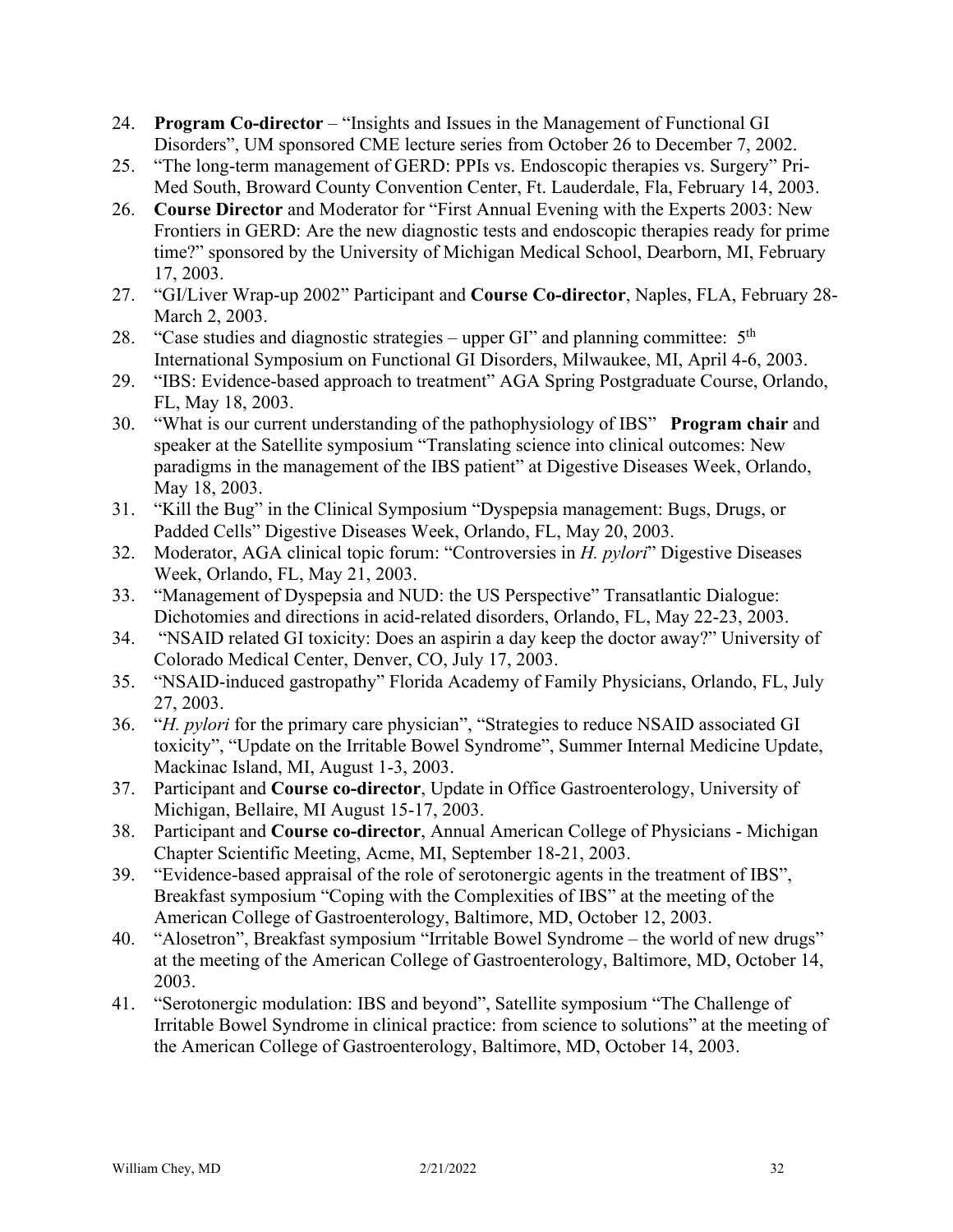- 42. "Diagnosis and management of IBS" and "Dyspepsia: Bugs or Drugs?" Meeting of the American College of Physicians: Southern California-Region III, Palm Springs, CA, October 25-26, 2003.
- 43. "Dyspepsia: Scopes, Bugs or Drugs?", Harvard CME GI Motility and IBS Symposium, Beth Israel Deaconess Medical Center, Boston, MA, October 31-November 1, 2003.
- 44. "Management of *H. pylori*: A clinician's guide", Advances in Gastroenterology, University of Tennessee, Chattanooga, TN, November 8, 2003.
- 45. "Non-erosive esophageal disorders", "*H. pylori* and peptic ulcer disease", " GI manifestations of NSAIDs", "Management of uninvestigated dyspepsia", Fifth Annual Update for Clinicians, University of South Florida, Orlando, FL, December 4-6, 2003.
- 46. "Traditional and emerging therapies for functional dyspepsia", New Frontiers in GERD and Dyspepsia, University of Arizona, Tempe, AZ, January 25-26, 2004.
- 47. Participant and **Course Director** for "*Helicobacter pylori*/PUD" GI/Liver Wrap-Up, University of Michigan, Naples, FL, February 27-29, 2004. Audio Digest Selection, volume 18, issue 12, 2004.
- 48. "Constipation: chronic disorder or irritable bowel?" Pri-Med Update, Rosemont, IL, March 11, 2004.
- 49. "Current and future management of uninvestigated and functional dyspepsia" Division of Gastroenterology, University of Montreal, Montreal, Canada, April 14, 2004.
- 50. "Evidence-based update on the management of the irritable bowel syndrome" Division of Gastroenterology, McGill University, Montreal, Canada, April 14, 2004.
- 51. "Nonerosive esophageal disorders: All that's heartburn isn't GERD" Arapahoe Gastroenterology Conference, Denver, CO, April 23, 2004.
- 52. "Treatment options for ENRD: PPIs vs other options" Satellite symposium "Building best practices in tough to treat patients" at Digestive Diseases Week 2004, New Orleans, LA, May 16, 2004.
- 53. "Emerging treatments for the Irritable Bowel Syndrome" as part of the AGA sponsored symposium: Progress in IBS Management: Translating Science into Clinical Practice. Digestive Diseases Week 2004, New Orleans, LA, May 17, 2004.
- 54. "Salvage therapies for *H. pylori* infection" as part of the Research Forum "*H. pylori* antimicrobial resistance and rescue" Digestive Diseases Week 2004, New Orleans, LA, May 18, 2004.
- 55. "Endoscopy negative reflux disease: definitions, epidemiology, and clinical impact" as part of the Clinical Symposium "Nonerosive esophageal disorders: all that's heartburn isn't NERD" Digestive Diseases Week 2004, New Orleans, LA, May 18, 2004.
- 56. "Dyspepsia: pH, Hp or alternative approaches?" Transatlantic Pacific Summit Meeting, New Orleans, LA, May 19-21, 2004.
- 57. "Approach to functional dyspepsia" Second annual solutions for common GI motility problems, University of Louisville, Louisville, KY, June 5, 2004.
- 58. "Irritable Bowel Syndrome: Emerging concepts and promising therapies" Medical Grand Rounds, Butterworth Hospital, Grand Rapids, MI, June 17, 2004.
- 59. Participant and **Course Director** for "*Peptic Ulcer Disease*" Northern Michigan DDW Wrap-Up, University of Michigan, Bay Harbor, MI, July 17-18, 2004.
- 60. "IBS case presentations" 13th Biennial American Motility Society Meeting, Mayo Clinic, Rochester, MN, September 9-12, 2004.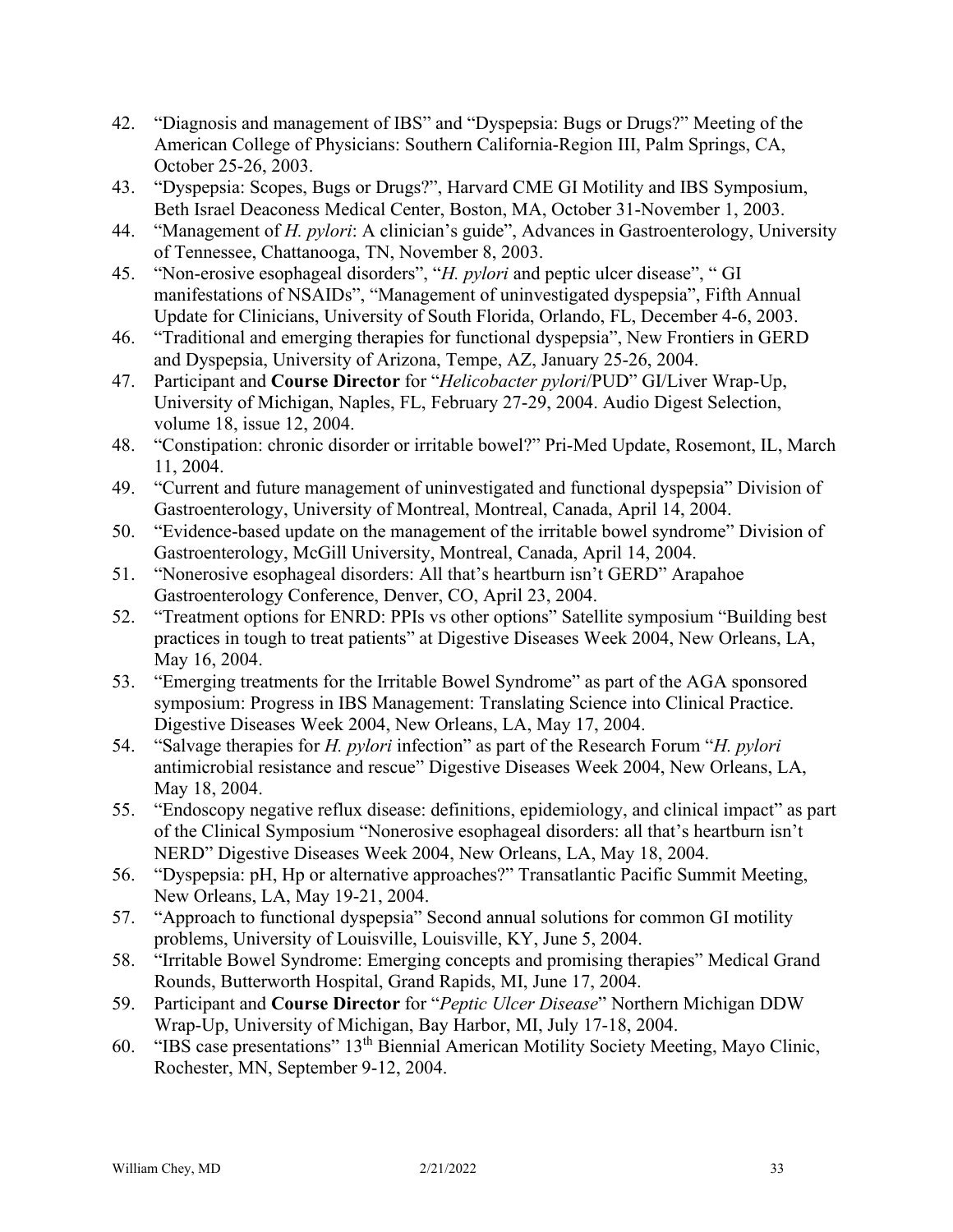- 61. "Pharmacological advances in the management of functional GI disorders" Texas Society for Gastroenterology and Endoscopy and the American College of Gastroenterology: 29th Annual Texas Program, Dallas, TX, September 17-19, 2004.
- 62. "Current understanding and management of IBS" 1<sup>st</sup> Annual Michigan GI Society Symposium, Thompsonville, MI, October 1-3, 2004.
- 63. "Pharmacological therapy of functional bowel and GI motility disorders" American College of Gastroenterology Pharmacology Course, Orlando, FL, October 29, 2004.
- 64. Presenter at the American College of Gastroenterology ABIM Board Recertification Course, Orlando, FL, October 29, 2004.
- 65. "Pharmacological therapies for IBS and motility disorders: Now and the future" American College of Gastroenterology Annual Postgraduate Course, Orlando, FL, October 31, 2004.
- 66. Panelist for "Irritable Bowel Syndrome: Evolving perspectives and treatment strategies" Satellite Symposium at the Annual meeting of the American College of Gastroenterology, Orlando, FL, October 31, 2004.
- 67. Moderator for "Case challenges in functional bowel disease: What to do when standard treatment fails" Annual meeting of the American College of Gastroenterology, Orlando, FL, November 2, 2004.
- 68. "Emerging treatments for the Irritable Bowel Syndrome" as part of the AGA sponsored symposium: Progress in IBS Management: Translating Science into Clinical Practice, Los Angeles, CA, November 13, 2004.
- 69. "NSAID associated GI toxicity: Focus on aspirin and the COXIBs" Meeting of the Phoenix GI Society, Scottsdale, AZ, November 17, 2004.
- 70. "Update on the management of *H. pylori* infection for 2004" GI Grand Rounds Mayo Clinic Scottsdale, Scottsdale, AZ, November 18, 2004.
- 71. "Clinical approach to chronic constipation" and "Irritable bowel syndrome" 11<sup>th</sup> Symposium on Neurogastroenterology, University of Iowa, Fort Myers, FL, February 4-6, 2005.
- 72. Participant and **Course Director** for "*Helicobacter pylori*/PUD" GI/Liver Wrap-Up, University of Michigan, Naples, FL, February 25-27, 2005.
- 73. "Obtaining industry-sponsored research funding" 3rd Annual Functional GI Disorders Young Investigator's Forum. Functional Brain-Gut Research Group, Del Mar, CA, February 18-20, 2005.
- 74. "Traditional medical therapies for the irritable bowel syndrome" and Steering Committee for the 6<sup>th</sup> International Symposium on Functional GI Disorders, University of Wisconsin Medical School, Milwaukee, WI, April 8-10, 2005.
- 75. "Translating pathophysiology to novel therapies for the irritable bowel syndrome" Annual Spring Symposium of the Korean Society of Neurogastroenterology and Motility, Seoul, Korea, April 23, 2005.
- 76. "An evidence-based approach to dyspepsia" AGA 2005 Spring Postgraduate Course, Chicago, IL, May 14, 2005.
- 77. Participant in "GI Motility and Sensory Disorders…making sense in clinical practice" Satellite symposium at DDW 2005, May 15, 2005.
- 78. Chair for the Clinical Symposium "Controversies in the management of IBS", Digestive Diseases Week 2005, May 15, 2005.
- 79. Co-chair for the "Distinguished Abstract Plenary Session" for the Clinical Practice Section of the AGA, Digestive Diseases Week 2005, May 16, 2005.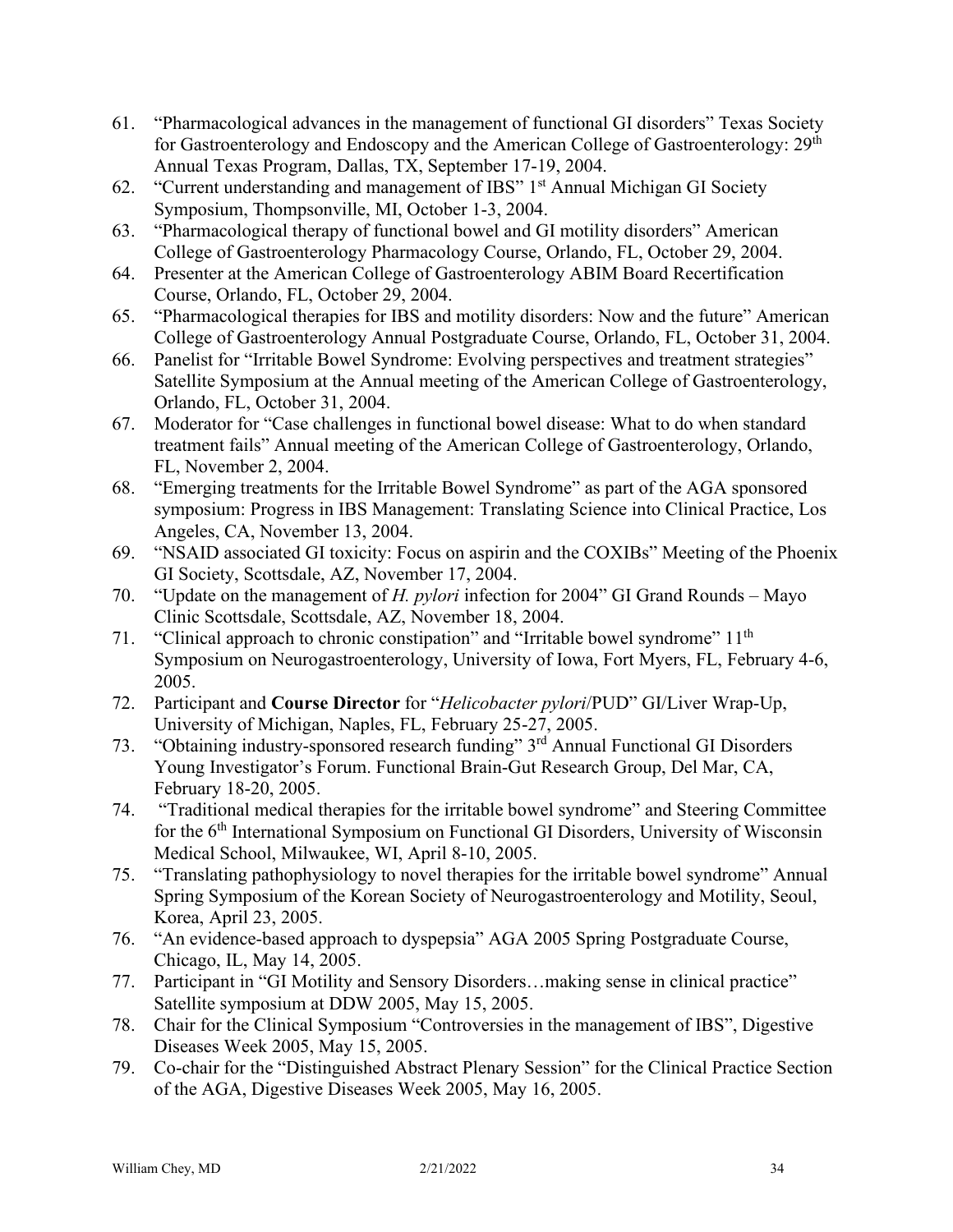- 80. Co-chair for the Research Fora "Pharmacotherapeutics in Functional GI Disorders", Digestive Diseases Week 2005, May 17, 2005.
- 81. "Functional Disease States" as part of the Clinical Symposium "Dyspepsia and its many causes" Digestive Diseases Week 2005, May 17, 2005.
- 82. "Diagnosis and treatment of chronic constipation" Medical Grand Rounds, Butterworth Hospital, Grand Rapids, MI, June 2, 2005.
- 83. "Management of chronic constipation", "Peptic ulcer disease update", "Uninvestigated dyspepsia: Bugs or Drugs" 41<sup>st</sup> Annual Northern Michigan Summer Conference: An update on common clinical concerns in primary care. Department of Family Medicine, University of Michigan, Bellaire, MI, June 15-16, 2005.
- 84. "New insights into functional dyspepsia", "Salvage therapies for *H. pylori* infection", "Emerging therapies for the irritable bowel syndrome" Clinical Gastroenterology and Videoendoscopy, University of South Florida Health Sciences Center, Edinburgh, Scotland, August 8-10, 2005.
- 85. Participant and **Course Director** for "*Peptic Ulcer Disease*" Northern Michigan DDW Wrap-Up, University of Michigan, Mackinac Island, MI, August 13-14, 2005.
- 86. "Update in the management of the irritable bowel syndrome" Florida GI Society and the American College of Gastroenterology, Naples, FL, September 11, 2005.
- 87. "NSAID-induced GI toxicity: Focus on aspirin and the COXIBs" Medical Grand Rounds York Central Hospital, Toronto, Ontario, September 22, 2005.
- 88. "Evidence-based update on the management of chronic constipation" Edmonton GI Journal Club, Edmonton, Alberta, October 11, 2005.
- 89. Participant and **Course Director**, "Board Recertification Course for Gastroenterology" at the Annual Meeting of the American College of Gastroenterology, Honolulu, HI, October 28, 2005.
- 90. "Functional dyspepsia: looking beyond bugs and drugs" Postgraduate Course at the Annual Meeting of the American College of Gastroenterology, Honolulu, HI, October 29, 2005.
- 91. "Antidepressant therapy for functional dyspepsia?" Simultaneous Session at the Annual Meeting of the American College of Gastroenterology, Honolulu, HI, October 29, 2005.
- 92. "A case of irritable bowel syndrome" as part of the satellite symposium Lessons from Cases: Clinical perspectives in GI motility and sensory disorders at the Annual Meeting of the American College of Gastroenterology, Honolulu, HI, November 1, 2005.
- 93. "Diagnosis of the Irritable Bowel Syndrome", Moderator Controversies in IBS section and **Course Co-Director**, Clinical Congress of Gastroenterology, American Gastroenterological Association, Ft. Lauderdale, FL, December 9-11, 2005.
- 94. Participant and **Course Director** for "*Helicobacter pylori*/PUD" GI/Liver Wrap-Up, University of Michigan, Naples, FL, February 24-26, 2006.
- 95. **Course Co-Director** and Participant, Functional Brain-Gut Research Group's Young Investigator's Forum, Miami, FL, March 31-April 2, 2006.
- 96. "Emerging therapies for IBS" as part of the Clinical Symposium "Emerging GI therapies" at Digestive Diseases Week, Los Angeles, CA, May 21, 2006.
- 97. Faculty Chair: Chronic Constipation: Translating novel mechanisms of action into innovative therapeutic interventions. Satellite Symposium at Digestive Diseases Week 06, Los Angeles, CA, May 21, 2006.
- 98. Program Moderator: Bacterial Overgrowth and IBS. Satellite Symposium at Digestive Diseases Week 06, Los Angeles, CA, May 21, 2006.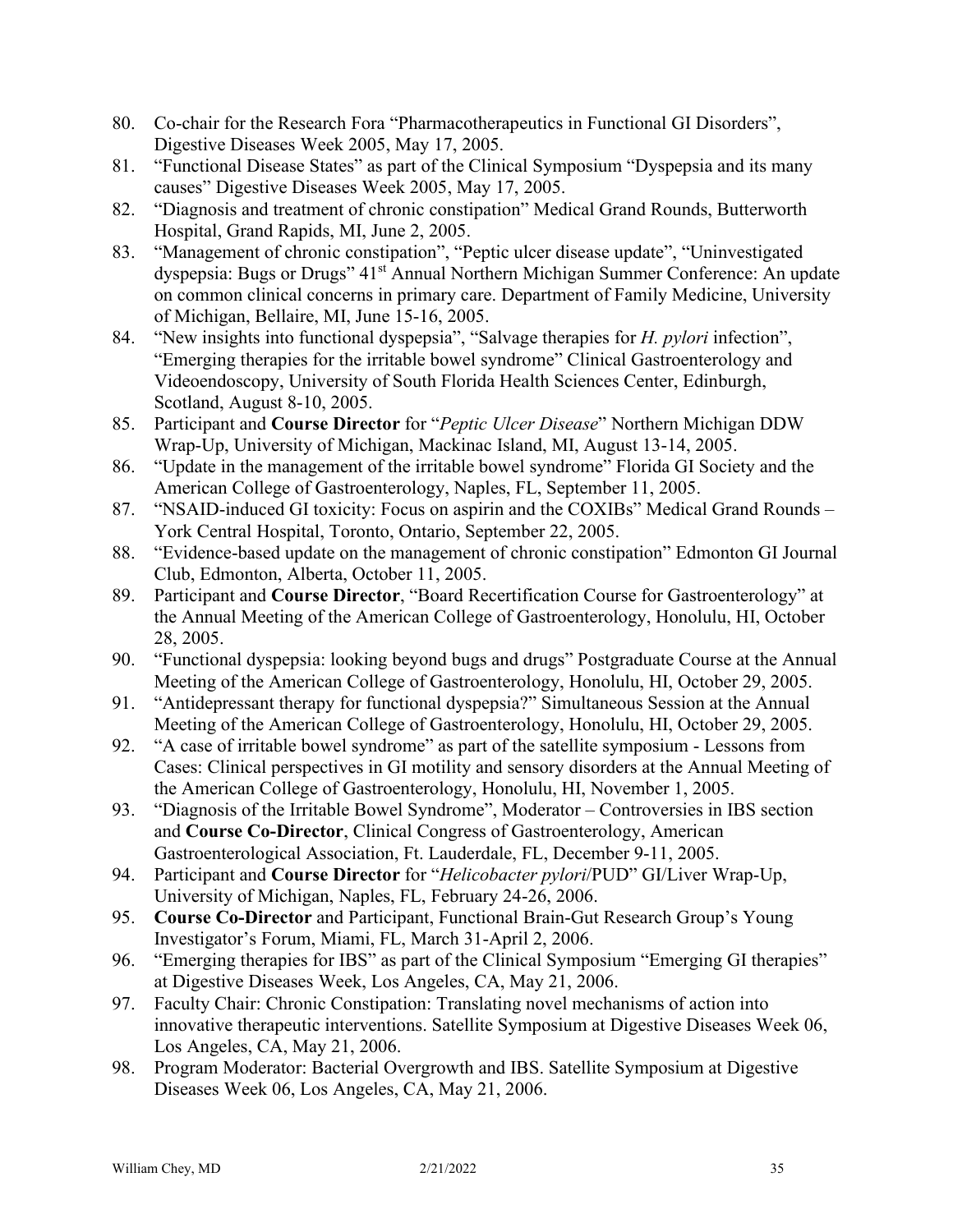- 99. Co-chair for the Clinical Symposia, "Controversies in IBS". Digestive Diseases Week 06, Los Angeles, CA, May 22, 2006.
- 100. Co-chair for the Distinguished Abstract Plenary of the Clinical Practice Section, AGA. Digestive Diseases Week 06, Los Angeles, CA, May 22, 2006.
- 101. "Medical management of functional dyspepsia" as part of the Satellite Symposium at Digestive Diseases Week 06 - Fast Track Solutions to GI Motility and Sensory Disorders, Los Angeles, CA, May 22, 2006.
- 102. "The irritable bowel syndrome" DDW Review. University of Kansas, Kansas City, Kansas, June 7, 2006.
- 103. "Functional Dyspepsia: Moving beyond bugs and drugs", GI Grand Rounds, Columbia University, New York City, NY, June 19, 2006.
- 104. Participant and **Course Director** for "*Peptic Ulcer Disease*" Northern Michigan DDW Wrap-Up, University of Michigan, Bay Harbor, MI, August 12-13, 2006.
- 105. "Update on the management of chronic constipation" Medical Grand Rounds, Akron General Hospital, Akron, OH, September 13, 2006.
- 106. "Current and emerging therapies for constipation" Satellite Symposium at the 2006 Joint International Neurogastroenterology and Motility Meeting, Boston, MA, September 16, 2006.
- 107. Faculty participant for the "Board Recertification Course for Gastroenterology" at the Annual Meeting of the American College of Gastroenterology, Las Vegas, NV, October 20, 2006.
- 108. "IBS: How new insights into pathogenesis are transforming treatment paradigms" Toledo Gut Club, Toledo, OH, November 9, 2006.
- 109. "Motility/Functional Bowel Disease Update" GI Grand Rounds, University of Michigan, November 21, 2006.
- 110. "Peptic ulcer disease update" GI Grand Rounds, University of Michigan, December 19, 2006.
- 111. Participant and **Course Director** for "*Motility and Functional Bowel Disorders*" GI/Liver Wrap-Up, University of Michigan, Captiva Island, FL, March 2-4, 2007.
- 112. "Design of treatment trials for functional bowel disorders" Scripps Clinic, La Jolla, CA, March 23, 2007.
- 113. **Course Director** and Participant, Functional Brain-Gut Research Group's Young Investigator's Forum, Del Mar, CA, March 23-25, 2007.
- 114. "Traditional therapies for IBS" and "Receptor acting agents for IBS", Meeting of the International Foundation for the Functional GI Disorders, Milwaukee, WI, April 14-15, 2007.
- 115. "Evidence-based update on the management of IBS" Good Samaritan Hospital and Phoenix VA Medical Center, Phoenix, AZ, April 27, 2007.
- 116. "The global GERD epidemic" and "*H. pylori*: what are the new must-know points?" as part of the Satellite Symposium at DDW 07, "Expert insights in acid-related disorders" Washington DC, May 21, 2007.
- 117. Co-chair for the Late-breaking abstract research forum of the AGA. Digestive Diseases Week 07, Los Angeles, CA, May 22, 2007.
- 118. Co-chair for the Distinguished Abstract Plenary of the Clinical Practice Section, AGA. Digestive Diseases Week 07, Los Angeles, CA, May 22, 2007.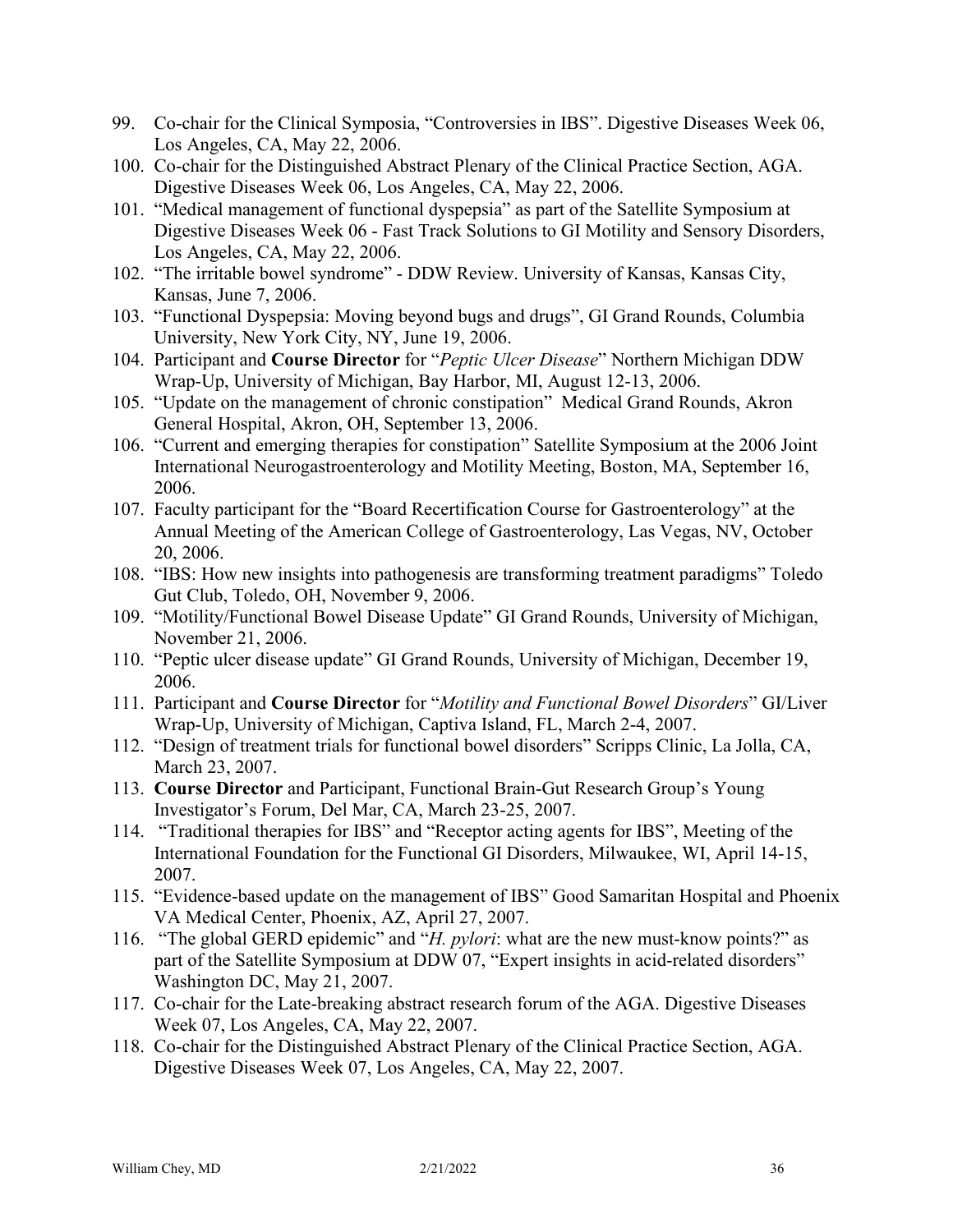- 119. "Emerging medical therapies for chronic constipation" Digestive Diseases Week 2007, Washington, DC, May 22, 2007.
- 120. "Pharmacological Treatment of the Irritable Bowel Syndrome" for Clinical Advances in Gastroenterology, American College of Gastroenterology, Oakstone Publishing, June 2007.
- 121. **Course Co-director** and Participant for "Diagnosis and treatment of IBS", Midwest Regional Postgraduate Course of the American College of Gastroenterology, Chicago, IL, June 29-July 1, 2007.
- 122. Participant and **Course Director** for "*Peptic Ulcer Disease*" Northern Michigan DDW Wrap-Up, University of Michigan, Mackinac Island, MI, July 27-29, 2007.
- 123. "Update on IBS for 2007" and "Evidence based approach to chronic constipation" Memorial Health University Medical Center, Savannah, GA, September 28, 2007.
- 124. "Management of Functional Dyspepsia in 2007" Georgia Gastroenterology and Endoscopy Society Meeting, Atlanta, GA, September 29, 2007.
- 125. "Management of the Irritable Bowel Syndrome" Pharmacology Course, Annual Meeting of the American College of Gastroenterology, Philadelphia, PA, October 12, 2007.
- 126. Moderator and Presenter "Board Recertification Course for Gastroenterology" at the Annual Meeting of the American College of Gastroenterology, Philadelphia, PA, October 12, 2007.
- 127. "Developing Therapy for Chronic Constipation" Postgraduate Course at the Annual Meeting of the American College of Gastroenterology, Philadelphia, PA, October 14, 2007.
- 128. "Best of DDW 07: Upper GI Disorders" United European Gastroenterology Week, Paris, France, October 30, 2007.
- 129. "Functional Dyspepsia: Diagnosis and treatment", "The IBS patient in the Office" La Semana Nacional De Gastroenterologia, Associacion Mexicana De Gastroenterologia, Leon, Guanajuanto, November 19, 2007.
- 130. "The diagnosis and treatment of IBS in 2008", Clark GI Society, Washington DC, February 7, 2008.
- 131. Participant and **Course Director** for "*Peptic ulcer disease and upper GI bleeding*" GI/Liver Wrap-Up, University of Michigan, Captiva Island, FL, February 22-24, 2008.
- 132. "Irritable Bowel Syndrome: Creative Offerings" 12th Annual Common Problems in Office Practice, Department of Internal Medicine, University of Michigan Health System, Plymouth, MI, March15, 2008
- 133. "Update on Functional Dyspepsia" Northwest GI Society, Seattle, WA, March 20, 2008.
- 134. "IBS: Translating recent scientific advances to management solutions" University of Washington, Seattle, WA, March 21, 2008.
- 135. "The American College of Gastroenterology's *H. pylori* guideline" for Clinical Advances in Gastroenterology, American College of Gastroenterology, Oakstone Publishing, April 2008.
- 136. "Functional Dyspepsia" Luncheon Learning Session, AGA Postgraduate Course, San Diego, CA, May 17-18, 2008.
- 137. "Irritable Bowel Syndrome" Clinical Challenge Session, AGA Postgraduate Course, San Diego, CA, May 17-18, 2008.
- 138. "Emerging therapies for functional bowel disorders", Digestive Diseases Week, San Diego, CA, May 19, 2008.
- 139. Co-chair for the Late-breaking abstract research forum of the AGA. Digestive Diseases Week 08, Los Angeles, CA, May 20, 2008.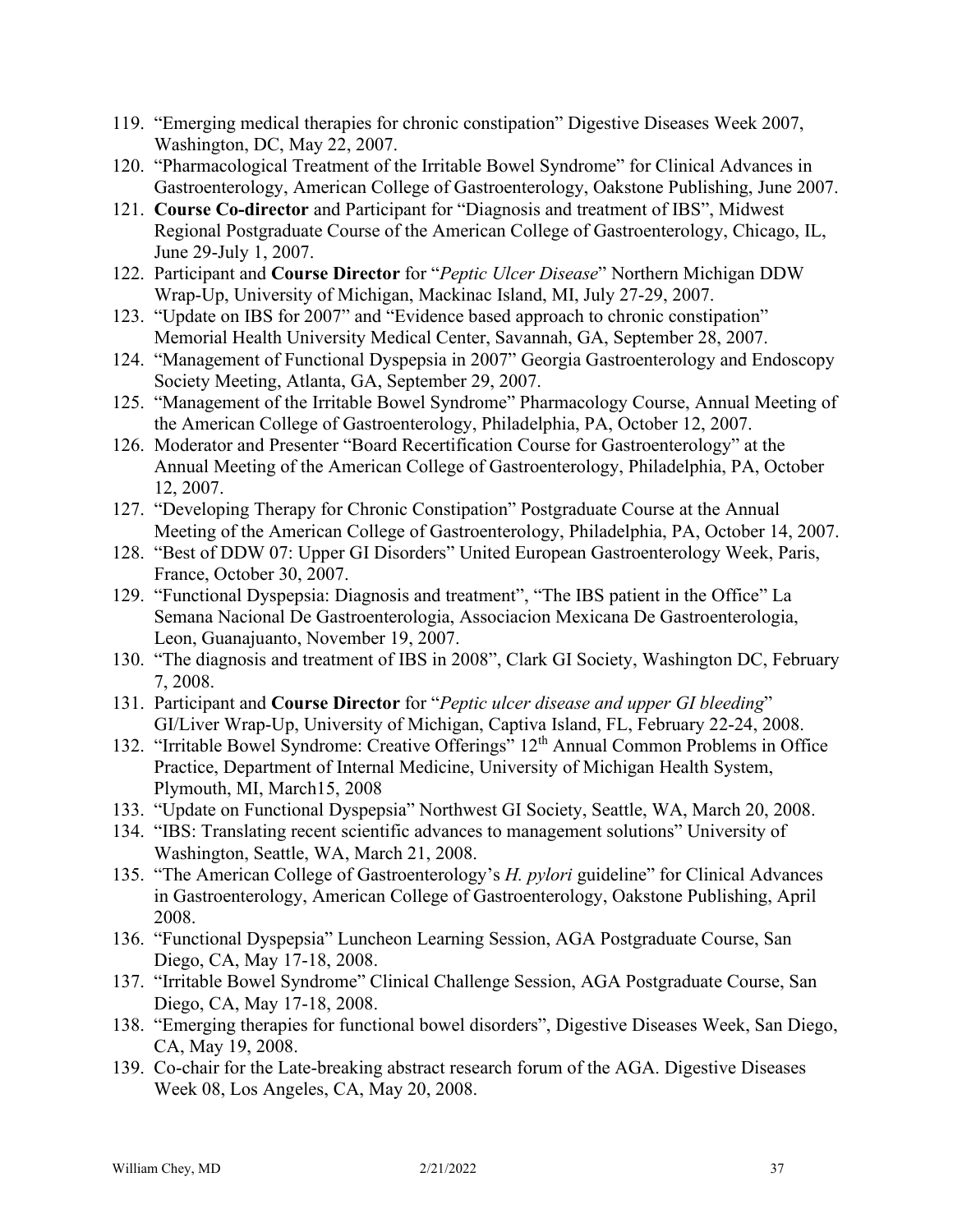- 140. Co-chair for the Distinguished Abstract Plenary of the Clinical Practice Section, AGA. Digestive Diseases Week 08, Los Angeles, CA, May 20, 2008.
- 141. "Management of IBS in 2008" International Meeting of Motility and Neurogastroenterology, Wuhan, China, June 21, 2008.
- 142. "Gastric Disorders" as part of *Highlights of Digestive Diseases Week 2008*, Northwestern University, Chicago, IL, June 28, 2008.
- 143. Participant and **Course Director** for "*Peptic Ulcer Disease and Upper GI Bleeding*" Northern Michigan DDW Wrap-Up, University of Michigan, Bay Harbor, MI, July 18-20, 2008.
- 144. "Update on *H. pylori* infection: What are the remaining issues in 2008?" Meeting of the San Diego GI Society, San Diego, CA, August 20, 2008.
- 145. "Management of IBS in 2008" Medical Grand Rounds, East Virginia Medical Center, Norfolk, VA, September 24, 2008.
- 146. "Dyspepsia and vomiting" ACG Postgraduate Course, Orlando, FL, October 4, 2008.
- 147. "The new IBS guidelines: What the practitioner needs to know" ACG Allied Health Professionals Symposium. Orlando, FL, October 5, 2008.
- 148. "Utility of diagnostic tests" as part of the symposium "ACG guidelines: An evidence based approach to IBS. Annual Meeting of the American College of Gastroenterology, Orlando, FL, October 6, 2008.
- 149. "Functional Dyspepsia" Neurogastroenterology and Motility: Joint International Meeting 2008, Lucerne, Switzerland, November 8, 2008.
- 150. "Advancing best practices in IBS-C" Drexel University College of Medicine, Philadelphia, PA, November 20, 2008.
- 151. "All about *H. pylori*: Update for 2009", "Update on the irritable bowel syndrome", and "Constipation: New treatment options for a chronic condition" Tenth Annual Disorders of the Esophagus and GI tract. Orlando, FL, December 5-6, 2008.
- 152. "Management issues in Chronic Constipation" Beth Israel Medical Center, New York, NY, December 10, 2008.
- 153. Course Co-director and Speaker for the American Gastroenterological Association's Clinical Congress of GI and Hepatology, Las Vegas, NV, January 22-25, 2009.
- 154. Participant and **Course Director** for "*Peptic ulcer disease and upper GI bleeding*" GI/Liver Wrap-Up, University of Michigan, Captiva Island, FL, February 27-March 1, 2009.
- 155. Course planning committee, speaker, and moderator Meeting of the International Foundation of Functional GI Disorders, Milwaukee, WI, April 17-19, 2009.
- 156. "Management of the Irritable Bowel Syndrome: Translating novel insights into actionable treatment strategies" University of Louisville, Louisville, KY, April 23, 2009.
- 157. "Tradtional treatments of the Irritable Bowel Syndrome" "The use of antibiotics, probiotics, and prebiotics for IBS" IBS Summit 2009. Puerto Vallarta, Mexico, April 24- 26, 2009.
- 158. "Evidence-based management of chronic constipation" University of California at Fresno, Fresno, CA, May 14, 2009.
- 159. "Clinical Challenge Session: Difficult cases in functional bowel disorders" AGA Postgraduate Course, Digestive Diseases Week 2009, Chicago, IL, May 30-31, 2009.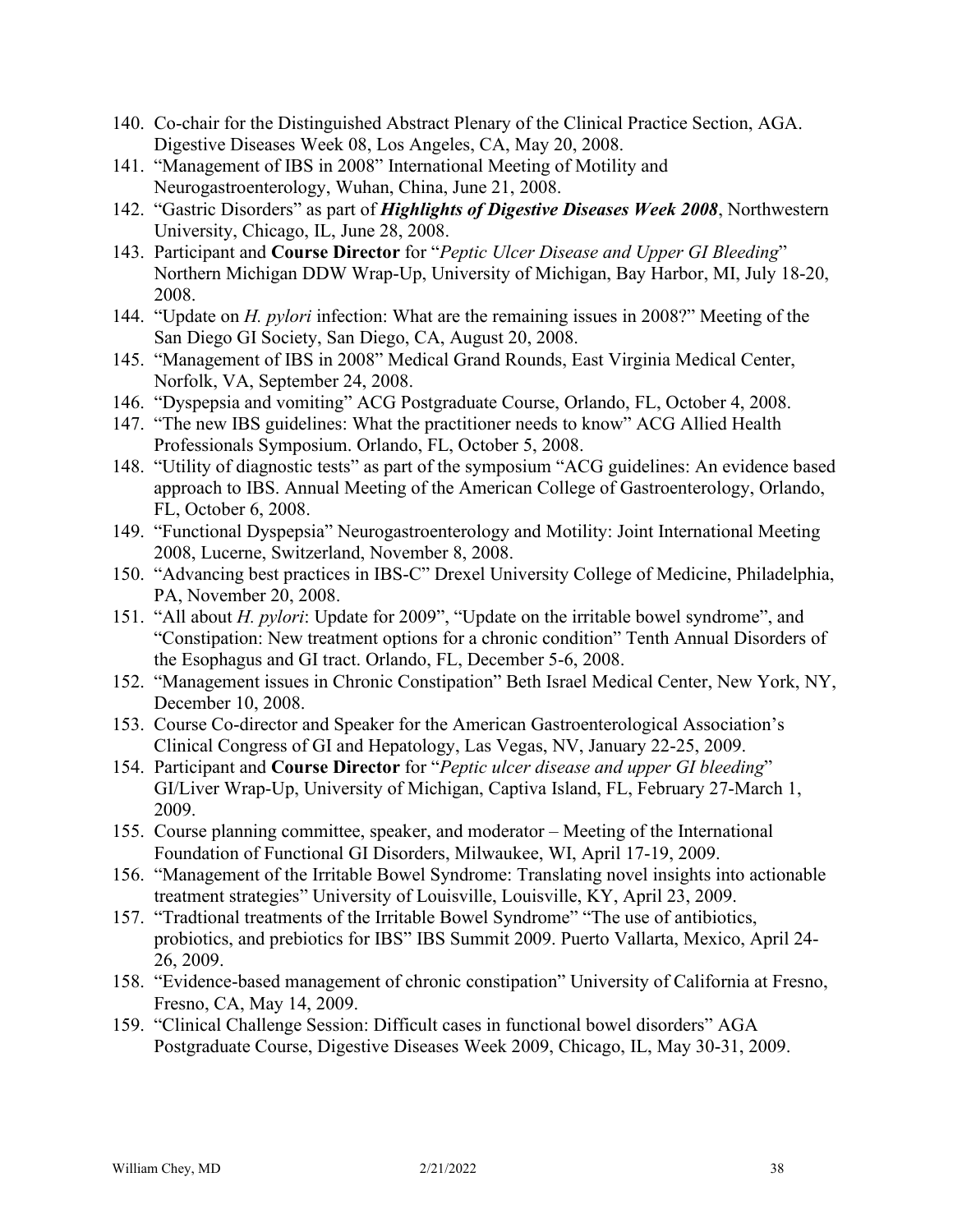- 160. "The role of colonic transit testing in patients with constipation" Clinical Symposium: Motility Controversies in FGIDs. Digestive Diseases Week 2009, Chicago, IL, May 31, 2009.
- 161. "Evidence-based diagnosis of IBS" AGA sponsored satellite symposium, Digestive Diseases Week 2009, Chicago, IL, May 31, 2009.
- 162. "Functional dyspepsia" Meet the Professor: Digestive Diseases Week 2009, Chicago, IL, June 1, 2009.
- 163. "Medical treatments for GERD" Clinical Advances in Gastroenterology, American College of Gastroenterology, Sanibel Island, FL, July 11, 2009.
- 164. Participant and **Course Director** for "*Novel insights into the Irritable Bowel Syndrome*" Northern Michigan DDW Wrap-Up, University of Michigan, Mackinac Island, MI, July 17-19, 2009.
- 165. "Irritable Bowel Syndrome: Translating the latest science to practical management solutions" Medical Grand Rounds, Department of Internal Medicine, University of Michigan Health System, Ann Arbor, MI, August 7, 2009.
- 166. "Current controversies in the management of the irritable bowel syndrome" GI Grand Rounds, New York University, New York, NY, August 18, 2009.
- 167. "Evidence-based management of Functional Dyspepsia" American College of Gastroenterology Midwest Regional Postgraduate Course, Kansas City, MO, August 29, 2009.
- 168. "Recertification preparation and update course" Faculty Member, Annual Meeting of the American College of Gastroenterology, San Diego, CA, October 23, 2009.
- 169. Moderator "The upper gut" Postgraduate Course, Annual Meeting of the American College of Gastroenterology, San Diego, CA, October 24, 2009.
- 170. *"H. pylori* in 2009: When to test, how to test and how to treat", Postgraduate Course, Annual Meeting of the American College of Gastroenterology, San Diego, CA, October 24, 2009.
- 171. "Managing the sensitive gut: The NERD/GERD/IBS interface" Satellite Symposium at the Annual Meeting of the American College of Gastroenterology, San Diego, CA, October 25, 2009.
- 172. Faculty member in the Satellite Symposium: "Trial by Jury: Examining the ACG Position Statement on the Management of IBS" San Diego, CA, October 26, 2009.
- 173. "Treatment options: Food, bugs or drugs?" as part of the simultaneous symposium: Is IBS another IBD? Annual Meeting of the American College of Gastroenterology, San Diego, CA, October 27, 2009.
- 174. "Evidence-based treatment of IBS" as part of the Symposium: "The Dark Side of IBS" at United European Gastroenterology Week, London, UK, November 24, 2009.
- 175. "Functional Dyspepsia: How to manage in clinical practice" and "Breath Tests, Antibiotics, Probiotics in IBS: When and who to test and treat" American Gastroenterological Association Clinical Congress, Las Vegas, NV, January 15-16, 2010.
- 176. "Salvage therapy for *H. pylori*" and "IBS Update: Review of practice guidelines and practical tips" ACG Governors/ASGE Best Practices Course, Las Vegas, NV, January 29- 31, 2010.
- 177. Participant and **Course Director**, GI-Liver Wrap Up, University of Michigan Medical Center, Sarasota, FLA, February 19-21, 2010. Audio Digest Selection: IBS and celiac disease: separating the wheat from the chaff. 2010;24:22.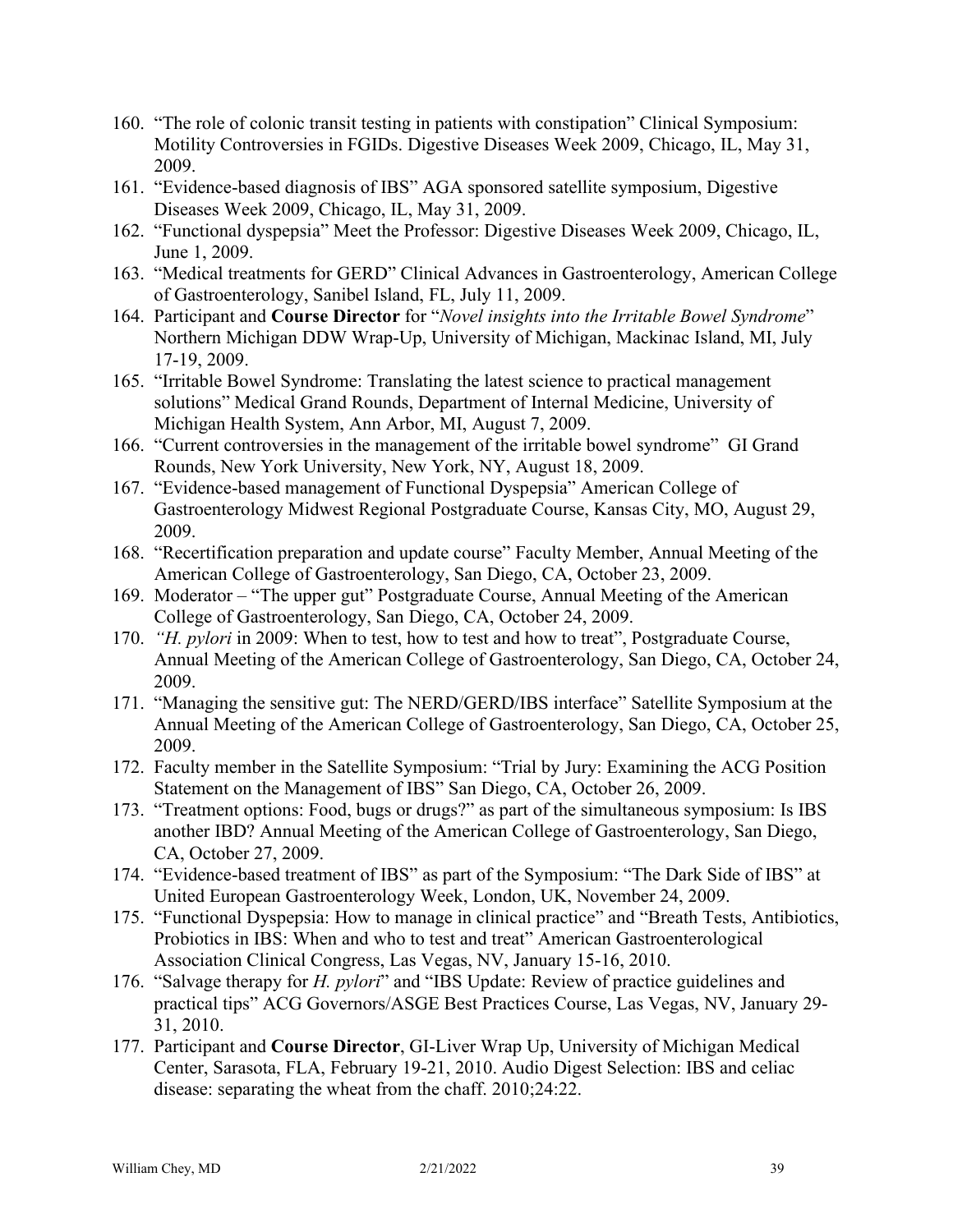- 178. "Newer concepts in the diagnosis and treatment of Irritable Bowel Syndrome" American College of Gastroenterology Regional Postgraduate Course, New Orleans, LA, March 5-6, 2010.
- 179. "*H. pylori*: Handling recurrent and refractory cases" and "Evolving diagnosis and therapy of functional dyspepsia" American College of Gastroenterology Regional Postgraduate Course, New York, NY, March 20-21, 2010.
- 180. "Small Intestinal Bacterial Overgrowth" Michigan Bowel Control Program Grand Rounds, University of Michigan Health System, Ann Arbor, MI, April 14, 2010.
- 181. "Handling the Complicated Functional Bowel Disease Patient" AGA Postgraduate Course Clinical Challenge Session. Digestive Diseases Week, New Orleans, LA, May 1-2, 2010.
- 182. "What's up With Bacterial Overgrowth? IBS & Beyond" AGA Postgraduate Course General Session. Digestive Diseases Week, New Orleans, LA, May 2, 2010.
- 183. "Emerging Therapies for Functional Bowel Disease" AGA Clinical Symposium. Digestive Diseases Week, New Orleans, LA, May 2, 2010.
- 184. "Probiotics What Works for IBS?" AGA Clinical Symposium. Digestive Diseases Week, New Orleans, LA, May 4, 2010.
- 185. "Emerging Diagnostic and Therapeutic Strategies for Functional Bowel Disorders: Insights from DDW 2010" GI Grand Rounds. University of Michigan Health System, June 8, 2010.
- 186. "Diagnosis and Treatment of Small Intestinal Bacterial Overgrowth" GI Grand Rounds, University of Michigan Health System, Ann Arbor, MI, June 8, 2010.
- 187. "Small Intestinal Bacterial Overgrowth" Difficult Clinical Problems in Gastroenterology, University of Manitoba, Winnipeg, Canada, June 11, 2010.
- 188. Participant and **Course Director**, Northern MI DDW Wrap-Up, University of Michigan Medical Center, Mackinac Island, MI, July 16-18, 2010.
- 189. "Perianal Inspection and Digital Rectal Examination" GI Fellows Teaching Series, University of Michigan Health System, Ann Arbor, MI, August 24, 2010.
- 190. "Meet the Professor" ANMS  $5<sup>th</sup>$  Biennial Postgraduate Course on GI Motility & Neurogastroenterology in Clinical Practice, Boston, MA, August 26, 2010.
- 191. "Workshop: Testing for Bacterial Overgrowth, IBS and Carbohydrate Malabsorption" ANMS 5th Biennial Postgraduate Course on GI Motility & Neurogastroenterology in Clinical Practice, Boston, MA, August 26, 2010.
- 192. Moderator: Plenary Session: IBS-IBD Overlap, International Neurogastroenterology & Motility Meeting, Boston, MA, August 28, 2010.
- 193. "Diagnosis and Treatment of GERD" GI Fellows Teaching Series, University of Michigan Health System, Ann Arbor, MI, September 29, 2010.
- 194. "Plenary Presentation: Erosive vs. Nonerosive GERD: The many faces of heartburn" Annual Meeting of the Gastroenterological Society of Taiwan, Taipei, Taiwan, October 3, 2010.
- 195. "Recertification preparation and update course" Faculty Member, Annual Meeting of the American College of Gastroenterology, San Antonio, TX, October 15, 2010.
- 196. "Treatment of IBS" Learning Luncheon, Postgraduate Course, Annual Meeting of the American College of Gastroenterology, San Antonio, TX, October 16, 2010.
- 197. "Celiac disease and IBS: How far should you go?" Annual Meeting of the American College of Gastroenterology, San Antonio, TX, October 18, 2010.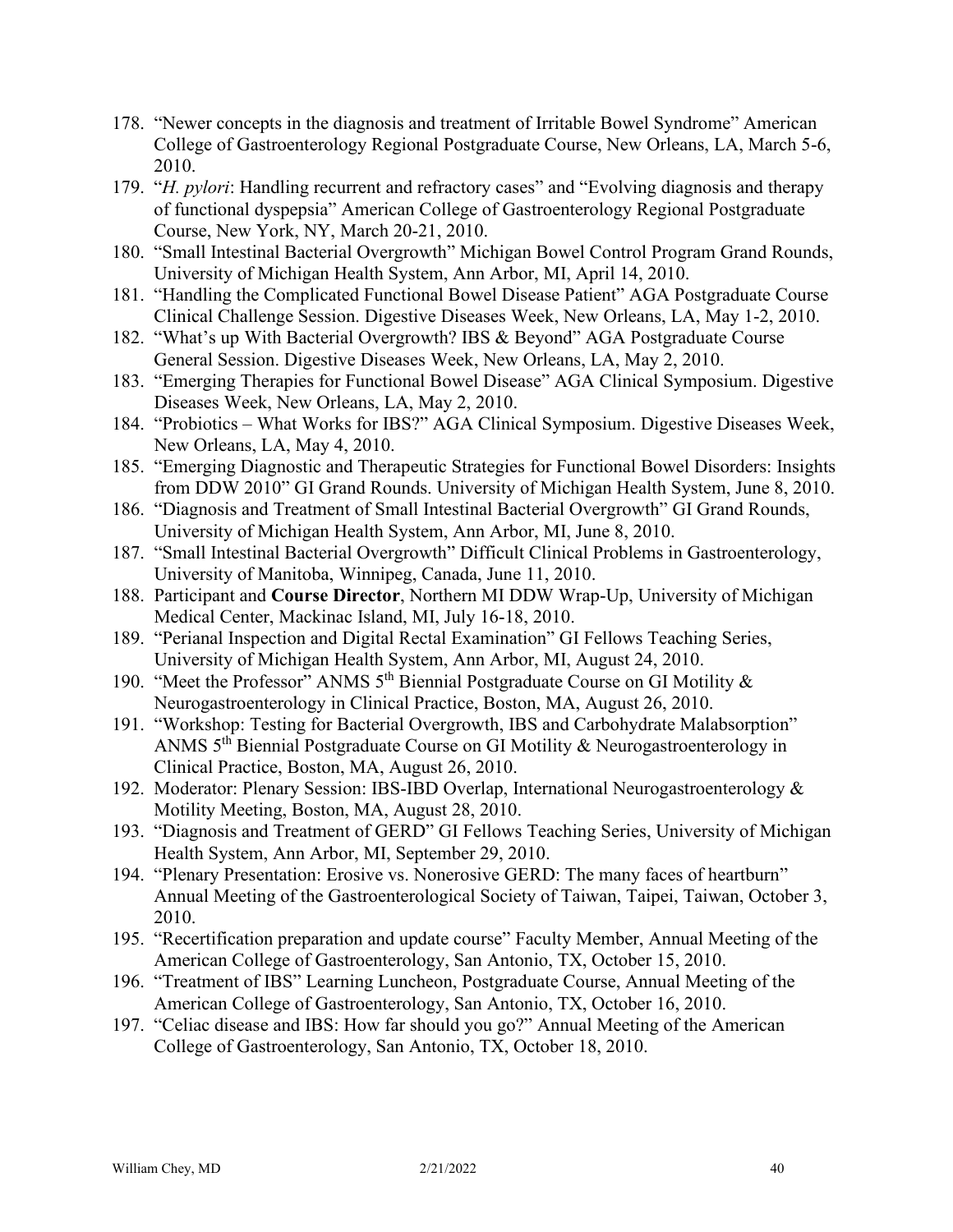- 198. Moderator: Plenary Session: Functional GI Disorders/Inflammatory Bowel Disease, Annual Meeting of the American College of Gastroenterology, San Antonio, TX, October 20, 2010.
- 199. "Management of chronic constipation" Balloon Training, Manual Techniques and Exercises for Bowel Dysfunction sponsored by the Department of Physical Therapy, University of Michigan Health System, Ann Arbor, MI, November 6, 2010.
- 200. "Critical review and rational for the use of prokinetics for GERD" as part of the symposium "GERD & dyspepsia share motility disorders that affect diagnosis & treatment" at 2010 Gastroenterology Mexican Week, Acapulco, Mexico, November 16, 2010.
- 201. "Manipulation of intestinal microbiota in the treatment of IBS", 2010 Gastroenterology Mexican Week, Acapulco, Mexico, November 16, 2010.
- 202. "Overlap between IBS and celiac disease" Michigan Bowel Control Program Grand Rounds, Ann Arbor, MI, December 8, 2010.
- 203. "PPI safety: What are the concerns" and "Evidence-based management of IBS" AGA Clinical Congress of Gastroenterology & Hepatology, Miami, FL, January 14-15, 2011.
- 204. "Management of the difficult IBS patient" ACG Western Region Postgraduate Course, Las Vegas, January 28-30, 2011.
- 205. "Management of IBS", Update on GERD & Motility Disorders, Emory University School of Medicine, Atlanta, GA, March 19, 2011.
- 206. "New and emerging treatments of the gut".  $9<sup>th</sup>$  International Symposium on Functional GI Disorders, Milwaukee, WI, April 8, 2011. Audio-Digest Gastroenterology, Volume 25, Issue 16, August 21, 2011.
- 207. "Challenging cases at the referral center". 9<sup>th</sup> International Symposium on Functional GI Disorders, Milwaukee, WI, April 9, 2011.
- 208. "Role of small intestinal bacterial overgrowth in the Irritable Bowel Syndrome" Digestive Diseases Week, Chicago, IL, May 8, 2011. Audio-Digest Gastroenterology, Volume 25, Issue 20, October 21, 2011.
- 209. "Management of the patient with IBS-C" Satellite Symposium GI Health Foundation, Digestive Diseases Week, Chicago, IL, May 8, 2011.
- 210. "First-line and salvage treatments for *H. pylori* infection" First Beijing *Helicobacter pylori* Summit Symposium. Beijing, China, May 15, 2011.
- 211. "Management of Gastroesophageal Reflux Disease in 2011". Shanghai, China, May 17, 2011.
- 212. "Management of Acute Peptic Ulcer Bleeding" Medan, Indonesia, May 19, 2011.
- 213. Participant and **Course Director**, Northern MI DDW Wrap-Up, University of Michigan Medical Center, Mackinac Island, MI, August 19-21, 2011.
- 214. "Functional Disorders and IBS New Therapies" ACG/Virginia GI Society Regional Postgraduate Course, Williamsburg, VA, September 10, 2011.
- 215. "Testing of colonic function: Wireless Motility Capsule" and "Meet the Professor" ANMS 6th Biennial Postgraduate Course on GI Motility & Neurogastroenterology in Clinical Practice, St Louis, MO, September 16, 2011.
- 216. "The role of food in functional GI disorders" Dr. Timothy T. Nostrant Retirement CME Program, University of Michigan Health System, Ann Arbor, MI, September 23, 2011.
- 217. "Emerging therapies for IBS and Chronic Constipation" Chicago Gut Club, Oakbrook, IL, September 27, 2011.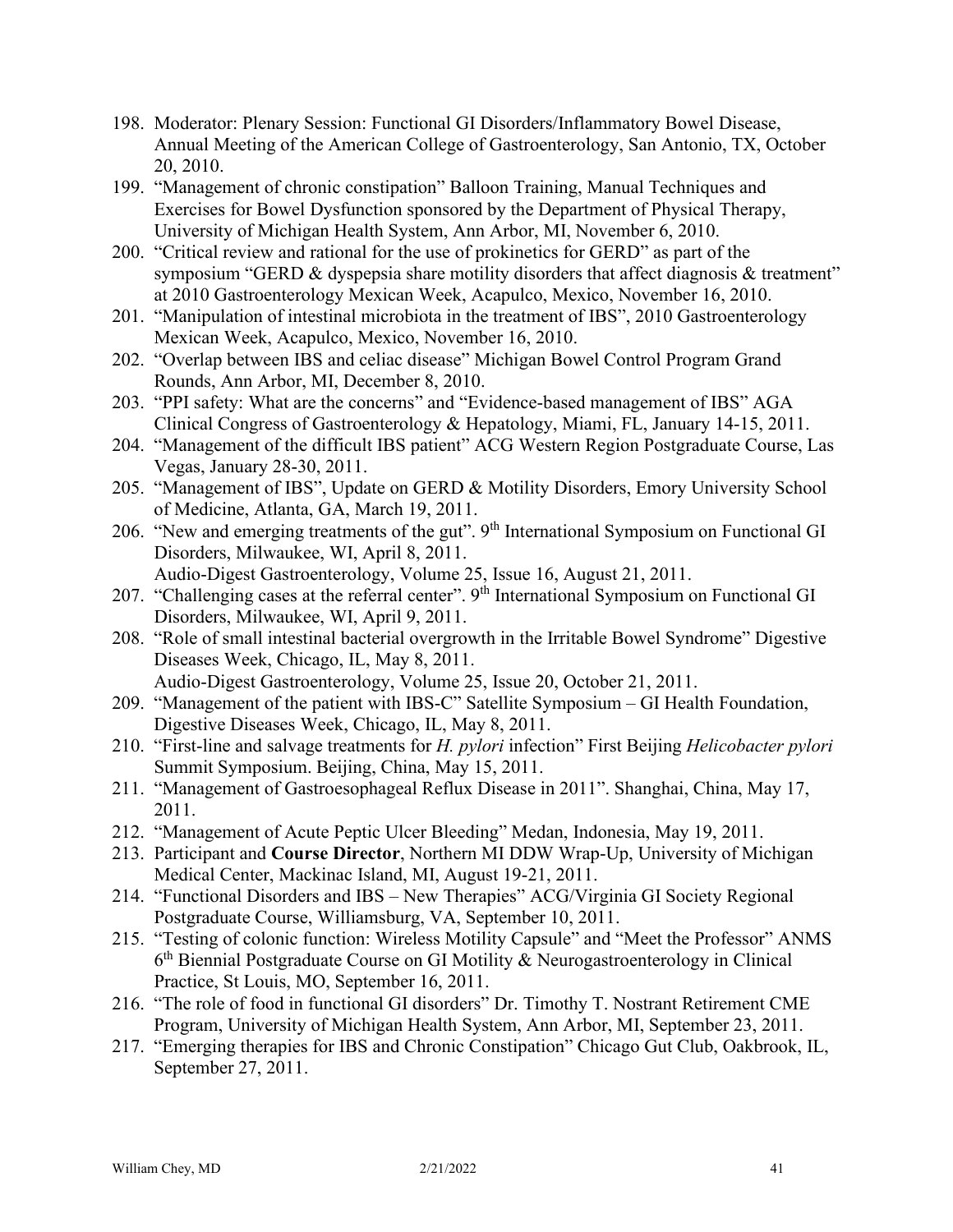- 218. "IBS: Evidence-based diagnosis and management", "Learning Luncheon: Refractory Abdominal Pain: Management Considerations", ACG Postgraduate Course, Washington, DC, October 30, 2011.
- 219. "Strategies for effective management of IBS-C and Chronic Constipation: Expert Perspectives" CME Satellite Symposium: Annual Meeting of the American College of Gastroenterology 2011, Washington, DC, October 30, 2011.
- 220. "Current Management of *H. pylori* Infection" Annual Meeting of the American College of Gastroenterology 2011, Washington, DC, November 1, 2011.
- 221. "The role of food in the irritable bowel syndrome"  $5<sup>th</sup>$  Annual Japan & US Collaboration in Gastroenterology, Tokyo, Japan, November 10, 2011
- 222. "Evidence-based management strategies for IBS" and "Role of probiotics for IBS and IBD" Clinical Congress of Gastroenterology & Hepatology, Miami, FL, January 20-21, 2012.
- 223. "Evidence-based management of the patient with dyspepsia" and "Management of *H. pylori* infection", Best Practices in Gastroenterology & Hepatology, Huntington Beach, CA, January 27-28, 2012.
- 224. "Emerging therapies for IBS-C and Chronic Constipation" and "Star articles from the GI journals" Canadian Digestive Diseases Week, Montreal, CA, February 27, 2012.
- 225. "Management of IBS in 2012" University of Michigan Health Service CME Lecture Series. Ann Arbor, MI, March 29, 2012.
- 226. "Dietary strategies for patients with IBS" Advocate Christ Medical Center, Oak Lawn, IL, May 3, 2012.
- 227. "Management of *H. pylori* infection" Fellow's Conference, Division of Gastroenterology, University of Michigan Health System, May 9, 2012.
- 228. "Clinical Challenge Session: Managing the Difficult IBS Patient" AGA Postgraduate Course, Digestive Diseases Week 2012, San Diego, May 19, 2012.
- 229. "Microbiome and Irritable Bowel Syndrome" AGA Postgraduate Course. Digestive Diseases Week 2012, San Diego, May 20, 2012.
- 230. "Clinical Symposium: Everything You Need to Know about IBS Treatment" Digestive Diseases Week 2012, San Diego, May 19, 2012.
- 231. "Clinical Symposium: Celiac disease or gluten sensitivity: What's the difference and how to evaluate and treat?" Digestive Diseases Week 2012, San Diego, May 21, 2012.
- 232. "Committee Sponsored Symposium: Diets and Irritable Bowel Syndrome" Digestive Diseases Week 2012, San Diego, May 21, 2012.
- 233. "Evidence-based treatment strategies for IBS-C and Chronic Constipation" Pacific Northwest GI Society, Seattle, WA, May 31, 2012.
- 234. "Diagnostic evaluation of IBS" and "Treatments directed at the bowel for IBS", Small group and facilitated role play moderator. Rome Foundation/AGA Workshop: Improving the Medical Interview and the Physician Patient Relationship with Patients Having Functional GI Disorders, Chapel Hill, NC, June 8-9, 2012. [http://theromefoundation.org/meetings\\_events/communication\\_workshop\\_agenda.cfm](http://theromefoundation.org/meetings_events/communication_workshop_agenda.cfm)
- 235. "Slow colon transit: Why it matters and how to treat it" and "Diet and IBS: Food for thought" UNC Patient Symposium, Chapel Hill, NC, June 23-24, 2012.
- 236. Participant and **Course Director**, Northern MI GI-Liver Wrap-Up, University of Michigan Medical Center, Mackinac Island, MI, July 20-22, 2012.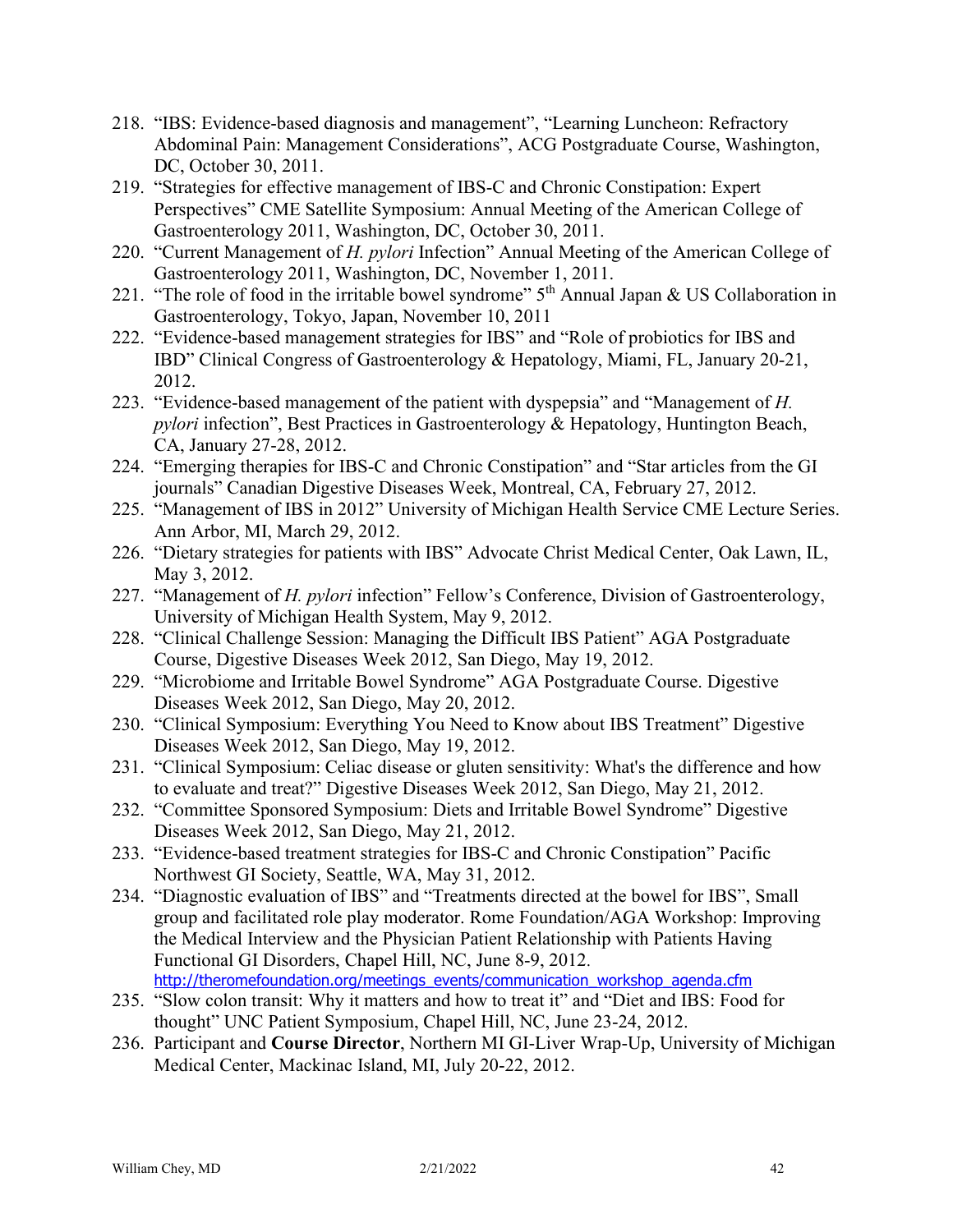- 237. "Cases in colorectal disorders", "Meet the Professor", "Evaluation and Treatment of Constipation". ANMS  $7<sup>th</sup>$  Annual Postgraduate Course on GI Motility & Neurogastroenterology in Clinical Practice, Chicago, IL, July 28-30, 2012.
- 238. "Moderator: Functional Bowel Disorders" and "Constipation and Pelvic Floor Disorders" ACG Midwest Region Postgraduate Course, Indianapolis, IN, August 25-26, 2012.
- 239. "Discussant: Large Bowel: Clinical Session", "Functional Constipation", "Chair: Pharmacotherapy, pharmacology and alternative therapies" Joint International Neurogastroenterology & Motility Meeting, Bologna, Italy, September 6-8, 2012.
- 240. "New developments in the management of IBS" North California Society of Gastroenterology, San Francisco, CA, September 20, 2012.
- 241. "Management of chronic constipation." Sanya Festival of Gastroenterology and Endoscopy, Hainan Island, China, October 10, 2012,
- 242. ACG Postgraduate Course Learning Luncheon "Current treatment of *H. pylori*", Las Vegas, NV, October 20, 2012.
- 243. ACG Postgraduate Course Moderator "Motility and FGIDs", speaker: "Management of Chronic Constipation", Las Vegas, NV, October 21, 2012.
- 244. Moderator: "Food and GI Diseases: Where's the Beef?", speaker: "Food: The Forgotten Factor in IBS", Annual Meeting of the American College of Gastroenterology, Las Vegas, NV, October 23, 2012.
- 245. Rome Foundation Symposium: "The role of diet in IBS", Pan American Congress of Gastroenterology, Panama City, Panama, November 10, 2012.
- 246. "Are Functional Constipation and IBS-C distinct conditions: Considerations for Rome IV", the role of the gut microbiota in IBS", "Understanding the pathophysiology of bloating", Mexican Gastroenterology Week, Merida, Mexico, November 21, 2012.
- 247. "Rational management of GERD", "Meet the Experts How to publish in Western Medical Journals", Asian Pacific Digestive Week, Bangkok, Thailand, December 7, 2012.
- 248. "Up and Down the GI Tract: GERD, Celiac Disease, Fecal Incontinence" **National Course Co-Director**, Regional Pri-Med CME Series, 2013
- 249. "Therapeutic challenges in the Functional GI Disorders" 9<sup>th</sup> Annual Meeting of the Japanese Gastroenterology Association. Tokyo, Japan, January 25, 2013.
- 250. "Management of Chronic Constipation" Spring Conference for the MSGNA. Ypsilanti, MI, February 9, 2013.
- 251. "Transforming the way that Patients and Doctors interact: *My GI Health*" Michigan Bowel Control Program Education Hour. University of Michigan Health System, Ann Arbor, MI, February 13, 2013.
- 252. "Morbidity and Mortality Expert GI Commentator", Internal Medicine Grand Rounds, University of Michigan Health System, Ann Arbor, MI, February 22, 2013.
- 253. "The future of therapies for functional GI disorders" Through the Glass Darkly Symposium, McMaster University, Hamilton, ON, February 23, 2013.
- 254. Biannual Meeting of the International Foundation of Functional GI Disorders: "Mini Symposium: The Rome Working Group, Food & Functional Gastrointestinal Disorders: Dietary Factors and Lower GI Symptoms"; "Workshop: Clinical Pearls for the Clinician: Diagnostic Pearls"; "General Plenary Session: New and Emerging Treatments of the Gut". Milwaukee, WI, April 12-14, 2013.

Audio Digest Gastroenterology, Volume 27, Issue 20, October 21, 2013.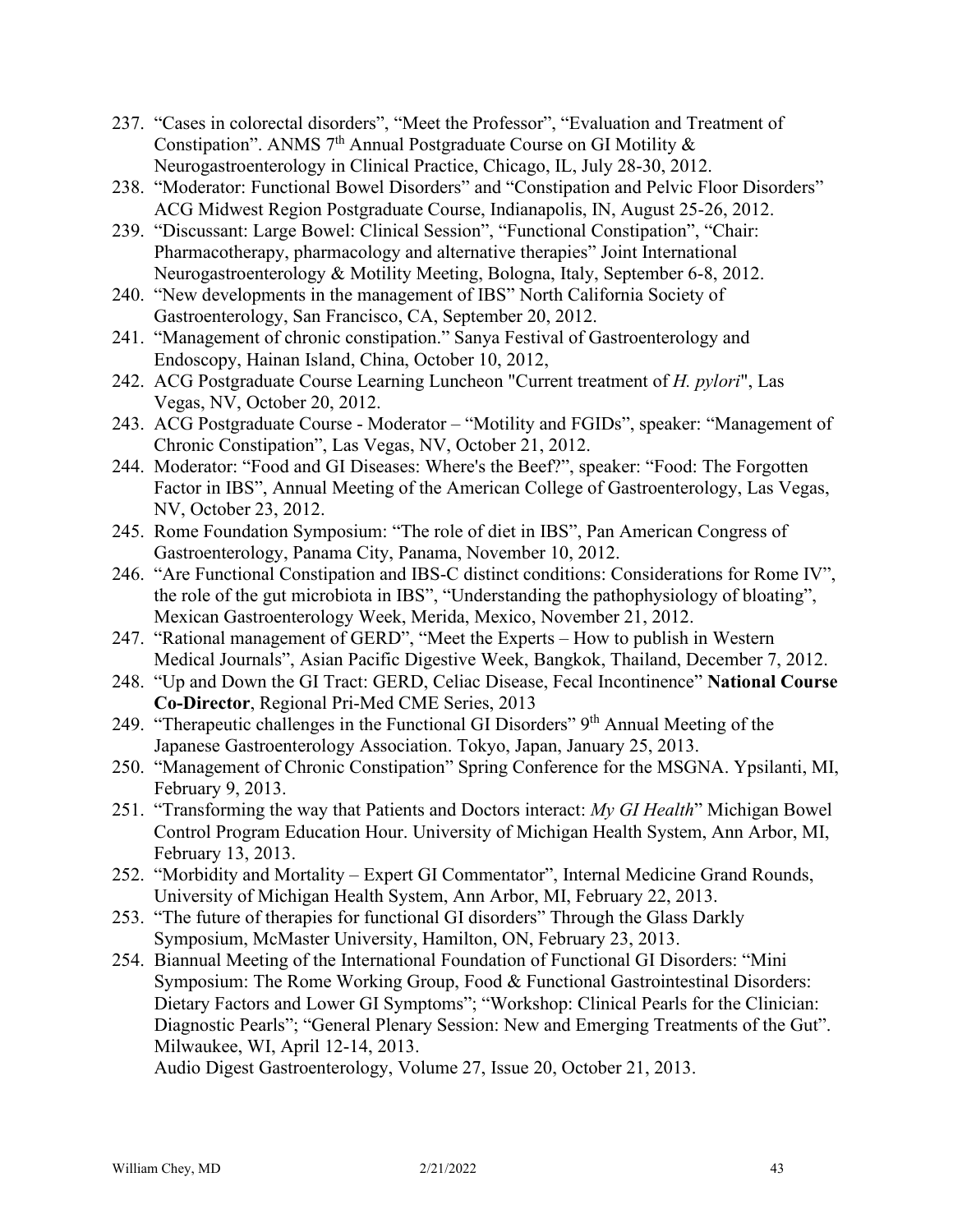- 255. "The essentials to managing IBS" Department of Internal Medicine Spring Review: University of Michigan, Ann Arbor, MI, May 10, 2013. *Audio-Digest Internal Medicine Volume 61, Issue 02, January 14, 2014, ISSN 0271-1303*
- 256. "The role of food in the functional GI disorders: Report from a Rome Foundation Working Group" Rome IV Orientation Meeting, Orlando, FL, May 16, 2013.
- 257. "The transformative role of patient portals in clinical practice" AGA Postgraduate Course, Digestive Diseases Week 2013, Orlando, FL, May 19, 2013.
- 258. "Finding and Eradicating H. Pylori in 2013" AGA Postgraduate Course Luncheon Breakout Session, Digestive Diseases Week 2013, Orlando, FL, May 19, 2013.
- 259. "State of the Art: Foods, Fads and FODMAPs" Research Forum, Digestive Diseases Week 2013, Orlando, FL, May 19, 2013.
- 260. "Research Forum: Irritable Bowel Syndrome" Moderator, Digestive Diseases Week 2013, Orlando, FL, May 20, 2013.
- 261. "Clinical Conversations: Getting Patients with CC and IBS-C Back on Track" Satellite Symposium, Digestive Diseases Week 2013, Orlando, FL, May 19, 2013.
- 262. "Management of GERD", "Diagnosis and Treatment of H. pylori infection", Evidencebased management of chronic constipation", "Dietary and lifestyle strategies for IBS", "Medical and complementary treatments for IBS", Michigan Academy of Family Practice Meeting 2013, Bellaire, MI, June 19-21, 2013. *Audio-Digest Family Practice, Volume 61, Issue 41, November 7, 2013, ISSN 0271-1362*
- *Audio-Digest Family Practice, Volume 61, Issue 45, December 7, 2013, ISSN 0271-1362* 263. "DDW 2013 Review: Motility and Functional GI disorders" GI & Liver Association of the Americas – First Annual Conference. Austin, TX, June 21, 2013.
- 264. "Evidence-based treatment of IBS", Management strategies for chronic constipation" 21<sup>st</sup> Annual Primary Care Conference, Kiawah Island, SC, July 4-6, 2013.
- 265. "Diet & lifestyle interventions for IBS" University of Florida: 7<sup>th</sup> Annual GI/Liver Meeting, Clearwater, FL, July 27, 2013.
- 266. "Evidence-based approach to IBS", "What's new in Celiac Disease and non-celiac Wheat Intolerance" ACG 2013 Midwest Regional Postgraduate Course, St. Louis, MO, August 24-25, 2013.
- 267. "Current and emerging therapies for IBS-C and chronic constipation" ANMS Clinical Course, Huntington Beach, CA, September 20, 2013.
- 268. "Diet as a primary treatment strategy for IBS" Rome Foundation Symposium, ANMS Scientific Meeting, Huntington Beach, CA, September 20, 2013.
- 269. "Bloating: Blowing up old myths" and "The changing face of *Helicobacter pylori*" American College of Gastroenterology Postgraduate Course, San Diego, CA, October 13, 2013.
- 270. "Traditional medical treatments for IBS" and course moderator, UNC Center for Functional GI and Motility Disorders. Chapel Hill, NC, November 2, 2013.
- 271. "Management of constipation" and **course planning committee**, Practical Solutions to Common GI Problems. Division of Gastroenterology, University of Michigan Health System, Plymouth, MI, November 16, 2013.
- 272. "Clinical approach to the patient with dyspepsia" and "Complementary and Alternative Medicine for GI Disorders" American College of Gastroenterology Governor's Course, Las Vegas, NV, January 24, 2014.
- 273. "Update on the Functional GI Disorders" ACG Lecturer, Meeting of the Japanese Gastroenterological Association, Fukushima, Japan, February 14-15, 2014.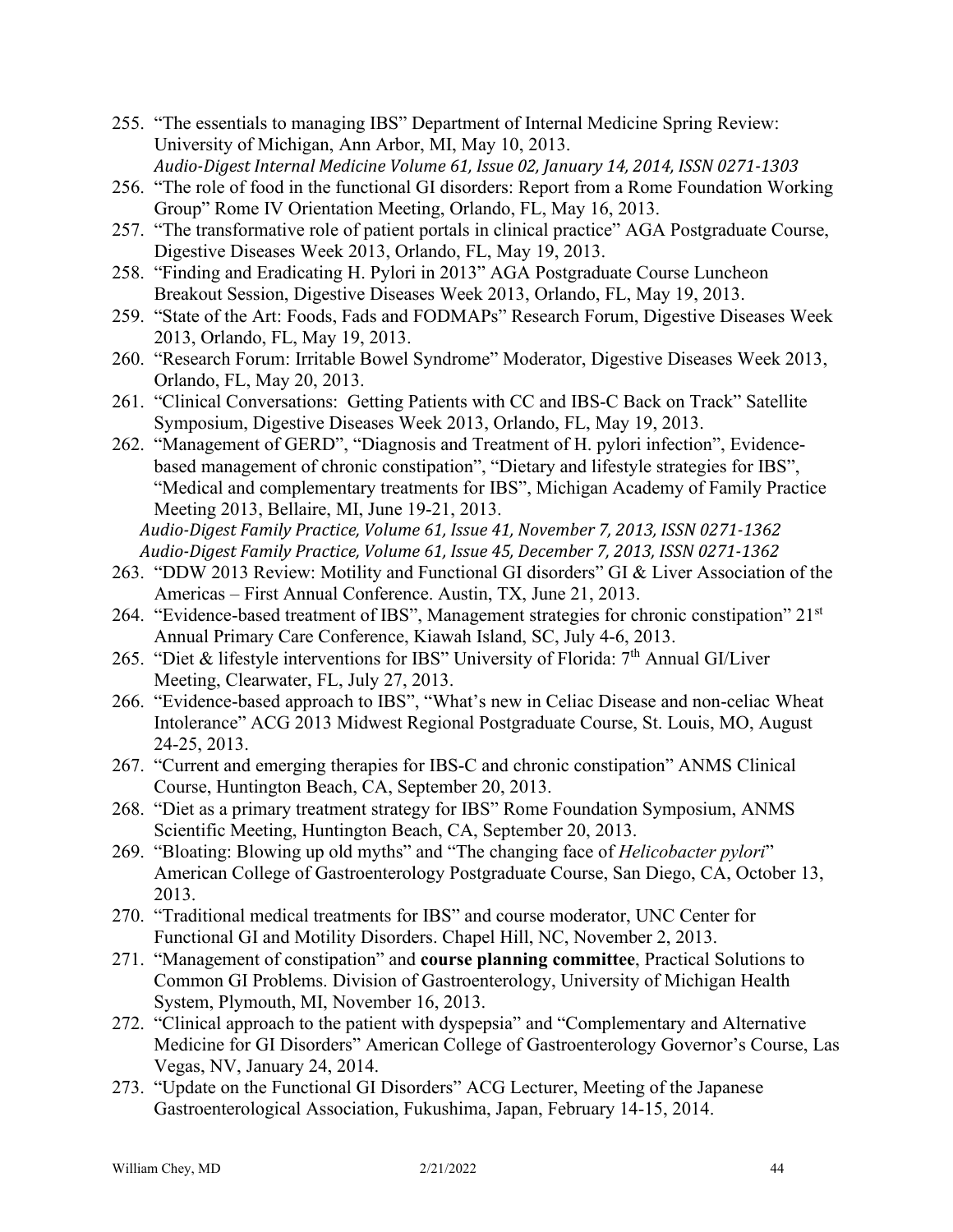- 274. "Primary and Salvage Treatments for *H. pylori* infection" GI Pow-Wow, Denver, CO, April 12, 2014.
- 275. "Incontinence: the scope of the problem and treatment options" AGA Postgraduate Course, Chicago, IL, May 3, 2014.
- 276. "The overlap between inflammatory bowel diseases, microscopic colitis and IBS" Digestive Diseases Week, Chicago, IL, May 6, 2014.
- 277. "Management of IBS What's New?" American College of Gastroenterology East Regional Course, Washington, DC, June 7, 2014.
- 278. "Update on Celiac Disease" & "Patient Portals How to use them in your practice" Michigan Association of Family Practice Annual Meeting, Bellaire, MI, June 18-19, 2014.
- 279. Expert Panel Discussant. Young Investigator's Forum. American Neurogastroenterology & Motility Society. Baltimore, MD, July 25, 2014.
- 280. "Medical therapies for IBS" & "Dietary recommendations for patients with FGIDs" ANMS Post-graduate Course, Baltimore, MD, July 26-27, 2014.
- 281. "Evidence-based treatment strategies for IBS" & "Management of chronic constipation" 5th Annual Essentials in Primary Care Conference, Big Island, HI, July 31, 2014.
- 282. "Update on irritable bowel syndrome" ACG Virginia GI Society Meeting, Williamsburg, VA, September 6-7, 2014.
- 283. "Treatment approach to the patient with IBS" & "Best of DDW 2014: FGID & Motility" Gastroenterology International Frontier, Beijing, China, September. 26, 2014.
- 284. "Treatment approach to the patient with IBS" 1<sup>st</sup> AGA Professional Conference in China, 9<sup>th</sup> SRRSH International Academic Week, 7<sup>th</sup> Zhejiang Digestive Disease Academic Conference, Hangzhou, China, September. 27, 2014.
- 285. "The role of food in functional GI disorders" Rome Symposium, Latin American Digestive Diseases Week, Buenos Aires, Argentina, October 8, 2014.
- 286. "Management of *H. pylori* infection" ACG Postgraduate Course, Philadelphia, PA, October 19, 2014.
- 287. "The role of inflammation in IBS" Annual Meeting of the ACG, Philadelphia, PA, October 20, 2014.
- 288. "Anorectal dysfunction: definitions, clinical presentation, features on defecography and anorectal function testing" & "IBS-C and chronic constipation: Differences in clinical presentation, pathophysiological mechanisms" Rome Foundation Symposium: Recent Advances in FGIDs. Dubai, UAE, October 31-November 1, 2014.
- 289. "The role of food in FGIDs", "Manipulating gut microbiome in FGIDs: probiotics, antibiotics and fecal transplant". Clinical Practice in Neurogastroenterology & Motility, Cancun, Mexico, November 15-16, 2014.
- 290. "Dyspepsia Don't' test, just treat" AGA Clinical Congress in Gastroenterology  $\&$ Hepatology, Miami, FL, January 23-24, 2015. [http://www.hcplive.com/conferences/aga-2015/Debating-Testing-or-Treatment-for-](http://www.hcplive.com/conferences/aga-2015/Debating-Testing-or-Treatment-for-Gastroparesis)**[Gastroparesis](http://www.hcplive.com/conferences/aga-2015/Debating-Testing-or-Treatment-for-Gastroparesis)**
- 291. "Diet as a primary treatment strategy for irritable bowel syndrome". University of Toronto City Wide Rounds, Toronto, Canada, March 11, 2015.
- 292. "New advances in the treatment of GERD" Changhua Christian Hospital, Changhua, Taiwan, March 30, 2015.
- 293. "Manipulating the gut microbiome: Emerging treatment strategies for IBS" Kaohsiung Medical University, Kaohsiung, Taiwan, March 31, 2015.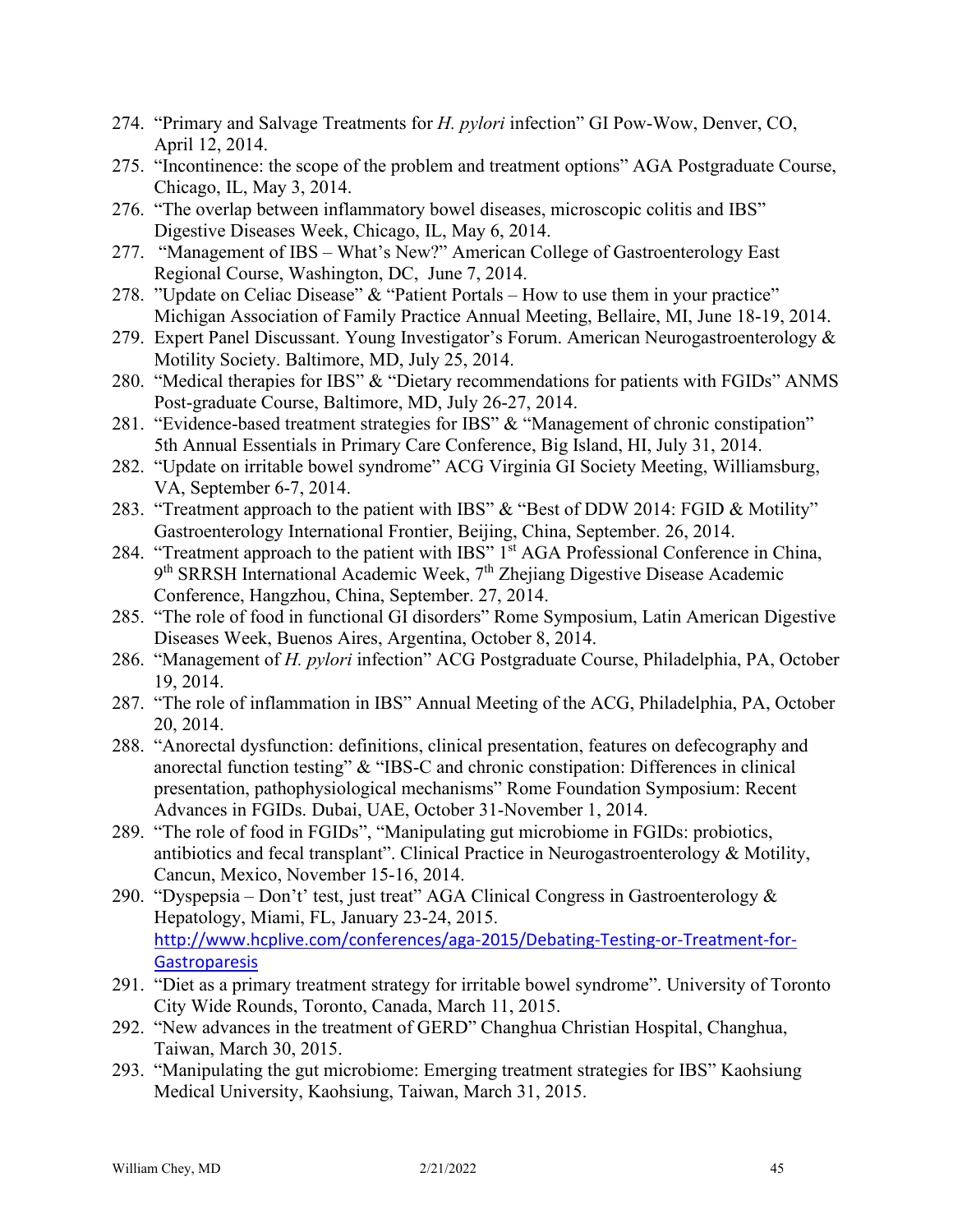- 294. "Manipulating the microbiome to treat IBS" Arapahoe POW WOW, Denver, CO, April 18, 2015.
- 295. "Management of IBS in 2015" Bluegrass Gut Club, Lexington, KY, April 23, 2015.
- 296. "Current management options for patients with IBS and diarrhea" McGill Grand Rounds, Montreal General Hospital, Montreal, CN, May 6, 2015.
- 297. "The emerging role of bile acids in the pathogenesis and treatment of IBS with diarrhea" Medical Grand Rounds, Toronto General Hospital, Toronto, CN, May 7, 2015.
- 298. "Emerging diagnostic and treatment strategies for IBS with diarrhea" McMaster University, St. Joseph's Hospital-Charlton Campus, Hamilton, May 8, 2015.
- 299. "Learning Luncheon: *Helicobacter pylori* in the Modern Age: How to Find, How to Treat" AGA Postgraduate Course, Washington DC, May16, 2015.
- 300. "2015 Rome Foundation Symposium: Use of Health Information Technology in Clinical Practice" Digestive Diseases Week 2015, Washington DC, May 17, 2015.
- 301. "Breakfast with the expert: Antibiotic-Resistant *H. pylori* Infections: What to Do When Standard Therapy Fails" Digestive Diseases Week 2015, Washington DC, May 18, 2015.
- 302. "Management of GERD in 2015" and "The emerging role of diet and lifestyle in IBS" 6<sup>th</sup> Annual Essentials in Primary Care Conference, Kiawah Island, SC, July 3-6, 2015.
- 303. "Targeting the microbiome" and moderator "Luminal factors affecting epithelial function and symptoms in IBS" 2015 AGA James Freston Conference, Chicago, IL, August 29-30, 2015.
- 304. "Emerging therapeutic options for chronic constipation/anorectal disorders" ANMS 10<sup>th</sup> Postgraduate Course, Chicago, IL, August 28, 2015.
- 305. "Food at the intersection of GI wellness and illness" Georgia GI Society Annual Meeting, Atlanta, GA, September 12, 2015.
- 306. "Emerging role of lifestyle and diet for IBS" and "Evidence-based medical management of IBS" Oregon Gut Club, Portland, OR, September 19. 2015.
- 307. "Advances in the management of functional GI disorders" University of Washington, Seattle, WA, September 21, 2015.
- 308. "FGID Update" Chicago Gut Club, Chicago, IL September 24, 2015.
- 309. "First and second line therapies for H. pylori infection" Gastroenterology Update: A casebased approach to common GI problems. UMHS, Dearborn, MI, October 2, 2015.
- 310. "David Sun Lecture: Food the main course to GI wellness and disease" ACG Postgraduate Course, Honolulu, HI, October 17, 2015.
- 311. "Evolving concepts in the treatment of IBS" "Diet- what should you choose for IBS?" Annual Meeting of the American College of Gastroenterology, Honolulu, HI, October 20, 2015.
- 312. "Hotspot Clinical Trial Discussion: Naloxegol", "Bridging guidelines into practice: Pharmacological agents for IBS", "Expert roundtable discussion on chronic diarrhea: Bile acid diarrhea", "Managing the GI side effects of opioids", United European Gastroenterology Week, Barcelona, Spain, October 26-28, 2015.
- 313. "Keynote Address: The emergence of diet as a therapy for irritable bowel syndrome" Prato International FODMAP Congress, Monash University, Prato, Italy, November 2-3, 2015.
- 314. "The emerging role of diet in human health and gastrointestinal diseases" School of Public Health, University of Michigan, Ann Arbor, MI, November 11, 2015.
- 315. "The emerging role of Diet & Lifestyle in IBS" Ob-Gyn Grand Rounds, University of Michigan Health System, Ann Arbor, MI, January 7, 2016.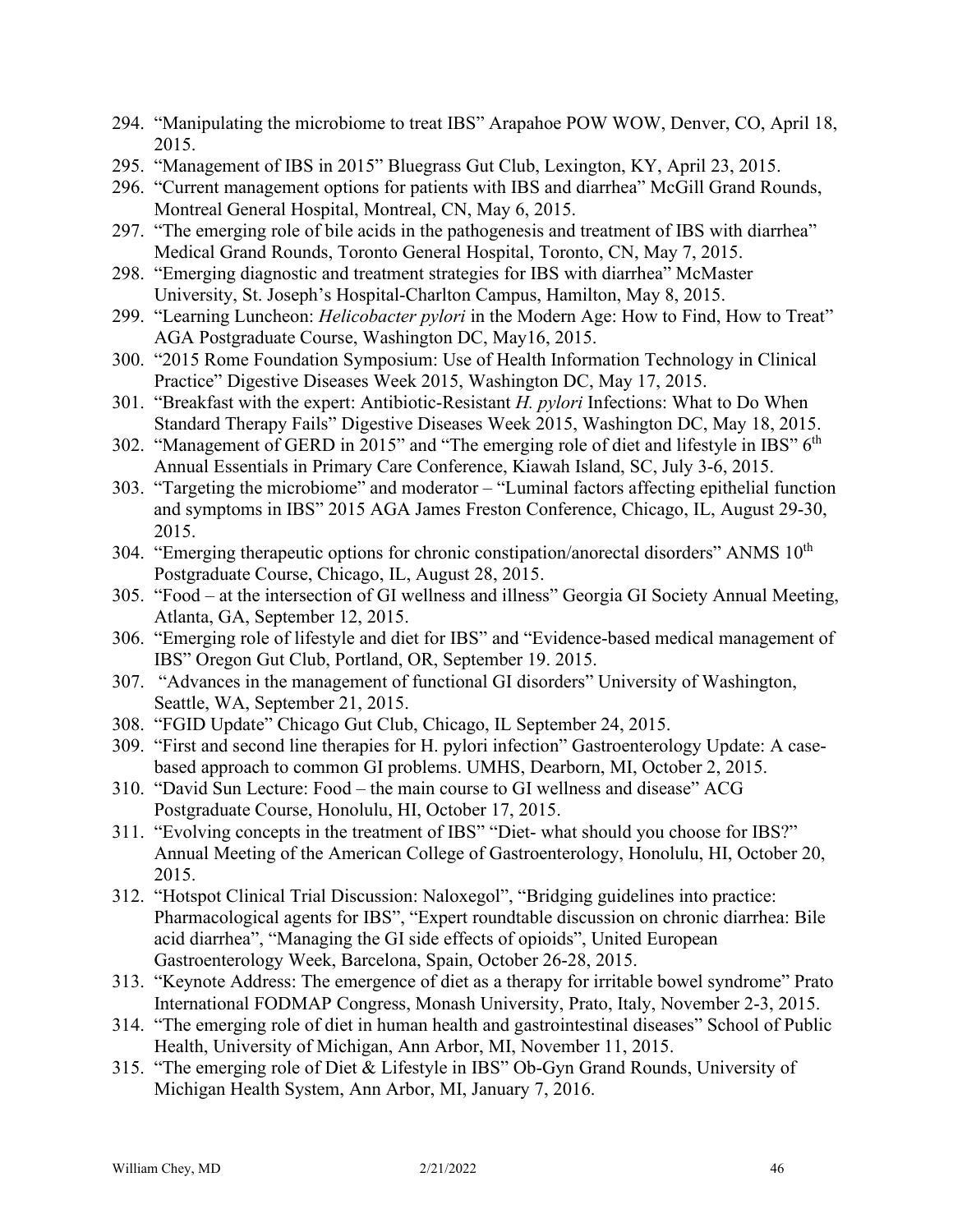- 316. "Management of IBS-D in 2016" Edmonton Citywide Gut Club, Edmonton, Canada, January 12, 2016.
- 317. "The emerging role of the gut microenvironment in the pathogenesis of IBS" University of British Columbia Gut Club, Vancouver, Canada, January 13, 2016.
- 318. "Do bile acids play a role in the pathogenesis and treatment of IBS?" University of Calgary GI faculty dinner conference, January 14, 2016.
- 319. "The role of the gut microbiome on functional bowel symptoms" 2016 ACG Board of Governors Postgraduate Course, Scottsdale, AZ, January 30, 2016.
- 320. "My GI Health" Pelvic Floor Research Group Day, University of Michigan Health System, February 3, 2016.
- 321. "Food the main course to wellness and disease" FODMAPs, SIBO, and the gut microbiome, Boston, MA, February 26, 2016.
- 322. ["Prebiotics, Probiotics, Synbiotics, and Antibiotics --](https://www.conferenceharvester.com/harvester2/Tasks/DisclosureForm.asp?PresentationID=250466) Role in IBS" & "Management of visceral pain" ACG/Florida GI Society Regional Postgraduate Course, Bonita Springs, FL, March 18-20, 2016.
- 323. "Rome III Criteria for Functional Gastrointestinal Disorders: Is There a Need for Better Definition?" & "How Best to Publish in Scientific Journals" 6<sup>th</sup> Asian Postgraduate Course on Neurogastroenterology & Motility, Seoul, Korea, April 2-4, 2016.
- 324. "State of the Art Lecture: Microbiota, FODMAP Diet & IBS" Digestive Diseases Week 2016, San Diego, CA. May 22, 2016.
- 325. "Treatment of functional GI disorders: Current challenges, future opportunities" NIH Functional Bowel Disorders Workshop, June 24, 2016.
- 326. "The new way to diagnose FGIDs: Rome IV", "The new drug revolution for IBS", "Why does food cause GI symptoms?" The Multidisciplinary Treatment of IBS. Alfred Hospital. Melbourne, Australia, July 16, 2016.
- 327. "The probiotic scene for IBS in the US" PRO-GUT Meeting, Melbourne, Australia, July 17, 2016.
- 328. "Food: the main course to GI wellness and illness" Annual Meeting of the Florida Academy of Nutrition & Dietetics. Tampa, FL, July 24, 2016.
- 329. "The emerging role of diet in the pathogenesis and treatment of IBS", "Diagnosis of IBS in the Rome IV era" Brazilian Congress of Functional Diseases of the Digestive System. Gramado, Brazil, July 29-31, 2016.
- 330. **Course Co-Director**: Food: the main course to GI Health Nutrition Management for GI Diseases. Ann Arbor, MI, August 20-24, 2016.
- 331. "Dietary management of the lower gut" American Neurogastroenterology & Motility Society. San Francisco, CA, August 25-26, 2016.
- 332. "Management of functional dyspepsia" ACG Midwest Regional Course, Minneapolis, MN, August 27-28, 2016.
- 333. "Food in GI Health & Disease", Case Western Reserve Cleveland IDEAS Symposium 2016, Cleveland, OH, September 9, 2016.
- 334. "The Low-FODMAP diet what is it and who is it for?" Ohio Gastroenterology Society, Columbus, OH, September 17, 2016.
- 335. "Therapeutic nutrition: Food for thought" Division of Gastroenterology & Hepatology, University of Michigan Health System. Ann Arbor, September 22-23, 2016.
- 336. Moderator: Esophagus and Stomach, Postgraduate Course, Annual Meeting of the American College of Gastroenterology, Las Vegas, NV, October 16, 2016.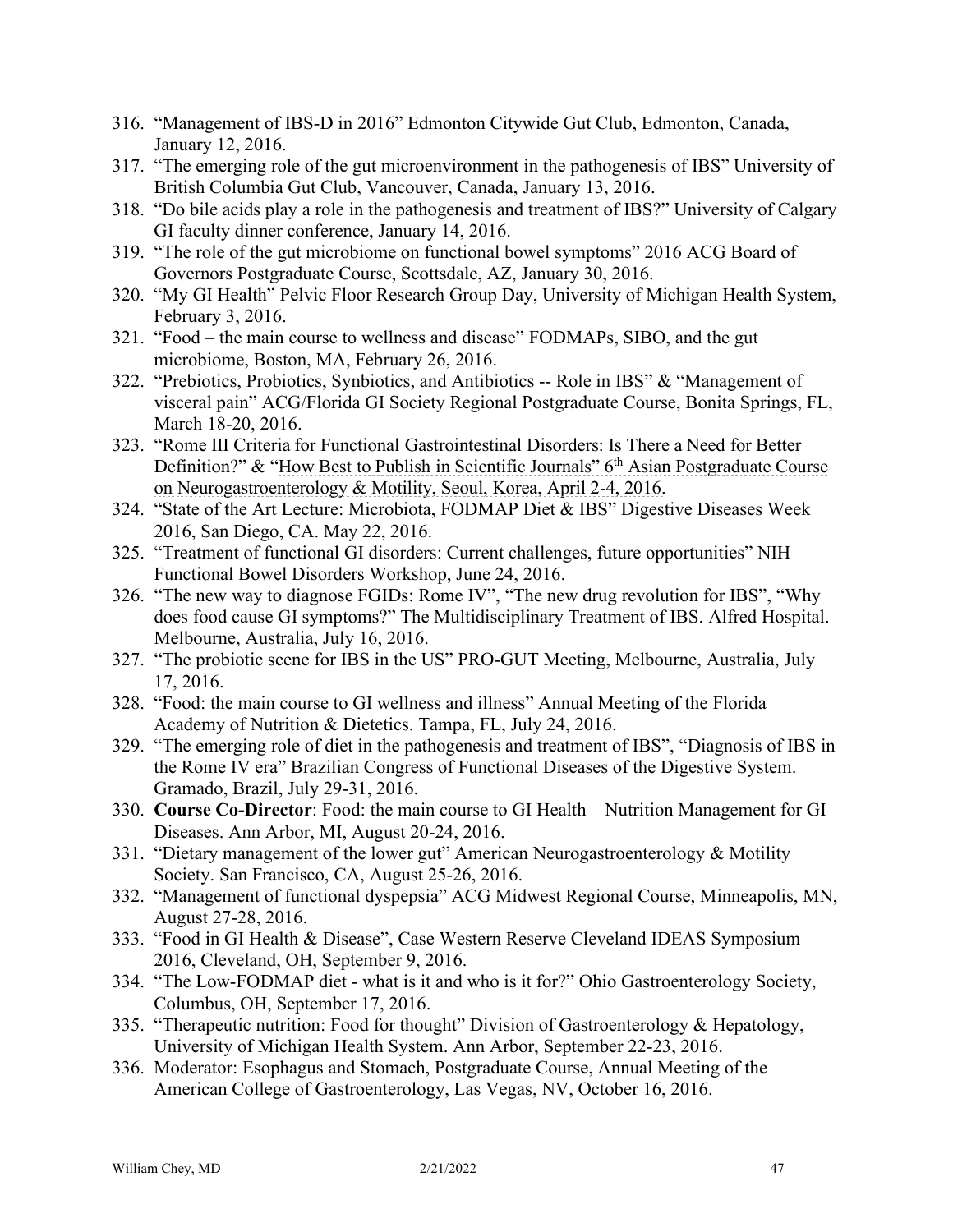- 337. "Resistant Helicobacter pylori infection what now?" Postgraduate Course, Annual Meeting of the American College of Gastroenterology, Las Vegas, NV, October 16, 2016.
- 338. Moderator: Rome IV symposium, Speaker: "Bowel Disorders", Annual Meeting of the American College of Gastroenterology, Las Vegas, NV, October 18, 2016.
- 339. Moderator: Colon Controversies, Speaker: "New tricks for an old problem: Opioid induced constipation" Annual Meeting of the American College of Gastroenterology, Las Vegas, NV, October 17, 2016.
- 340. "Microbiome-based treatment strategies for IBS." Canadian Digestive Health Foundation Discover the World Within Symposium, Toronto, ON, November 7, 2016.
- 341. "The emerging role of food in the management of IBS" University Health Service, UMHS, Ann Arbor, MI, November 10, 2017.
- 342. "Treatment of *H. pylori* infection in 2017" Loma Linda University Medical Center, Loma Linda, CA, December 16, 2016.
- 343. "Rome IV criteria for IBS: Notable Changes" 2017 ACG/LGS Regional Postgraduate Course, New Orleans, March 4, 2017.
- 344. "Management of *H. pylori* infection: ACG Practice Guidelines" GI Grand Rounds, Division of Gastroenterology, Michigan Medicine, March 7, 2017.
- 345. "Evaluation of chronic constipation", "The future of Gastroenterology in 2017" 2017 ACG Western Regional Postgraduate Course, Las Vegas, NV, March 11-12, 2017.
- 346. "Gut microbiota in chronic constipation" "Rome IV criteria: Bowel Disorders" APNM-JSNM joint meeting 2017, Osaka, Japan, March 22-24, 2017.
- 347. "Keynote address: You are what you eat the role of food in gut health and disease", "Update on Celiac disease", 2017 ACG Eastern Regional Postgraduate Course. Washington, DC, April 8, 2017.
- 348. "Update on the Rome IV criteria for the diagnosis of functional GI disorders" GI Grand Rounds, Division of Gastroenterology, Michigan Medicine, April 11, 2017.
- 349. "Rome IV criteria for IBS: Notable Changes", "Utility of biomarkers in the diagnosis of IBS", "State of the art management of IBS" SAGE Autumn Symposium, Buenos Aires, Argentina, April 20-21, 2017.
- 350. Planning Committee and speaker: Falk Symposium "Mucosal Microbiome and Mucosal or Systemic Dysfunction: Mechanisms, Clinical Manifestations and Interventions" Brisbane, AU, May 19-20, 2017.
- 351. "Current Diagnosis of IBS-D" and "Salvage therapy for *Helicobacter pylori* infection" Digestive Diseases Week, Chicago, IL, May 6-9, 2017.
- 352. "New diagnostic and therapeutic approaches to IBS" 37th Annual Advances in Gastroenterology Conference, Thomas Jefferson University, Atlantic City, NJ, June 17, 2017.
- 353. "Update on functional GI disorders for primary care physicians" and "Celiac disease" 25th Annual Primary Care Summer Conference Session, Kiawah Island, SC, June 30 to July 3, 2017.
- 354. "Pain assessment in clinical trials: Pelvic pain and IBS". IMMPACT Meeting. Washington DC, July 13, 2017.
- 355. "Novel therapies for IBS" and "Functional dyspepsia" AGA NP PA GI Course, Chicago, IL, August 11, 2017.
- 356. "Bloating and Distention: The Role of Diet and the Microbiome" ACG Midwest Regional CME Course. St. Louis, MO, August 25, 2017.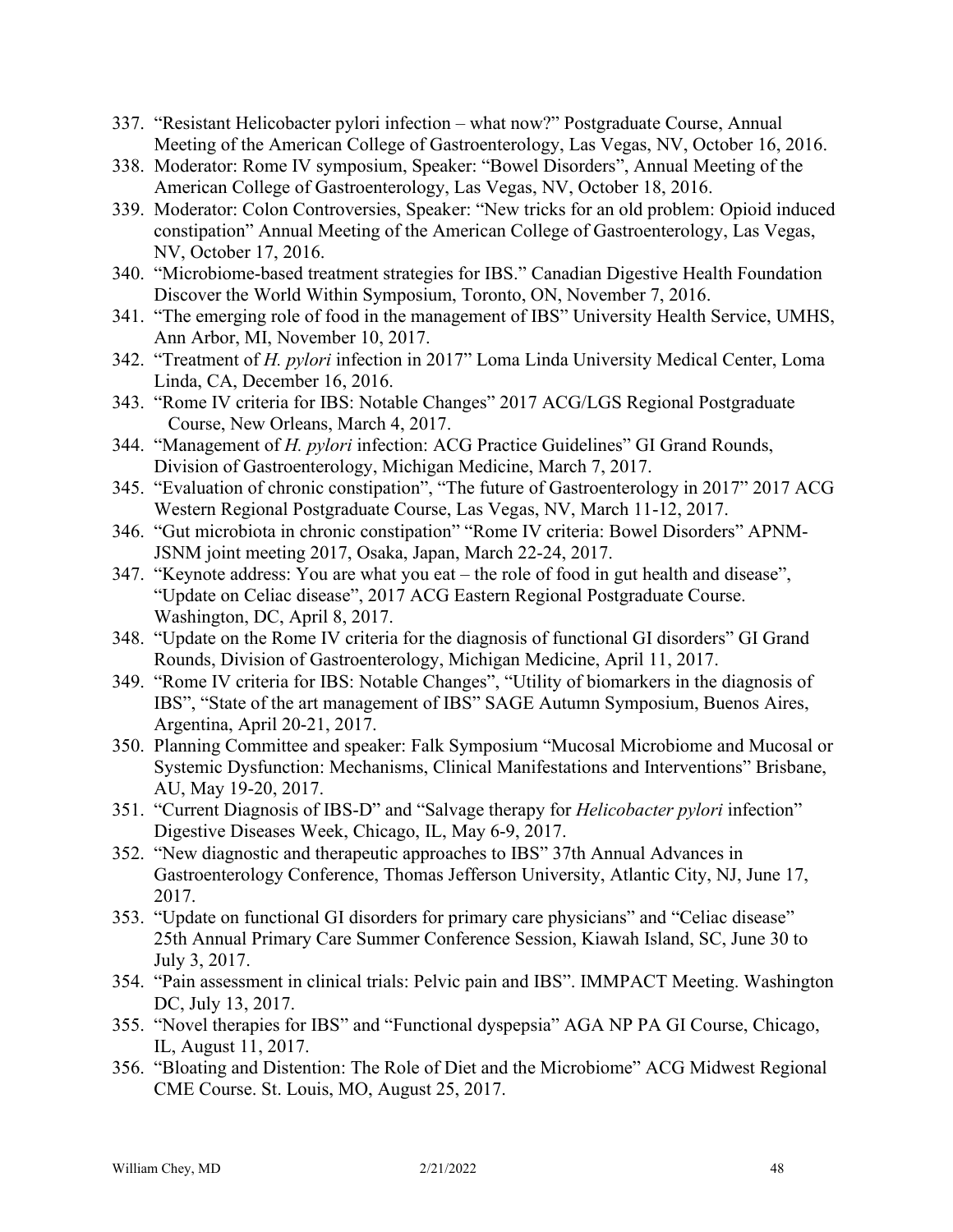- 357. "Updates in the treatment of IBS" Mastering concepts in IBD and IBS: St Louis University. St Louis, MO, September 9, 2017.
- 358. "Microbiome-Gut-Brain Interactions" Chinese GI Association Annual Meeting, Xian, China, September 16, 2017.
- 359. Course Director and Speaker, **Food: the main course to digestive health**. Michigan Medicine, Ann Arbor, MI, September 22-24, 2017.
- 360. "Update on the management of H. pylori infection" Third Annual GI Update, Michigan Medicine, Dearborn, MI, September 29, 2017.
- 361. "Learning luncheon: *H. pylori*: Who to treat and how" ACG Postgraduate Course. Orlando, Fla, October 15, 2017.
- 362. "Diagnostic challenges in *H. pylori*" and "Rome IV vs. Biomarkers: How accurate are our diagnostic tools?" Annual Meeting of the ACG/WCOG. Orlando, FL, October 16-17, 2017.
- 363. "Should dietary trials have different rules to drug trials?" and "Sucrase-isomaltase deficiency: Hiding in plain sight". Gastrodiet 2017. Monash University. November 3-5, 2017.
- 364. "Fecal incontinence: How to fix it" and "Efficacious care of the functional bowel disorders" 43rd Annual Topics in GI and Hepatobiliary Update, Johns Hopkins University, Baltimore, MD, November 10, 2017.
- 365. Panel participant. AGA Regional Practice Skills Workshop, UCLA, Los Angeles, CA, December 9, 2017.
- 366. "Upper GI Disorders" Rome Foundation Webcast, New York, NY, January 19, 2018.
- 367. "Managing the bloated patient: role of diet, probiotics, antibiotics" ACG/ASGE Best Practices Course. Las Vegas, NV, January 27-28, 2018.
- 368. "Irritable bowel syndrome" Canadian Digestive Diseases Week 2018. Toronto, Ontario, February 9-10, 2018.
- 369. "Dietary therapies for IBS" and "Update on the management of *H. pylori* infection" Annual Educational Meeting in Gastroenterology, Cedars Sinai, Los Angeles, CA, March 2-3, 2018.
- 370. "Small intestinal bacterial overgrowth" and "New options for the medical management of IBS" ACG/Florida Gastroenterology Society Annual Spring Postgraduate Course. Bonita Springs, FL, March 17-18, 2018.
- 371. "Functional dyspepsia". Annual Arapahoe GI course. Denver, CO, April 14-15, 2018.
- 372. "Update on the management of IBS-D" Kansas City Live Course and Update in Gastroenterology. Kansas University, Kansas City, April 20-21, 2018.
- 373. AGA Postgraduate Course "Case-based sessions Breath testing: Role in Diagnosis and Prediction of Treatment Response", Washington, DC, June 2, 2018.
- 374. AGA Postgraduate Course "Irritable Bowel Syndrome What's new?" Washington, DC, June 3, 2018.
- 375. "How to get your functional GI patient functioning again". Digestive Diseases Week 2018, Washington, DC, June 3, 2018.
- 376. "Meet the Professor: Dietary interventions for IBS" Digestive Diseases Week 2018, Washington, DC, June 4, 2018.
- 377. Moderator: "Chronic Diarrhea and Irritable Bowel Syndrome: Current Knowledge and Update on Management Strategies" Digestive Diseases Week 2018, Washington, DC, June 5, 2018.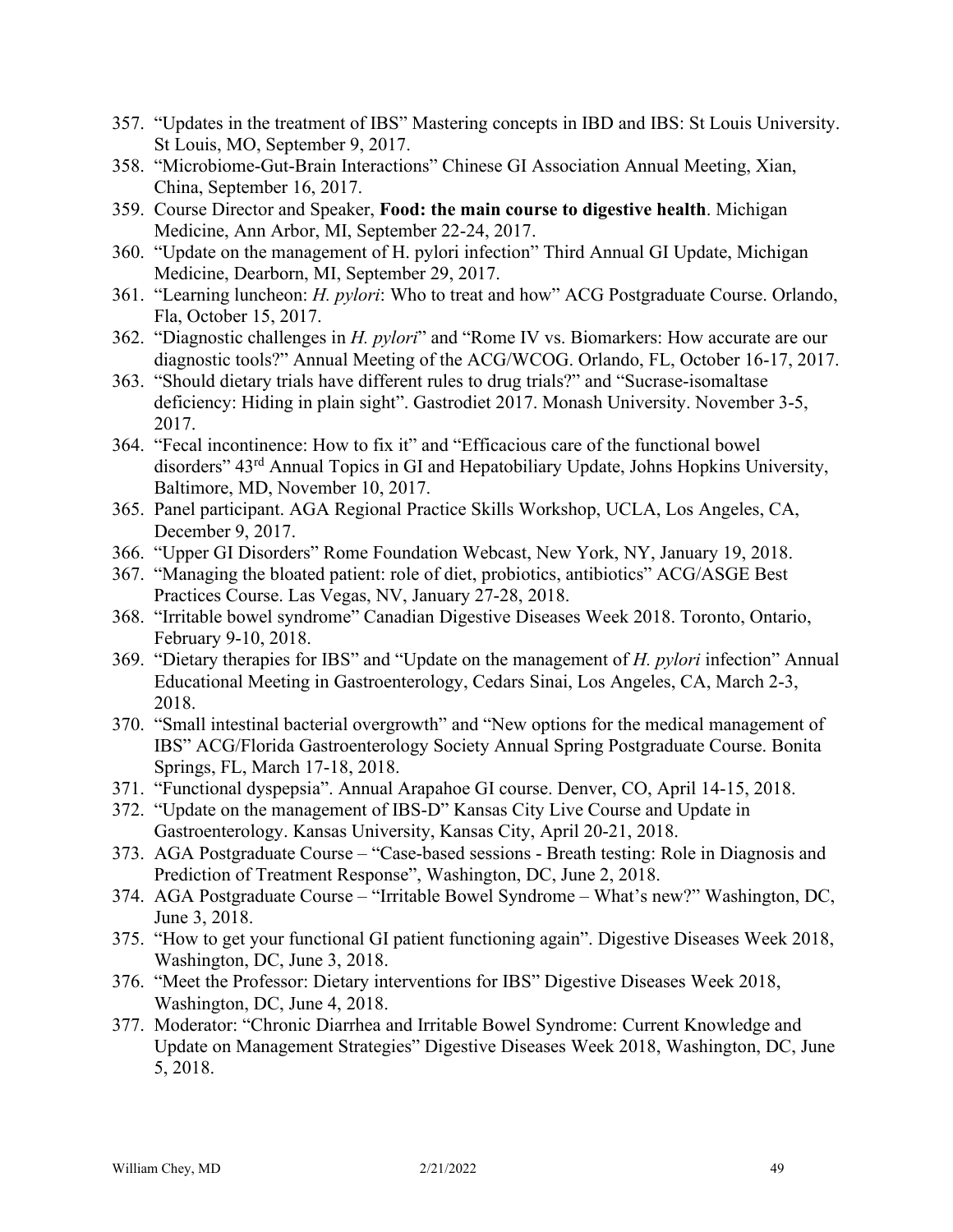- 378. "Efficacy and Safety of Tenapanor in Patients with Constipation Predominant Irritable Bowel Syndrome: A 6-month, Double-Blind, Placebo-Controlled Phase 3 Trial (T3MPO-2)" Digestive Diseases Week 2018, Washington, DC, June 5, 2018.
- 379. "Dietary modifications for lower GI disorders" ANMS Clinical Postgraduate Course, Milwaukee, WI, July 26, 2018.
- 380. "Getting CIC patients to effective therapy through phenotype and specialized care" ANMS Clinical Postgraduate Course, Milwaukee, WI, July 26, 2018.
- 381. Session Chair: "Therapeutic advances in FGIDs" Functional Neurogastroenterology Motility Meeting, Amsterdam, NE, August 31, 2018.
- 382. "FODMAPs" Functional Neurogastroenterology Motility Meeting, Amsterdam, NE, August 31, 2018.
- 383. "Management of ulcer disease in the upper GI tract" VGS/ACG Regional Postgraduate Course, Williamsburg, VA, September 8, 2018.
- 384. "Management of IBS in 2018" Chicago Gut Club, Oakbrook, IL, September 12, 2018.
- 385. "Chronic idiopathic constipation and opioid-induced constipation: The same but different..." GI GALA, San Diego, CA, September 21, 2018.
- 386. Course Director and Speaker, **Food: the main course to digestive health**. Michigan Medicine, Ann Arbor, MI, September 28-30, 2018.
- 387. Course Co-Director and Speaker, ACG Pharmacology Course, Annual Meeting of the American College of Gastroenterology, Philadelphia, PA, October 5, 2018.
- 388. "Non-pharmacologic therapies for IBS" ACG Postgraduate Course, Philadelphia, PA, October 6, 2018.
- 389. "Presidential Plenary: A Low FODMAP Diet May Reduce Symptoms in Patients with Fecal Incontinence" Best FBD Research Award, Annual Meeting of the American College of Gastroenterology, Philadelphia, PA, October 8, 2018.
- 390. "Non-celiac gluten sensitivity" Annual Meeting of the American College of Gastroenterology, Philadelphia, PA, October 9, 2018.
- 391. "Plenary Session: Avoidant/Restrictive Food Intake Disorder in the Adult Gastroenterology Population: An Under-Recognized Diagnosis?" Annual Meeting of the American College of Gastroenterology, Philadelphia, PA, October 10, 2018.
- 392. "Functional esophageal disorders" and "Functional gastroduodenal disorders" Rome Foundation CME course. Santa Fe, NM, October 13-14, 2018.
- 393. "Role of the gut microbiome in IBS", Diagnosis of IBS and functional constipation in the Rome IV era", "Diet therapies for IBS". Peking University Medical Center Hospital Symposium of FGIDs and Psychological Disorders. Beijing, China, October 26-27, 2018.
- 394. "Chronic Constipation" Colorado Society for Parenteral & Enteral Nutrition, Denver, CO, November 9, 2018.
- 395. "Management of *H. pylori* infection" Phoenix GI Society, Scottsdale, AZ, November 15, 2018.
- 396. "What are the key differences between Rome III and Rome IV" Rome Foundation- Thail GI Thought Leader Summit, Chiang Mail, Thailand, December 6, 2018.
- 397. "Management of visceral pain" ACG/FGS Postgraduate Course, Naples, FL, March 3, 2019.
- 398. "Manipulation of the gut microbiota in IBS and other GI conditions" ACG/LGS Postgraduate Course, New Orleans, LA, March 9, 2019.
- 399. "Management of IBS in 2019" GI GALA Conference, Dallas, TX, March 29, 2019.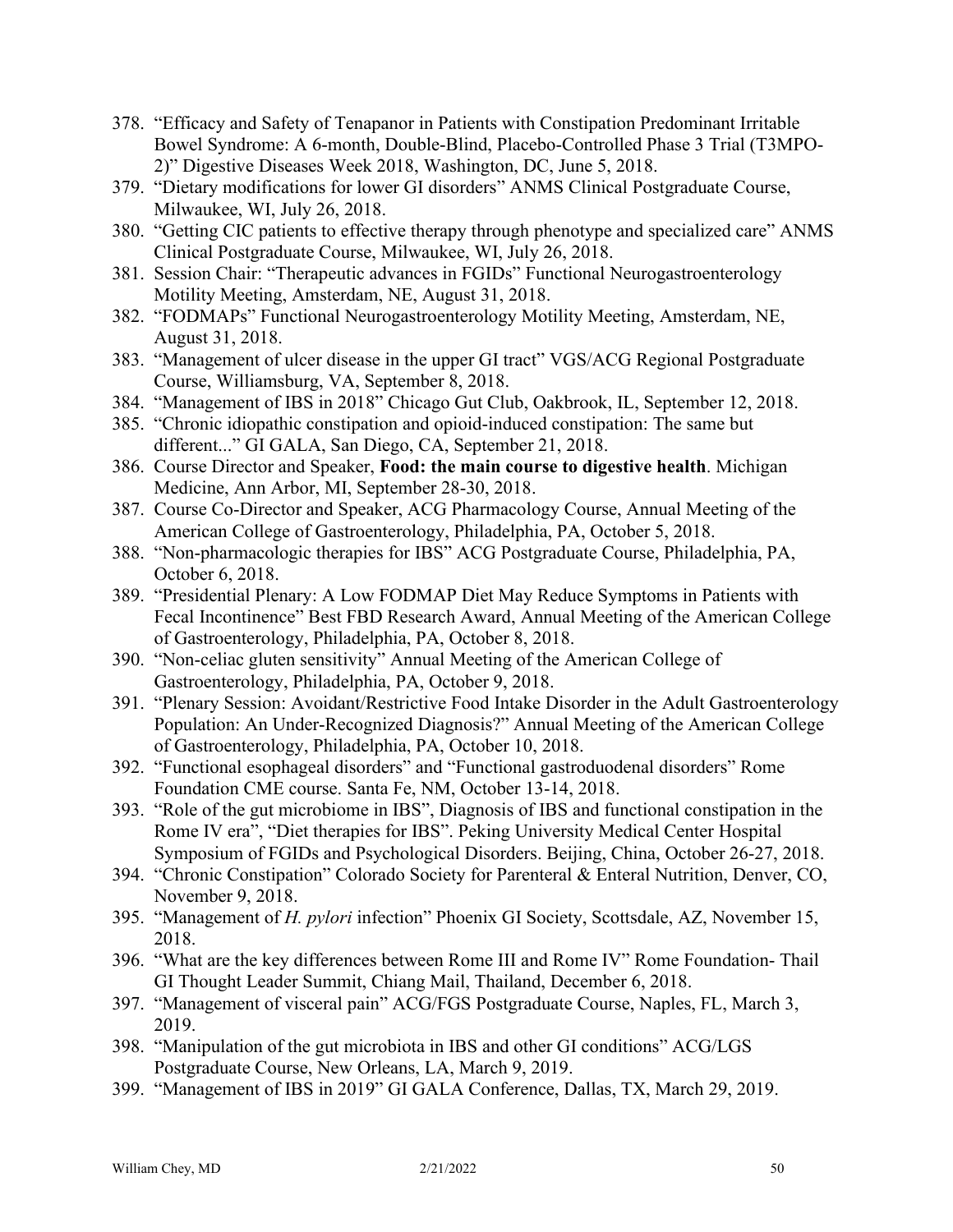- 400. "Practical diagnosis and management of IBS" Focus on GI Motility and IBD. Brooke Army Medical Center, San Antonio, April 6, 2019.
- 401. "Is it IBS, SIBO or both?" 2019 Integrative SIBO Conference, Seattle, WA, April 13, 2019.
- 402. "Evidence-based treatment of *H. pylori*" Evening with the expert, Baltimore, MD, May 2, 2019.
- 403. "Food and IBS" Clinical Symposium, Digestive Diseases Week 2019, San Diego, CA, May 18, 2019.
- 404. "SIBO: fact or fiction" AGA Postgraduate Course, Digestive Diseases Week 2019, San Diego, CA, May 18, 2019.
- 405. "Keeping to time and keeping the patient happy" Clinical Symposium, Digestive Diseases Week 2019, San Diego, CA, May 19, 2019.
- 406. "Overlap between food intolerances and IBS" Clinical Symposium, Digestive Diseases Week 2019, San Diego, CA, May 21, 2019.
- 407. "Emerging role of the microbiome in IBS" Newcastle Gut Club, Newcastle, AU, July 25, 2019.
- 408. "Evidence-Based Diet Therapies for IBS: Which Ones for Which Patients?" AGA Freston Conference: *Food at the intersection of gut health and disease*. **Course Co-Director**, Chicago, IL, August 8, 2019.
- 409. "Emerging capsule technologies for functional gastrointestinal and motility disorders: The future is now!", "Diet therapies for IBS: Where are we going?" **Course Co-director**, ANMS Post-Graduate Course. Chicago, IL, August 16-17, 2019.
- 410. "IBS and small intestinal bacterial overgrowth" *ANMS Annual Patient Education Conference*, Chicago, IL, August 18, 2019.
- 411. "Non-medical therapies for IBS: Soup to nuts", "Microbiome-based therapies for IBS", "The inspired digital rectal examination". *ACG Functional GI Disorders School*. **Course Co-Director**, Williamsburg, VA, September 6, 2019.
- 412. "Functional dyspepsia: Getting to the right diagnosis and treatment" *ACG/VGS Regional Postgraduate Course*, Williamsburg, VA, September 7-8, 2019.
- 413. "Microbiome-based treatments for IBS" *Food, the Main Course to Gut Health,*  **Course Co-director**, Michigan Medicine, Ypsilanti, MI, September 20-22, 2019.
- 414. "Primary and salvage treatment for *H. pylori* infection" ACG What's New in GI Pharmacology, **Course Co-Director**, San Antonio, TX, October 25, 2019.
- 415. "Non-celiac Wheat Intolerance" ACG Annual Postgraduate Course, San Antonio, TX, October 26, 2019.
- 416. "Presidential Plenary: Avoidant restrictive food intake disorder amongst GI behavioral health patients: comparison of ARFID vs non-ARFID patients" Best FBD Research Award, Annual Meeting of the American College of Gastroenterology, San Antonio, TX, October 27, 2019.
- 417. "Update on the management of IBS" San Diego Gut Club, San Diego, CA, November 14, 2019.
- 418. "Is IBS a diagnosis of exclusion", "Management strategies for chronic constipation", "Exclusion diets for IBS" Mexican Digestive Diseases Week, Cancun, Mexico, November 17-20, 2019.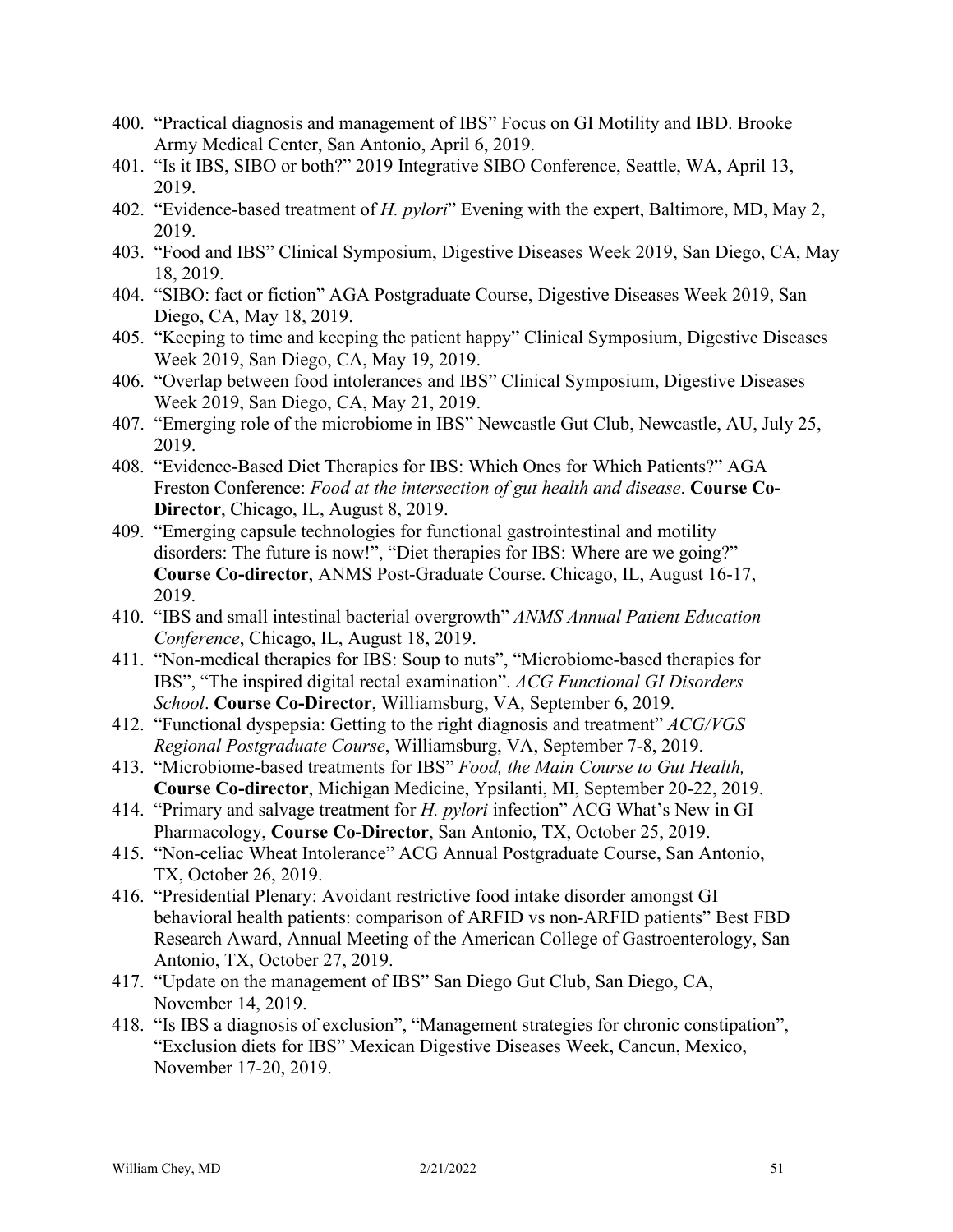- 419. "Keynote Address: Understanding the overlap between IBS and IBD" AIBD Meeting, Orlando, FL, December 12, 2019.
- 420. "IBS Masqueraders: Focus on sucrase-isomaltase deficiency" NYSGE Meeting, New York, NY, December 20, 2019.
- 421. "IBS as a gut microbiome disorder", "Non-pharmacological therapies for IBS", "The inspired digital rectal exam". ACG Functional Bowel Disorders School, *Course Codirector*, San Diego, CA, Januaary 10, 2020.
- 422. "Tips for Writing a Manuscript That Editors Want to Publish" ACG Bridging the Leadership Gap. San Diego, CA, January 11, 2020.
- 423. "How do we help the patient with chronic bloating" ACG Governor's Course, Las Vegas, NV, January 26, 2020.
- 424. "Role of food in the pathogenesis and treatment of IBS" NUTR 688, School of Public Health, University of Michigan, January 29, 2020.
- 425. "Refractory constipation", "Treatment of *H. pylori*" University of Michigan Winter GI and Hepatology Update. Bonita Springs, FL, February 7-9, 2020.
- 426. "Dietary therapies for IBS", "Panel Discussion" 8<sup>th</sup> Annual UCLA Melinkoff GI & Hepatology Symposium, Los Angeles, CA, March 7, 2020.
- 427. "Small intestinal bacterial overgrowth: Challenges in diagnosis and management" Inaugural ACG Virtual Grand Rounds, March 26, 2020.
- 428. Moderator: "Celiac disease: 10 things every clinician should know" Amy Oxentenko, ACG Virtual Grand Rounds, April 30, 2020.
- 429. "Dietary therapies for IBS" Today's Dietitian Virtual Symposium, May 17, 2020.
- 430. "Diet therapies for Irritable Bowel Syndrome" ACG Eastern Regional Course, June 6, 2020.
- 431. "Joint ACG/ANMS Webinar Restarting Your Motility Practice: Breath Testing" June 15, 2020.
- 432. Speaker and Course Co-director, "IBS/IBD Crossfire" PER Medical Education, June 27, 2020.
- 433. "Supplements for IBS: What is the evidence?" IFFGD Virtual Hill Day, July 26, 2020.
- 434. "The ins and outs of Chronic Constipation in 2020" Department of Internal Medicine Virtual Grand Rounds, Michigan Medicine, July 31, 2020.
- 435. "Dietary modulation of IBS", "Modulation of gut microbiome: FMT and beyond". Asian Pacific Neurogastroenterology & Motility Meeting. Seoul, Korea, August 14- 16, 2020.
- 436. "Functional Dyspepsia", Diet Therapies for Irritable Bowel Syndrome, Taiwan Digestive Diseases Week, August 25-26, 2020.
- 437. "Novel food intolerance testing and personalizing diet interventions for IBS patients" 2020 Food & Nutrition Conference & Expo, October 18, 2020.
- 438. Course Co-director and Speaker "ACG: What's new in GI Pharmacology Course" "Dissacharidase deficiency: A primer for gastroenterologists", October 23, 2020.
- 439. Course Director: "Congenital sucrose-isomaltase deficiency: Hiding in plain sight" ACG Annual Meeting Satellite Symposium, October 24, 2020.
- 440. "Dietary and CAM Approaches for Management of IBS" ACG Post-graduate Course, October 25, 2020.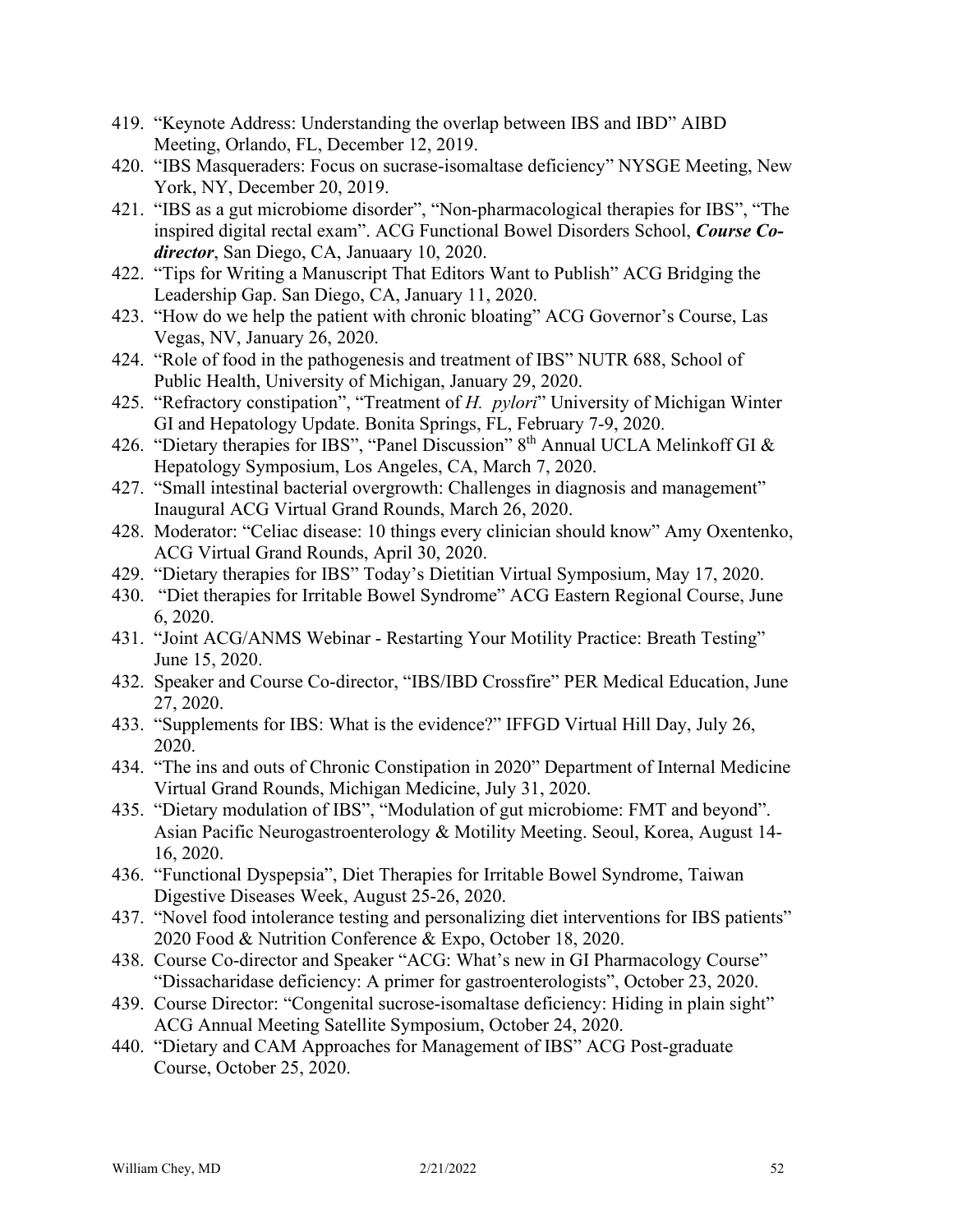- 441. "A comparative effectiveness study of kiwifruit, prunes, or psyllium for US patients with chronic constipation" ACG Annual Meeting Presidential Plenary, October 26, 2020.
- 442. "GI on Demand: Making virtual integrated care for GI disorders a reality" ACG Annual Meeting, October 28, 2020.
- 443. "Non-medical therapies for IBS: Soup to nuts", "Microbiome-based therapies for IBS", "The inspired digital rectal examination". *ACG Functional GI Disorders School*. **Course Co-Director**, Virtual Program, December 5, 2020.
- 444. "NIH Fecal incontinence treatment trial review" MBCP Education Hour, Virtual Program, December 9, 2020.
- 445. "Management of Small intestinal bacterial overgrowth" Michigan Medicine GI Fellows Conference, Virtual Program, February 3, 2021.
- 446. "Small intestinal bacterial overgrowth: Fact of fiction." Northwell Lenox Hill Medical Center Grand Rounds, Virtual Program, February 18, 2021.
- 447. "SIBO: Challenges in diagnosis and treatment" FGS/ACG Annual Spring Symposium, February 27, 2021
- 448. "Evidence-based update on Irritable Bowel Syndrome" University Health Service Grand Rounds, Michigan Medicine, March 11, 2021.
- 449. Moderator for ACG Virtual Grand Rounds: "How to be an integrative gastroenterologist" Elena Ivanina, March 11, 2021.
- 450. "State of the art diagnosis and treatment of Irritable Bowel Syndrome" General Medicine Grand Rounds, Michigan Medicine, March 23. 2021.
- 451. "Non-medical therapies for IBS: Soup to nuts", "Microbiome-based therapies for IBS", "The inspired digital rectal examination". *ACG Functional GI Disorders School*. **Course Co-Director**, April 9, 2021.
- 452. "Recognizing potential masqueraders of IBS" Henry Ford Health System GI Grand Rounds, April 29, 2021.
- 453. "Clinical Challenges in GI: Answers from the experts" "Integrated care for IBS", DDW 2021, May 21, 2021.
- 454. "State of the Art Treatment of *H. pylori* Infection", DDW 21 satellite symposium, May 21, 2021.
- 455. "The Spectrum of congenital sucrose-isolmaltase deficiency" DDW 21 satellite symposium, May 22, 2021.
- 456. "The Changing Landscape in EGIDs Beyond the Esophagus" DDW 21 satellite symposium, May 23, 2021.
- 457. "Carbohydrate digestion & absorption, SID pathophysiology, symptoms, and epidemiology", CSID Leadership Summit, June 17, 2021.
- 458. "Update on diet therapies for IBS" GI Connect CME Conference, June 19, 2021.
- 459. "Recognizing Potential Masqueraders for IBS" Michigan GI Society, June 24, 2021.
- 460. "Non-medical therapies for IBS: Soup to nuts", "Microbiome-based therapies for IBS", "The inspired digital rectal examination". *ACG Functional GI Disorders School*. **Course Co-Director**, August 13, 2021.
- 461. "Management of *H. pylori* in 2021" ACG Virtual Grand Rounds, September 2, 2021.
- 462. "Evidence-based Management of IBS" Nestle Nutrition Institute, September 2, 2021.
- 463. "The role of food in integrated care for IBS" School of Public Health, University of Michigan, September 22, 2021.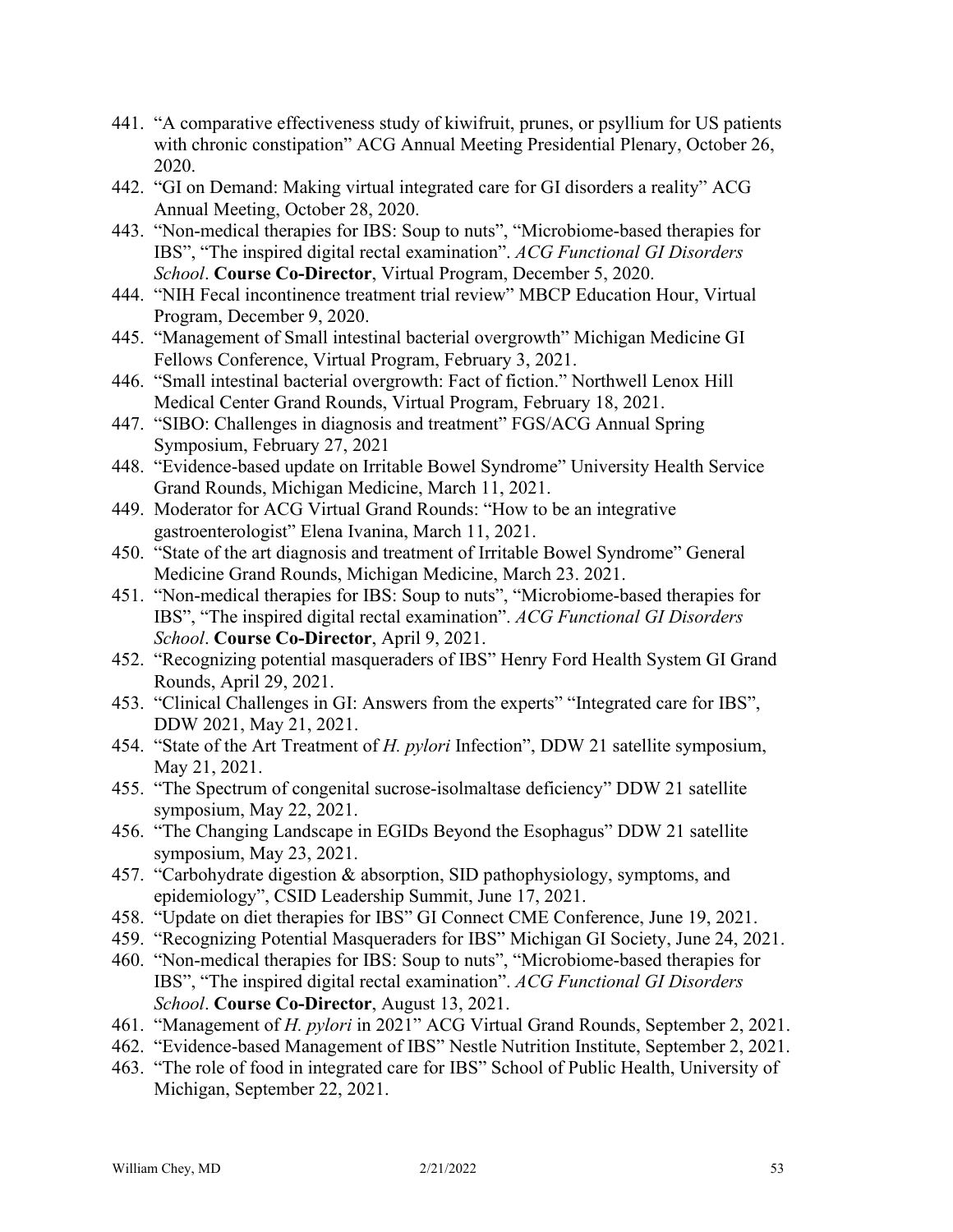- 464. "Treatment of Irritable Bowel Syndrome" Keynote Address, GI & Hepatology Symposium: Practice Pearls and Novel Therapeutics. Emory University. Braselton, GA, September 11, 2021.
- 465. "Management of *H. pylori* Infection in 2021" GI Pow Wow, Denver, CO, October 2, 2021.
- 466. **Course Co-director** and Speaker "ACG: What's new in GI Pharmacology Course" "Evidence-based treatment of *H. pylori* in 2021", October 22, 2021.
- 467. "Dietary therapies for IBS: a recipe for success" ACG Postgraduate Course, Las Vegas, NV, October 24, 2021.
- 468. "Small intestinal bacterial overgrowth" Learning Luncheon, ACG Postgraduate Course, Las Vegas, NV, October 24, 2021.
- 469. "The end of the beginning: Megatrends in GI". Jack Berk Memorial Lecture, Annual Meeting of the ACG, October 26, 2021.
- 470. **Course Co-director** and Speaker "International Foundation of GI Disorders 30<sup>th</sup> Anniversary Norton Education Symposium", Charleston, SC, November 5-6, 2021.
- 471. "Role of diet in the pathogenesis and treatment of IBS" Harvard Interhospital GI Motility Conference, November 11, 2021.
- 472. "*H. pylori* infection: Something old, something new" Baptist Hospital GI Symposium, November 13, 2021.
- 473. "UM Dvision of Gastroenterology & Liver Diseases Vision Talk: Where we are, where we want to go, and how we get there" University of Michigan, Ann Arbor, MI, December 10, 2021.
- 474. "The role of diet in the pathogenesis and management of IBS" ACG Second Year Fellow Course, Washington DC, January 15, 2021.
- 475. "Is IBS a microbiome-based disorder", "Diet therapies for IBS: Is food really medicine?" ACG Functional GI & Motility Disorders School. Las Vegas, NV, January 28, 2022.
- 476. Course Co-director & Speaker "Evidence-based *H. pylori* Update" University of Michigan Winter GI Symposium, Coconut Point, FL, February 11-12, 2022.
- 477. "Irritable Bowel Syndrome", "Chronic Constipation". Idaho Gut Club Meeting, Sun Valley, ID, March 11-12, 2022.
- 478. "*H. pylori*: The refractory cases" LGS/ACG Regional Course, New Orleans, LA, March 20, 2022.

## **Bibliography**

*Peer-Reviewed Publications*

- 1. **Chey WD**, Hasler WL, and Bockenstedt P. Angiodysplasia and vonWillebrand's Disease type IIB treated with Estrogen/Progesterone therapy. Am J Hematology 1992; 41:276- 79.
- 2. **Chey WD**, Kochman ML, Traber PG, and Gumucio JJ. Nizatidine-induced subfulminent hepatic failure: Report of a case and review of the literature. J Clin Gastroenterol 1995; 20:164-7.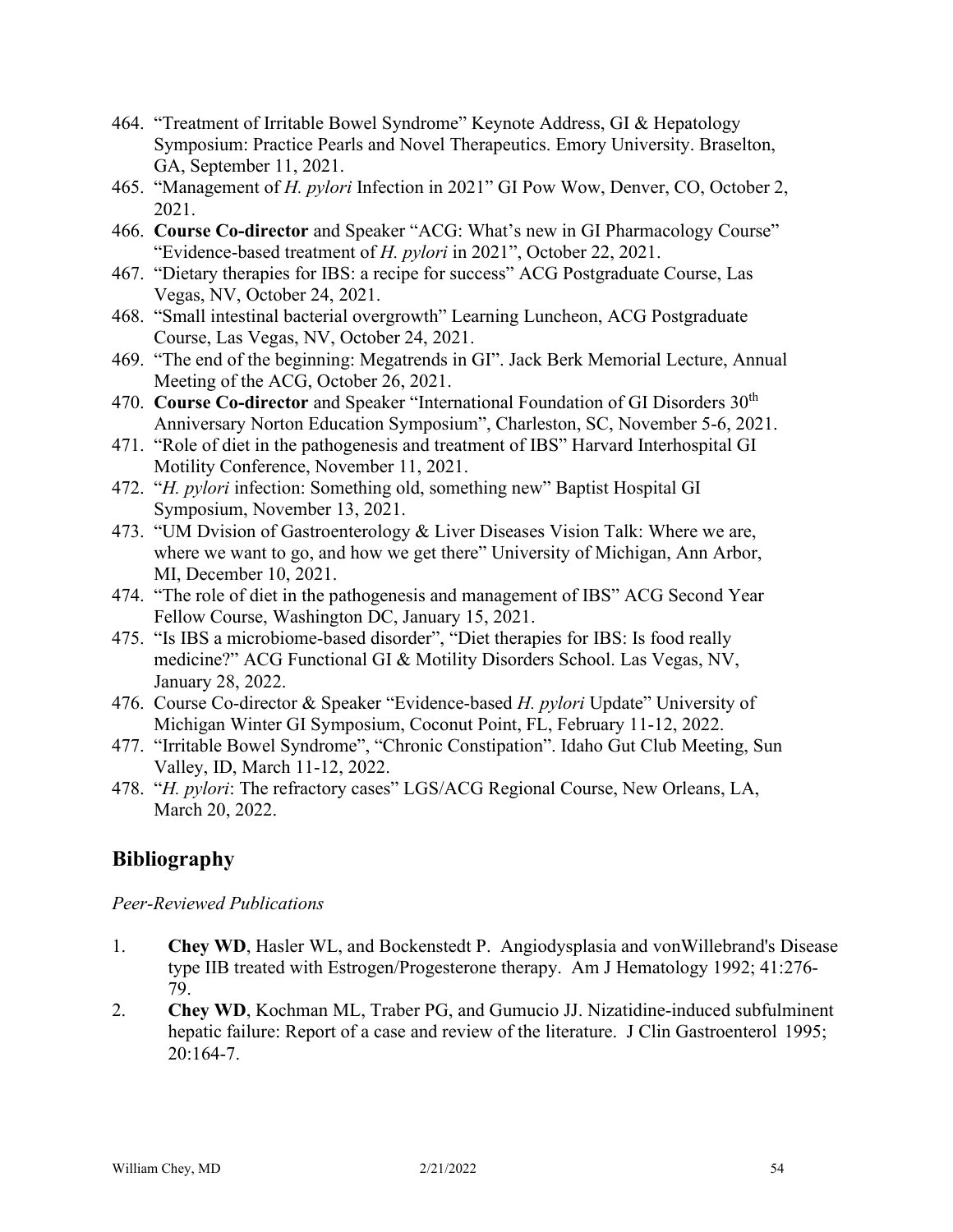- 3. Sims M, Hasler W, **Chey WD**, Kim M, and Owyang C. Acute hyperglycemia inhibits gastrocolonic and colonic peristaltic reflexes measured by an electronic barostat in healthy humans. Gastroenterol 1995; 108:350-9.
- 4. Hasler WL, Kim MS, **Chey WD**, Stevenson V, Stein B, Owyang C. Central cholinergic and alpha-adrenergic mediation of gastric slow wave dysrhythmias evoked during motion sickness. Am J Physiol 1995; 268: G539-G547.
- 5. **Chey WD**, Kim ML, Hasler WL, Owyang C. Acute hyperglycemia alters perception of rectal distention and blunts the rectoanal inhibitory reflex in healthy volunteers. Gastroenterol 1995; 108:1700-8.
- 6. **Chey WD**, Beydoun A, Roberts D, Hasler W, and Owyang C. Somatostatin analog educes perception of rectal electrical stimulation by spinal afferent pathway inhibition. Am J Physiol 1995; 269 (Gastrointest. Liver Physiol. 32): G821-6.
- 7. **Chey WD**, Carpenter S, Spybrook M, Nostrant T, Elta G, Scheiman J. Prolonged effect of omeprazole on the 14C-urea breath test. Am J Gastroenterol 1996; 91:89-92.
- 8. Kohagen KR, Kim MS, McDonnell M, **Chey WD**, Owyang C, Hasler WL. Nicotine effects on prostaglandin-dependent gastric slow wave rhythmicity and antral motility in non-smokers and smokers. Gastroenterol 1996; 110:3-11.
- 9. Scheiman JM, **Chey WD**, Behler EM, Crause I, Elta GH. One-week therapy *for H. pylori*: A randomized trial of two treatment regimens. J Clin Gastroenterol 1996; 23:170- 3.
- 10. **Chey WD**, Fey D, Woods M, Scheiman J, Del Valle J, Nostrant T. Lansoprazole and ranitidine effect the accuracy of the <sup>14</sup>C-urea breath test by a pH dependent mechanism. Am J Gastroenterol 1997; 92:446-50.
- 11. Kim MS, **Chey WD**, Owyang C, Hasler WL. Role of plasma vasopressin as a mediator of nausea and gastric slow wave dysrhythmias in motion sickness. Am J Physiol 1997; 272(4 Pt 1): G853-62.
- 12. Marinella MA, **Chey WD**. The syndrome of inappropriate antidiuretic hormone secretion in a patient with Whipple's disease. Am J Med Sci 1997; 313:247-8.
- 13. **Chey WD**, Fisher L, Elta GH, Barnett J, Nostrant T, Del Valle J, Scheiman J. Bismuth subsalicylate instead of metronidazole with lansoprazole and clarithromycin for *H. pylori* infection: a randomized trial. Am J Gastroenterol 1997; 92:1483-6.
- 14. Elta GH, Barnett JL, Wille RT, Brown KA, **Chey WD**, Scheiman JM. Pure cut electrocautery current for sphincterotomy causes less post-procedure pancreatitis than blended current. Gastrointest Endosc 1998; 47:149-53.
- 15. **Chey WD**, Murthy U, Linscheer W, Barish C, Riff R, Rubin H, Safdi M, Schwartz H, Shah H, Wruble L, El-Zamaity, HMT. The ChemTrak Hp Chek<sup>TM</sup> fingerstick, whole blood serology test for the detection of *H. pylori* infection. Am J Gastroenterol 1998; 93:16-19.
- 16. Fendrick AM, **Chey WD**. Approach to the patient with *Helicobacter pylori*-associated epigastric pain. J Clin Outcomes Med 1998; 5:41-8.
- 17. Bjornsson ES, **Chey WD**, Ladabaum U, Hooper FG, Woods ML, Owyang C, Hasler WL. Differential 5-HT<sub>3</sub> mediation of the human gastrocolonic response and colonic peristaltic reflex. Am J Physiol 1998; 275: G498-505.
- 18. Gorelick AB, Koshy SS, Hooper FG, Bennett TC, **Chey WD**, Hasler WL. Differential effects of amitriptyline on perception of somatic and visceral stimulation in healthy volunteers. Am J Physiol 1998; 275: G460-6.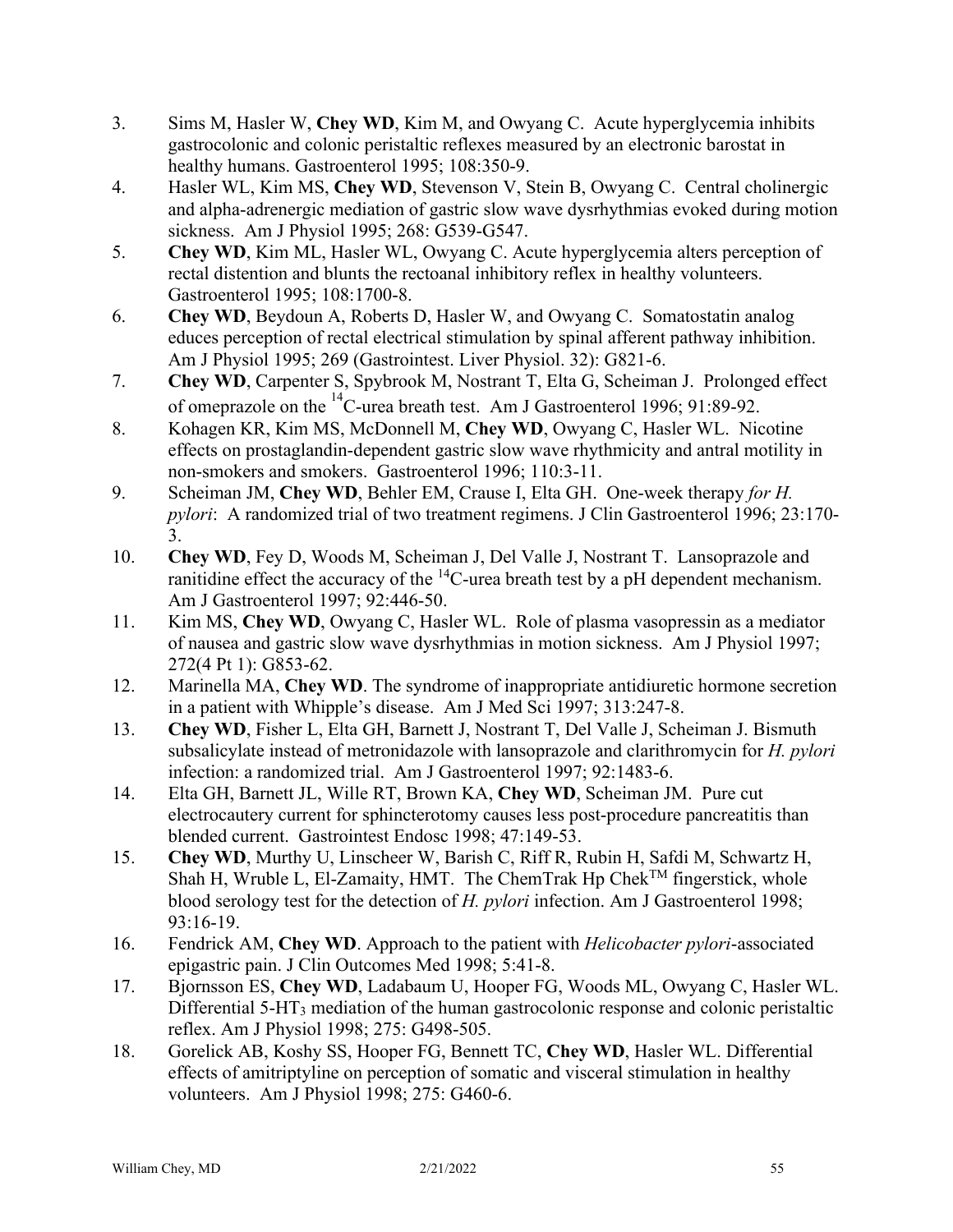- 19. **Chey WD**, Fisher L, Barnett J, Delvalle J, Elta GH, Nostrant T, Palaniappan J, Scheiman J. Triple therapy with low versus high dose azithromycin to treat *H. pylori* infection. Aliment Pharm Ther 1998; 12:1263-7.
- 20. Fendrick AM, **Chey WD**, Fennerty MB. Estimating the demand for *H. pylori* confirmatory testing after eradication treatment. Am J Med 1999; 107:133-6.
- 21. **Chey WD**, Murthy U, Shaw S, Zawadski A, Linscheer W, Laine L. A comparison of 3 fingerstick, whole blood antibody tests for *H. pylori* infection: a US multi-center trial. Am J Gastroenterol 1999; 94:1512-5.
- 22. **Chey WD**, Murthy U, Toskes P, Carpenter S, Laine L. The <sup>13</sup>C-urea blood test accurately detects active *H. pylori* infection: a US, multicenter trial. Am J Gastroenterol 1999; 94:1522-4.
- 23. Pop-Busui, R, **Chey W**, Stevens MJ. Severe Hypertension Induced by the Long-Acting Somatostatin Analogue Sandostatin LAR in a Patient with Diabetic Autonomic Neuropathy. Journal of Clinical Endocrinology & Metabolism 2000; 85:943-946.
- 24. Mao HV, Lak BV, Long T, Chung NQ, Thang DM, Hop TV, Chien NN, Hoan PQ, Henley KS, Connor BA, Stone CD, **Chey WD**. Omeprazole or ranitidine bismuth citrate with clarithromycin and amoxicillin for 10 days to treat *H. pylori* infection: A randomized, controlled trial in Vietnamese patients with duodenal ulcer. Aliment Pharmacol Ther 2000; 14:97-101.
- 25. **Chey WD**, Metz DC, Shaw S, Kearney D, Montague J, Murthy U. Appropriate timing of the 14C-urea breath test to establish eradication of *H. pylori* infection. Am J Gastroenterol 2000; 95:1171-4.
- 26. Wille RT, Barnett JL, **Chey WD**, Scheiman JM, Elta GH. Routine droperidol premedication improves sedation for ERCP. Gastrointest Endosc 2000; 52:362-6.
- 27. Stern MA, Fendrick AM, McDonnell WM, Gunaratnam N, Moseley RH, **Chey WD**. A randomized, controlled trial to assess a novel colorectal cancer screening strategy: the conversion strategy. Am J Gastroenterol 2000; 95:2074-9.
- 28. Hirsh G, **Chey WD**. Case of the Month: ruptured pseudoaneurysm. Am J Med 2000; 109:65.
- 29. Stern MA, **Chey WD**. Pneumatosis coli and colonic intussusception. N Engl J Med 2001; 345:964.
- 30. Ladabaum U, Minoshima S, Hasler WL, Cross D, C**hey WD**, Owyang C. Localization of human cortical and subcortical responses to gastric distention using positron emission tomography. Gastroenterol 2001; 120:369-76.
- 31. **Chey WD**, Shapiro B, Zawadski A, Goodman K. Gastric emptying characteristics of a novel 13C-octanoate-labelled muffin meal. J Clin Gastroenterol 2001; 32:394-99.
- 32. **Chey WD**, Chathadi K, Montague J, Ahmed F, Murthy U. Intragastric acidification reduces the occurrence of false negative urea breath test results in patients taking a proton pump inhibitor. Am J Gastroenterol 2001; 96:1028-32.
- 33. **Chey WD**, Fendrick M. Non-invasive *H. pylori* testing for the test and treat strategy: a decision analysis to assess the impact of past infection on test choice.Arch Intern Med 2001; 161:2129-32.
- 34. **Chey WD**. Diagnosis of *Helicobacter pylori*. Practic Gastroenterol 2001; 25:28-41.
- 35. Scheiman JM, Carlos R, Barnett JL, Elta GH, Nostrant TT, **Chey WD**, Francis I, Nandi P. Can endoscopic ultrasound or magnetic resonance cholangiopancreatography replace ERCP in patients with suspected biliary disease? Am J Gastroenterol 2001; 96:2900-4.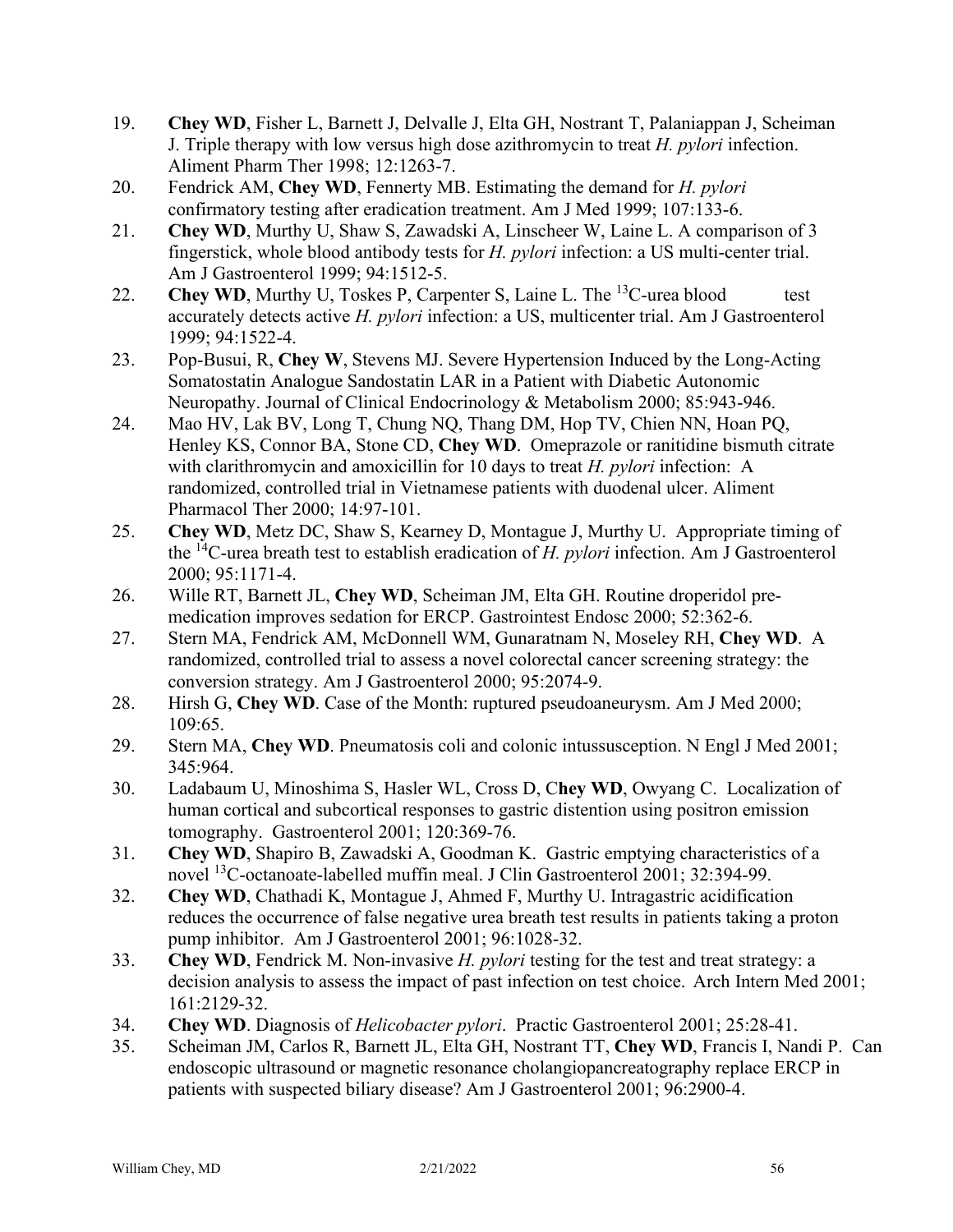- 36. Quallich LG, Stern MA, Rich M, **Chey WD**, Barnett JL, Elta GH. Bile duct crystals do not contribute to post-cholecystectomy syndrome. Gastrointestinal Endoscopy 2002; 55:163-6.
- 37. Lake J, **Chey WD**. Diagnosis of *H. pylori* in the clinical setting. Frontiers in Bioscience 2001; 6: e129-e136.
- 38. Gonlachanvit S, **Chey WD**, Goodman KJ, Parkman HP. Effect of meal size and test duration on gastric emptying and gastric myoelectrical activity as determined with simultaneous EGG and  $^{13}$ C-octanoate breath test in normal subjects using a muffin meal. Dig Dis Sci 2001; 46:2643-50.
- 39. Bjornsson E, **Chey WD**, Hooper F, Woods M, Owyang C, Hasler W. Impaired gastrocolonic response and peristaltic reflex in slow transit constipation: Role of 5-HT3 pathway. Am J Physiol 2002; 283: (Gastrointest Liver Physiol) G400-G407.
- 40. Gorelick A, Cannon M, Barnett J, **Chey W**, Scheiman J, Elta G. First cut, then blend: an electrocautery technique affecting bleeding at sphincterotomy. Endoscopy 2001; 33:976- 80.
- 41. Ladabaum U, **Chey WD**, Scheiman J, Fendrick M. Empiric therapy may be cost-effective compared to *H. pylori* testing and treatment in some populations with uninvestigated dyspepsia. Aliment Pharmacol Ther 2002; 16:1491-1501.
- 42. **Chey WD**, Olden K, Carter E, Boyle J, Drossman D, Chang L. Utility of the Rome I and Rome II criteria for IBS in US women. Am J Gastroenterol 2002; 97:2803-11.
- 43. Cash BD, **Chey WD**. Diagnosis of the Irritable Bowel Syndrome. Practical Gastroenterol 2002; 26:24-38.
- 44. Cash BD, **Chey WD**. Irritable Bowel Syndrome: Diagnosis and Management. J Clin Outcomes Med 2002; 9:409-18.
- 45. Cash BD, Schoenfeld P, **Chey WD**. The utility of diagnostic tests in irritable bowel syndrome patients: a systematic review. Am J Gastroenterol 2002; 97:2812-19.
- 46. Brown WH, **Chey WD**, Elta GH. Number of Responses on a Review of Systems Questionnaire Predicts the Diagnosis of Functional GI Disorders. J Clin Gastroenterol 2003; 36:222-27.
- 47. Koshy SS, Bansal R, Scheiman J, Barnett J, **Chey WD**, Nostrant TT. Intrasphincteric botulinum toxin versus Witzel pneumatic balloon dilatation for treatment of primary achalasia. J Clin Gastroenterol 2003; 36:209-214.
- 48. **Chey WD**, Huang B, Lukasik N, Jackson RL. Lansoprazole vs. Esomeprazole in symptomatic gastro-esophageal reflux disease: A double-blind, radomised, multicentre trial in 3000 patients confirms comparable symptom relief. Clin Drug Invest 2003; 23:69- 84.
- 49. Hasler WL, **Chey WD**. Clinical management of nausea and vomiting. Gastroenterol 2003; 125:1860-7.
- 50. Schoenfeld P, **Chey WD**. An evidence based approach to clinical practice guidelines diagnosis and treatment of Irritable Bowel Syndrome. Clin Gastroenterol Hepatol 2003; 1:322-7.
- 51. Cash BD, **Chey WD**. Irritable Bowel Syndrome: An evidence based approach to diagnosis. Aliment Pharmacol Ther 2004; 19:1235-45.
- 52. Gorelick A. Barnett J. **Chey W**. Anderson M. Elta G. Botulinum toxin injection after biliary sphincterotomy. Endoscopy 2004; 36(2):170-3.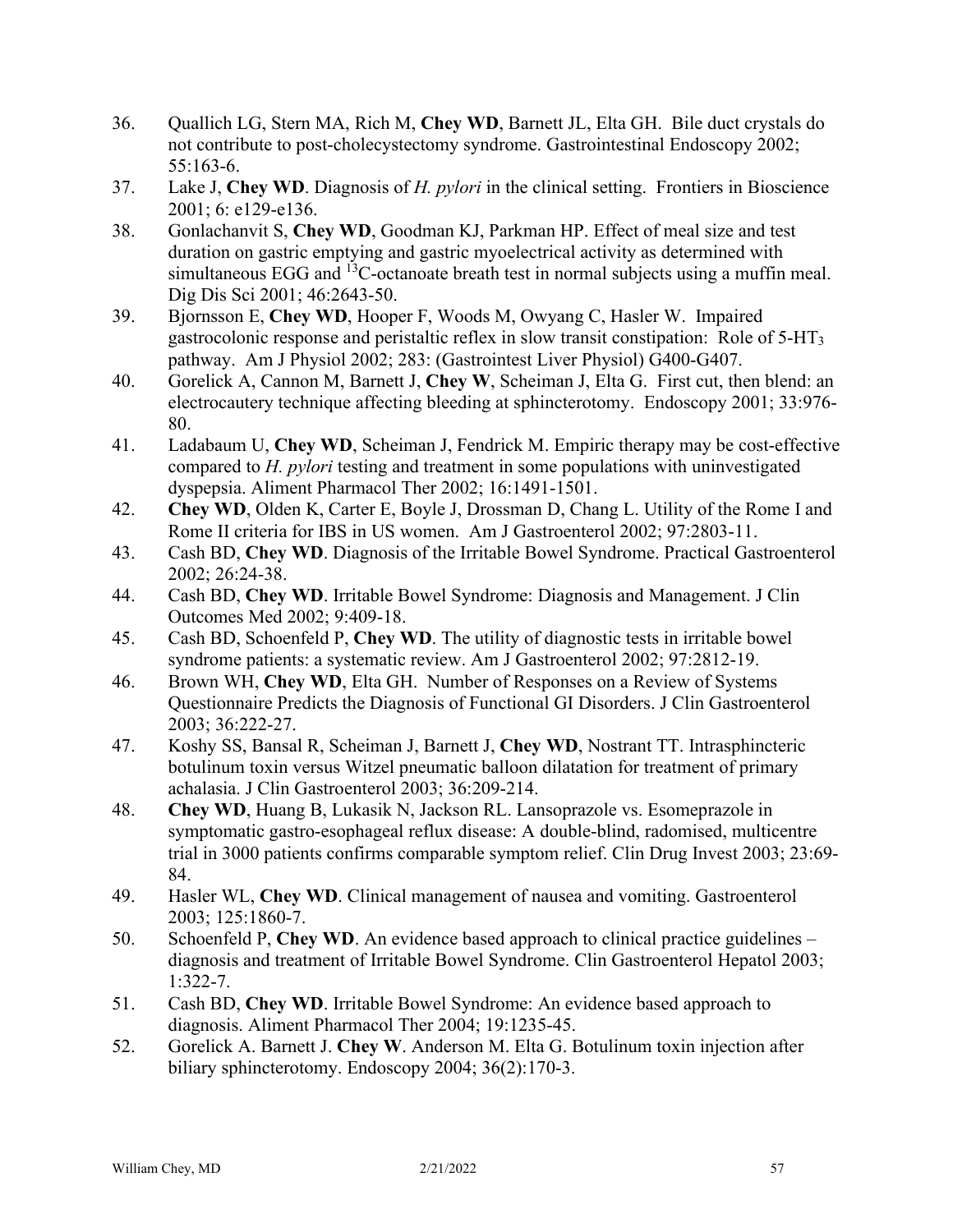- 53. Cash BD, **Chey WD**. Irritable Bowel Syndrome: A systematic review. Fam Med Clin N Am 2004; 6:647-70.
- 54. Rubenstein J, Sherif A, Appelman H, **Chey WD**. Ulcerative colitis associated enteritis. J Clin Gastroenterol 2004; 38:46-51.
- 55. **Chey WD**, Chey WY, Heath AT, Dukes GE, Carter EG, Northcutt A, Ameen VZ. Longterm efficacy and safety of Alosetron in women with severe diarrhea-predominant Irritable Bowel Syndrome. Am J Gastroenterol 2004; 99:2195-2203.
- 56. Fischer R, Thistle J, Lembo A, Novick J, O'Kane P, **Chey WD**, Beglinger C, Rueegg P, Shi V, Dogra A, Luo D, Earnest D. Tegserod does not alter fasting or meal-induced biliary tract motility. Am J Gastroenterol 2004; 99:1342-9.
- 57. **Chey WD**. Erosive esophagitis and NERD: Can we really classify patients with heartburn using endoscopic findings? Clin Gastroenterol Hepatol, 2004; 2:654-5.
- 58. Evans LT, **Chey WD**. Clostridial aortitis and colon cancer. Gastrointest Endosc 2004; 60:803.
- 59. Johanson JF, Wald A, Tougas G, **Chey WD**, Novick J, Lembo A, Fordham F, Guella M, Nault B. Tegaserod is effective and well tolerated in patients with chronic constipation: Findings from a randomized, double-blind, placebo-controlled trial. Clin Gastroenterol Hepatol 2004; 2:796-805.
- 60. Saad R, **Chey WD**. A clinician's guide to the diagnosis and treatment of *H. pylori*. Clin J Med 2005; 72:109-126.
- 61. Gonlachanvit S, Rhee J, Sun WM, **Chey WD**. Effect of acute acoustic stress on anorectal function and sensation in healthy humans. Neurogastroenterol Motil 2005; 17:222-8.
- 62. **Chey WD**, Inadomi, JM, Booher A, Sharma VK, Fendrick AM, Howden CW. Primary care physicians perceptions and practices on the management of GERD: Results of a national survey, Am J Gastroenterol 2005; 100:1243-50.
- 63. **Chey WD**, Cash BD. Cilansetron: A new serotonergic agent for the irritable bowel syndrome and diarrhea. Expert Opinions on Investigational Drugs, 14:185-93; 2005.
- 64. Talley NJ, Vakil N, **Practice Parameters Committee of the ACG**. Guidelines for the management of dyspepsia. Am J Gastroenterol 2005; 100:2324-37.
- 65. Schmeidlin-Ren P, Kesisoglou F, Mapili JA, Sabek ME, **Chey WD**, Roessler B, Zimmermann EM. Increased transduction of human intestinal epithelial cells by adenoviral vectors in inflammatory bowel disease. Inflamm Bowel Dis 2005; 11:464-72.
- 66. Cash BD, **Chey WD**. Role of serotonergic agents in the treatment of patients with primary chronic constipation. Aliment Pharmacol Ther 2005; 22:1047-60.
- 67. Ahmed F, **Chey WD**, Murthy U. Evaluation of the Ez-HBT *Helicobacter* blood test to establish *Helicobacter pylori* eradication, Aliment Pharm Ther 2005; 22:875-80.
- 68. Dickman R, Green C, **Chey WD**, Jones MP, Eisen GM, Ramirez F, Briseno M, Garewal HS, Fass R. Clinical predictors of Barrett's esophagus length. Gastrointest Endosc 2005; 62:675-81.
- 69. Saad R, **Chey WD**. What is the most effective treatment for patients with dyspepsia who are negative for *Helicobacter pylori* infection? Nat Clin Pract Gastroenterol Hepatol 2006; 3:20-21.
- 70. **Chey WD**, Eswaran S, Howden CW, Inadomi J, Fendrick AM, Scheiman J. Primary care physicians perceptions of NSAID and aspirin-associated toxicity: Results of a national survey. Aliment Pharm Ther 2006; 23:655-68.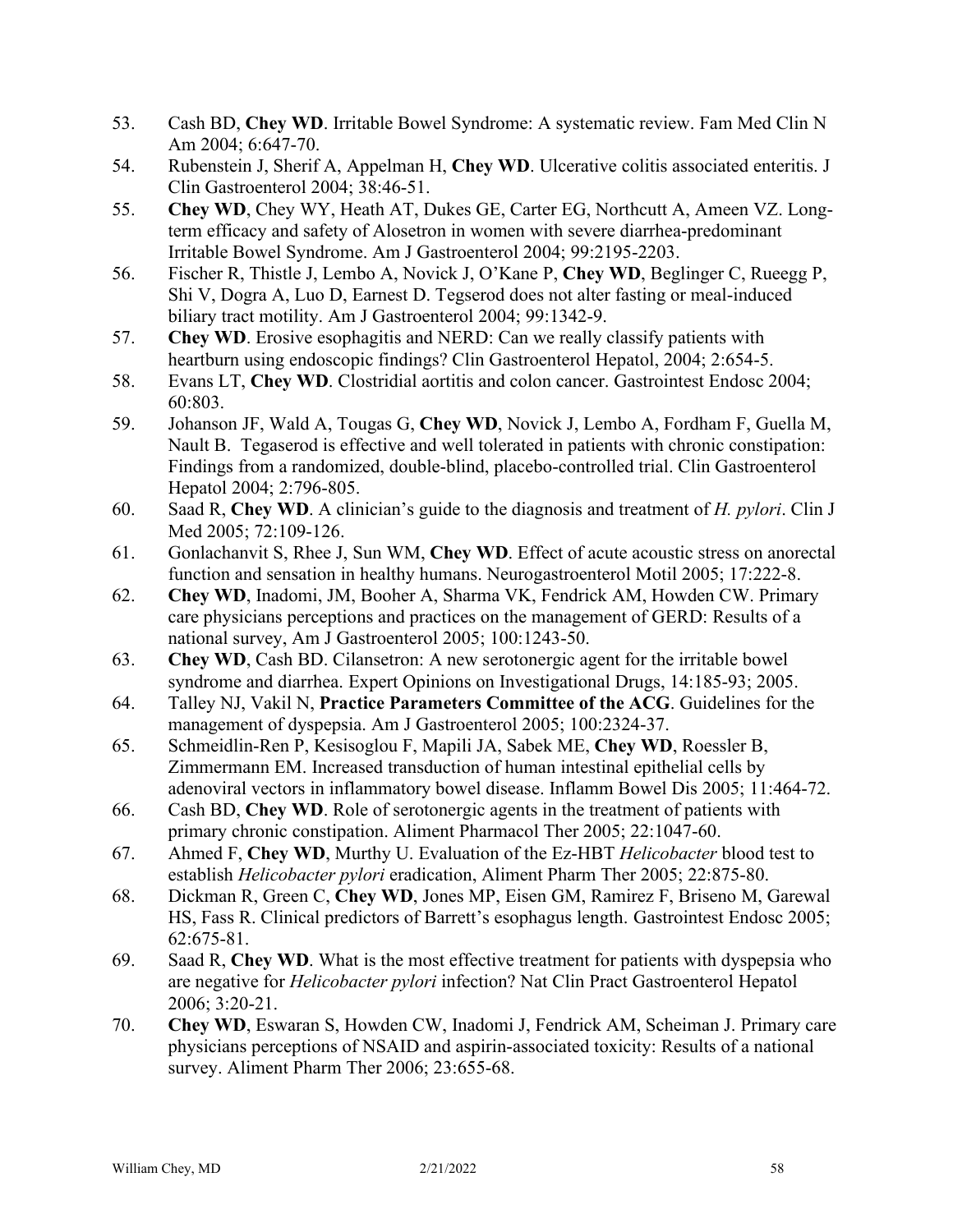- 71. Saad R, **Chey WD**. Tegaserod in the treatment of irritable bowel syndrome with constipation. Women's Health 2006; 2:29-42.
- 72. Saad R, Schoenfeld P, **Chey WD**. Levofloxacin triple or PPI quadruple salvage therapy for persistent *Helicobacter pylori* infection: Results of a meta-analysis. Am J Gastroenterol 2006; 101:488-96.
- 73. Chang L, **Chey WD**, Harris L, Olden K, Surawicz C, Schoenfeld P. Incidence of ischemic colitis and serious complications of constipation among patients using alosetron: systematic review of clinical trials and post-marketing surveillance data. Am J Gastroenterol 2006; 101:1-11.
- 74. Longstreth G, Thompson WG, **Chey WD**, Houghton L, Mearin F, Spiller R. Rome III: Functional Bowel Disorders. Gastroenterol 2006; 130:1480-91.
- 75. Irvine EJ, Whitehead W, **Chey WD**, Matsueda K, Shaw M, Talley NJ, Veldehuyzen van Zanten S. Rome III: Design of treatment trials. Gastroenterol 2006; 130:1538-51.
- 76. Saad R, **Chey WD**. Current and emerging therapies for functional dyspepsia. Aliment Pharmacol Ther 2006; 24;475-92.
- 77. Saad R, **Chey WD**. Treatment of *H. pylori* infection in 2006. Gastroenterol Hepatol Annual Review 2006; 1:30-35.
- 78. **Chey WD**, Wong B. American College of Gastroenterology Practice Guidelines: Management of *Helicobacter pylori* infection. Am J Gastroenterol 2007; 102:1808-25.
- 79. Elnachef N, McMorris M, **Chey WD**. Successful treatment of Common Variable Immunodeficiency Disorder Associated Diarrhea with Budesonide: A Case Report. Am J Gastroenterol 2007; 102:1322-25.
- 80. Rubenstein JH, Nojkov B, Korsnes S, Adlis SA, Shaw MJ, Inadomi JM, **Chey WD**. Esophageal hypersensitivity is associated with features of psychiatric disorders and the irritable bowel syndrome. Aliment Pharmacol Ther 2007; 26:443-52.
- 81. Saad R, **Chey WD**. The role of breath tests in clinical GI practice. Gastroenterol 2007; 133:1763-6.
- 82. Portlock CS, Hamlin P, Noy A, **Chey WD** (4/12) Markowitz A. Infectious disease associations in advanced stage, indolent lymphoma (Follicular and Non-Follicular): Developing a lymphoma prevention strategy. Ann Oncology 2008; 19:254-258. [I contributed by helping with the study design, providing breath testing analysis and interpretation and reviewing and revising the manuscript]
- 83. Portlock CS, Hamlin P, Noy A, **Chey WD** (4/12) Markowitz A. Infectious disease associations in advanced stage, indolent lymphoma (Follicular and Non-Follicular): Developing a lymphoma prevention strategy. Ann Oncology 2008; 19:254-258. [I contributed by helping with the study design, providing breath testing analysis and interpretation and reviewing and revising the manuscript]
- 84. Kuo B, McCallum RW, Koch KL…**Chey WD** (6/12)…Parkman HP. Comparison of gastric emptying of a non-digestible capsule to a radiolabeled meal in healthy and gastroparetic subjects. Aliment Pharmacol Ther 2008; 27:186-96. [I contributed by helping to design the study, interpret the data and by reviewing and revising the manuscript]
- 85. Saad R, **Chey WD**. Recent developments in the treatment of the irritable bowel syndrome. Expert Opinion Invest Drugs 2008; 17:117-30.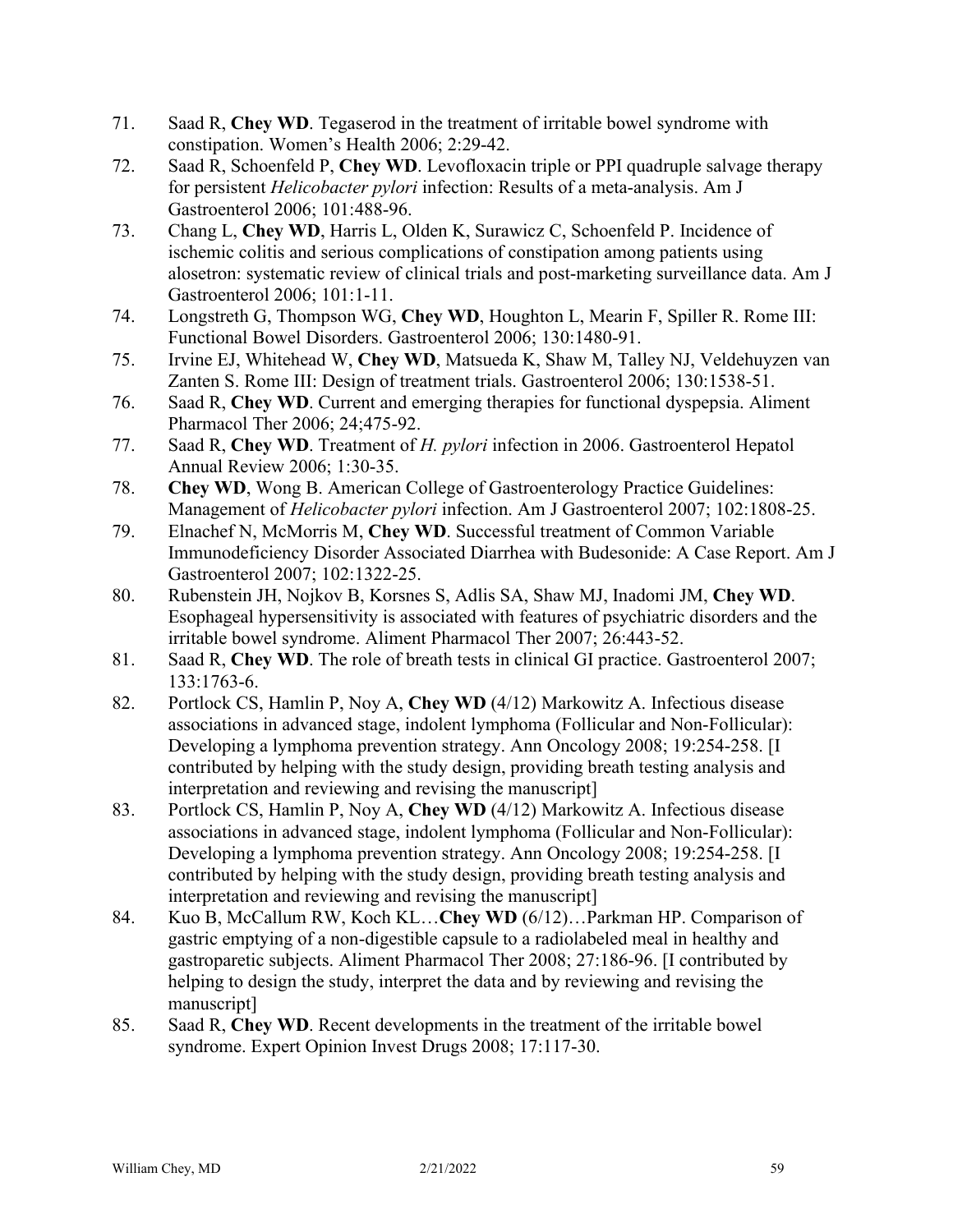- 86. Nojkov B, Saad R, Adlis S, Shaw M, **Chey WD**. Predictors of response to PPI therapy in patients with GERD: the influence of co-morbid IBS and psychological disease. Aliment Pharmacol Ther 2008; 27:473-82.
- 87. **Chey WD**, Paré P , Viegas A, Ligozio G, Shetzline MA. Tegaserod for females suffering from IBS with mixed bowel habits or constipation: A randomized controlled trial. Am J Gastroenterol 2008; 103:1217-25.
- 88. Saad R, **Chey WD**. Treatment of persistent *H. pylori* infection. Clin Gastroenterol Hepatol 2008; 6(10):1086-1090.
- 89. Saad R, **Chey WD**. Lubiprostone in the treatment of chronic idiopathic constipation and irritable bowel syndrome and constipation. Exp Rev Gastroenterol Hepatol 2008; 2(4):497-508.
- 90. Vakil N, Laine L, Talley NJ…**Chey WD** (6/10), Cohard-Radice M. Tegaserod treatment for dysmotility-like functional dyspepsia: Results of two randomized, controlled trials. Am J Gastroenterol 2008 103(8):1906-19. [contributed by helping to design the study, interpret the data and by reviewing and revising the manuscript]
- 91. Elnachef N, Scheiman JS, Fendrick M, Howden C, **Chey WD**. Changing perceptions and practices regarding aspirin, nonsteroidal anti-inflammatory drugs, and cyclooxygenase-2 selective nonsteroidal anti-inflammatory drugs among US primary care providers. Aliment Pharmacol Ther 2008; 28:1249-58.
- 92. Lewicky-Gaupp C, Morgan D, **Chey WD** (3/6), Fenner DE. Does physical therapy for constipation related to puborectalis dyssynergia improve symptom severity and quality of life? Dis Colon Rectum 2008; 51:1686-91.
- 93. Lacy B, **Chey WD**. Lubiprostone: Chronic constipation and irritable bowel syndrome with constipation. Expert Opinion Pharmacol 2009; 10:143-52.
- 94. Drossman D, **Chey WD**, Johanson JF, Fass R, Panas R, Ueno R. Lubiprostone in patients with constipation-associated irritable bowel syndrome: results of two randomized, placebo-controlled trials. Aliment Pharmacol Ther 2009; 29:329-41. [contributed by helping to design the study, interpret the data and by reviewing and revising the manuscript]
- 95. Maneerattanaporn M, **Chey WD**. Sleep and functional gastrointestinal disorders: The chicken or the egg? Neurogastroenterol Motil 2009; 2:97-99.
- 96. Brenner D, Moeller MJ, **Chey WD**, Schoenfeld P. The role of probiotics in the treatment of irritable bowel syndrome: a systematic review. Am J Gastronterol 2009; 104**:**1033-49. [contributed by helping to design the study and by writing, reviewing and revising the manuscript]
- 97. Ford AC, **Chey WD**, Talley NJ, Malhotra A, Spiegel BMR, Moayyedi P. Utility of diagnostic tests for celiac disease in Irritable Bowel Syndrome: Systematic review and meta-analysis. Arch Int Med 2009; 169:651-8.
- 98. **ACG IBS Task Force**. An evidence-based review of the management of irritable bowel syndrome. Am J Gastroenterol 2009; 104 (supplement 1): S1-S35. [contributed by interpreting the data used to make management recommendations and by writing, reviewing and revising the manuscript]
- 99. Sharma P, **Chey WD**, Hunt R, Laine L, Malferheiner P, Wani S. Endoscopy of the esophagus in gastroesophageal reflux disease – Are we losing sight of symptoms? Another perspective. Dis Esophagus 2009; 22:461-6. [contributed by helping to write, review and revise the manuscript]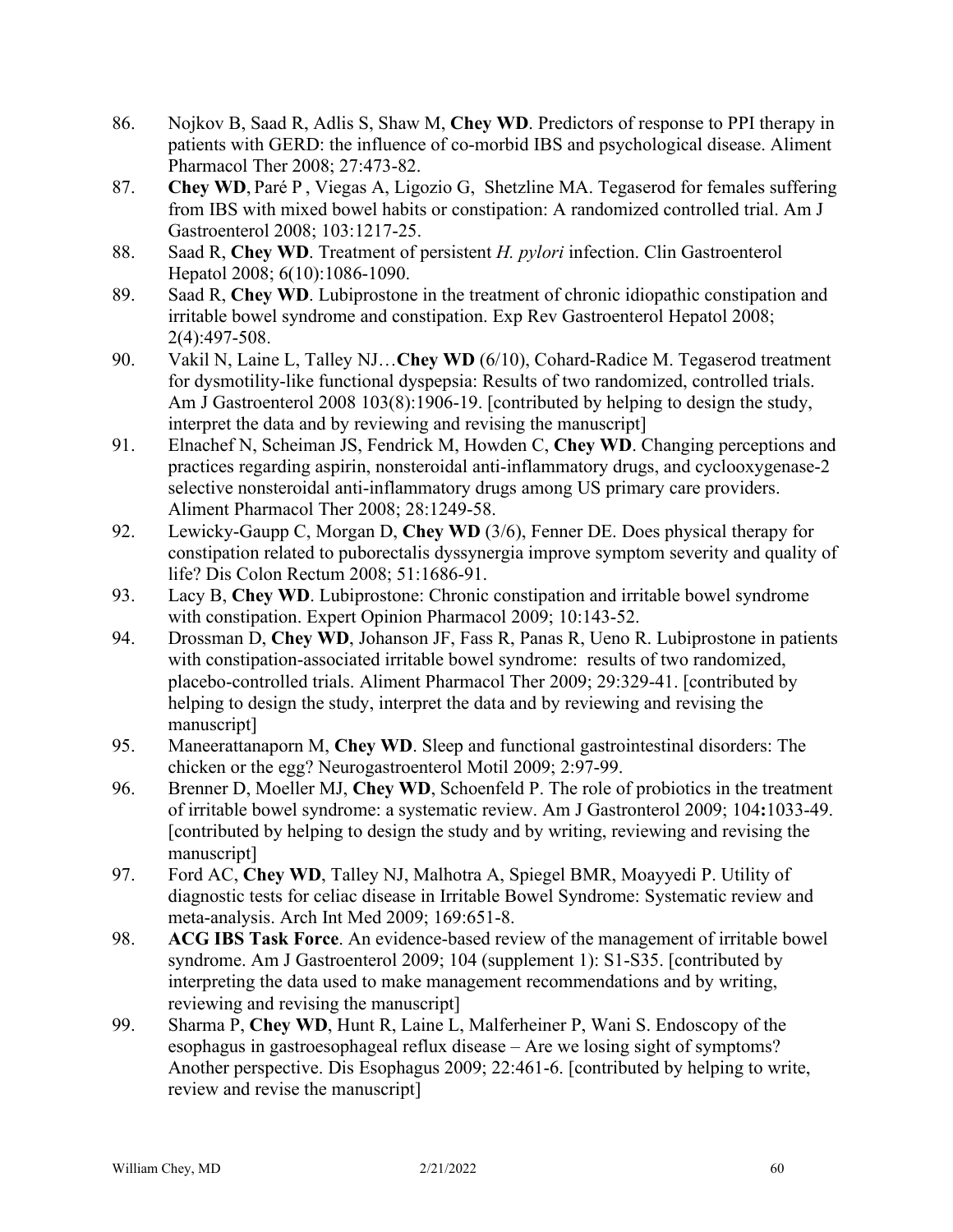- 100. Rao SSC, Kuo B, McCallum RW, **Chey WD**, DiBaise JK, Hasler WL, Koch KL, Lackner JL, Miller C, Saad R, Semler JR, Sitrin, MD, Wilding GE, Parkman HP. Investigation of Wireless Manometry Capsule for Colonic and Whole Gut Transit: A Comparative Study with Radiopaque Markers in Health and Constipation. Clin Gastroenterol Hepatol 2009; 7:537-44. [contributed by helping to design the study, interpret the data and by reviewing and revising the manuscript]
- 101. Spiegel B, Harris L, Lucak S, Mayer E, Naliboff B, Bolus R, Estrailian E, **Chey WD**, Lembo A, Karsan H, Tillisch K, Dulai G, Tally J, Chang L. Developing valid and reliable health utilities in IBS: Results from the IBS Proof Cohort. Am J Gastroenterol 2009; 104:1984-91.
- 102. Ford AC, Brandt LJ, Young C, **Chey WD**, Foxx-Orenstein A, Moayyedi P. Efficacy of 5-  $HT_3$  Antagonists and 5-HT<sub>4</sub> Agonists in Irritable Bowel Syndrome: Systematic Review and Meta-analysis. Am J Gastroenterol 2009; 104**:**1831-43.
- 103. Fass R, **Chey WD**, Zakko SF, Andhivarothai N, Palmer RN, Perez MC, Atkinson SN. The effects of the proton pump inhibitor TAK 390MR on daytime and nighttime heartburn in patients with nonerosive gastroesophageal reflux disease: A double-blind, randomized, placebo-controlled trial. Aliment Pharmacol Ther 2009; 29:1261-72.
- 104. **Chey WD**, Mody RR, Wu EQ, Chen L, Kothari S, Persson B, Beaulieu N. Treatment patterns and symptom control in patients with gastroesophageal reflux disease – A US Community-based Survey. Curr Medical Res Opin 2009; 8:1869-78.
- 105. Hasler WL, Saad RJ, Rao SS, Wilding GE, Parkman HP, Koch KL, McCallum RW, Kuo B, Sarosiek I, Sitrin MD, Semler JR, **Chey WD**. Heightened colon motor activity measured by wireless capsule in patients with constipation: relation to colon transit and IBS. Am J Physiol – GI and Liver Physiology 297: 2009; G1107-14.
- 106. Spiegel B, Camilleri M, Bolus R, Andresen V, **Chey WD**, Fehnel S, Mangel A, Talley NJ, Whitehead WE. Psychometric evaluation of endpoints in IBS randomized controlled trials: A Rome Foundation Working Group Report. Gastroenterol 2009; 137:1944-53.
- 107. Spiegel B, Bolus R, Harris LA, Lucak S, Mayer E, Naliboff B, Esrailian E, **Chey WD**, Lembo A, Karsan H, Tillisch K, Talley J, Chang L. Measuring IBS Patient Reported Outcomes with an Abdominal Pain Numeric Rating Scale: Results from the PROOF Cohort**.** Aliment Pharmacol Ther 2009; 30:1159-70.
- 108. Sarosiek I, Selover KH, Katz LA, Semler JR, Wildings GE, Lackner JM, Sitrin MD, Kuo B, **Chey WD**, Hasler WL, Koch KL, Parkman H, Sarosiek J, McCallum R. Assessment of Regional Gut Transit Times in Healthy Controls and Patients with Gastroparesis using Wireless Motility Technology. Aliment Pharmacol Ther 2010; 31:313-22.
- 109. Luther J, Higgins P, Moayyedi P, Vakil N, **Chey WD**. Clarithromycin-based triple therapy vs. Bismuth-based quadruple therapy for *H. pylori* infection: A meta-analysis. Am J Gastroenterol 2010; 105:65-73.
- 110. Saad R, Rao S; Hasler WL; Katz LA; Koch K; Kuo B; Lackner JM; Parkman HP; McCallum R; Miller C; Sarosiak I; Semler J; Sitrin MD; Wilding GE; **Chey WD**. How well do stool form or stool frequency correlate with colonic transit: Results from a multicenter study using the SmartPill Wireless pH/Pressure Capsule & radio-opaque Sitzmarker test in healthy controls and constipated patients. Am J Gastroenterol 2010; 105:403-11.
- 111. **Chey WD**, Howden CW, Tack J, Ligozio G, Earnest D. Long-Term Tegaserod Treatment for Dysmotility-like Functional Dyspepsia: Results of Two Identical 1-year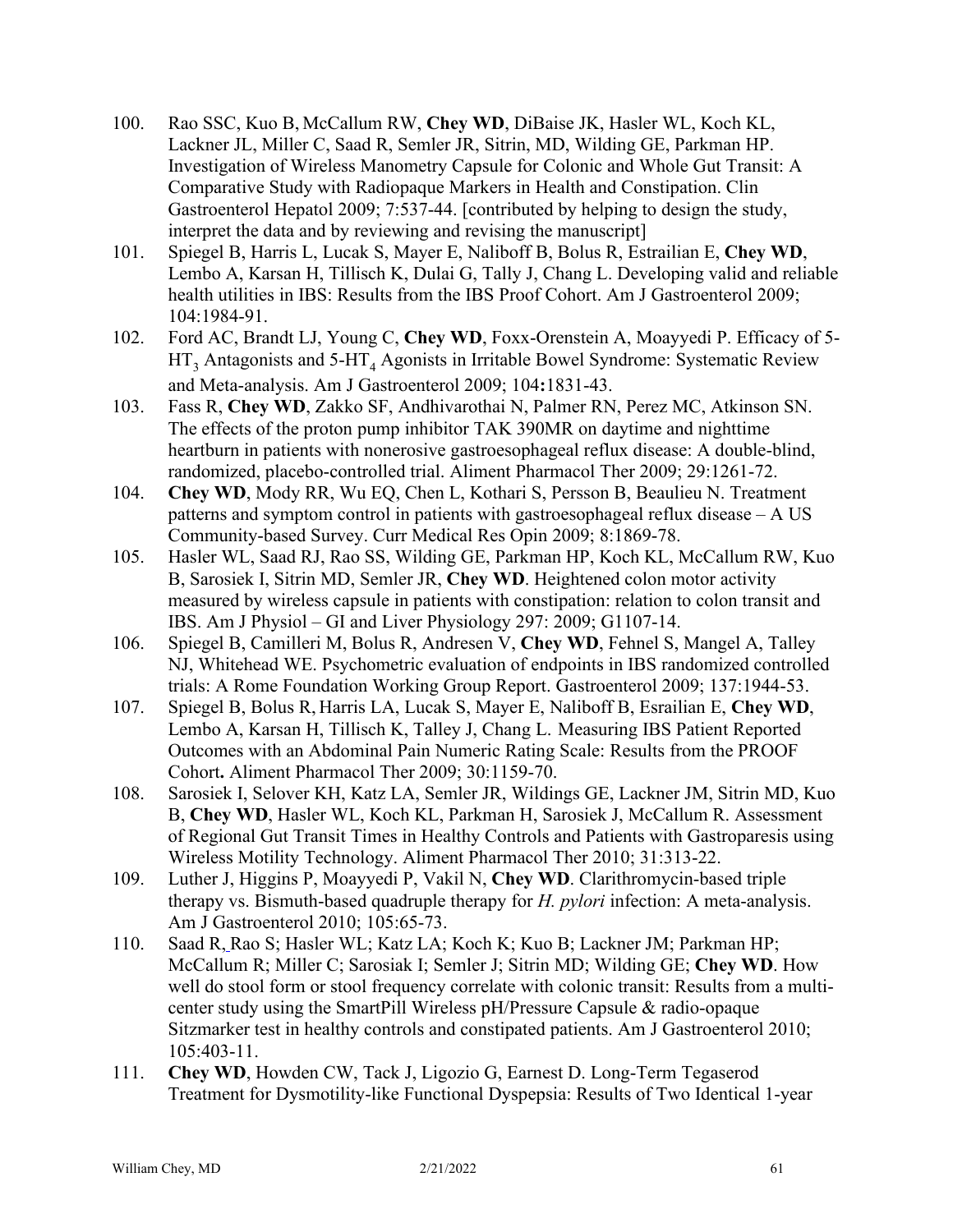Cohort Studies. Dig Dis Sci 2010; 55:684-97.

- 112. **Chey WD**, Mody RR, Izat E. Patient and Physician Satisfaction with Proton Pump Inhibitors: Are There Opportunities for Improvement? Dig Dis Sci 2010; 55:3415-22.
- 113. **Chey WD**, Nojkov B, Cash BD. The yield of colonoscopy in patients with nonconstipated IBS: Results from a prospective, controlled US multicenter trial. Am J Gastroenterol 2010; 105:859-65.
- 114. Nojkov B, Rubenstein J, **Chey WD**, Hoogerwerf W. The effect of shift work on the prevalence and clinical impact of Functional Bowel Disorders in nurses. Am J Gastroenterol 2010; 105:842-7.
- 115. Kloetzer L, **Chey WD**, McCallum RW, Koch KL, Wo JM, Sitrin M, Katz LA, Lackner JM, Parkman HP, Wilding GE, Semler JR, Hasler WL, Kuo B. Motility of the antroduodenum in healthy and gastroparetics characterized by wireless motility capsule. Neurogastroenterol Motil 2010; 22:527-e117.
- 116. Spiegel B, Bolus R, Harris LA, Lucak S, Mayer E, Naliboff B, Esrailian E, **Chey WD**, Lembo A, Karsan H, Tillisch K, Talley J, Chang L. Characterizing Abdominal Pain in IBS: Guidance for Study Inclusion Criteria, Outcome Measurement, and Clinical Practice. Aliment Pharmacol Ther 2010; 32:1192-1202.
- 117. Spiegel B, Bolus R, Agarwal N, Harris LA, Lucak S, Esrailian E, **Chey WD**, Lembo A, Karsan H, Tillisch K, Talley J, Sayuk G, Chang L. Measuring Symptoms in Irritable Bowel Syndrome: Development of a Framework for Clinical Trials. Aliment Pharmacol Ther 2010; 32:1275-91.
- 118. Mullady DK, Yadav D, Amann ST, O'Connell MR, Barmada MM, Elta GH, Scheiman JM, Wamsteker EJ, **Chey WD**, Korneffel M, Weinman BM, Slivka A, Sherman S, Hawes RH, Brand RE, Burton FR, Lewis MD, Gardner TB, Gelrud A, DiSario JA, Baillie J, Banks PA, Whitcomb DC, Anderson MA. Type of pain, pain-associated complications, quality of life, disability and resource utilization in chronic pancreatitis: a prospective cohort study. Gut 2011; 60:77-84.
- 119. Pimentel M, Lembo A, **Chey WD**, Zakko S, Ringel Y, Yu J, Mareya S, Shaw AL, Bortey E, Forbes WP. Rifaximin therapy for patients with irritable bowel syndrome without constipation. New Engl J Med 2011; 364:22-32.
- 120. **Chey WD**, Maneerattanaporn M, Saad R. Pharmacologic and complementary and alternative medicine therapies for irritable bowel syndrome. Gut Liver 2011; 5:253-66.
- 121. **Chey WD**, Camilleri M, Chang L, Rikner L, Graffner H. A randomized placebocontrolled phase IIb trial of a3309, a bile acid transporter inhibitor, for chronic idiopathic constipation. Am J Gastroenterol 2011; 106:1803-12.
- 122. Greenberg ER, Anderson GL, Morgan DR, Torres J, **Chey WD**, Bravo LE, Dominguez RL, Ferreccio C, Herrero R, Lazcano-Ponce E, Meza-Montenegro MM, Peña R, Peña EM, Salazar-Martinez E, Correa P, Martinez ME, Valdivieso M, Goodman GE, Crowley JJ, Baker LM. 14-day triple, 5-day concomitant, and 10-day sequential therapies for Helicobacter pylori infection in seven Latin American sites: a randomized trial. Lancet 2011; 378:507-14.
- 123. Cash BD, Rubenstein JH, Young PE, Gentry A, Nojkov B, Lee D, Andrews AH, Dobhan R, **Chey WD**. The prevalence of celiac disease among patients with nonconstipated irritable bowel syndrome is similar to controls. Gastroenterol 2011; 141:1187-93.
- 124. Kuo B, Maneerattanaporn M, Lee AA, Baker JR, Weiner SM, **Chey WD**, Wilding GE, Hasler WL. Generalized transit delay on wireless motility capsule testing in patients with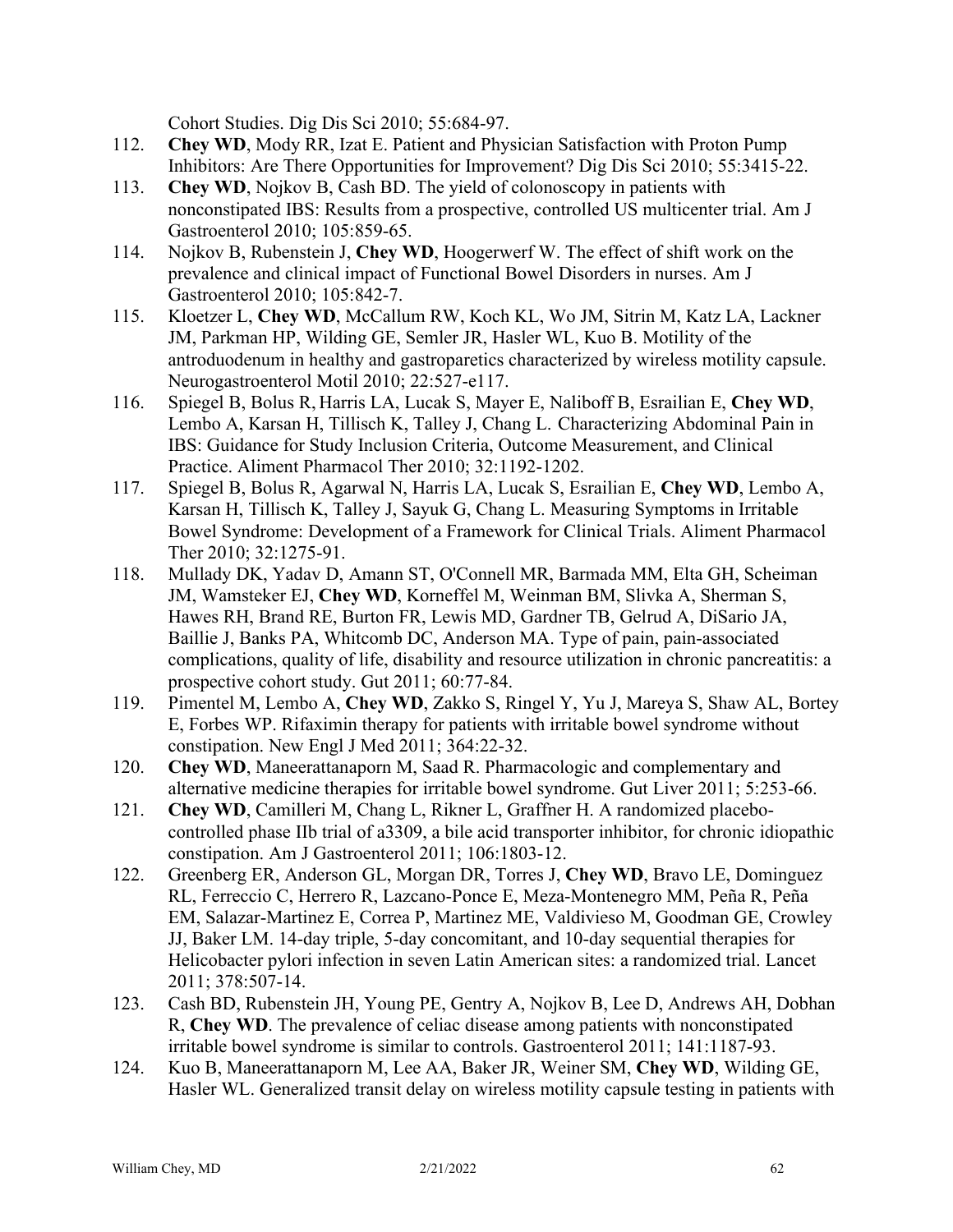clinical suspicion of gastroparesis, small intestinal dysmotility, or slow transit constipation. Dig Dis Sci 2011; 56:2928-38.

- 125. Menees SB, Maneerattanaporn M, Kim HM, **Chey WD**. The efficacy and safety of rifaximin for the irritable bowel syndrome: a systematic review and meta-analysis. Am J Gastroenterol 2012; 107:28-35. PMID 22045120
- 126. **Chey WD**, Drossman DA, Johanson JF, Scott C, Panas RM, Ueno R. Safety and patient outcomes with lubiprostone for up to 52 weeks in patients with Irritable Bowel Syndrome with Constipation. Aliment Pharmacol Ther 2012; 35(5):587-99. PMID 22251419
- 127. Tack J, Camilleri M, Chang L, **Chey WD**, Galligan JJ, Lacy BE, Muller-Lissner S, Quigley EMM, Schuurkes J, DeMaeyer JH, Stanghellini V. Systematic Review: Cardiovascular safety profile of 5-HT4 agonists developed for GI disorders. Aliment Pharmacol Ther 2012; 35:745-67. PMID 22356640
- 128. **Chey WD**, Lembo AJ, Lavins BJ, Shiff SJ, Kurtz CB, Currie MG, MacDougall JE, Jia XD, Shao JZ, Fitch DA, Baird MJ, Schneier HA, Johnston JM. Linaclotide for Irritable Bowel Syndrome with Constipation: A 26-week, Randomized, Double-blind, Placebocontrolled Trial to Evaluate Efficacy and Safety. Am J Gastroenterol 2012; 107(11):1702-12. PMID 22986437
- 129. Menees S, Saad R, **Chey WD**. Agents that act luminally to change diarrhea and constipation. Nature Rev Gastroenterol Hepatol 2012, 9:661-74. PMID 22945441
- 130. Quigley EM, Tack J, **Chey WD**, Rao SS, Fortea J, Falques M, Diaz C, Shif SJ, Currie MG, Johnston JM. Randomised clinical trials: linaclotide phase 3 studies in IBS-C – a prespecified further analysis based on European Medicines Agency-specified endpoints. Aliment Pharmacol Ther 2013; 37:49-61. PMID 23116208
- 131. Smith TM, Menees SB, Xu X, Saad RJ, **Chey WD**, Fenner DE. Factors associated with quality of life among women with fecal incontinence. Int Urogynecol J 2013; 24:493-9. PMID 22806489
- 132. Greenberg ER, **Chey WD**. Defining the role of sequential therapy for *H. pylori* infection. Lancet 2013; 381:180-2. PMID: 23158881
- 133. Menees SB, Smith TM, Xu X, **Chey WD**, Saad RJ, Fenner DE. [Factors associated with](http://www.ncbi.nlm.nih.gov/pubmed/23222286)  [symptom severity in women presenting with fecal incontinence.](http://www.ncbi.nlm.nih.gov/pubmed/23222286) Dis Colon Rectum. 2013; 56(1):97-102. PMID: 23222286
- 134. Morgan DR, Torres J, Sexton R, Herrrero R, Salazar-Martinez E, Greenberg ER, Bravo LE, Dominguez RL, Ferreccio C, Lazcano-Ponce EC, Meza-Montenegro MM, Pena EM, Pena R, Correa P, Martinez ME, **Chey WD**, Valdivieso M, Anderson GL, Goodman GE, Crowley JJ, Baker LH. Risk of recurrent *Helicobacter pylori* infection 1 year after initial eradication therapy in 7 Latin American communities. JAMA 2013; 309:578-86. PMID 23403682
- 135. Eswaran S, Goel A, **Chey WD**. What role does wheat play in the symptoms of Irritable Bowel Syndrome? Gastroenterol Hepatol 2013; 9:85-91. PMID 23983652
- 136. **Chey WD**. The role of food in the functional gastrointestinal disorders: introduction to a manuscript series. Am J Gastroenterol 2013; 108:694-7. PMID 23545712
- 137. Eswaran S, Muir J, **Chey WD**. Fiber and functional gastrointestinal disorders. Am J Gastroenterol 2013; 108:718-27. PMID 23545709
- 138. Khanna D, Nagaraja V, Gladue H, **Chey W**, Pimentel M, Frech T. Measuring response in the gastrointestinal tract in systemic sclerosis. Curr Opin Rheumatol 2013; 25:700-706. PMID 24047604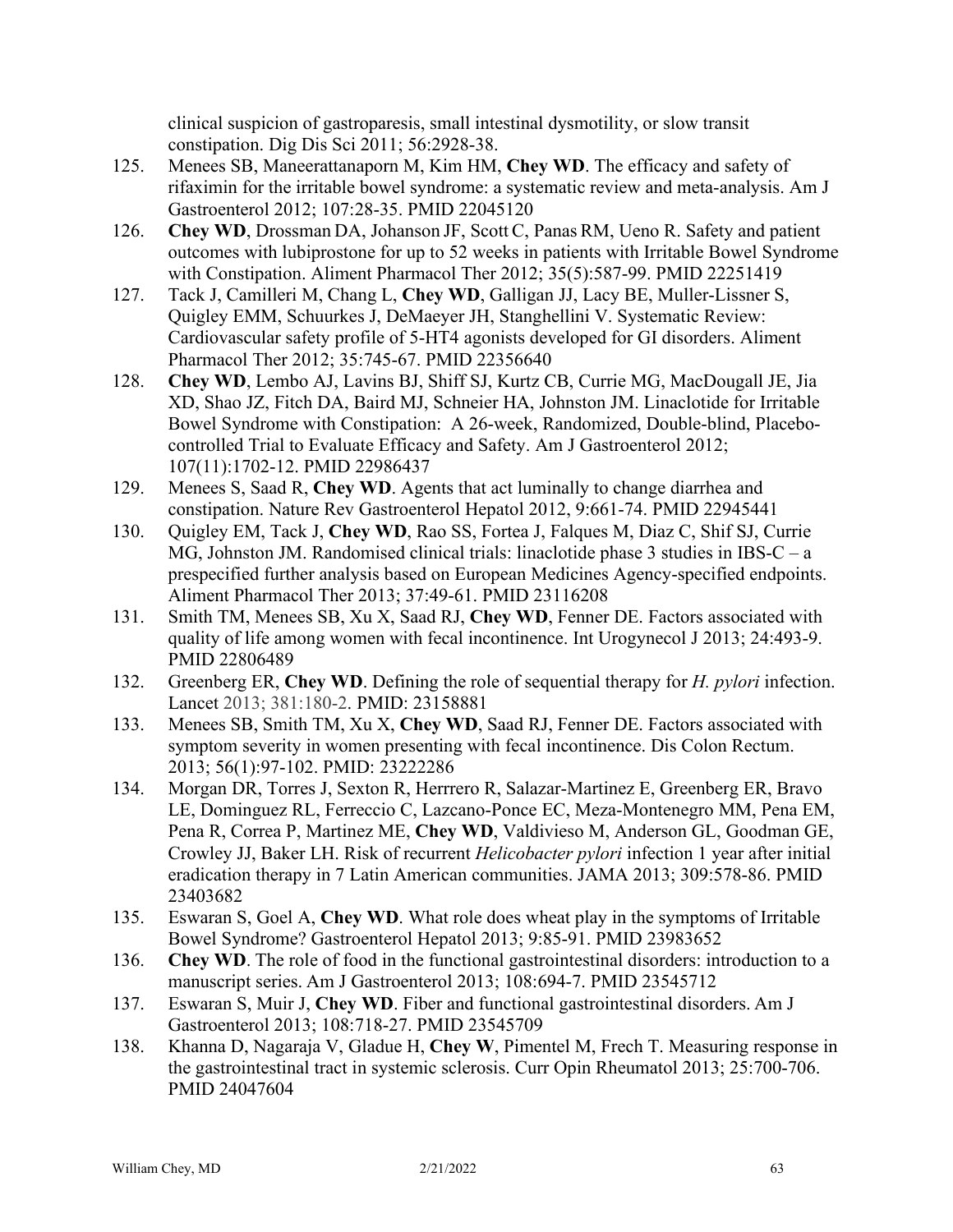- 139. Rubenstein JH, Morgenstern H, **Chey WD**, Murray J, Scheiman JM, Schoenfeld P, Appelman HD, McMahon L, Metko V, Kellenberg J, Kalish T, Baker J, Inadomi JM. Protective role of gluteofemoral obesity in erosive oesophagitis and Barrett's esophagus. Gut 2013 Mar 5 [Epub ahead of print]. PMID 23461896
- 140. Saad R, **Chey WD**. Breath testing for small intestinal bacterial overgrowth: maximizing test accuracy. Clin Gastroenterol Hepatol 2014;12(12):1964-1972. PMID 24095975
- 141. Jones MP, **Chey WD**, Singh S, Gong H, Shringarpure R, Hoe N, Chuang E, Talley NJ. A biomarker panel and psychological morbidity differentiate the irritable bowel syndrome from health and provide novel pathophysiological leads. Aliment Pharmacol Ther 2014; 39:426-437.
- 142. **Chey WD**, Webster L, Sostek M, Lappalainen J, Barker PN, Tack J. Naloxegol for Opioid-induced Constipation in Patients with Noncancer Pain. N Engl J Med 2014;25: 2387-2396. PMID: 24896818
- 143. Schoenfeld P, Pimentel M, Chang L, Lembo A, **Chey WD**, Yu J, Paterson C, Bortey E, Forbes WP. Safety and tolerability of rifaximin for the treatment of IBS with diarrhea; a pooled analysis of randomized, placebo-controlled trials. Aliment Pharmacol Ther 2014; 39:1161-8.
- 144. Webster L, **Chey WD**, Tack J, et al. Randomised clinical trial: long-term safety and tolerability of naloxegol in patients with pain and opioid-induced constipation. Aliment Pharmacol Ther 2014; 40:771-9.
- 145. Almario C, **Chey WD**, Kuang A, et al. Computer Algorithm Vs Physician-Documented History of Presenting Illness (HPI): Results of a Blinded Comparison. Am J Gastroenterol 2015; 110:170–179. PMID: 25461620
- 146. Menees S, Powell C, Kurlander J, Goel A, **Chey WD**. A Meta-analysis of the Utility of C-reactive protein, erythrocyte sedimentation rate, fecal calprotectin, and fecal lactoferrin to exclude inflammatory bowel disease in Adults with IBS. Am J Gastroenterol 2015: 110:1243-44. PMID: 25732419
- 147. **Chey WD**, Eswaran S, Kurlander J. Management of Irritable Bowel Syndrome. JAMA 2015; 313(9):949-958. PMID: 25734736
- 148. Heidelbaugh JJ, Stelwagon MA, Miller SA, Shea EP, **Chey WD**. The Spectrum of Constipation-Predominant Irritable Bowel Syndrome and Chronic Idiopathic Constipation: US Survey Assessing Symptoms, Care Seeking, and Disease Burden. Am J Gastroenterol 2015; 110:580-7. PMID: 25781368
- 149. Baker JR, Eswaran S, Saad R, Menees S, Fenner D, **Chey WD**. Improvement in Abdominal Symptoms After Biofeedback Therapy in Patients with Dyssynergic Defecation. Clin Translational Gastroenterol 2015; 6: e105. PMID: 26225863
- 150. Menees S, Guentner A, Chey SW, Saad R, **Chey WD**. How Do US Gastroenterologists use Over-the-Counter and Prescription Medications in Patients with Gastroesophageal Reflux and Chronic Constipation? Am J Gastroenterol 2015; 110:1516-25. PMID: 26054623
- 151. Almario CV, **Chey WD**, Iriana S, Dailey F, Robbins K, Patel AV, Reid M, Whitman C, Fuller G, Bolus R, Dennis B, Encarnacion R, Martinez B, Soares J, Modi R, Agarwal N, Lee A, Kubomoto S, Sharma G, Bolus S, Chang L, Spiegel BMR. Computer versus physician identification of gastrointestinal alarm features. Int J Med Inform 2015; 84:1111-17. PMID: 26254875
- 152. Kulkami HS, **Chey WD**, Mookherjee S, Saint S, Bump GM. Taking the detour. J Hosp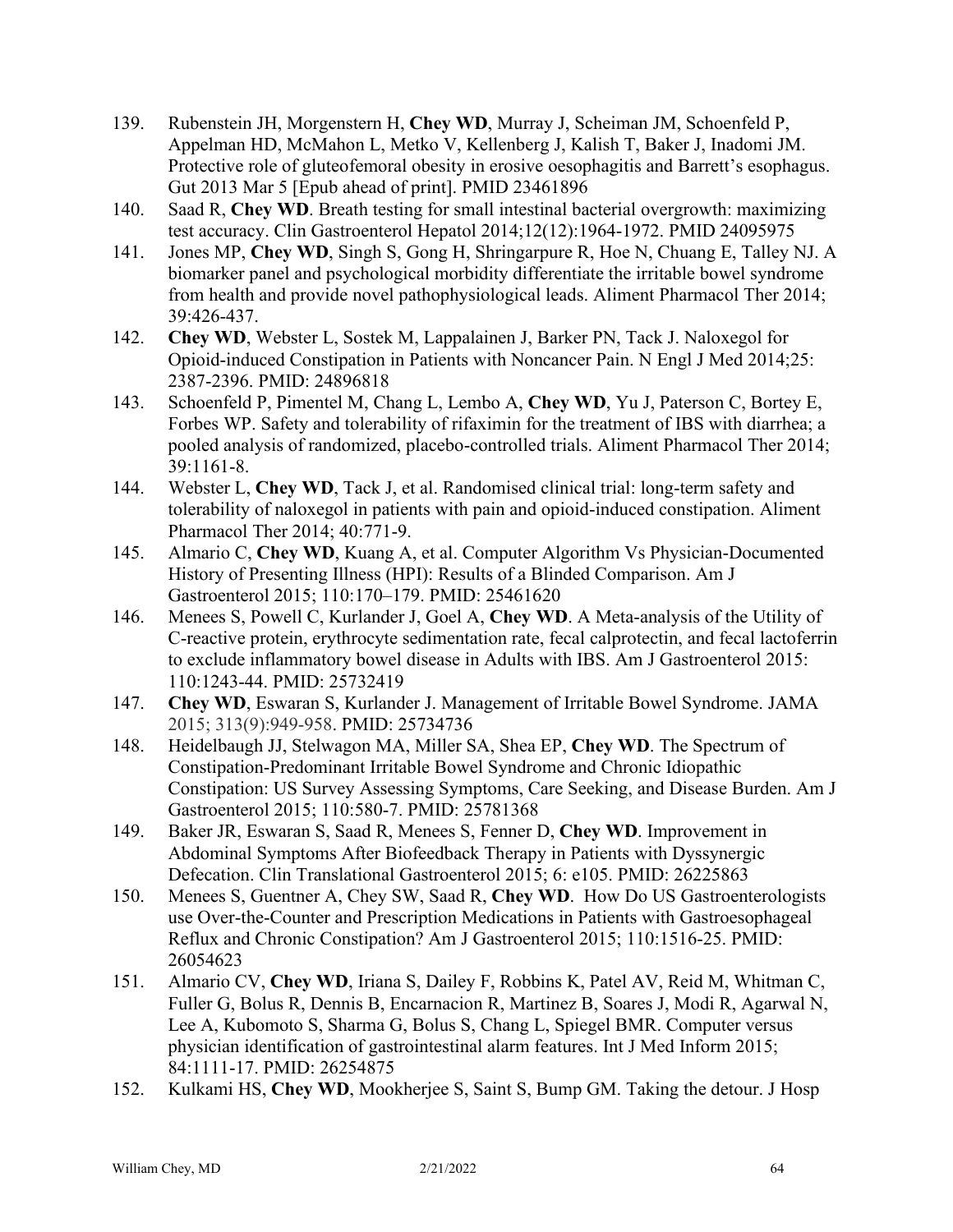Med 2015; 10:686-90. PMID: 26178589

- 153. Mearin F, Lacy B, Chang L, **Chey WD**, Lembo A, Simren M, Spiller R. Rome IV: The Functional Bowel Disorders. Gastroenterol 2016; 150:1393-1407.
- 154. Palsson OS, Whitehead WE, van Tilburg MAL, Chang L, **Chey WD**, Crowell MD, Keefer L, Lembo AJ, Parkman HP, Rao SSC, Sperber A, Spiegel B, Tack J, Vanner S, Walker LS, Whorwell P, Yang Y. Development and validation of the Rome IV diagnostic questionnaire for adults. Gastroenterol 2016; 150:1481-91.
- 155. Almario C, **Chey WD**, Spiegel BS. Impact of National Institutes of Health Gastrointestinal PROMIS® Measures in Clinical Practice: Results of a Multicenter Controlled Trial. Am J Gastroenterol 2016; 111:1546-56. PMID: 27481311
- 156. Eswaran S, **Chey WD**, Han-Markey T, Ball K, Jackson K. US, randomized, controlled trial comparing the low FODMAP diet vs. modified NICE guidelines in adults with IBS-D. Am J Gastroenterol 2016; 111:1824-32. PMID: 27725652
- 157. Chang L, **Chey WD**, Drossman D, Losch-Beridon T, Wang M, Lichtlen P, Mareya S. Effects of Baseline Abdominal Pain and Bloating on Response to Lubiprostone in Patients with Irritable Bowel Syndrome with Constipation. Aliment Pharmacol Ther 2016; 44:1114-22. PMID: 27669680
- 158. McRorie J, **Chey WD**. Fermented Fiber Supplements Are No Better Than Placebo for a Laxative Effect. Dig Dis Sci 2016; 61:3140-46. PMID: 27680987
- 159. **Chey WD**, Leontiadis G, Howden C, Moss S. American College of Gastroenterology Practice Guideline: Management of *Helicobacter pylori* infection. Am J Gastroenterol 2017; 112:211-38.
- 160. Ford AC, **Chey WD**. Screening for Celiac Disease in Irritable Bowel Syndrome: An Updated Systematic Review and Meta-analysis. Am J Gastroenterol 2017; 112:65-76. PMID: 27753436
- 161. Chey WY, Chang V, Hoellrich CM, Lubkin M, Corcoran D, Chang TM, **Chey WD**. Mega-cecum: An unrecognized cause of symptoms in some female patients with urogynecological symptoms and severe slow-transit constipation. Dig Dis Sci 2017; 62:217- 23. PMID: 27913997
- 162. **Chey WD**, Lembo AJ, Phillips JA, Rosenbaum DP. Tenapanor Treatment of Patients with Constipation-Predominant Irritable Bowel Syndrome: A Phase 2, Randomized, Placebo-Controlled Efficacy and Safety Trial. Am J Gastroenterol 2017; 112:763-74. PMID: 28244495
- 163. Lacy BE, **Chey WD**, Cash BD, et al. Eluxadoline efficacy in IBS-D patients who report prior loperamide use. Am J Gastroenterol 2017; 112:924-32. PMID: 28417992
- 164. Eswaran S, **Chey WD**, Jackson K, Pilai S, Chey SW, Han-Markey T. A Low FODMAP Diet improves quality of life, reduces activity impairment, and improves sleep quality in patients with Irritable Bowel Syndrome and Diarrhea: Results from a US Randomized Controlled trial. Clin Gastroenterol Hepatol 2017; 15:1890-9. PMID: 28668539
- 165. **Chey WD**, Dove LS, Andrae A, Covington PS. Early response predicts a sustained response to eluxadoline in patients with irritable bowel syndrome with diarrhea in two Phase 3 studies. Aliment Pharmacol Ther 2017; 45:1319-28. PMID: 28326568
- 166. Lenhart A, **Chey WD**. A Systematic Review of the Effects of Polyols in Gastrointestinal Health and Irritable Bowel Syndrome. Adv Nutrition 2017; 8:587-96. PMID: 28710145
- 167. Guivatchian T, Koeppe ES, Baker JR, Moisa C, Demerath M, Foor-Passin C, **Chey WD**, Eswaran SL, Kolars JC, Menees SB. Family history in colonoscopy patients: feasibility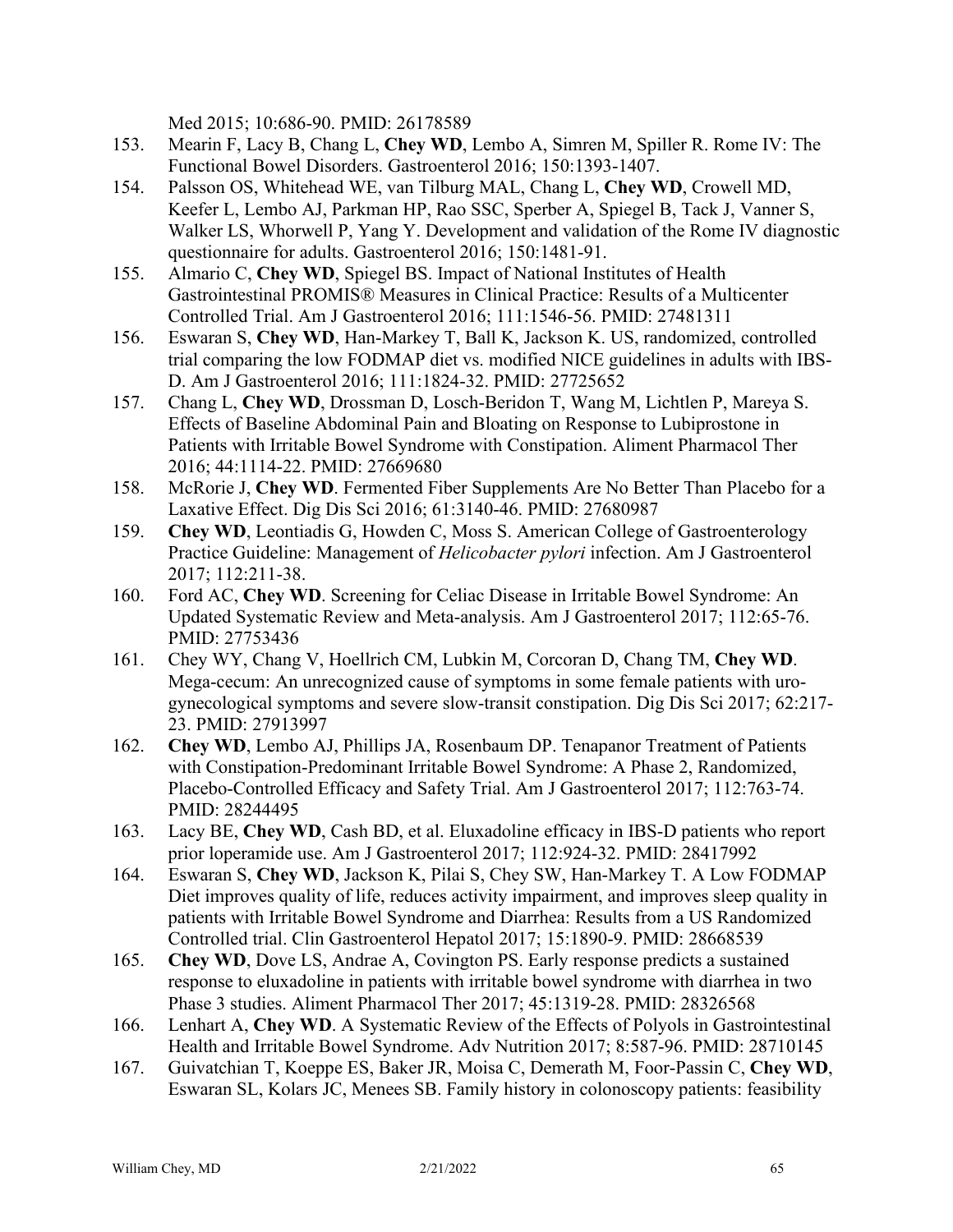and performance of electronic and paper-based surveys for colorectal cancer risk assessment in the outpatient setting. Gastrointest Endoscopy 2017; 86:684-91. PMID: 28174125

- 168. Kurlander J, **Chey WD**, Morris C, Drossman D, et al. Development and Validation of the Patient-Physician Relationship Scale (PPRS) among Patients with Irritable Bowel Syndrome. Neurogastroenterol Motil 2017; 28: e13106. PMID: 28544094
- 169. Chey SW, **Chey WD**, Saini SD, Weissman A, Harris L, Menees S. US Primary Care Providers use of Over-the-Counter Medications for Gastroesophageal Reflux Disease and Chronic Constipation. Am J Pharm Ben 2017; 9:116-21.
- 170. Cryer B, Drossman DA, **Chey WD**, Webster L, Habibi S, Wang M. Analysis of nausea in clinical studies of lubiprostone for the treatment of constipation disorders. Dig Dis Sci 2017; 62:3568–3578. PMID: 28849329
- 171. Camilleri M, Ford AC, Mawe G, Dinning PG, Rao S, **Chey WD**, Lembo A, Fadok T, Chang L. Chronic Constipation. Nat Rev Dis Primers 2017; 3: article number 17095. PMID: 29239347
- 172. Eswaran S, Farida J, Green J, Miller JD, **Chey WD**. Nutrition in the management of GI diseases and disorders: the evidence for the low FODMAP diet. Curr Op Pharmacol 2017; 37:151-7.
- 173. Schoenfeld P, Lacy BE, **Chey WD**, Lembo AJ, Kurtz CB, et al. Low dose (72 mcg) Linaclotide for Chronic Idiopathic Constipation: A 12 week randomized, double-blind, placebo-controlled trial. Am J Gastroenterol 2018; 113:105-14. PMID: 29091082
- 174. Lenhart A, Ferch C, Shaw M, **Chey WD**. Use of Dietary Management in Irritable Bowel Syndrome: Results of a Survey of over 1500 U.S. Gastroenterologists. J Neurogastroenterol Motil 2018; 24:437-51. PMID: 29886578
- 175. Shah E, Almario CV, Spiegel BMR, **Chey WD**. Lower and upper gastrointestinal symptoms differ between individuals with IBS with constipation or chronic idiopathic constipation. J Neurogastroenterol Motil 2018; 24:299-306. PMID: 29605985
- 176. Menees S, Almario CV, Spiegel BMR, **Chey WD**. Prevalence and Predictors of Bowel Incontinence: Results from a Population-Based Survey of Over 71,000 Americans. Gastroenterol 2018; 154:1672-81. PMID: 29408460
- 177. Garcia-Etxebarria K, Zheng T, Bongfiglio F, **Chey WD**, et al. Increased prevalence of rare sucrase-isomaltase (*SI*) pathogenic variants in irritable bowel syndrome patients. Clin Gastroenterol Hepatol 2018; 16:1673-6. PMID: 29408290
- 178. Ford AC, Moayyedi P, **Chey WD**, Harris LA, Lacy BE, Saito YA, Quigley EMM. American College of Gastroenterology Monograph on the Management of IBS. Am J Gastroenterol 2018; 113:1-18. PMID: 29950604
- 179. Dionne J, Ford AC, Yuan Y, **Chey WD**, Lacy BE, Quigley EMM, Moayyedi P. A systematic review and meta-analysis evaluating the efficacy of a gluten free diet and a low FODMAP diet in treating symptoms of IBS. Am J Gastroenterol 2018; 113:1290- 1300. PMID: 30046155
- 180. Brenner D, Dove LS, Andrae DA, Covington PS, Gutman C, **Chey WD**. Radar plots: a novel modality for displaying disparate data on the efficacy of eluxadoline for the treatment of irritable bowel syndrome with diarrhea. Neurogastroenterol Motil 2018; 30: e13331. PMID: 29575372
- 181. Auesomwang C, Maneerattanaporn, M, **Chey WD**, Kiratisin P, Leelakusolwong S. Tenday high-dose proton pump inhibitor triple therapy versus sequential therapy for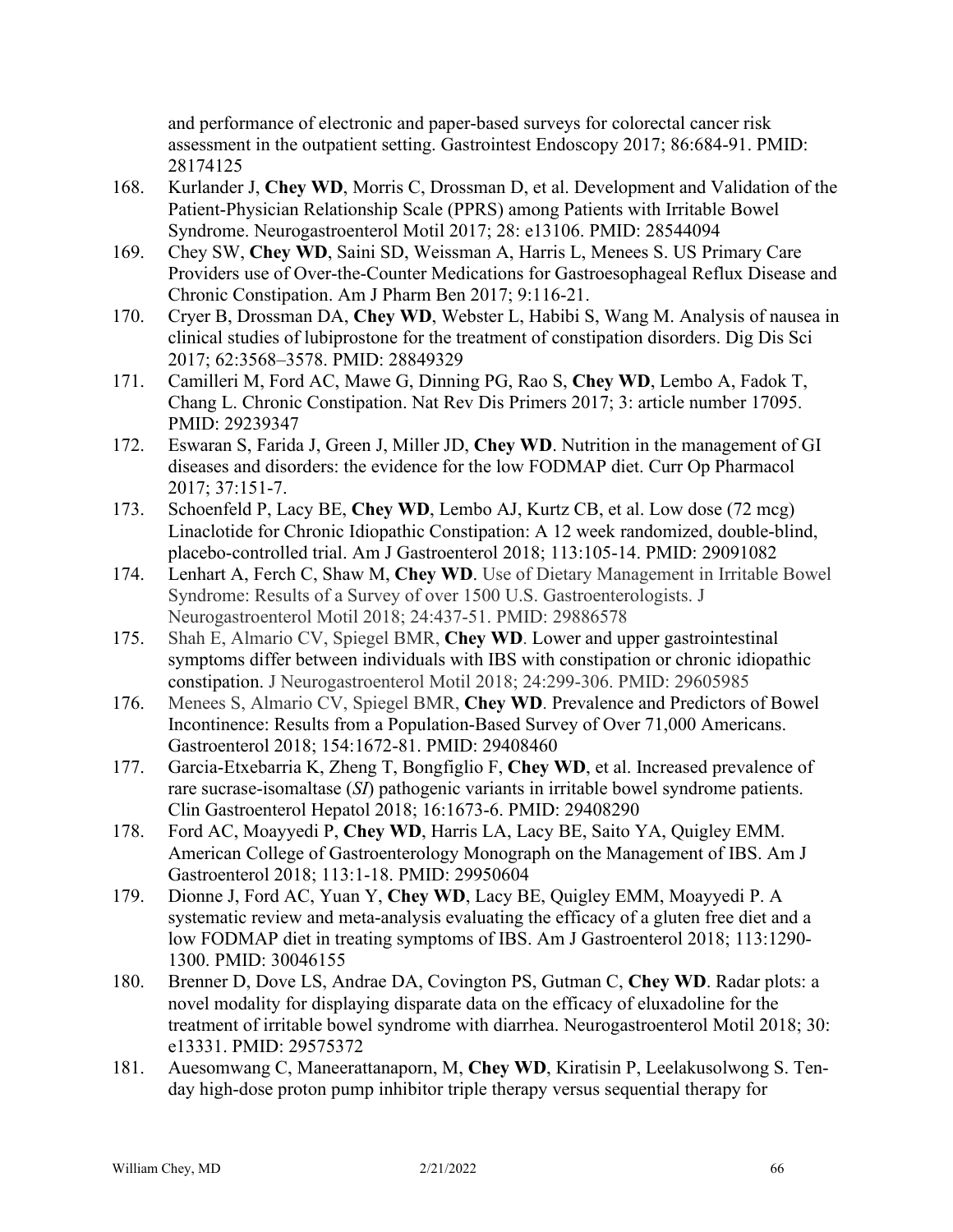*Helicobacter pylori* eradication. J Gastroenterol Hepatol 2018; 33:1822-8. PMID: 29804294

- 182. Menees S, **Chey WD**. The gut microbiome and irritable bowel syndrome. F1000 Research 2018:<https://f1000research.com/articles/7-1029/v1>.
- 183. Shah ED, Farida JD, Menees S, **Chey WD**. Examining balloon expulsion testing as an office-based, screening test for dyssynergic defecation: A systematic review and metaanalysis. Am J Gastroenterol 2018; 113:1613-20. PMID: 30171220
- 184. Almario C, **Chey WD**, Spiegel BMR. Burden of Gastrointestinal Symptoms in the United States: Results of a Nationally Representative Survey of Over 71,000 Americans. Am J Gastroenterol 2018; 113:1701-10. PMID: 30323268
- 185. Fodor A, Pimentel M, **Chey WD**, Lembo A, Golden PL, Israel RJ, Carroll IM. Rifaximin is associated with modest, transient decreases in multiple taxa in the gut microbiota of patients with diarrhoea-predominant irritable bowel syndrome. Gut Microbes 2019;1022- 33. PMID: 29708822
- 186. Eswaran S, Dolan R, Ball S, Jackson K, **Chey WD**. The impact of a 4 week low FODMAP diet on nutrient intake in a sample of US adults with IBS-D. J Acad Nutrition Dietetics. 2019;120:641-9.
- 187. **Chey WD**, Lacy BE, Cash BD, Epstein M, Corsino PE, Shah SM. A novel duodenalrelease formulation of a combination of caraway oil and L-menthol for the treatment of functional dyspepsia: an RCT. Clin Translational Gastroenterol 2019;10: UNSP e-00021.
- 188. Olden KW, **Chey WD**, Shringarpure R, Nicandro JP, Chuang E, Earnest DL. Alosetron versus traditional pharmacotherapy in clinical practice: effects on resource use, healthrelated quality of life, safety and symptom improvement in women with severe diarrheapredominant irritable bowel syndrome. Current Medical Research and Opinion 2019; 35(3):461-472. PMID: 30293448
- 189. Ahmed S, Almario CV, **Chey WD**, Robbins LA, Chang B, Ahn J, Ko J, Gu P, Siu A, Spiegel BMR. Electronic patient agenda form: comparing agreement between the reason for specialty consultation reported by referring providers and patients. Inform Health Soc Care 2019; 44:105-13. PMID: 29509054
- 190. Carrasco-Labra A, Lytvyn L, Falck-Ytter Y, Surawicz CM, **Chey WD**. American Gastroenterology Association Institute Technical Review on the Evaluation of functional diarrhea and Diarrhea Predominant Irritable Bowel Disease in adults (IBS-D). Gastroenterol 2019;157:859-80.
- 191. Riehl M, Kinnucan J, **Chey WD**, Stidham R. Nuances of the psychogastroenterology patient: A predictive model for gastrointestinal quality of life improvement. Neurogastroenterol Motil 2019,31:e13663.
- 192. Taylor DCA, Abel JL, Doshi JA, Hunter AG, Essoi B, Korrer S, Reasner DS, Carson RT, **Chey WD**. The impact of stool consistency on bowel movement satisfaction in patients with IBS-C or CIC treated with linaclotide or other medications: Real world evidence from the CONTOR study. J Clin Gastroenterol 2019;53:737-43.
- 193. Liu J, **Chey WD**, Haller E, Eswaran S. Low FODMAP Diet for Irritable Bowel Syndrome: What we know and what we have yet to learn. Ann Rev Med 2020;71:303-14.
- 194. Menees S, Chandhrasekhar D, Liew EA, **Chey WD**. A Low FODMAP Diet May Reduce Symptoms in Patients with Fecal Incontinence. Clin Translation Gastroenterol 2019;10:e-00060.
- 195. Spechler SJ, Hunter JG, Jones KM…**Chey WD**, et al. Randomized trial of medical and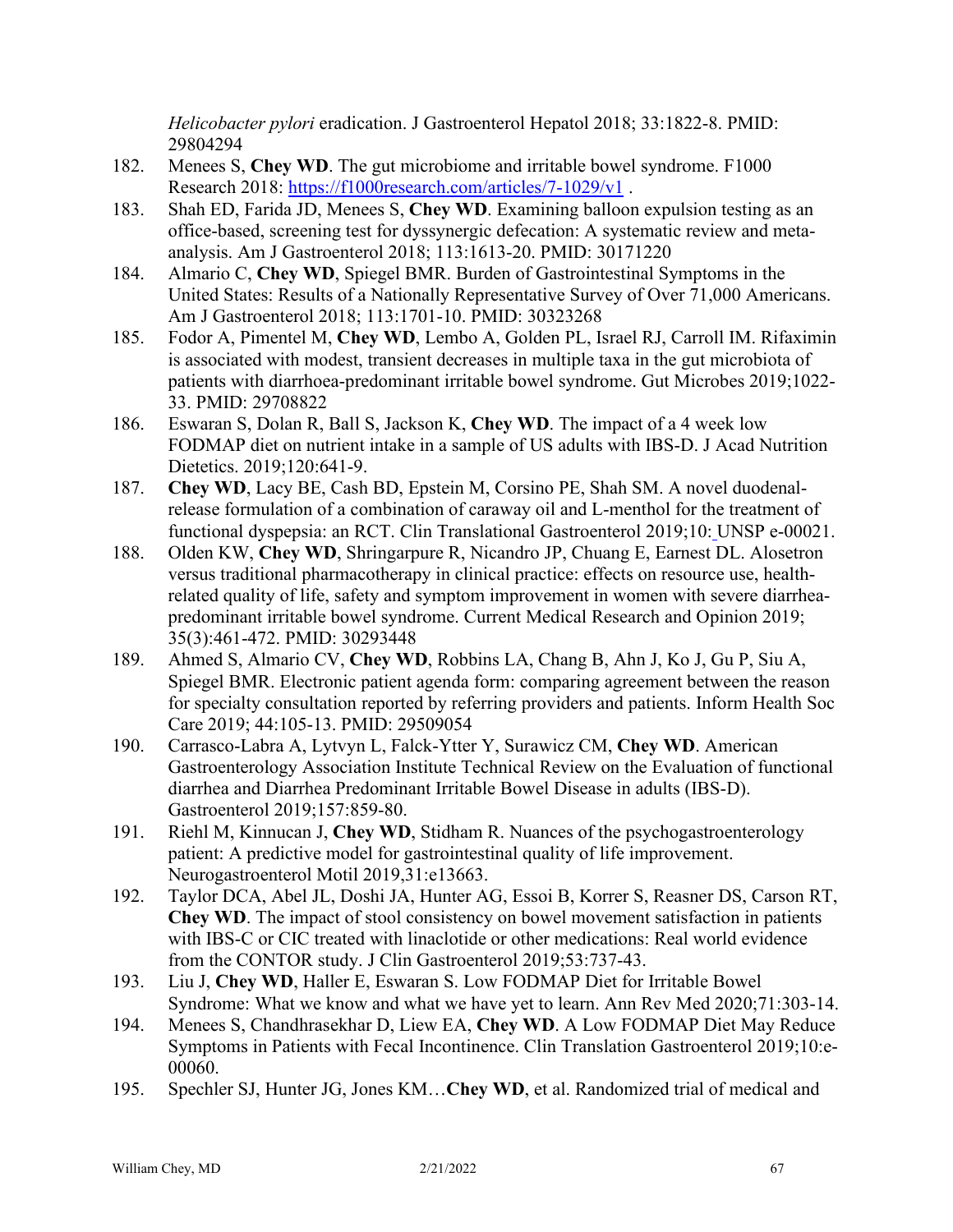surgical treatments for patients with heartburn that is refractory to PPIs: A VA Cooperative Study. N Engl J Med 2019;381:1513-23.

- 196. Carrington EV, Heinrich H, Knowles CH, Fox M, Rao S, Altomare DF, Bharucha AE, Burgell R, **Chey WD**, Chiarioni G, Dinning P, Emmanuel A, Farouk R, Felt-BersmaRJF, Jung KW, Lembo A, Malcolm A, Mittal R, Mion F, Myung SJ, O'Connell PR, Pehl C, Remes Troche JM, ReveilleRM, Vaizey CJ, Vitton V, Whitehead WE, Wong RK, Scott SM. The international anorectal physiology working group recommendations: Standardized testing protocol and the London Classification for disorders of anorectal function. Neurogastroenterol Motil 2019, e13679.
- 197. Nojkov B, Baker JRB, Menees S, Saad R, **Chey WD**. Is dyssynergic defecation an unrecognized cause of chronic constipation in patients using opioids? Am J Gastroenterol 2019;114:1772-77..
- 198. Shah ED, Saini SD, **Chey WD**. Value-based pricing for rifaximin increases access of patients with IBS-D to therapy. Clin Gastroenterol Hepatol 2019;17:2687-95.
- 199. Carrasco-Labra A, Lytvyn L, Falck-Ytter Y, Surawicz CM, **Chey WD**. American Gastroenterology Association Institute Technical Review on the Evaluation of functional diarrhea and Diarrhea Predominant Irritable Bowel Disease in adults (IBS-D). Gastroenterol 2019;157:859-80.
- 200. **Chey WD**, Shah E, Dupont H. Mechanism of action of rifaximin and therapeutic effects in IBS. Ther Adv Gastroenterol. 2020;131756284819897531, Published: JAN 2020.
- 201. McRorie JW, Fahey EC, Gibb RD, **Chey WD**. Laxative effects of wheat bran and psyllium: resolving enduring misconceptions about fiber in treatment guidelines for chronic idiopathic constipation. J Am Assoc Nurse Practitioners. 2020;32:15-23.
- 202. Attari A, **Chey WD,** Baker JRB, Ashton-Miller JAA. Comparison of anorectal function measured using wearable digital manometry and a high resolution manometry system. PLOS. 2020;15: Issue: 9 , Article Number: e0228761 Published: SEP 29 2020.
- 203. **Chey WD**, Lembo AL, Rosenbaum D. Efficacy of Tenapanor in Treating Patients with Irritable Bowel Syndrome with Constipation: A 12-Week, Placebo-Controlled Phase 3 Trial. Am J Gastroenterol 2020;115:281-93.
- 204. Shah ED, Suresh S, Jou J, **Chey WD**, Stidham RW. Evaluating when and why patients discontinue chronic therapy for irritable bowel syndrome with constipation and chronic idiopathic constipation. Am J Gastroenterol 2020;115:596-602.
- 205. Shah ED, Almario CV, Spiegel BM, **Chey WD**. Presentation and characteristics of abdominal pain vary by IBS subtype: results of a nationwide population-based study. Am J Gastroenterol 2020;115:294–301.
- 206. Almario CV, **Chey WD**, Spiegel BR. Prevalence and predictors of GERD and PPIrefractory GERD symptoms in the US: Results from a population-based survey. Gastroenterol, 2020;158:1250-61.
- 207. Rao SSC, Lembo A, **Chey WD**, Friedenberg K, Quigley EMM. The vibrating capsule augments colonic circadian rhythm during treatment of chronic idiopathic constipation. Neurogastroenterol Motil, Nov 2020; 32:e13890.
- 208. Menees S, Rosenberg J, Patel R, **Chey WD**. Evaluation of Plecanatide for the Treatment of CIC and IBS-C in Patients Aged 65 Years or Older. Clinical Therapeutics. 2020;42:1406+.
- 209. Lacy BE, Pimentel M, Brenner D, **Chey WD**, Keefer L, Moshiree B. ACG Clinical Guideline: Management of Irritable Bowel Syndrome. Am J Gastroenterol, 2020;116:17-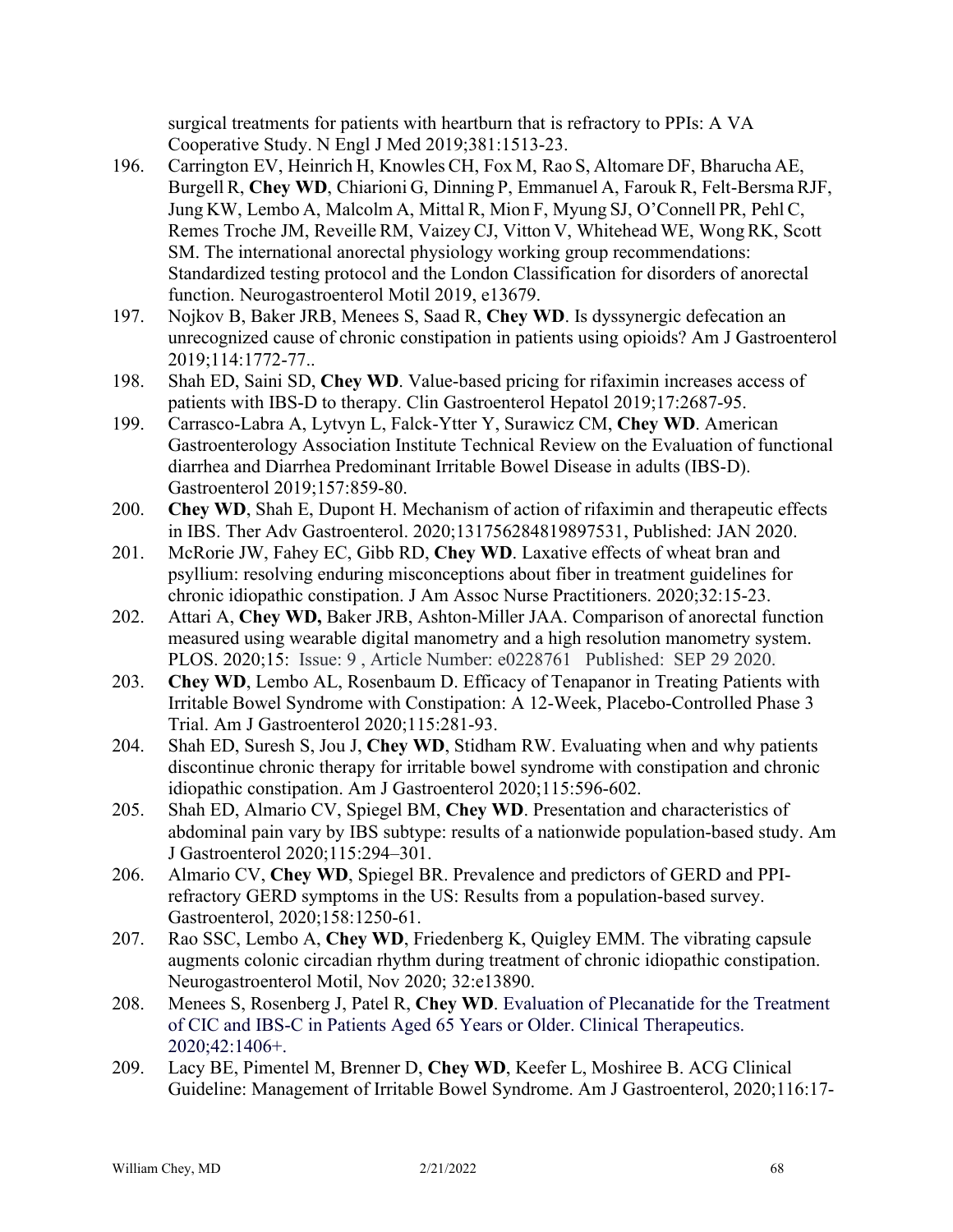44.

- 210. Baker JR, Moshiree B, Rao S, Neshatian L, Nguyen L, **Chey WD,** Saad R, Garza J, Waseem S, Khan AR, Pandolfino JE, Gyawali CP. American Neurogastroenterology and Motility Society (ANMS) Task Force Recommendations for Resumption of Motility Laboratory Operations During the COVID-19 Pandemic. Am J Gastroenterol 2020;115:1575-83.
- 211. Almario C, **Chey WD**, Spiegel BR. Increased Risk of COVID-19 Among Users of Proton Pump Inhibitors. Am J Gastroenterol, 2020;115:1707-15.
- 212. Menees SB, Baker JR, Jackson K, **Chey WD**. The Prevalence and Impact of Dyssynergic Defecation in Patients Who Solely Report Fecal Incontinence. World J Gastroenterol Hepatol Endo 2020;3: DOI: [http://dx.doi.org/10.47690/WJGHE.2020.3304.](http://dx.doi.org/10.47690/WJGHE.2020.3304)
- 213. Nojkov B, Zhou SY, Dolan R, Davis EM, Appelman HD, Guo X, Jackson K, Sturm M, Wang TD, Owyang C, Liu JJ, **Chey WD**. Evidence of Duodenal Epithelial Barrier Impairment and Increased Pyroptosis in Patients with Functional Dyspepsia on Confocal Laser Endomicroscopy and "Ex-vivo" Mucosa Analysis. Am J Gastroenterol, 2020;115:1891-1901.
- 214. Shah ED, Chang L, Salween-Deremer JK, Gibson PR, Keefer L, Muir J, Eswaran S, **Chey WD**. [Contrasting Clinician and Insurer Perspectives to Managing Irritable Bowel](https://www-webofscience-com.proxy.lib.umich.edu/wos/woscc/full-record/WOS:000656634400027)  [Syndrome: Multilevel Modeling Analysis.](https://www-webofscience-com.proxy.lib.umich.edu/wos/woscc/full-record/WOS:000656634400027) Am J Gastroetnerol 2021;116:748-57.
- 215. **Chey WD**, Keefer L, Whelan K, Gibson P. Behavioral and diet therapies in integrated care for patients with Irritable Bowel Syndrome. Gastroenterol 2021;160:47-62.
- 216. Feingold J, Drossman DA, **Chey WD**, Kurlander J, Morris CB, Bangdiwala S, Keefer L. Preliminary development and validation of the Patient-Physician Relationship Scale for Physicians (PPRS-Physician) for Disorders of Gut-Brain Interaction. Neurogastroenterol Motil, 2021;33:e13976.
- 217. Shah ED, Chang L, Lembo A, Staller K, Curley MA, Chey WD. Price Is Right: Exploring Prescription Drug Coverage Barriers for Irritable Bowel Syndrome Using Threshold Pricing Analysis. Dig Dis Sci Jan 2021;10.1007/s10620-020-06806-1.
- 218. **Chey WD**, Sayuk GS, Bartolini W, Reasner DS, Fox SM, Bochenek W, Boinpally R, Shea E, Tripp K, Borgstein N. Randomized trial of 2 delayed release formulations of Linaclotide in patients with IBS-C. Am J Gastroenterol, 2021; 116:354-61.
- 219. Shah E, Salwen-Deremer JK, Gibson PR, Muir JG, Eswaran S, **Chey WD.** Comparing costs and outcomes of treatments for irritable bowel syndrome with diarrhea: cost-benefit analysis. Clin Gastroenterol Hepatol, 2021; in press.
- 220. **Chey WD**, Lembo AJ, Yang Y, Rosenbaum DP. Efficacy of tenapanor in treating patients with IBS-C: A 26 week, placebo-controlled phase 3 trial. Am J Gastroenterol, 2021;116:1294-1303.
- 221. Chey SW, **Chey WD**, Jackson K, Eswaran S. US comparative effectiveness trial of kiwifruit, prunes, or psyllium in patients with chronic constipation. Am J Gastroenterol, 2021;116:1304-12.
- 222. Baker JR, **Chey WD**, Watts L, Armstrong M, Collins K, Lee AA, Dupati A, Menees S, Saad RJ, Harer K, Hasler WL. How the North American Consensus protocol affects the performance of glucose breath testing for bacterial overgrowth vs. a traditional method. Am J Gastroenterol 2021;116:780-7.
- 223. Jagielski CH, **Chey WD**, Riehl ME. Influence of trauma on clinical outcomes, quality of life and healthcare resource utilization following psychogastroenterology intervention. J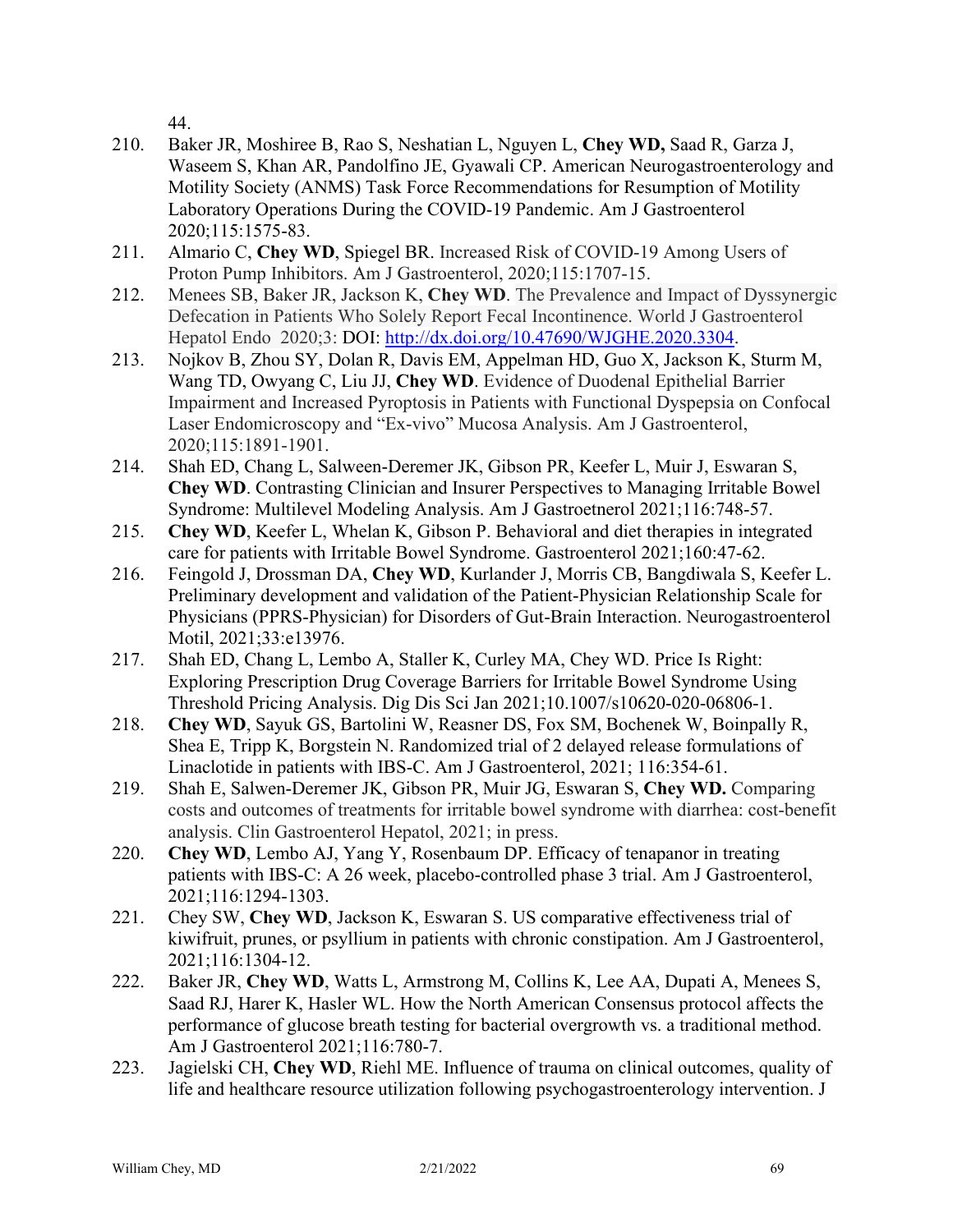Psychosomatic Res, 2021;146:10.1016/j.jpsychores.2021.110481.

- 224. Ortengren A, Ramkisoon R, **Chey WD**, BakerJR, Shah ED. Anorectal manometry to diagnose dyssynergic defecation: A systematic review and meta-analysis of diagnostic test performance. Neurogastroenterol Motil. March 2021; 10.1111/nmo.14137.
- 225. Lacy BE, Brenner D, **Chey WD**. Reevaluation of the Cardiovascular Safety Profile of Tegaserod: A Review of the Clinical Data. Clin Gastroenterol Hepatol. 2021, in press.
- 226. Shah ED, Lacy BE, **Chey WD**, Chang L, Brenner DM. Tegaserod for Irritable Bowel Syndrome with Constipation in Women Less Than 65 Years of Age Without Cardiovascular Disease: Pooled Analyses of 4 Controlled Trials. Am J Gastroenterol 2021; in press.
- 227. Rej A, Shaw CC, Buckle RL, Trott N, Agrawal A, Mosey K, Sanders K, Allen R, Martin S, Newton A, Robinson K, Elphick D, **Chey WD**, Aziz I, Sanders DS. The low FODMAP diet for IBS: A multicenter UK study assessing long-term follow-up. Dig Liv Dis 2021; in press.
- 228. Azcarate-Peril MA, Roach J, **Chey WD**, Sandborn WJ, Ritter AJ, Savaiano DA, Klaenhammer TA. A Double-Blind, 377-Subject Randomized Study Identifies Ruminococcus, Coprococcus, Christensenella, and Collinsella as Long-Term Potential Key Players in the Modulation of the Gut Microbiome of Lactose Intolerant Individuals by Galacto-Oligosaccharides. Gut Microbes 2021;13:.10.1080/19490976.2021.1957536.
- 229. Shah ED, Staller K, Nee J, Ahuja NK, Chan WW, Lembo A, **Chey WD**. Evaluating the impact of cost on the treatment algorithm for chronic idiopathic constipation: costeffectiveness analysis. Am J Gastroenterol 2021, in press.
- 230. Chey SW, **Chey WD**. Lymphocytic colitis following the SARS-CoV2 mRNA vaccine. Am J Gastroenterol 2021, in press.
- 231. Scarlata K, Eswaran SE, **Chey WD**, Baker JR. Utilization of dietitians in the management of irritable bowel syndrome (IBS) by members of the American College of Gastroenterology. Am J Gastroenterol 2021, in press.
- 232. Howden CW, Sheldon KI, Almenoff JS, **Chey WD**. Pitfalls of Physician-Directed Treatment of Helicobacter pylori: Results from Two Phase 3 Clinical Trials and Real-World Prescribing Data. Dig Dis Sci 2021, in press.
- 233. Koo E, Watts L, **Chey WD**, Nojkov B. Can a Defecation Posture Modifying Device Correct an Abnormal Balloon Expulsion Test in Chronically Constipated Patients? Clin Gastroenterol Hepatol 2021, in press.
- 234. **Chey WD**, Baker JR, Watts L, Harris A, Shah ED. Development of a Simple, Point-of-Care Device to Test Anorectal Function in Patients with Constipation: Randomized Clinical Trial. Clin Gastroenterol Hepatol 2021, in press.
- 235. **Chey WD,** Habash JG, Manning L, Chang L. AGA Clinical Practice Update on Role of Diet in Irritable Bowel Syndrome: Expert Review. Gastroenterol, in press.
- 236. Menees S, Lembo AJ, **Chey WD**. Polyethylene Glycol 3350 in the Treatment of Chronic Idiopathic Constipation: Post-hoc Analysis using FDA Endpoints. Clin Translational Gastroenterol, in press.

## *Non-Peer-Reviewed Publications*

1. **Chey WD** and Elta GH. Selected Summary: Natural history of gastric varices. Gastroenterol 1995; 105:599-602.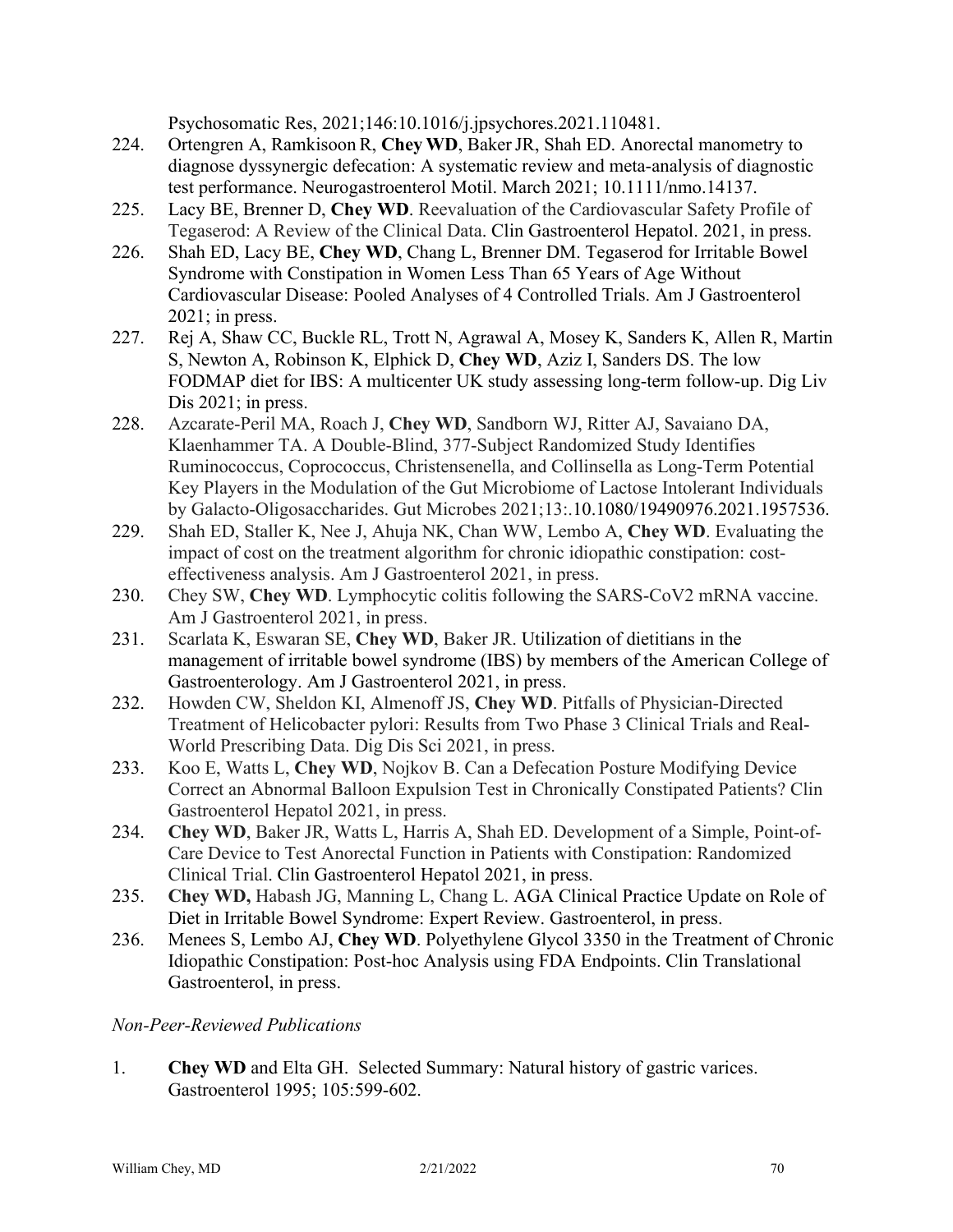- 2. Mayer E, **Chey WD**. The role of visceral hyperalgesia in the irritable bowel syndrome. The Regulatory Peptide Letter 1996; 7:22-6.
- 3. **Chey WD**. The diagnosis of *Helicobacter pylori*. Hospital Physician 1997; 33:11-22.
- 4. **Chey WD**. Treating *Helicobacter pylori*: candidate and regimen selection. Contemporary Internal Medicine 1997; 9:52-61.
- 5. Peura DA, **Chey WD**. *Helicobacter pylori* and peptic ulcer disease. The Regulatory Peptide Letter, in press.
- 6. Fendrick AM, **Chey WD**. Approach to the patient with *Helicobacter pylori*-associated epigastric pain. Hospital Physician 1998; 34:36-44.
- 7. **Chey WD**. Therapy for nonulcer dyspepsia: a new application for an old drug? Adv Gastroenterology, Hepatology & Clin Nutrition 1998; 3:157-59.
- 8. **Chey WD**. *H. pylori* and nonulcer dyspepsia: an unaccommodating relationship? Adv Gastroenterology, Hepatology & Clin Nutrition 1998; 3:265-7.
- 9. **Chey WD**. Case Report: anti-TNF antibody case study and discussion. The Regulatory Peptide Letter 1999; 8:1-2.
- 10. **Chey WD**. Accurate diagnosis of *H. pylori*: breath tests. Gastroenterology Clinics of North America 2000; 29:895-901.
- 11. **Chey WD**. Treatment of *H. pylori*. Current Treatment Options in Gastroenterology 1999; 2:171-81.
- 12. Rhee J, **Chey WD**. Antibody testing for *H. pylori*. LabMedica International 2000; 17:16-17.
- 13. **Chey WD**, Murthy U, Shaw S, Zawadski A, Linscheer W, Laine L. A comparison of 3 fingerstick, whole blood antibody tests for *H. pylori* infection: a US multi-center trial. ACP Journal Club 2000; 132:34.
- 14. **Chey WD**, Murthy U, Toskes P, Carpenter S, Laine L. The <sup>13</sup>C-urea blood test accurately detects active *H. pylori* infection: a US, multicenter trial. ACP Journal Club 2000; 132:35.
- 15. **Chey WD**. Comment on meta-analysis of smooth muscle relaxants in the treatment of Irritable Bowel Syndrome. ACP Journal Club 2001; 135:53.
- 16. **Chey WD**. Review: Smooth muscle relaxants improve symptoms and reduce pain in irritable bowel syndrome. Evidence-Based Medicine 2001; 6:153.
- 17. Cutler A, **Chey WD**. Update on the treatment of *H. pylori*. Gastroenterology and Endoscopy News, November, 2001, pages 25-6.
- 18. Ladabaum U, **Chey WD**. Management of uninvestigated dyspepsia. Current Treatment Options in Gastroenterology 2002; 5:125-31.
- 19. Cutler A, **Chey WD**. Update on the treatment of *Helicobacter pylori*: Initial options and salvage therapy. Gastroenterology and Endoscopy News, pages 21-3, November 2002.
- 20. Rubenstein J, **Chey WD**. Review: Tegaserod or alosetron are effective for the irritable bowel syndrome. ACP Journal Club 2003; 138;50.
- 21. Howden CW, **Chey WD**. Clinical Update: Gastroesophageal reflux disease. J Family Practice 2003; 52:1-8.
- 22. **Chey WD**. Tegaserod and other serotonergic agents: What is the evidence? Reviews in Gastroenterological Disorders 2003; 3: S35-40.
- 23. Cash BD, **Chey WD**. Diagnostic testing in IBS patients. Digestive Health Matters 2003;  $12:4-7.$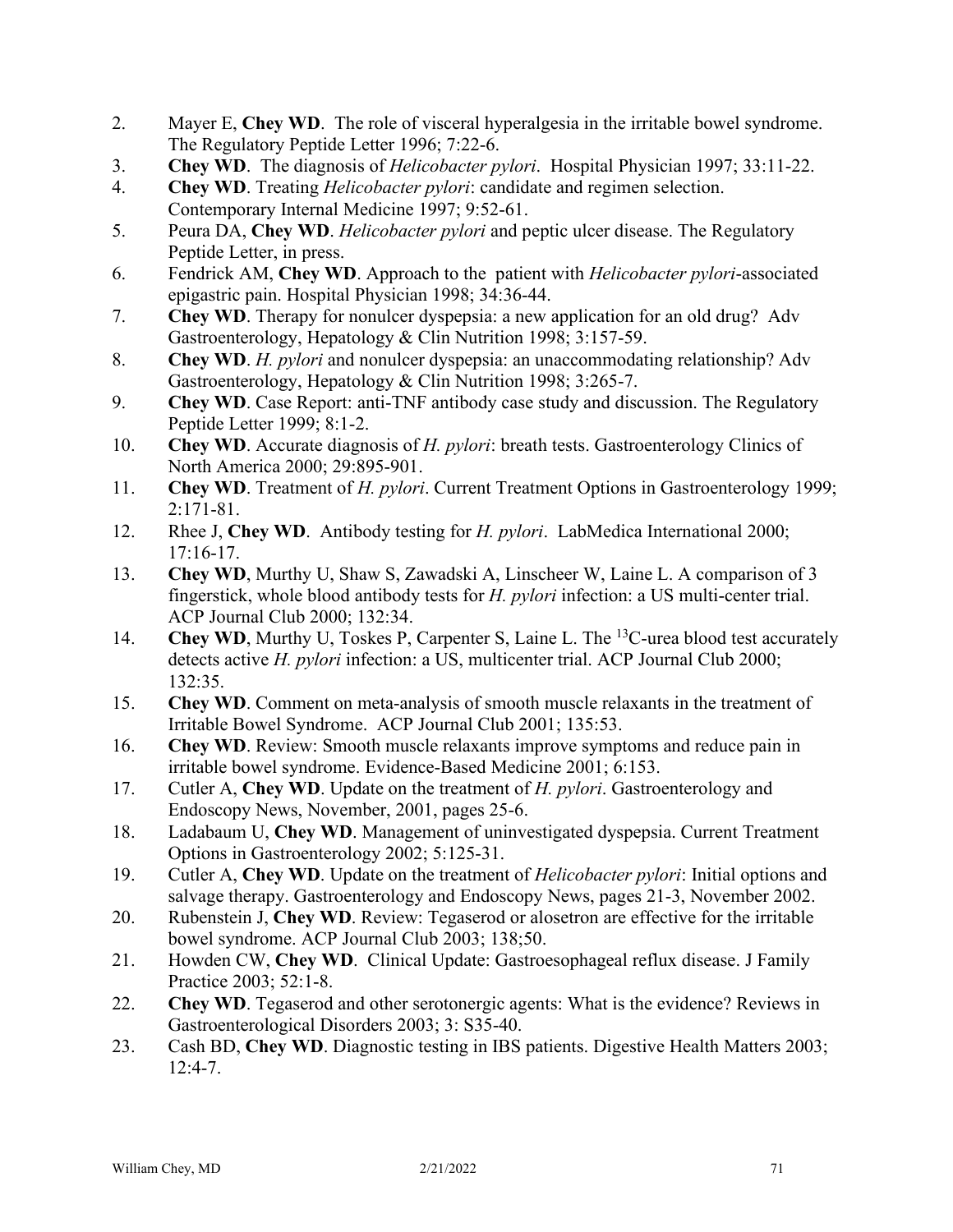- 24. Cash BD, **Chey WD**. Advances in IBS management. Current Gastroenterology Reports 2003; 5:468-75.
- 25. **Chey WD**, Saad R. *Helicobacter pylori* eradication had no effect on heartburn or gastroesophageal reflux in patients with *H. pylori* infection. ACP Journal Club 2004; 141:75.
- 26. **Chey WD**, Moayyedi P. Uninvestigated dyspepsia and non-ulcer dyspepsia the use of endoscopy and the roles of *H. pylori* eradication and antisecretory therapy. Aliment Pharmacol Ther 2004; 19(suppl 1):1-8.
- 27. **Chey WD**. Endoscopy negative reflux disease: Concepts and clinical practice. Am J Med 2004; 117:5A-36S-43S.
- 28. Bhuket T, **Chey WD**. Hypnotherapy for irritable bowel syndrome: effectively expanding the arsenal? Evidence-Based Gastroenterology 2004; 5(2):54-55.
- 29. **Chey WD**. Tegaserod: The global experience. Aliment Pharmacol Ther 2004; 20 (suppl 7):15-19.
- 30. Cash BD, **Chey WD**. Update on the management of chronic constipation: What differentiates chronic constipation from IBS with constipation? Medscape Gastroenterology, posted 8/26/04, http://www.medscape.com/viewprogram/3375\_pnt.
- 31. Cash BD, **Chey WD**. Diagnosis of the Irritable Bowel Syndrome. Gastroenterol Clin N Am 2005; 34:205-20.
- 32. **Chey WD**. Update on the pathophysiology and treatment of the irritable bowel syndrome. Korean J Neurogastroenterol Motil 2005; 11:29-43.
- 33. **Chey WD**. Implications for treatment: pH, *Helicobacter pylori*, or alternative approaches? Aliment Pharmacol Ther 2005; 21(Suppl 1):17-18.
- 34. Cash BD, **Chey WD**. Irritable bowel syndrome: update on colonic neuromuscular dysfunction and treatment. Curr Gastroenterol Reports 2006; 8:273-81.
- 35. **Chey WD**, Richter JE, Kane SV, Siegel JH, Zein N. Meeting Coverage: Highlights from Digestive Diseases Week and the 107th Annual Meeting of the American Gastroenterological Association Institute. Gastroenterol Hepatol 2006; 2:515-7.
- 36. Saad R, **Chey WD**. Irritable bowel syndrome with constipation in the elderly. Geriatrics & Aging 2007; 10:84-90.
- 37. Cash BD, **Chey WD**. Update on the irritable bowel syndrome. US Gastroenterol, in press.
- 38. **Chey WD**. Presentations in IBS from DDW 2007. Gastroenterol Hepatol 2007; 3:629-33.
- 39. Rangnekar A, **Chey WD**. Commentary: tTG is almost as accurate as EMA antibody test for diagnosis of celiac disease. Evidence-Based Medicine 2007; 12:24.
- 40. Saad R, **Chey WD**. Review: Prokinetics, histamine 2 receptor antagonists, antimuscarinics, and proton pump inhibitors improve global symptoms in non-ulcer dyspepsia. Evidence-Based Medicine 2007; 12:79.
- 41. Rangnekar, AS, Chey WD. Review: tissue transglutaminase test is almost as accurate as endomysial antibody test for diagnosis of coeliac disease. Archives of Disease in Childhood Education & Practice 2007; 92(1): e32*.*
- 42. Spiegel B, Chang L, **Chey WD**. Irritable bowel syndrome and bacterial overgrowth: Unifying hypothesis or a spurious consequence of proton pump inhibitors? Am J Gastroenterol 2008; 103:2972-6.
- 43. **Chey WD**. Presentations in IBS from DDW 2008. Gastroenterol Hepatol 2008 134:(4 suppl 1).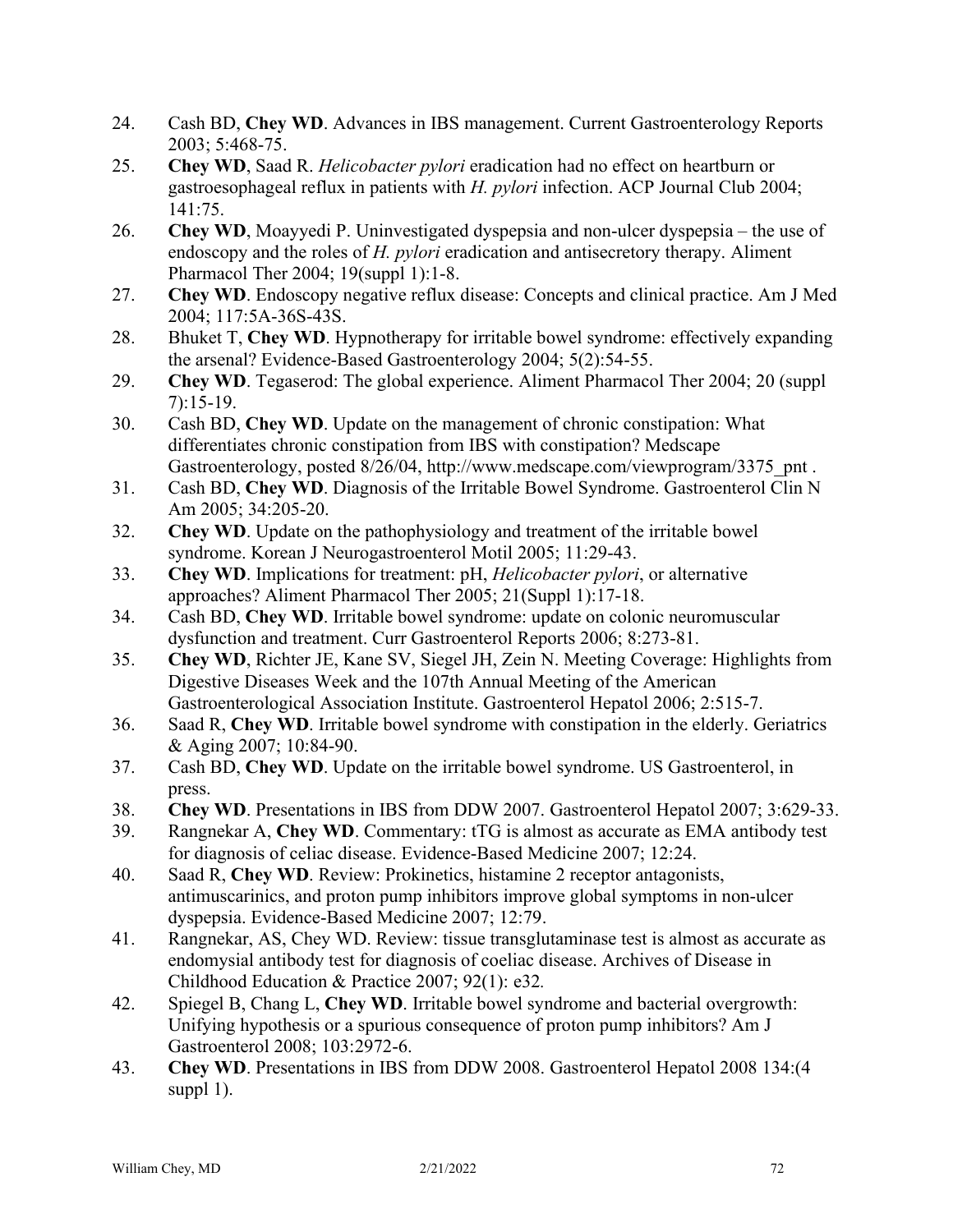- 44. Rangnekar A, **Chey WD**. Selected Summary: Methylnaltrexone: A new treatment for an old problem. Gastroenterol 2008; 135:1792-4.
- 45. **Chey WD**. Antibiotics for IBS: Paradigm shift or the Emperor's new clothes? AGA Perspectives 2009; 4:5-8.
- 46. Luther J, **Chey WD**. Selected Summary: Sequential Therapy for *H. pylori*: A two for one deal that's worth the extra effort? Gastroenterol 2009; 136:720-721.
- 47. **Chey WD**. A patient with constipation-predominant IBS. Gastroenterol Hepatol 2009; 5 (suppl 1):6-8.
- 48. Brenner D, **Chey WD**. *Bifidobacterium infantis 35624*: A Novel Probiotic for the Treatment of Irritable Bowel Syndrome. Rev Gastroenterol Disorders 2009; 9:7-15.
- 49. Rangnekar A, **Chey WD**. Selected Summary: The FODMAP diet for IBS: Food fad or roadmap to a new treatment paradigm? Gastroenterol 2009; 137:383-6.
- 50. Rude MK, **Chey WD**. Selected Summary: Proton Pump Inhibitors, Clopidogrel, and Cardiovascular Adverse Events: Fact, Fiction, or Something In Between? Gastroenterol 2009; 137:1168-71.
- 51. **Chey WD**. IBS diagnosis and confirmation. Gastroenterol Hepatol 2009; 5 (supplement 20):6-9.
- 52. **Chey WD**, Moayyedi P. Passing the torch: The American Journal of Gastroenterology 2010 Introduction. Am J Gastroenterol 2010; 105:4-7.
- 53. Luther J, **Chey WD**. Psyllium increased symptom relief in patients with the irritable bowel syndrome more than bran or placebo. ACP Journal Club 2010; 152: J1.
- 54. Moayyedi P, Ford AC, Quigley EMM, Foxx-Orenstein AE, **Chey WD**, Talley NJ, Brandt L. The American College of Gastroenterology IBS Monograph: Translating systematic review data to clinical practice. Gastroenterol 2010; 138:789-90.
- 55. Maneerattanaporn M, **Chey WD**. Book review: Understanding the Irritable Gut. Gastroenterol 2010; 138:786.
- 56. Maneeratannaporn M, **Chey WD**. Selected Summary: Acupuncture for IBS: Sham or the Real Deal? Gastroenterol 2010; 139:348-51.
- 57. **Chey WD**, Spiegel BS. PPIs, IBS, and Small Intestinal Bacterial Overgrowth: Coincidence or Newton's Third Law Revisited? Clin Gastroenterol Hepatol 2010; 8:480- 482.
- 58. Moayyedi P, **Chey WD**. [Is Lumping Peer-Reviewed Case Reports Together With Non-](http://apps.isiknowledge.com/full_record.do?product=UA&search_mode=GeneralSearch&qid=4&SID=4FIBc9Nbjl5BFPB1FfB&page=1&doc=4&colname=WOS&cacheurlFromRightClick=no)[Peer-Reviewed Comments for Publication as Letters to the Editor Appropriate? Response](http://apps.isiknowledge.com/full_record.do?product=UA&search_mode=GeneralSearch&qid=4&SID=4FIBc9Nbjl5BFPB1FfB&page=1&doc=4&colname=WOS&cacheurlFromRightClick=no) Am J Gastroenterol 2010; 105:1901-1902.
- 59. Vakil N, Malferheiner P, **Chey WD**. Bismuth and *H. pylori*. New Engl J Med 2010; 363:595.
- 60. **Chey WD**. Efficacy and safety of probiotics in the treatment of Irritable Bowel Syndrome. US Gastroenterology & Hepatology Review 2010; 6:48-53. (http://www.touchbriefings.com/ebooks/A1q1ey/usgastro6/).
- 61. Brenner D, **Chey WD**. Selected Summary: St. John's Wort and Irritable Bowel Syndrome: Reminders of the Hippocratic Oath. Gastroenterol 2010; 139:1788-90.
- 62. Adams M, **Chey WD**. Selected Summary: Biofeedback training for dyssynergic defecation: an approach whose time has come. Gastroenterol 2011; 140:1682-5.
- 63. Luther J, **Chey WD**, Saad RJ. A clinician's guide to salvage therapy for persistent Helicobacter pylori infection. Hosp Pract 2011; 39:133-40.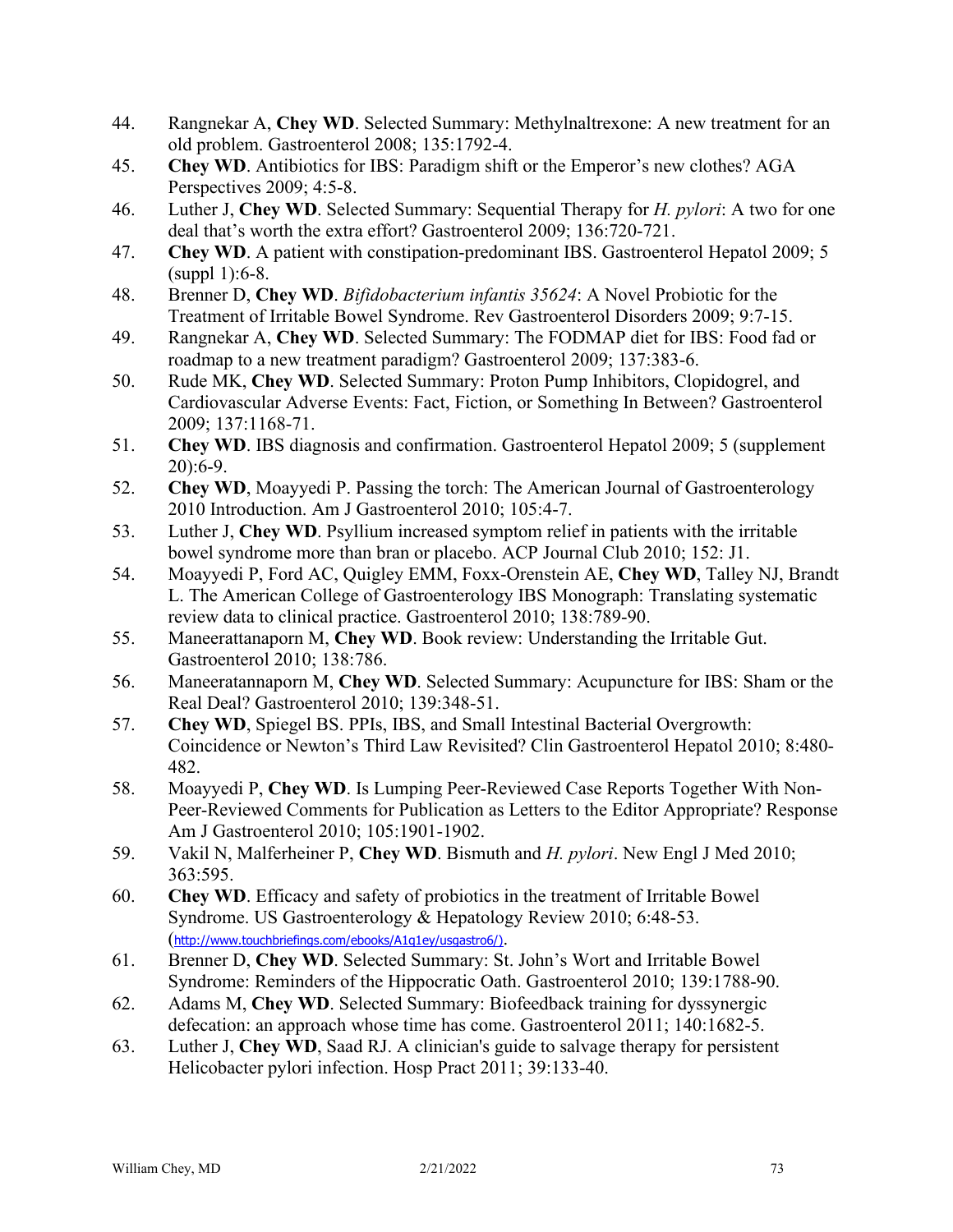- 64. **Chey WD**. Preface: Irritable Bowel Syndrome. Gastroenterol Clin North Am 2011; 40: XII-XIV.
- 65. Eswaran S, Tack J, **Chey WD**. Food: The forgotten factor in IBS. Gastroenterol Clin North Am 2011; 40:141-62.
- 66. Maneeratannaporn M, Chang L, **Chey WD**. Emerging therapies for IBS. Gastroenterol Clin North Am 2011; 40:223-43.
- 67. **Chey WD**, Rai J. Exercise and IBS: no pain, no gain. Gastroenterology 2011; 141:1941- 3.
- 68. Greenberg ER, Anderson GL, Morgan DR, Torres J, **Chey WD**. Treatment of *Helicobacter pylori* in Latin America – Author's reply. Lancet 2012; 379:4-10.
- 69. Schmulson M, **Chey WD**. Editorial: Abnormal immune regulation and low-grade inflammation in IBS: Does one size fit all? Am J Gastroenterol 2012; 107:273-5.
- 70. Ferch C, **Chey WD**. IBS and gluten sensitivity without celiac disease: Separating the wheat from the chafe. Gastroenterol 2012; 142:664-6.
- 71. Foxx-Orenstein A, **Chey WD**. Manipulation of the gut microbiota as a novel treatment strategy for gastrointestinal disorders. Am J Gastroenterol Suppl 2012; 1:34-40.
- 72. **Chey WD**. Current Consensus and Remaining Questions Regarding the Diagnosis and Treatment of *Helicobacter pylori* Infection. Gastroenterol Hepatol 2012; 8:621-5.
- 73. Moayyedi P, **Chey WD**. Stoking the Flame: American Journal of Gastroenterology 2013. Am J Gastroenterol 2013; 108:162-5. PMID: 23381063
- 74. Chey WY, Chang V, Lubukin M, Lee KY, Hoellrich CM, **Chey WD**. Mega-cecum: A novel clinical entity which explains overlapping gastrointestinal and urogynecologic symptoms in women with chronic constipation. Am J Gastroenterol 2013 Oct 1 [Epub ahead of print]. PMID 24091519
- 75. Eswaran S, Guenther A, **Chey WD**. Emerging therapies for chronic constipation and IBS-C. J Neurogastroenterol Motil 2014; 20:141-51.
- 76. Lacy BE, **Chey WD**, Chang L. An evidence-based look at misconceptions in the treatment of patients with IBS-D. Gastroenterology & Hepatology 2013; 9 (supplement 5): 3-19.
- 77. Saad R, **Chey WD**. First-line treatment of *H. pylori* infection in 2014. Gastroenterology & Endoscopy News 2014; 65(2):1-8.
- 78. **Chey WD**, Howden C, Vakil N. Clinical rational for confirmation testing after *H. pylori* treatment: Implications of rising antibiotic resistance. Gastroenterol & Hepatol 2014; 10 (7, supplement 3):3-18.
- 79. Brenner DB, **Chey WD**. An evidence based review of novel and emerging therapies for opiate induced constipation. Am J Gastroenterol Suppl 2014; 2 (issue1):38-46.
- 80. **Chey WD**. The effect of probiotics on functional constipation in adults: a systematic review and meta-analysis of randomized, controlled trials. PracticeUpdate website. Available at: http://www.practiceupdate.com. Accessed August 2014.
- 81. Spencer M, **Chey WD**, Eswaran S. Dietary renaissance in IBS: Has food replaced medications as a primary treatment strategy? Curr Treatment Op Gastroenterol 2014; 12:424-40.
- 82. **Chey WD**, Eswaran S, Kurlander J. Irritable Bowel Syndrome Patient Page. JAMA 2015; 313:982.
- 83. **Chey WD**. Current insights into the pathophysiology of IBS. Gastroenterol Hepatol 2015; 11:2-5, supplement 2.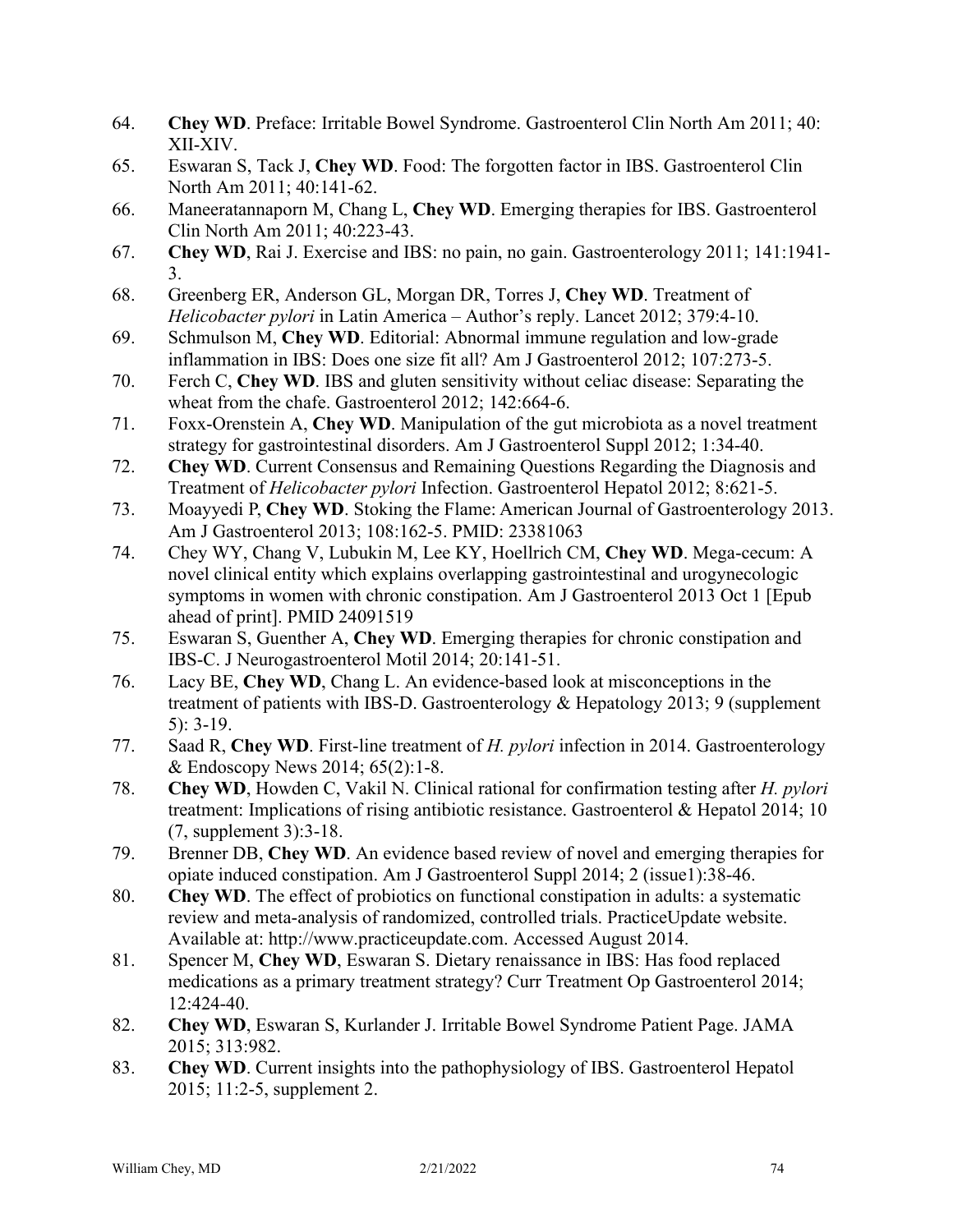- 84. **Chey WD**, Lacy BE, Lembo AL. New and emerging treatment options for IBS: Q&A. Gastroenterol Hepatol 2015; 11:16-8, supplement 2.
- 85. VanDam L, **Chey WD**. The low-FODMAP diet and IBS. Whole Foods Magazine 2015; <http://www.wholefoodsmagazine.com/blog/low-fodmap-diet-and-ibs>
- 86. **Chey WD**. Dietary Interventions in Patients with Irritable Bowel Syndrome. PracticeUpdate website. Available at: [http://www.practiceupdate.com/c/23013/48/9.](http://www.practiceupdate.com/c/23013/48/9) Accessed April 21, 2015.
- 87. Menees S, Powell C, **Chey WD**. Response to Dai et al. Am J Gastroenterol 2015; 110:1243-4.
- 88. Moayyedi P, **Chey WD**. The light shines on: American Journal of Gastroenterology 2015. Am J Gastroenterol 2015; 110:1638-9.
- 89. **Chey WD**, Owyang C. Timothy T. Nostrant, MD, MACG, October 20, 1947-October 2, 2015. Gastroenterol 2016; 150:289-90.
- 90. **Chey WD**. David Sun Lecture: Food The main course to wellness and illness in patients with IBS. Am J Gastroenterol 2016; 111:366-71.
- 91. Gupta A, **Chey WD**. Breath Testing for Small Intestinal Bacterial Overgrowth: A means to enrich rifaximin responders in IBS patients? Am J Gastroenterol 2016; 111:305-6.
- 92. Spencer M, Gutpta A, Van Dam L, Shannon C, Menees S, **Chey WD**. Artificial sweeteners: A systematic review and primer for gastroenterologists. J Neurogastroenterol Motil 2016; 22:168-80.
- 93. **Chey WD**, Whelan K. Dietary guidelines for irritable bowel syndrome are important for gastroenterologists, dietitians and people with irritable bowel syndrome. J Human Nutrition Dietetics 2016; 29:547-8.
- 94. Kerdsirichairat T, Choi EYK, **Chey WD**. An atypical coincidence of colon ischemia and bilateral distal ureteral strictures. Gastroenterol 2017; 153: E13-E16.
- 95. **Chey WD**. An evidence-based approach to IBS and CIC: Applying new advances to daily practice. Gastroenterol Hepatol 2017; 13 (supplement 1):3-14.
- 96. **Chey WD**, Leontiadis GI, Howden CW, Moss SF, Which Regimens Should Be Used and Which Rejected for the Treatment of Helicobacter pylori? Response. Am J Gastroenterol 2017; 112:1169-70.
- 97. **Chey WD**. Introduction. J Gastroenterol Hepatol 2017;32 (suppl 1):3-4.
- 98. **Chey WD**. Treatment of *H. pylori* infection: What the clinician needs to know. ACG Magazine. 2017; 1:20-21.
- 99. Eswaran S, Farida J, Green J, Miller JD, **Chey WD**. Nutrition in the management of GI diseases and disorders: the evidence for the low FODMAP diet. Curr Opin Pharmacol 2017; 37:151-7.
- 100. **Chey WD**, Leontiadis G, Moss S, Howeden C. Response to Hsu et al. Am J Gastroenterol 2018; 113:143.
- 101. Shah E, **Chey WD**. Editorial: recurrence of *Helicobacter pylori* infection still the same after all these years… Aliment Pharmacol Ther 2018;47:131-132.
- 102. **Chey WD**. Sucrase isomaltase deficiency: hiding in plain sight? J Gastroenterol Hepatol, 2018, in press.
- 103. Staudacher H, **Chey WD**. Design of clinical trials assessing the efficacy of diet interventions for GI diseases. J Gastroenterol Hepatol 2018, in press.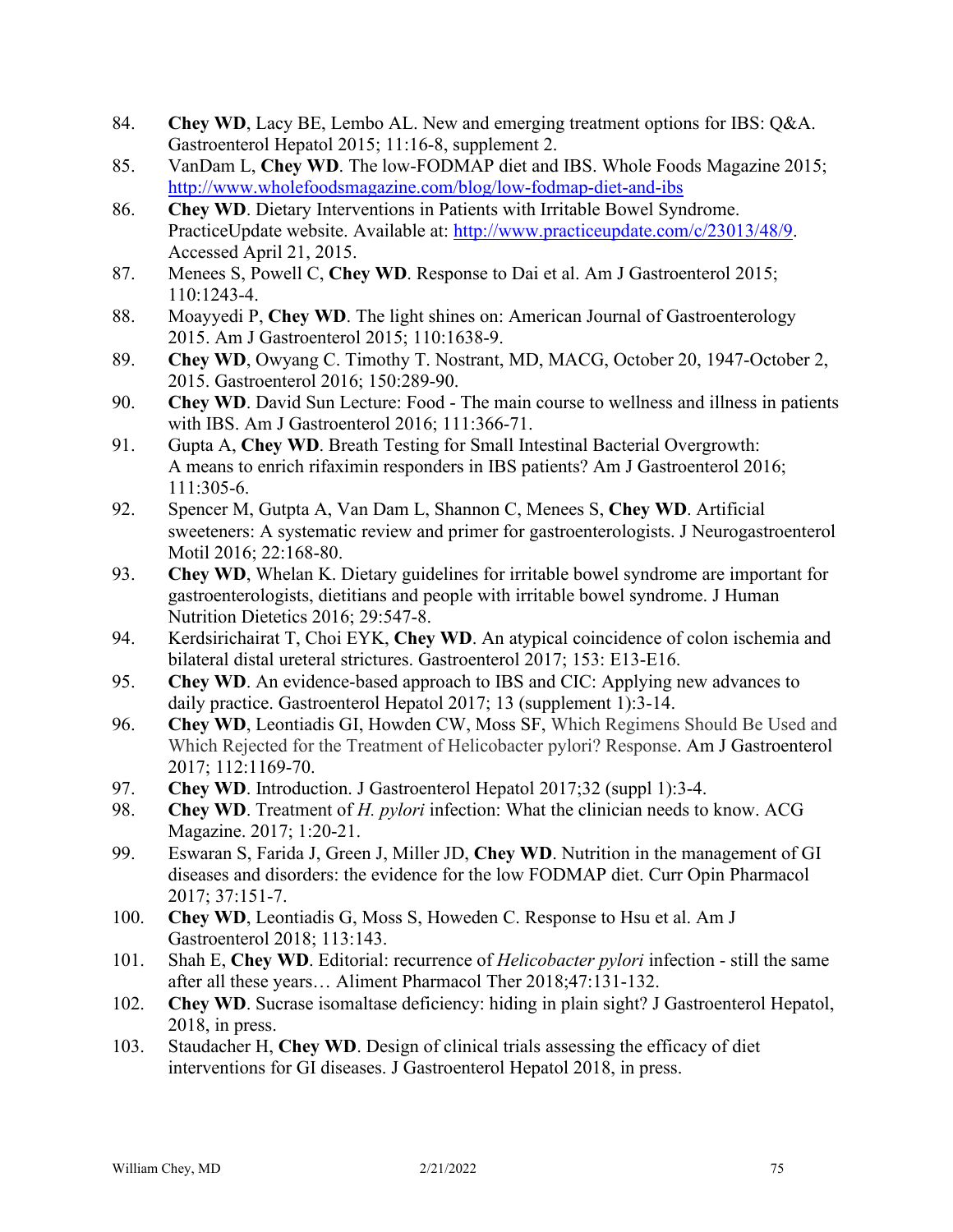- 104. Dolan R, **Chey WD**, Eswaran S. The role of diet in the management of IBS: a focus on FODMAPs. Exp Rev Gastroenterol Hepatol 2018; 12:607-15.
- 105. **Chey WD**, Howden CW, Leontiadis G. Houston *H. pylori* Clarifying the Houston Consensus on *Helicobacter pylori* (Letter to the Editor). Clin Gastroenterol Hepatol 2018;16:2003-4.
- 106. **Chey WD**. Editorial: Elimination diets for IBS: Approaching the end of the beginning. Am J Gastroenterol 2019;114:201-3.
- 107. Zheng T, Eswaran S, **Chey WD**, Merchant J, D'Amato M. Reduced efficacy of low FODMAP diet in patients with IBS-D carrying sucrase-isolmaltase hypomorphic variants. Gut 2020;69:397+
- 108. **Chey WD**. Treatment of *Helicobacter pylori*: When we should… Am J Gastroenterol 2019;114:1829-32.
- 109. **Chey WD**. Microbiome-based treatment strategies for IBS. Gastroenterol Hepatol 2019; 15:164-6.
- 110. **Chey WD**. Highlights from the AGA Technical Review on value of diagnostic tests in functional diarrhea and IBS-D. Gastroenterol Hepatol 2019;15:488-92.
- 111. **Chey WD**. Highlights in Neurogastroenterology & Motility from DDW 2019. Gastroenterol Endo News 2019, in press.
- 112. **Chey WD**. Oral FMT with antibiotics does not improve symptoms of IBS-D: Perspective. Healio Gastroenterol Liv Dis 2019;5:28.
- 113. **Chey WD**. Comment on "Family history of gastric cancer and *Helicobacter pylori* treatment" 2020, [www.PracticeUpdate.com](http://www.practiceupdate.com/)
- 114. Desai T, **Chey, WD**. Epidemiology and the impact of therapies on the outcome of COVID-10 in patients with inflammatory bowel disease response. Am J Gastroenterol 2020;115:1726.
- 115. Shapiro JM, Deutsch JK, Chey WD. An evidence-based review of oral supplements for the treatment of patients with IBS. Neurogastroenterol LATAM Rev. 2020;4:in press.
- 116. **Chey WD.** Integrated care for disorders of gut-brain interaction. Lancet Gastroenterol Hepatol 2020;5:876-7.
- 117. Mullin G, **Chey WD**, Crowe S. Meeting Summary: 2019 James W. Freston Conference: Food at the intersection of gut health and disease. Gastroenterol 2020;159:20-25.
- 118. Ginnebaugh B, **Chey WD**, Saad R. Small intestinal bacterial overgrowth. Gastroenterol Cl North Am. 2020;49:571-87.
- 119. **Chey WD**, Cash B, Lembo A, Patel D, Scarlata K. Congenital sucrose-isomaltase deficiency: What, When, and How? Gastroenterol Hepatol 2020;16 (10), Suppl 5;3-11.
- 120. **Chey WD**, Cash BD, Lembo A, Patel DB, Scarlata K. Congenital sucrose-isomaltase deficiency: What, when, and how? Gastroenterol Hepatol 2020;16:Suppl 5.
- 121. Almario CV, **Chey WD,** Spiegel BMR. Response to Hajifathalian and Katz regarding risk of COVID-19 among users of PPIs. Am J Gastroenterol 2020;115:1922-3.
- 122. Gyawali CP, Baker JR, Moshiree B…**Chey WD**… An alternative recommendation by experienced esophagologists: Response to Richter and Vaezi. Am J Gastroenterol 2021;116:214-5.
- 123. Brandler J, **Chey WD**. Fishing for IBS: Which alarm features weave the best net? Clin Gastroenterol Hepatol, 2021; online early 2/9/21.
- 124. Lenhart A, **Chey WD**, Eswaran S. Sucrase-isomaltase deficiency: Hiding in plain sight? Curr Treatment Opt Gastroenterol; 2021, in press.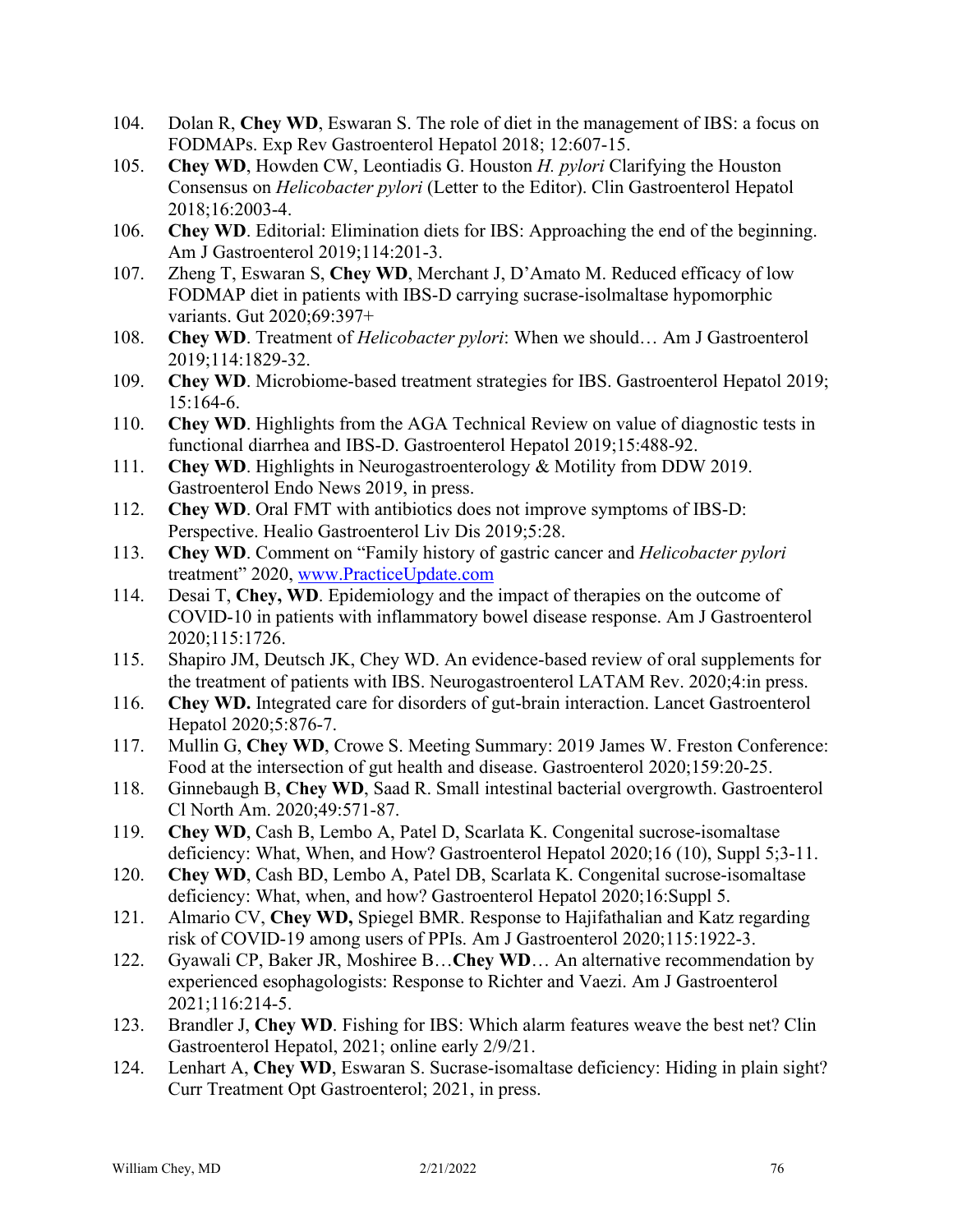- 125. **Chey WD**. Preface to GI Clinics of North America issue on Irritable Bowel Syndrome. GI Clinics North Am. 2021;50:xv-xvi.
- 126. Berry S, **Chey WD**. Integrated care for IBS: the road to personalized care. GI Clinics North Am. 2021;50:713-20.
- 127. Nojkov B, **Chey WD**. Response to Dr. Keszthelyi. Am J Gastroenterol 2021;116:1557.
- 128. **Chey WD**. Renewed interest in the management of *H. pylori* infection. Am J Managed Care July 14, 2021. [https://www.ajmc.com/view/renewed-interest-in-the-management-of](https://www.ajmc.com/view/renewed-interest-in-the-management-of-helicobacter-pylori-infection)[helicobacter-pylori-infection](https://www.ajmc.com/view/renewed-interest-in-the-management-of-helicobacter-pylori-infection)

# *Articles Submitted for Publication*

- 1. Joint ACG/AGA Clinical Practice Guideline: Medical Management of Chronic Constipation. Am J Gastroenterol/Gastroetnerol, in preparation.
- 2. **Chey WD**, Tack J. Rome Foundation Working Group: Role of food in the pathogenesis and management of Disorders of Gut-Brain Interaction. Am J Gastroenterol, in preparation.
- 3. Singh P, Gibson PR, Tuck C, **Chey WD**. Role of food in the pathogenesis and management of Bowel Disorders. Am J Gastroenterol, in preparation.
- 4. Staudacher H, Yao CK, **Chey WD**, Whelan K. Proper design of clinical trials of nutrition interventions in patients with disorders of gut-brain interaction. Am J Gastroenterol, in preparation
- 5. **Chey WD**, Megraud F, Laine L, Lopez LJ, Hunt BJ, Howden CW. Effect of vonoprazan triple or dual therapy vs lansoprazole triple therapy on Helicobacter pylori eradication in US and European patients: a randomized clinical trial. JAMA. 2021, in revision.
- 6. Talley N, Kamboj AP, **Chey WD** et al. Eosinophilic gastritis and eosinophilic duodenitis: An under-recognized disease in patients with unexplained moderate-severe gastrointestinal symptoms. Am J Gastroenterol, submitted 11/21.
- 7. Lacy BE, King J, Shortino D, Schaumburg C, Haad-Molkenteller C, **Chey WD**. Efficacy and Safety of Vibegron for the Treatment of Irritable Bowel Syndrome in Women: Results of a Randomized, Double-Blind, Placebo-Controlled Phase 2 Trial. In prep.
- 8. Shah ED, Pelletier EA, Greeley C, Sieglinger EE, Sanchez JD, Northam KA, Perrrone JA, Navas CM, Ostler TL, Burnett AR, Martinez-Camblor P, Baker JR, Harris A, **Chey WD**. An investigational office-based, point-of-care test predicts real-world treatment outcomes with pelvic floor physical therapy among chronic constipated patients: Clinical trial. Gastroenterol, in preparation.
- 9. Oh J, **Chey WD**, Spiegel B. Abdominal bloating in the US: Results of a national survey of 88,969 Americans examining prevalence, burden of illness, and healthcare seeking. In preparation.

# *Chapters in Books*

- 1. **Contributor of questions** to Textbook of Gastroenterology: Self -Assessment Review, First Edition. Ed: T Yamada. JB Lippincott Co. Philadelphia, PA, 1993.
- 2. **Chey WD**. "Chapter 1: The esophagus" and "Chapter 5: The pancreas" for Textbook of Gastroenterology: Self -Assessment Review. 2nd Edition. Ed: T Yamada. JB Lippincott Co. Philadelphia, PA, 1995.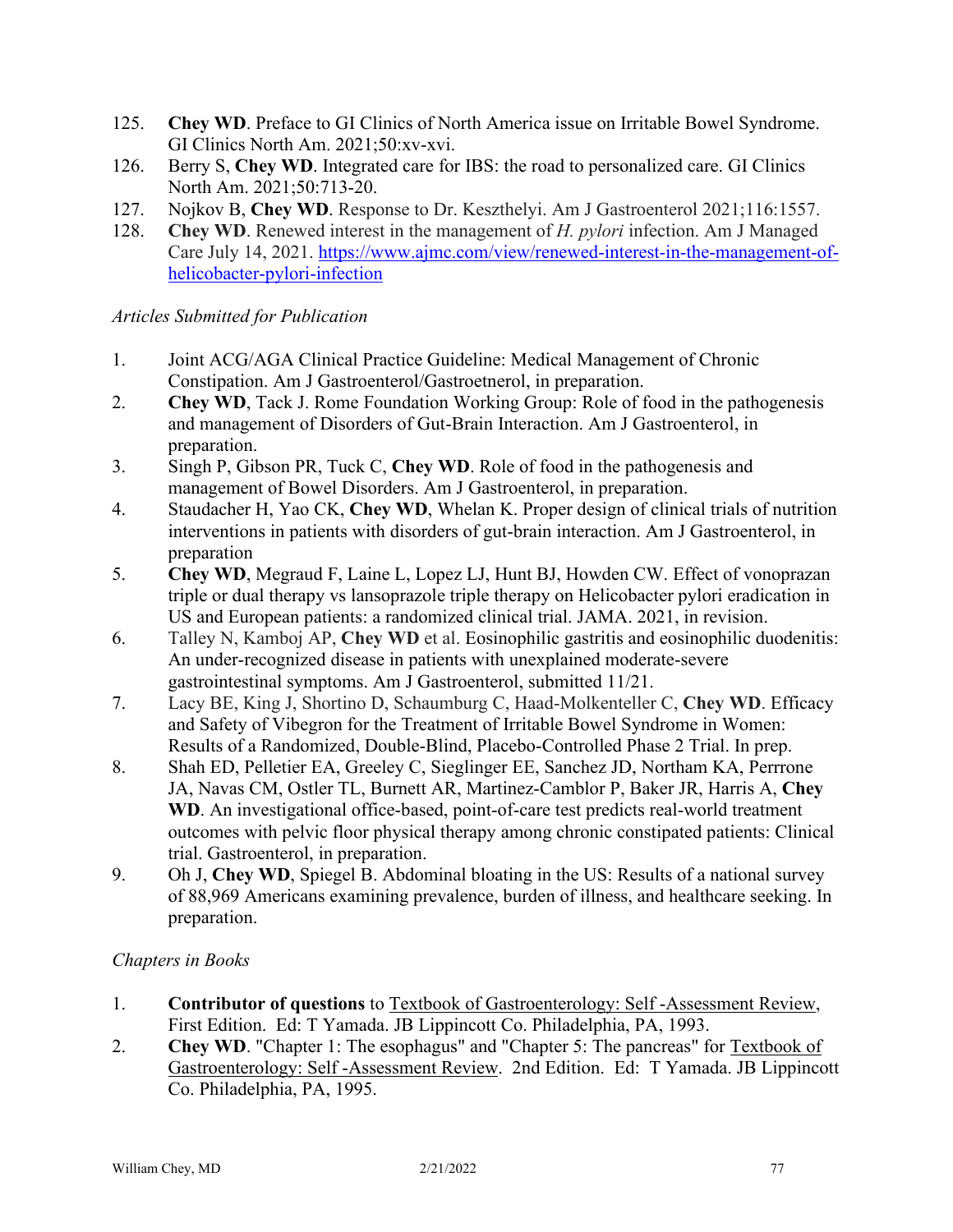- 3. **Chey WD**. "Chapter 4: The Pathophysiology of Nausea and Vomiting" in Gastrointestinal Pathophysiology, First Edition. Ed: J Henderson. JB Lippincott Co. Philadelphia, PA, 1996.
- 4. **Chey WD**, Hasler WL. "Chapter 26: Gastroduodenal Motility Disorders and Gastroparesis" in Clinical Practice of Gastroenterology, First Edition. Ed: L Brandt. Current Medicine. Philadelphia, PA, 1999.
- 5. **Chey WD**, Chey WY. "Chapter 132: Tests of Gastric and Exocrine Pancreatic Function and Absorption" in Textbook of Gastroenterology, Third Edition. Ed: T Yamada. JB Lippincott Co. Philadelphia, PA, 1999.
- 6. **Chey WD**, Chey WY. "Chapter 8.7: Colonic diseases in elderly people" in Oxford Textbook of Geriatric Medicine, Second Edition. Ed: JG Evans. Oxford University Press. Oxford, UK, 2000.
- 7. **Chey WD**, Fendrick MA. "Non-invasive *Helicobacter pylori* diagnostic tests: recent innovations" in Harrison's Textbook of Internal Medicine Online, 1999.
- 8. **Chey WD**, Kim HR. "Chapter 2: Stomach" in Textbook of Gastroenterology: Self Assessment Review. 3rd Edition. Ed: T Yamada. JB Lippincott Co. Philadelphia, PA, 2000.
- 9. **Section Editor**, Stomach and Duodenum, Current Treatment Options in Gastroenterology, 5:125-160, 2002.
- 10. **Editor** for "Chapter 121: Peptic acid disorders" and "Chapter 123: Hiatus hernia, bezoars, and foreign bodies" in Merck Manual of Medical Information – Home Edition, 2<sup>nd</sup> Edition. Ed: MH Beers. Merck Research Laboratories, Whitehouse Station, NJ, 2003.
- 11. **Chey WD**, Chey WY. "Chapter 151: Evaluation of secretion and absorption functions of the GI tract" in Textbook of Gastroenterology, Fourth Edition. Ed: T Yamada. JB Lippincott Co. Philadelphia, PA, 2003.
- 12. Delvalle J, **Chey WD**, Scheiman JM, "Chapter 66: Acid-peptic disorders" in Textbook of Gastroenterology, Fourth Edition. Ed: T Yamada. JB Lippincott Co. Philadelphia, PA, 2003.
- 13. **Chey WD**, Scheiman JM. "Chapter 20: Peptic ulcer disease" in Current diagnosis and treatment in Gastroenterology: Second Edition, Ed: McQuaid KR. McGraw-Hill. New York, NY, 2003.
- 14. Cash BD, **Chey WD**. "Chapter 22: Dyspepsia Current treatments" in Hot Topics in GERD and Dyspepsia, Ed: Fass R. Hanley & Belfus, Inc. Philadelphia, PA, 2003.
- 15. Rubenstein JH, **Chey WD**. "Chapter 2: A case of refractory heartburn" in Acid-related Disorders, Ed: Howden CW. McMahon Publishing Group, New York, NY, 2003.
- 16. **Chey WD**, Saad R. "Chapter 4c Female patient with severe, persistent GI symptoms." In Functional Gastrointestinal Disorders, Ed: Carol Burke, McMahon Publishing Group, New York, NY, 2005.
- 17. **Editor** for "Bezoars and Foreign Bodies" in Merck Manual of Medical Information, 18nd Edition. Ed: MH Beers. Merck Research Laboratories, Whitehouse Station, NJ, 2006.
- 18. Longstreth G, Thompson WG, **Chey WD**, Houghton L, Mearin F, Spiller R, Wang WA. "Chapter 9: Functional Bowel Disorders" in Rome III: The functional gastrointestinal disorders, Third Edition, Ed: Drossman D, et al. Degnon Associates, 2007.
- 19. Irvine EJ, Whitehead W, **Chey WD**, Matsueda K, Shaw M, Talley NJ, van Zanten S. "Chapter 15: Design of treatment trials for Functional Gastrointestinal Disorders" in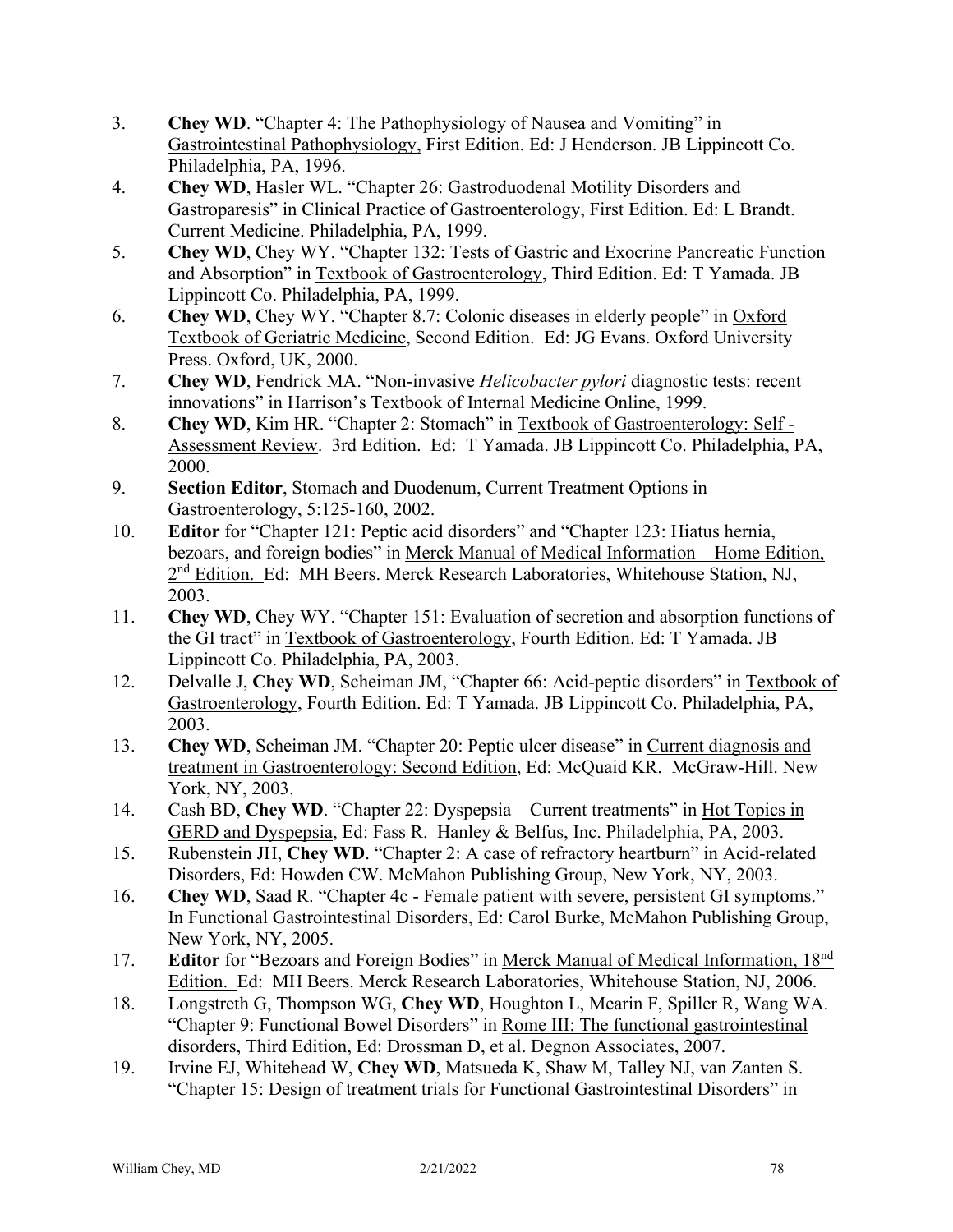Rome III: The functional gastrointestinal disorders, Ed: Drossman D, et al. Degnon Associates, 2007.

- 20. **Chey WD**, DiMagno MJ, Chey WY. "Tests of gastric and exocrine pancreatic function and absorption" in Textbook of Gastroenterology, Fifth Edition. Ed: T Yamada. Blackwell Publishing Co. Malden, MA, 2008.
- 21. Bhuket T, **Chey WD**. "Evaluation and management of the Irritable Bowel Syndrome" in Functional GI Disorders, Ed: MP Jones, McMahon Group, in press.
- 22. Saad R, **Chey WD**. Chapter 32: Functional Dyspepsia. GI Motility Testing: A Laboratory and Office Handbook, First Edition, SLACK Inc., Thorofare, NJ, Ed: HP Parkman, S Rao, R McCallum, 2010.
- 23. Maneerattanaporn M, **Chey WD**. Chapter 35: Small Intestinal Bacterial Overgrowth. Practical Gastroenterology and Hepatology: Small and Large Intestine and Pancreas, First Edition, Ed: NJ Talley. Wiley-Blackwell, West Sussex, UK, 2010.
- 24. Saad R, **Chey WD**. Functional Dyspepsia. Gut instincts A Clinician's Handbook of Digestive and Liver Diseases, Ed: E Estralian. SLACK Incorporated, 2012.
- 25. **Chey WD**. Foreword: The Complete low-FODMAP Diet. Shepherd & Gibson. The Experiment, New York, New York, 2013.
- 26. Mearin F, Lacy B, Chang L, **Chey WD**, Lembo A, Simren M, Spiller R. Rome IV: Functional Gastrointestinal Disorders. Disorders of Gut-Brain Interaction. 4<sup>th</sup> Edition, 2016.
- 27. **Chey WD**. Foreword: A Teen's Guide to Gut Health. Meltzer Warren R. The Experiment, New York, NY, 2017.
- 28. **Chey WD**. Foreword: The IBS elimination diet and cookbook. Catsos P. Harmony Books, New York, 2017.
- 29. **Chey WD**. Endorsement: The Low FODMAP Diet: Step by step. Kate Scarlata, Dede Wilson. 2018.
- 30. **Chey WD**. Endorsement: The Low-FODMAP IBS Solution and Cookbook. Rachel Pauls. 2020.
- 31. Brandler J, Koo E, **Chey WD**. Chapter 9: Irritable Bowel Syndrome. Health Professional's Guide to Gastrointestinal Nutrition, Second Edition. 2021

# *Books*

- 1. **Special Editor and contributor**, Textbook of Gastroenterology: Self -Assessment Review. 3rd Edition. Ed: T Yamada. JB Lippincott Co. Philadelphia, PA, 2000.
- 2. **Guest Editor and contributor**, Irritable Bowel Syndrome. Gastroenterology Clinics of North America, WB Saunders, Philadelphia, PA, 2011;40:1.
- 3. **Contributing Editor**, Multi-Dimensional Clinical Profile for the Functional Gastrointestinal Disorders. 1<sup>st</sup> Edition. Ed: Rome Foundation, Raleigh, NC, 2014.
- 4. **Contributing Editor,** Rome IV: Functional Gastrointestinal Disorders. Disorders of Gut-Brain Interaction. 4<sup>th</sup> Edition, 2016
- 5. **Contributing Editor**, Rome IV: Functional Gastrointestinal Disorders. Disorders of Gut-Brain Interaction. 4<sup>th</sup> Vol 2, Edition, 2016
- 6. **Contributing Editor**, Multi-Dimensional Clinical Profile for the Functional Gastrointestinal Disoders. 2nd Edition. Ed: Rome Foundation, Raleigh, NC, 2016.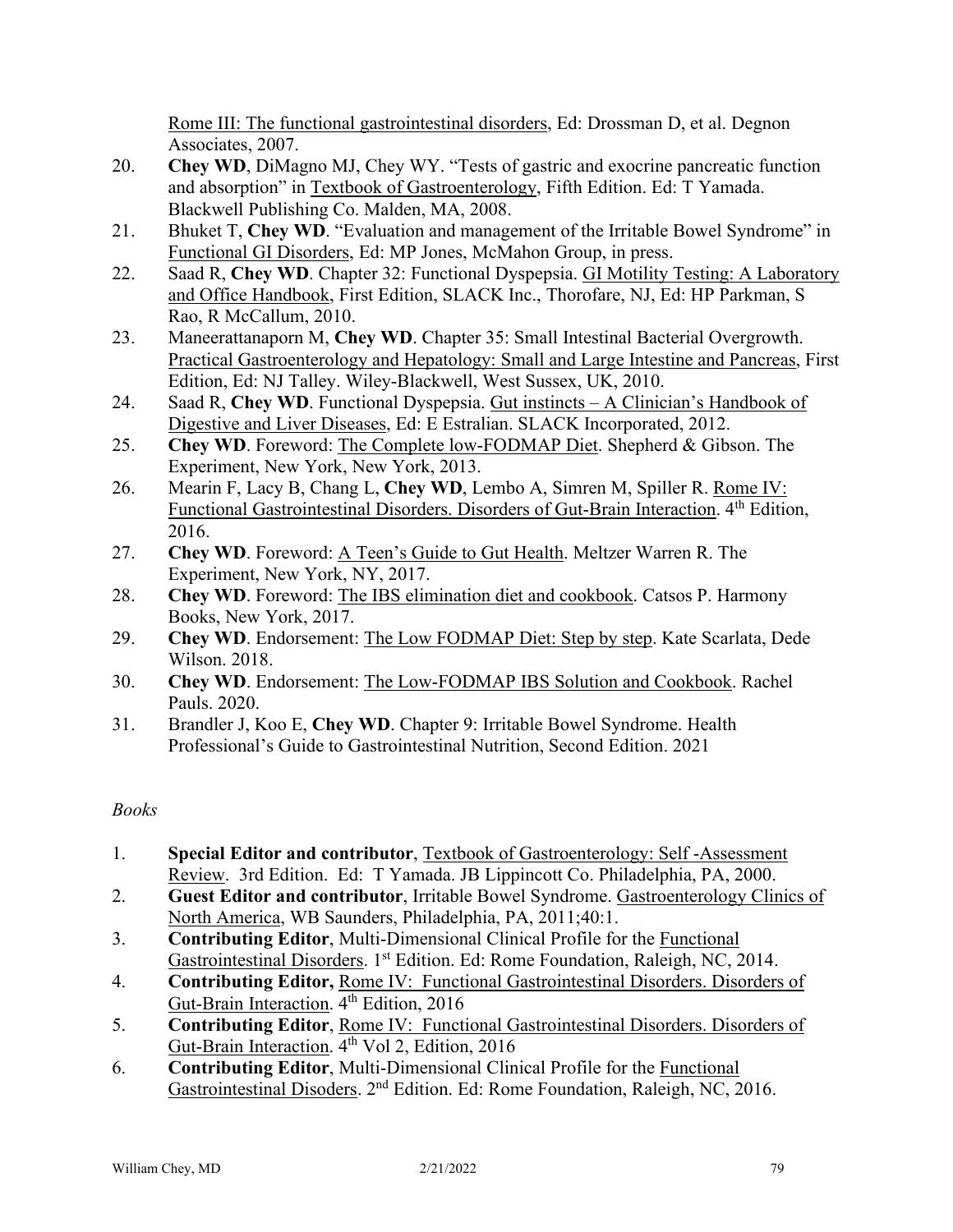- 7. **Contributing Editor**, Functional Gastrointestinal Disorders: Disorders of Gut-Brain Interaction. Special Issue Gastroenterology; Vol 150, Number 6, May 2016
- 8. **Contributing Editor,** Rome IV: Diagnostic Algorithms for Common GI Symptoms. 2nd Edition, 2016
- 9. **Contributing Editor**, Rome IV: Pediatric Functional Gastrointestinal Disorders: Disorders for Gut-Brain Interaction, 1<sup>st</sup> Edition, 2016
- 10. **Contributing Editor**, Rome IV: Functional Gastrointestinal Disorders for Primary Care and Non-GI Clinicians. 1<sup>st</sup> Edition, 2016
- 11. **Contributing Editor**, Rome IV: Diagnostic Questionnaires and Tables for Investigators and Clinicians, 1<sup>st</sup> Edition, 2016.
- 12. **Guest Editor and contributor**, Irritable Bowel Syndrome. Gastroenterology Clinics of North America, WB Saunders, Philadelphia, PA, 2021;in press.

# *Other Media*

- 1. **Chey WD**. Proton pump inhibitors and the urea breath test: how long is long enough? Am J Gastroenterol. 92:720-1, 1997 (letter).
- 2. **Chey WD**. Response to Dr. Stermer, et al. Am J Gastroenterol. 92:1575, 1997.
- 3. **Chey WD**. The channel occlusion technique: a novel method of retrieving polyps following snare resection. Am J Gastroenterol 95:1608-9,2000 (letter).
- 4. Drossman DA, Clouse RE, **Chey WD**, Koch KL, Lembo T, Locke R, Longstreth GF, Mertz H, Norton N, Toner B, Whitehead WE, Wilson JAP. Irritable Bowel Syndrome: New Visions (part 1) Nosology, Epidemiology, and Pathophysiology. Monograph of the Digestive Health Initiative, 1999.
- 5. Drossman DA, Clouse RE, Camilleri M, **Chey WD**, Lebovitz PJ, Lembo T, Longstreth GF, Mertz H, Naliboff BD, Thompson G, Toner B, Whitehead WE. Irritable Bowel Syndrome: New Visions (part 2): Diagnosis and Treatment. Monograph of the Digestive Health Initiative, 2000. (*Award of excellence in education from the American Society of Association Executives in the outstanding print-based education program category*)
- 6. **Chey WD**. Medical Simulations in the Diagnosis and Management of Acid-Related Disorders. CME Monograph accredited by Albert Einstein College of Medicine, 10/2000.
- 7. **Chey WD**. Testing for *H. pylori* infection: which test should you use? SCOPE Issue 1, May 2002, pages 17-20.
- 8. **Chey WD**. Non-erosive esophageal disorders. SCOPE Issue 2, July 2002, pages 14-17.
- 9. Cash BD, **Chey WD**. Irritable bowel syndrome. Northwestern University, Feinberg School of Medicine Reports on Digestive Disorders. 1:4, 2002.
- 10. **Chey WD**. Critical analysis of current therapy of IBS and anticipating future improvements. CME supplement to Gastroenterology and Endoscopy News pg 5-7, February 2003.
- 11. **Chey WD**. Long-term management of GERD: PPI vs. newer endoscopic interventions vs. surgery. Advanced Studies in Medicine. 3:S123-7, 2003.
- 12. Cash BD, **Chey WD**. The role of endoscopy in irritable bowel syndrome. ASGE Clinical Update. 11:1-4, January 2004.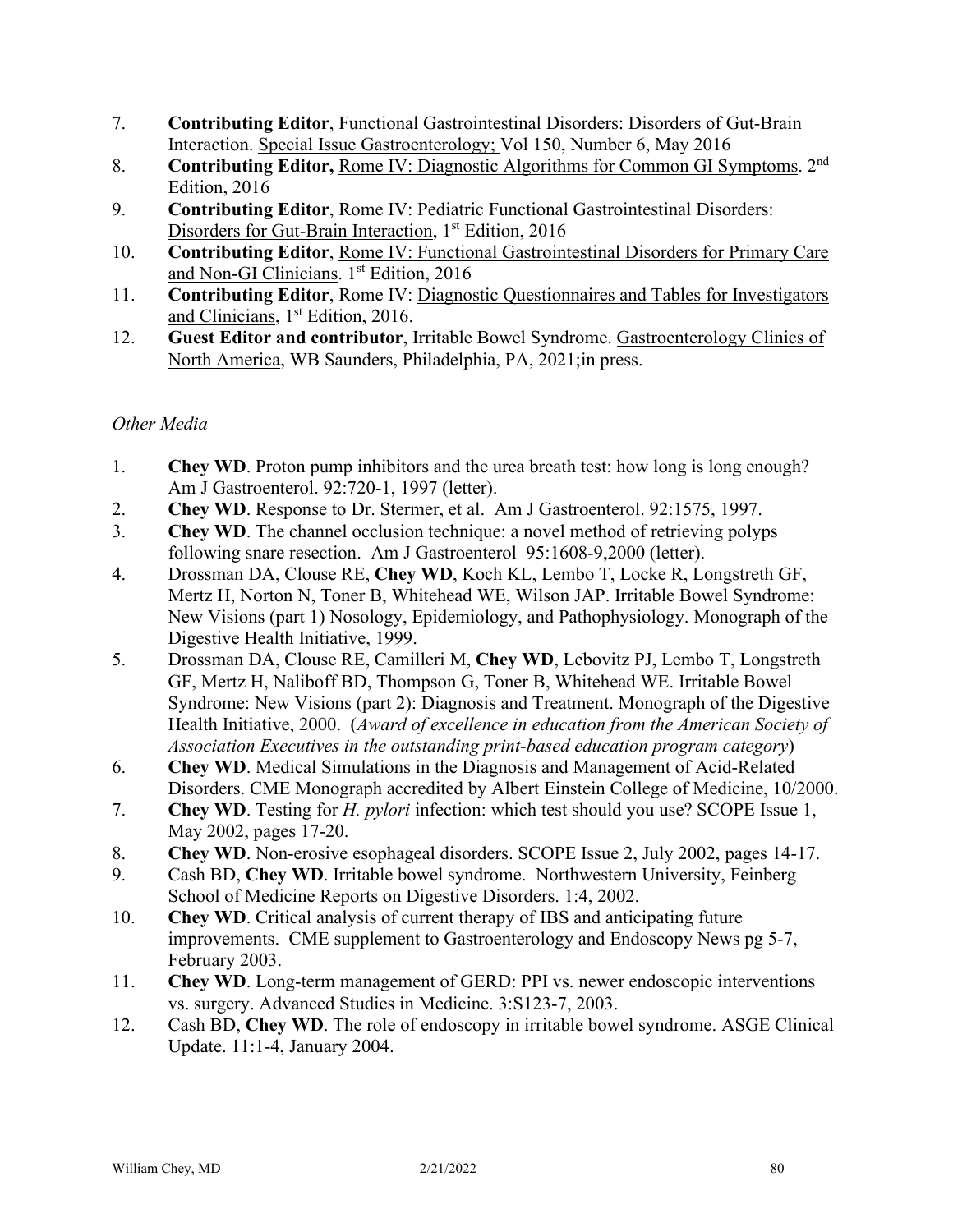- 13. Chang L, **Chey WD**, Prather C. Coping with the complexities of IBS: Practical aspects of patient management. CME supplement to Gastreonterology and Endoscopy News, February 2004.
- 14. Chang L, **Chey WD**. Translating Science into Clinical Outcomes: New Advances in the Management of Irritable Bowel Syndrome, CME Monograph, Rush University Medical Center, April 2004.
- 15. Cash BD, **Chey WD**. A clinical and safety update on serotonergic agents for irritable bowel syndrome and chronic constipation. Family Practice Recertification Supplement, September 2004.
- 16. Cash BD, **Chey WD**. Book Review: Neuro-Gastroenterology. Gastroenterology. 27:1858-9, 2004.
- 17. **Chey WD**, Saad R. Case 4c: Female with severe, persistent GI symptoms. Gastroenterology and Endoscopy News, October 2004.
- 18. Saad R, **Chey WD**. Book Review: Digestion, diet, and disease. Gastroenterology, 128:2175, 2005.
- 19. Cash BD, **Chey WD**. Irritable bowel syndrome and chronic constipation: The latest serotonergic agents. Family Practice Recertification Supplement, January 2005.
- 20. Saad R, **Chey WD**. Peptic ulcer disease in patients with chronic liver disease: Looking beyond bugs and drugs. Gastrointest Endosc 62:357-9, 2005.
- 21. **Chey WD**. Clinical perspectives in chronic constipation. Medscape Gastroenterology, posted 5/27/05,<http://www.medscape.com/viewarticle/505146> .
- 22. **Chey WD**. New insights in IBS-C and chronic constipation. Medscape Gastroenterology, poseted 5/31/06,<http://www.medscape.com/viewarticle/532440> .
- 23. Saad R, **Chey WD**. What is the optimal therapy for patients with *Helicobacter pylori*negative dyspepsia? Gastroenterology Today. X:135-6, 2006.
- 24. **Chey WD**, Rao S. Update on chronic constipation. Clinical Symposia, 2006.
- 25. **Chey WD**. Examining the issues in Functional Bowel Disorders. Medscape Gastroenterology, posted 10/23/07, [http://www.medscape.com/viewarticle/563731.](http://www.medscape.com/viewarticle/563731)
- 26. **Chey WD**. Update on gastroparesis. Reach MD. <http://www.reachmd.com/xmsegment.aspx?sid=1870>
- 27. **Chey WD**. Newer thoughts on irritable bowel syndrome. Reach MD. <http://www.reachmd.com/xmsegment.aspx?sid=1871>
- 28. University of Michigan Health System Press Release: Phase III lubiprostone trials for IBS, 5/19/08: <http://www2.med.umich.edu/prmc/media/newsroom/details.cfm?ID=307>
- 29. University of Michigan Health System Press Release: IBS guideline, 12/18/08: <http://www2.med.umich.edu/prmc/media/newsroom/details.cfm?ID=945>
- 30. University of Michigan Health System Press Release: Celiac disease, 2/2/09: <http://www2.med.umich.edu/prmc/media/newsroom/details.cfm?ID=1030>
- 31. **Chey WD**, Chang L. Providing patient centered care for individuals with IBS. Reach MD. February 2009.<http://www.reachmd.com/cmedetails.aspx?sid=4112>
- 32. **Chey WD**. Chang L. Nonpharmacologic vs. pharmacologic treatments options for chronic constipation and IBS-C. Reach MD. February 2009. <http://www.reachmd.com/cmedetails.aspx?sid=4113>
- 33. **Chey WD**, Chang L. IBS and abuse in women. Reach MD. February 2009. <http://www.reachmd.com/cmedetails.aspx?sid=4114>
- 34. **Chey WD**. Pimentel M. The role of antibiotic therapy in IBS. Reach MD. August 2009.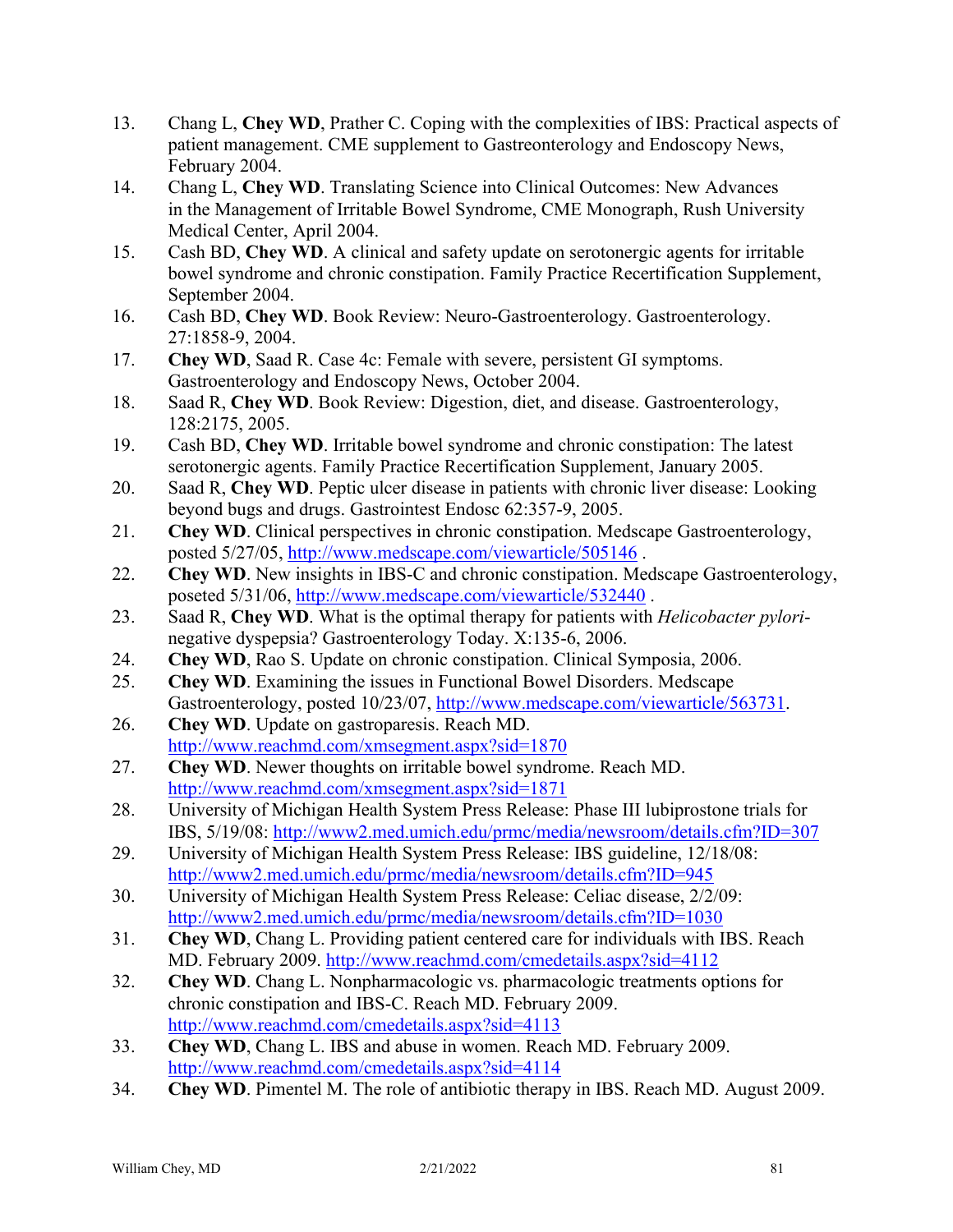- 35. **Chey WD**, Rubenstein J. The Evolving Landscape in GERD and Acid-Related Disorders: What Are the Issues/Unmet Needs and Solutions? Medscape CME Gastroenterology, September 2009,<http://cme.medscape.com/viewarticle/707669>
- 36. Johnson DA, **Chey WD**, Rangarajan M. Managing Challenging Patient Populations With GERD: Common Clinical Challenges and Evidence-Based Solutions. Medscape CME Gastroenterology November 2009,<http://cme.medscape.com/viewarticle/712073>
- 37. University of Michigan Health System Press Release: Shift workers at more risk for IBS, a UM study says, 3/18/10: <http://www2.med.umich.edu/prmc/media/newsroom/details.cfm?ID=1525>
- 38. University of Michigan Health System Press Release: IBS patients not at more risk of colon cancer, 3/9/10:

<http://www2.med.umich.edu/prmc/media/newsroom/details.cfm?ID=1515>

- 39. **Chey WD**, Heidelbaugh J, Vaezi M. Contemporary Issues in GERD: The Economic and Clinical Burden of Disease. Medscape CME Gastroenterology, May 2010, <http://cme.medscape.com/viewarticle/722389>
- 40. University of Michigan Health System Press Release: Rifaximin for IBS, 1/5/11: <http://www2.med.umich.edu/prmc/media/newsroom/details.cfm?ID=1883>
- 41. **Chey WD**, Johnson D. Expert to expert interview on IBS. Medscape Gastroenterology, May 2011.
- 42. **Chey WD**, Saad R. The Management of Constipation Related Functional GI Disorders: An Update on Recent Advances. Medscape Gastroenterology, 2012. <http://www.medscape.org/viewarticle/765791>
- 43. **Chey WD**, Rex D. Update from San Diego 2012: Therapies on the horizon for constipation. Medscape Gastroenterology, 2012. <http://www.medscape.org/viewprogram/32497>
- 44. **Chey WD**. Treatments for Chronic Constipation. Medscape Gastroenterology, 2012.
- 45. University of Michigan Health System Press Release: Drug may relieve IBS symptoms, UM study finds, 9/18/12: [http://umhsheadlines.org/19/drug-may-relieve-irritable-bowel](http://umhsheadlines.org/19/drug-may-relieve-irritable-bowel-syndrome-symptoms-u-m-study-finds/)[syndrome-symptoms-u-m-study-finds/](http://umhsheadlines.org/19/drug-may-relieve-irritable-bowel-syndrome-symptoms-u-m-study-finds/)
- 46. AJG Podcasts: Monthly discussions between the Editors and lead authors of interesting articles from the American Journal of Gastroenterology, <http://www.nature.com/ajg/index.html>
- 47. Expert Perspectives from ACG: Reporting on IBS. GI Health Foundation. November 2012, [http://www.ibscme.tv/programming\\_guide/topics/xpert\\_acg2012/index.cfm?cme\\_proj\\_id](http://www.ibscme.tv/programming_guide/topics/xpert_acg2012/index.cfm?cme_proj_id=40)  $=40$
- 48. **Chey WD,** Curtiss C; Kamdar MM; Peppin JF. Medscape CME Roundtable Making A Difference in Opioid-Induced Constipation: Adding Targeted Therapies to the Treatment Regimen. January 4, 2013. <http://www.medscape.org/viewarticle/779122>
- 49. **Chey WD**, Dorn S. Medscape Education: Curbside Consult on IBS-C. May 20, 2013.
- 50. GERD and Obesity: What's the Connection? Healthy Body, Healthy Mind Episode 1401, Public Broadcasting System.
	- [http://www.itvisus.com/programs/hbhm/episode\\_1401\\_Gerd.asp](http://www.itvisus.com/programs/hbhm/episode_1401_Gerd.asp)
- 51. Talking About Your GI Health: Improving the Dialogue with Your Doctor. Healty Body, Healthy Mind - Episode 1501, Public Broadcasting System. http://www.itvisus.com/programs/hbhm/episode 1501 GI health.asp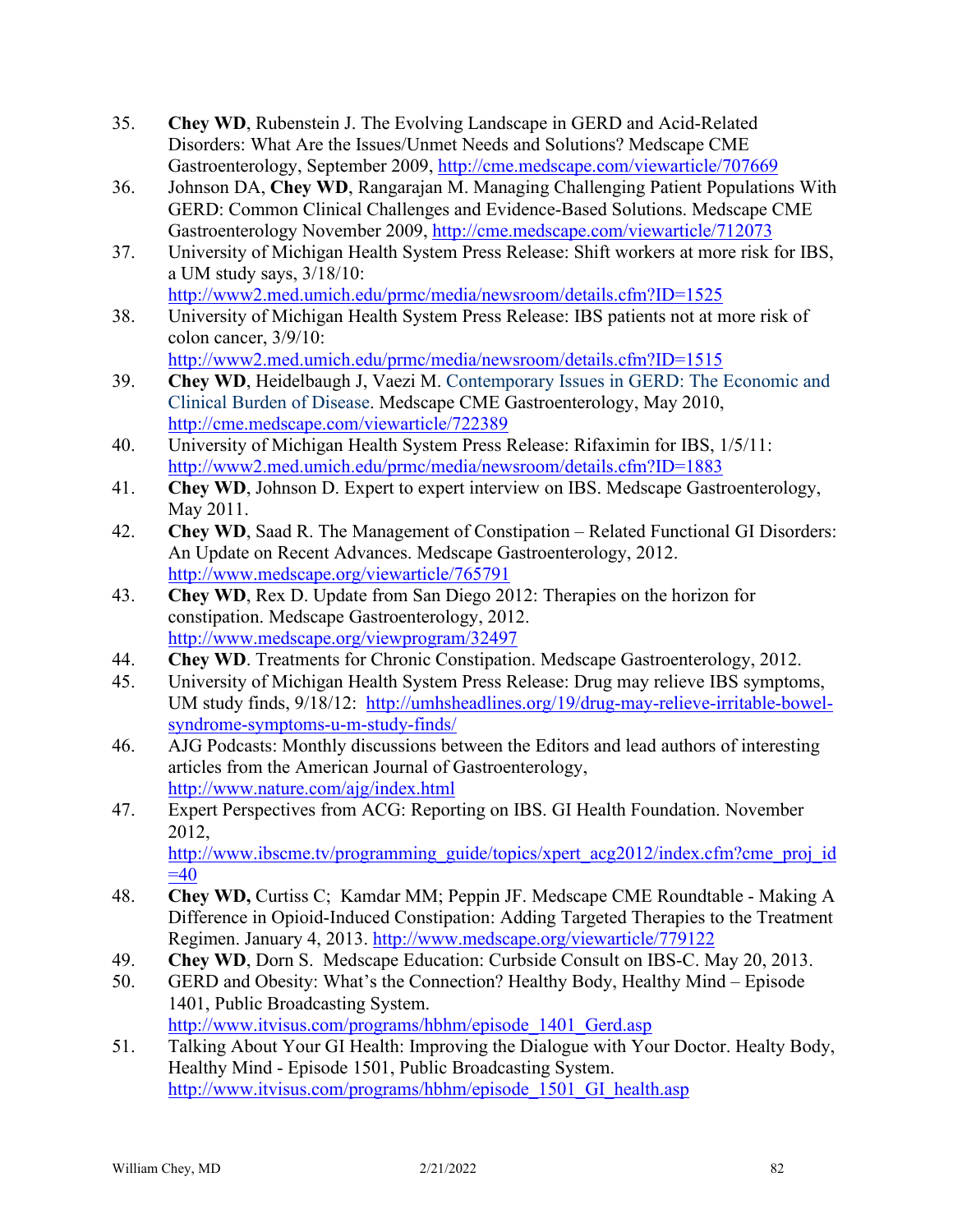- 52. Controlling Irritable Bowel Syndrome. Healthy Body, Healthy Mind Episode 2504, Public Broadcasting System. [http://www.itvisus.com/programs/hbhm/episode\\_2504.asp](http://www.itvisus.com/programs/hbhm/episode_2504.asp)
- 53. New and emerging therapies for FGIDs. Audio-Digest Gastroenterology, Volume 27, Issue 20, October 21, 2013, ISSN 0892-9386 [http://www.audio](http://www.audio-digest.org/pages/htmlos/15251.3.1051358327615669202)[digest.org/pages/htmlos/15251.3.1051358327615669202](http://www.audio-digest.org/pages/htmlos/15251.3.1051358327615669202)
- 54. Topics in Otolaryngology: GERD. Audio-Digest Family Practice, Volume 61, Issue 41, November 7, 2013, ISSN 0271-1362.
- 55. Treatment of *H. pylori* infection. Audio-Digest Family Practice, Volume 61, Issue 45, December 7, 2013, ISSN 0271-1362.
- 56. Chronic Constipation Episode 2901, Public Broadcasting System. [http://www.itvisus.com/programs/hbhm/episode\\_](http://www.itvisus.com/programs/hbhm/episode_2504.asp)
- 57. Gastroenterology Update: Managing IBS. Audio-Digest Internal Medicine, Volume 61, Issue 2, January 14, 2014, ISSN 0271-1303.
- 58. **Chey WD**, Eswaran S, Cash BD. Advances in probiotic therapy for diarrhea-associated illnesses. CME Monograph, Gastroenterology & Endoscopy News, 2014.
- 59. IBS: Current Medical Management Options. Audio Digest Family Practice, Volume 62, Issue 13, April 7, 2014, ISSN 0271-1362.
- 60. Lacy BE, **Chey WD**. Medscape CME discussions on IBS and Chronic Constipation from DDW 2014. May 4, 2014.
- 61. University of Michigan Health System Press Release: Doctors miss the chance to recommend equally effective generics, May 3, 2014, [http://www.uofmhealth.org/news/archive/201405/doctors-miss-chance-recommend](http://www.uofmhealth.org/news/archive/201405/doctors-miss-chance-recommend-equally-effective-generics)[equally-effective-generics](http://www.uofmhealth.org/news/archive/201405/doctors-miss-chance-recommend-equally-effective-generics)
- 62. University of Michigan Health System Press release on NEJM article on naloxegol for opiate induced constipation, June 4, 2014: [http://www.uofmhealth.org/news/archive/201406/drug-trial-shows-promise-treating](http://www.uofmhealth.org/news/archive/201406/drug-trial-shows-promise-treating-constipation-caused-pain)[constipation-caused-pain](http://www.uofmhealth.org/news/archive/201406/drug-trial-shows-promise-treating-constipation-caused-pain)
- 63. University of Michigan Health System Press release: U-M home to nation's most trusted sources for GI research, September 3, 2014. [https://www.umhsheadlines.org/2014/09/u-m-home-to-nations-most-trusted-sources-for](https://www.umhsheadlines.org/2014/09/u-m-home-to-nations-most-trusted-sources-for-gi-research/)[gi-research/](https://www.umhsheadlines.org/2014/09/u-m-home-to-nations-most-trusted-sources-for-gi-research/)
- 64. What is gluten? TED-ed video, January 2015. [http://ed.ted.com/lessons/what-s-the-big](http://ed.ted.com/lessons/what-s-the-big-deal-with-gluten-william-d-chey)[deal-with-gluten-william-d-chey](http://ed.ted.com/lessons/what-s-the-big-deal-with-gluten-william-d-chey)
- 65. **Chey W**. FODMAPs Alter Symptoms and the Metabolome of Patients With IBS: A Randomised Controlled Trial. PracticeUpdate website. Available at: [http://www.practiceupdate.com/content/fodmaps-and-symptoms-in-patients-with](http://www.practiceupdate.com/content/fodmaps-and-symptoms-in-patients-with-irritable-bowel-syndrome/36735/65/9/1)[irritable-bowel-syndrome/36735/65/9/1.](http://www.practiceupdate.com/content/fodmaps-and-symptoms-in-patients-with-irritable-bowel-syndrome/36735/65/9/1) Accessed April 15, 2016.
- 66. **Chey WD**, Lacy B, Cash B. IBS-D: From Diagnosis to Management. Medscape. February 24, 2017: [http://www.medscape.org/viewarticle/872892.](http://www.medscape.org/viewarticle/872892)
- 67. **Chey WD**. FDgard demonstrated rapid relief of symptoms in functional dyspepsia. Medicalresearch.com, June 5, 2017, [https://medicalresearch.com/author](https://medicalresearch.com/author-interviews/fdgard-demonstrated-rapid-relief-of-symptoms-in-functional-dyspepsia/35035/#more-35035)[interviews/fdgard-demonstrated-rapid-relief-of-symptoms-in-functional](https://medicalresearch.com/author-interviews/fdgard-demonstrated-rapid-relief-of-symptoms-in-functional-dyspepsia/35035/#more-35035)[dyspepsia/35035/#more-35035.](https://medicalresearch.com/author-interviews/fdgard-demonstrated-rapid-relief-of-symptoms-in-functional-dyspepsia/35035/#more-35035)
- 68. **Chey WD**, Lembo AL. Optimizing management of patients with IBS-D, AGA & Med-IQ, May 12, 2017 [https://www.med-iq.com/family-medicine/gastroenterology/internal](https://www.med-iq.com/family-medicine/gastroenterology/internal-medicine/free-cme-course/optimizing-the-management-of-patients-with-ibs-today.html)[medicine/free-cme-course/optimizing-the-management-of-patients-with-ibs-today.html](https://www.med-iq.com/family-medicine/gastroenterology/internal-medicine/free-cme-course/optimizing-the-management-of-patients-with-ibs-today.html)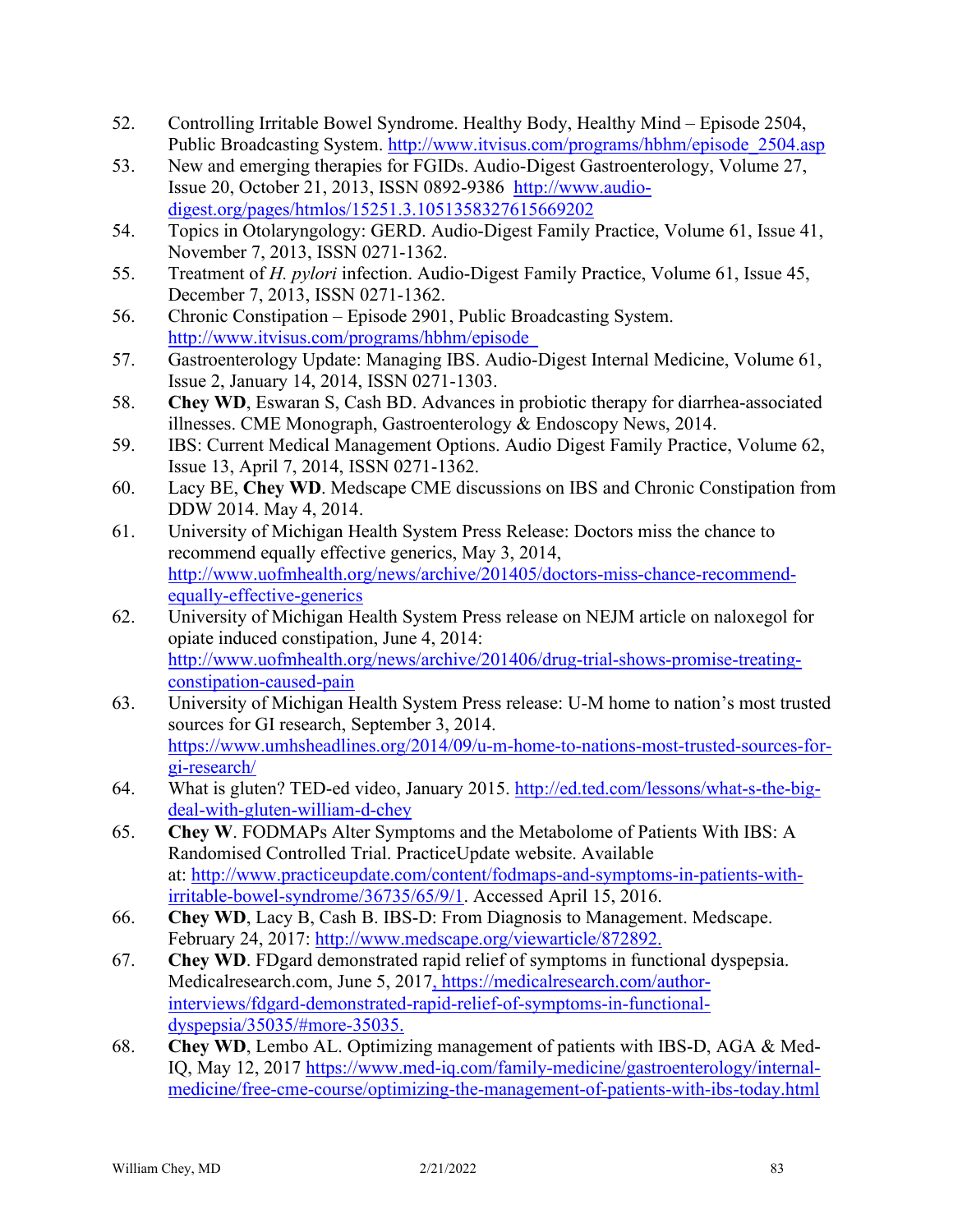- 69. **Chey WD**. Individualized IBS diets reduce symptoms better than placebo: Perspective. Helio Gastroenterol, September 21, 2017 [https://www.healio.com/gastroenterology/irritable-bowel](https://www.healio.com/gastroenterology/irritable-bowel-syndrome/news/online/%7Ba6f4365c-92a2-4926-abee-38550bc2bcf4%7D/individualized-ibs-diets-reduce-symptoms-better-than-placebo?utm_source=selligent&utm_medium=email&utm_campaign=gastroenterology%20news&m_bt=129297058195)[syndrome/news/online/%7Ba6f4365c-92a2-4926-abee-](https://www.healio.com/gastroenterology/irritable-bowel-syndrome/news/online/%7Ba6f4365c-92a2-4926-abee-38550bc2bcf4%7D/individualized-ibs-diets-reduce-symptoms-better-than-placebo?utm_source=selligent&utm_medium=email&utm_campaign=gastroenterology%20news&m_bt=129297058195)[38550bc2bcf4%7D/individualized-ibs-diets-reduce-symptoms-better-than](https://www.healio.com/gastroenterology/irritable-bowel-syndrome/news/online/%7Ba6f4365c-92a2-4926-abee-38550bc2bcf4%7D/individualized-ibs-diets-reduce-symptoms-better-than-placebo?utm_source=selligent&utm_medium=email&utm_campaign=gastroenterology%20news&m_bt=129297058195)[placebo?utm\\_source=selligent&utm\\_medium=email&utm\\_campaign=gastroenterology%](https://www.healio.com/gastroenterology/irritable-bowel-syndrome/news/online/%7Ba6f4365c-92a2-4926-abee-38550bc2bcf4%7D/individualized-ibs-diets-reduce-symptoms-better-than-placebo?utm_source=selligent&utm_medium=email&utm_campaign=gastroenterology%20news&m_bt=129297058195) [20news&m\\_bt=129297058195](https://www.healio.com/gastroenterology/irritable-bowel-syndrome/news/online/%7Ba6f4365c-92a2-4926-abee-38550bc2bcf4%7D/individualized-ibs-diets-reduce-symptoms-better-than-placebo?utm_source=selligent&utm_medium=email&utm_campaign=gastroenterology%20news&m_bt=129297058195)
- 70. **Chey WD**. Expert Picks from 2017 WCOG/ACG: Part 2. Gastroenterology & Endoscopy News, January 22, 2018.
- 71. UM Health Blog: Irritable Bowel Syndrome: Symptoms, Treatments, Effects. [https://healthblog.uofmhealth.org/digestive-health/physical-and-financial-toll-of-irritable](https://healthblog.uofmhealth.org/digestive-health/physical-and-financial-toll-of-irritable-bowel-syndrome)[bowel-syndrome](https://healthblog.uofmhealth.org/digestive-health/physical-and-financial-toll-of-irritable-bowel-syndrome)
- 72. **Chey WD**. Most GIs believe IBS diets 'as good or better' than medical therapy. Healio GI, June 21, 2018. [https://www.healio.com/gastroenterology/irritable-bowel](https://www.healio.com/gastroenterology/irritable-bowel-syndrome/news/online/%7Bc3f69219-fb1f-4bc9-8901-5df500e015a4%7D/most-gis-believe-ibs-diets-as-good-or-better-than-medical-therapy)[syndrome/news/online/%7Bc3f69219-fb1f-4bc9-8901-5df500e015a4%7D/most-gis](https://www.healio.com/gastroenterology/irritable-bowel-syndrome/news/online/%7Bc3f69219-fb1f-4bc9-8901-5df500e015a4%7D/most-gis-believe-ibs-diets-as-good-or-better-than-medical-therapy)[believe-ibs-diets-as-good-or-better-than-medical-therapy](https://www.healio.com/gastroenterology/irritable-bowel-syndrome/news/online/%7Bc3f69219-fb1f-4bc9-8901-5df500e015a4%7D/most-gis-believe-ibs-diets-as-good-or-better-than-medical-therapy)
- 73. **Chey WD**. Data highlights diet, nutrition impact on GI disorders. Healio GI, October 11, 2018. [https://www.healio.com/gastroenterology/nutrition/news/online/%7B9ca5f287-](https://www.healio.com/gastroenterology/nutrition/news/online/%7B9ca5f287-806c-4e28-8df9-19f48dc06c7d%7D/video-data-highlights-diet-nutrition-impact-on-gi-disorders) [806c-4e28-8df9-19f48dc06c7d%7D/video-data-highlights-diet-nutrition-impact-on-gi](https://www.healio.com/gastroenterology/nutrition/news/online/%7B9ca5f287-806c-4e28-8df9-19f48dc06c7d%7D/video-data-highlights-diet-nutrition-impact-on-gi-disorders)[disorders](https://www.healio.com/gastroenterology/nutrition/news/online/%7B9ca5f287-806c-4e28-8df9-19f48dc06c7d%7D/video-data-highlights-diet-nutrition-impact-on-gi-disorders)
- 74. **Chey WD**. How to bridge the patient education gap in chronic constipation. Healio GI, November 27, 2018. [https://www.healio.com/gastroenterology/motility/news/online/%7Bfaedf629-8f37-4052-](https://www.healio.com/gastroenterology/motility/news/online/%7Bfaedf629-8f37-4052-9371-57ec8fc0215f%7D/video-how-to-bridge-the-patient-education-gap-in-chronic-constipation) [9371-57ec8fc0215f%7D/video-how-to-bridge-the-patient-education-gap-in-chronic](https://www.healio.com/gastroenterology/motility/news/online/%7Bfaedf629-8f37-4052-9371-57ec8fc0215f%7D/video-how-to-bridge-the-patient-education-gap-in-chronic-constipation)[constipation](https://www.healio.com/gastroenterology/motility/news/online/%7Bfaedf629-8f37-4052-9371-57ec8fc0215f%7D/video-how-to-bridge-the-patient-education-gap-in-chronic-constipation)
- 75. **Chey WD**. Podcast: Managing Constipation, April 5, 2019. <https://www.breastcancer.org/community/podcasts/constipation-20190412>
- 76. **Chey WD**. Physicians' words guide patients from hopeless to hopeful. Healio GI, May 23, 2019. [https://www.healio.com/gastroenterology/practice](https://www.healio.com/gastroenterology/practice-management/news/online/%7Bc1e38310-a030-4a81-a36c-73dad8aa055a%7D/video-physicians-words-guide-patients-from-hopeless-to-hopeful)[management/news/online/%7Bc1e38310-a030-4a81-a36c-73dad8aa055a%7D/video](https://www.healio.com/gastroenterology/practice-management/news/online/%7Bc1e38310-a030-4a81-a36c-73dad8aa055a%7D/video-physicians-words-guide-patients-from-hopeless-to-hopeful)[physicians-words-guide-patients-from-hopeless-to-hopeful](https://www.healio.com/gastroenterology/practice-management/news/online/%7Bc1e38310-a030-4a81-a36c-73dad8aa055a%7D/video-physicians-words-guide-patients-from-hopeless-to-hopeful)
- 77. **Chey WD**. Opioids lead to dyssynergic defecation. Healio GI, June 14, 2019. [https://www.healio.com/gastroenterology/motility/news/online/%7Bf1d6979c-e837-](https://www.healio.com/gastroenterology/motility/news/online/%7Bf1d6979c-e837-4c09-af15-5760a84c4514%7D/video-opioids-lead-to-dyssynergic-defecation) [4c09-af15-5760a84c4514%7D/video-opioids-lead-to-dyssynergic-defecation](https://www.healio.com/gastroenterology/motility/news/online/%7Bf1d6979c-e837-4c09-af15-5760a84c4514%7D/video-opioids-lead-to-dyssynergic-defecation)
- 78. Multiple appearances on the Ira Breit Show, Sirius XM Radio, <https://doctorira.blogspot.com/2017/09/monday-september-18th-on-doctor-ira.html>
- 79. Dr. Nandi Show, [https://askdrnandi.com/ask-dr-nandi-show/.](https://askdrnandi.com/ask-dr-nandi-show/) June 5, 2019 show to be aired later in 2019.
- 80. **Chey WD**. Episode 3 Podcast on IBS, May 2019.<https://www.ibspatient.org/podcasts/>
- 81. **Gut Feeling.** WHYY PBS, September 13, 2019.<https://whyy.org/episodes/gut-feeling/>
- 82. **Fodmap 101:** The beginner's guiden to a low fodmap diet. Weight Watchers. https://weightwatchers.com
- 83. Radio Interview about chronic constipation. Health Professional Radio, January 30, 2020.
- 84. Expert guest, Ira Breit Show, Sirius XM-Doctor Radio, February 10, 2020.
- 85. Michigan Health Lab, January 2020- [https://labblog.uofmhealth.org/lab-report/are](https://labblog.uofmhealth.org/lab-report/are-digestive-issues-a-symptom-of-covid-19)[digestive-issues-a-symptom-of-covid-19](https://labblog.uofmhealth.org/lab-report/are-digestive-issues-a-symptom-of-covid-19)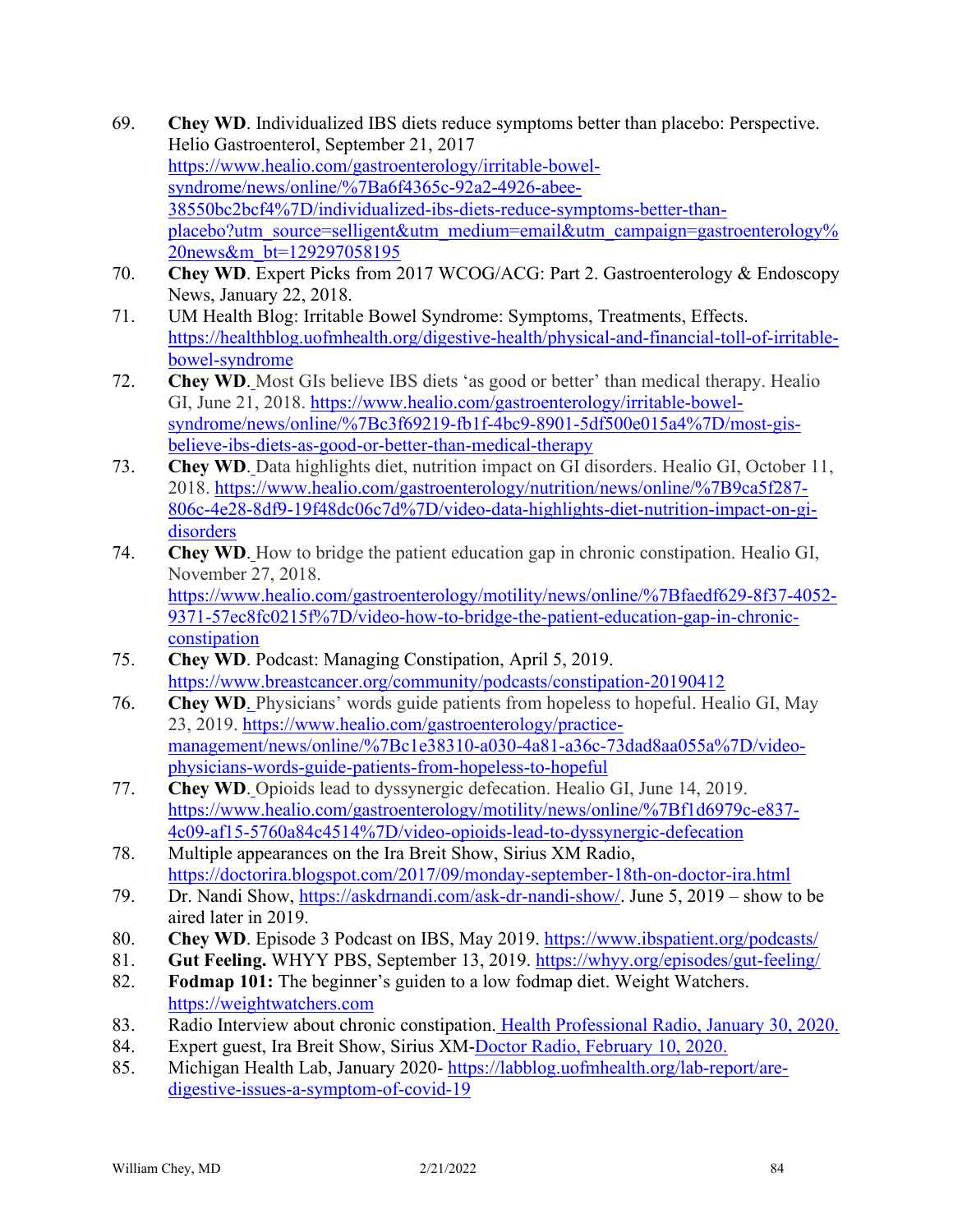- 86. Unusual symptoms of COVID-19 you need to know about. AARP. http://www.aarp.org/health/conditions-treatments/info=2020/unusual-coronavirussymptoms.html
- 87. Expert guest, Doctor Radio with Mark Pochapin, Sirius XM- Doctor Radio, April 9, 2020.
- 88. Expert guest, Ira Breit Show, Sirius XM-Doctor Radio, May 18, 2020.
- 89. Expert guest, Ira Breit Show, Sirius XM-Doctor Radio, August 10, 2020
- 90. Holistic care of IBS Facebook Live, Twitter Chat, Rome Foundation, August 12, 2020.
- 91. Epicurators 3 tips for patients with FGIDs August 10, 2020: [https://preview.hs](https://preview.hs-sites.com/_hcms/preview/content/33387418205?portalId=5196012&_preview=true&cacheBust=0&preview_key=lWnmigdd&from_buffer=false)[sites.com/\\_hcms/preview/content/33387418205?portalId=5196012&\\_preview=true&cacheB](https://preview.hs-sites.com/_hcms/preview/content/33387418205?portalId=5196012&_preview=true&cacheBust=0&preview_key=lWnmigdd&from_buffer=false) [ust=0&preview\\_key=lWnmigdd&from\\_buffer=false](https://preview.hs-sites.com/_hcms/preview/content/33387418205?portalId=5196012&_preview=true&cacheBust=0&preview_key=lWnmigdd&from_buffer=false)
- 92. Healthy Now: What is IBS? Parade.com, February 5, 2021: <https://parade.com/1159037/ashleylauretta/what-is-ibs/>
- 93. Healthy Now: Got heartburn again? Might be time to check your diet. Parade.com. February 3, 2021:<https://parade.com/1158601/jenniferlarson/foods-that-cause-heartburn/>
- 94. "Myths and misconceptions about IBS", a webinar for patients, April 19, 2021. [https://commdx.com/ibs-myths-and-misconceptions-webinar-series](https://commdx.com/ibs-myths-and-misconceptions-webinar-series-resources/?utm_medium=email&utm_source=sharpspring&sslid=Mzc1MjG3MDQ0tTAxAgA&sseid=MzIyNLc0MzE1MQMA&jobid=968ed5ef-ab50-47af-8d60-9d74ade09a94)[resources/?utm\\_medium=email&utm\\_source=sharpspring&sslid=Mzc1MjG3MDQ0tTA](https://commdx.com/ibs-myths-and-misconceptions-webinar-series-resources/?utm_medium=email&utm_source=sharpspring&sslid=Mzc1MjG3MDQ0tTAxAgA&sseid=MzIyNLc0MzE1MQMA&jobid=968ed5ef-ab50-47af-8d60-9d74ade09a94) [xAgA&sseid=MzIyNLc0MzE1MQMA&jobid=968ed5ef-ab50-47af-8d60-9d74ade09a94](https://commdx.com/ibs-myths-and-misconceptions-webinar-series-resources/?utm_medium=email&utm_source=sharpspring&sslid=Mzc1MjG3MDQ0tTAxAgA&sseid=MzIyNLc0MzE1MQMA&jobid=968ed5ef-ab50-47af-8d60-9d74ade09a94)
- 95. "Chief Rounds with Mark Pochapin" Sirius XM-Doctor Radio, April 22, 2021.
- 96. "Myths and misconceptions about IBS", a webinar for providers, April 26, 2021.
- 97. "Gut health and exercise" Time Health, May 2021.

# *Podcasts:*

- 1. Founding Co-host AJG Author Podcasts 2012-2015
- 2. AJG Author Podcast: Food: The Main Course to Wellness and Illness in Patients with IBS. February 2016.
- 3. AJG Author Podcast: Low FODMAP Diet vs. NICE Guidelines in US Adults with IBS-D. December 2016.
- 4. ACG Clinical Guideline Podcast: Treatment of Helicobacter pylori infection. February 2017
- 5. Gut Talk: COVID 19 Updates. Mark Pochapin & David Greenwald. March 2020
- 6. Gut Talk: Non-traditional careers in Medicine. Tachi Yamada. April 2020
- 7. Gut Talk: Health Policy: Debbie Dingell. May 2020
- 8. Gut Talk: Nutrition, Innovation, and Entrepreneurship. Peter Gibson. September 2020.
- 9. Gut Talk: Curiosity and Persistence: The discovery of *H. pylori*: Barry Marshall. October 2020.
- 10. Gut Talk: Telemedicine: A silver lining of the pandemic? Jordan Karlitz, Jacqueline Gaulin, August 2020.
- 11. Gut Talk: COVID 19 and IBD: What gastroenterologists need to know. Gil Melmed, September 2020.
- 12. Gut Talk: The Rome IV Criteria and What's Next for Rome V. Doug Drossman, December, 2020.
- 13. Gut Talk: Probiotics: Should we or shouldn't we? Eammon Quigley, March 2021.
- 14. AJG Author Podcast: Evidence of duodenal epithelial barrier impairment in patients with functional dyspepsia. February 2021.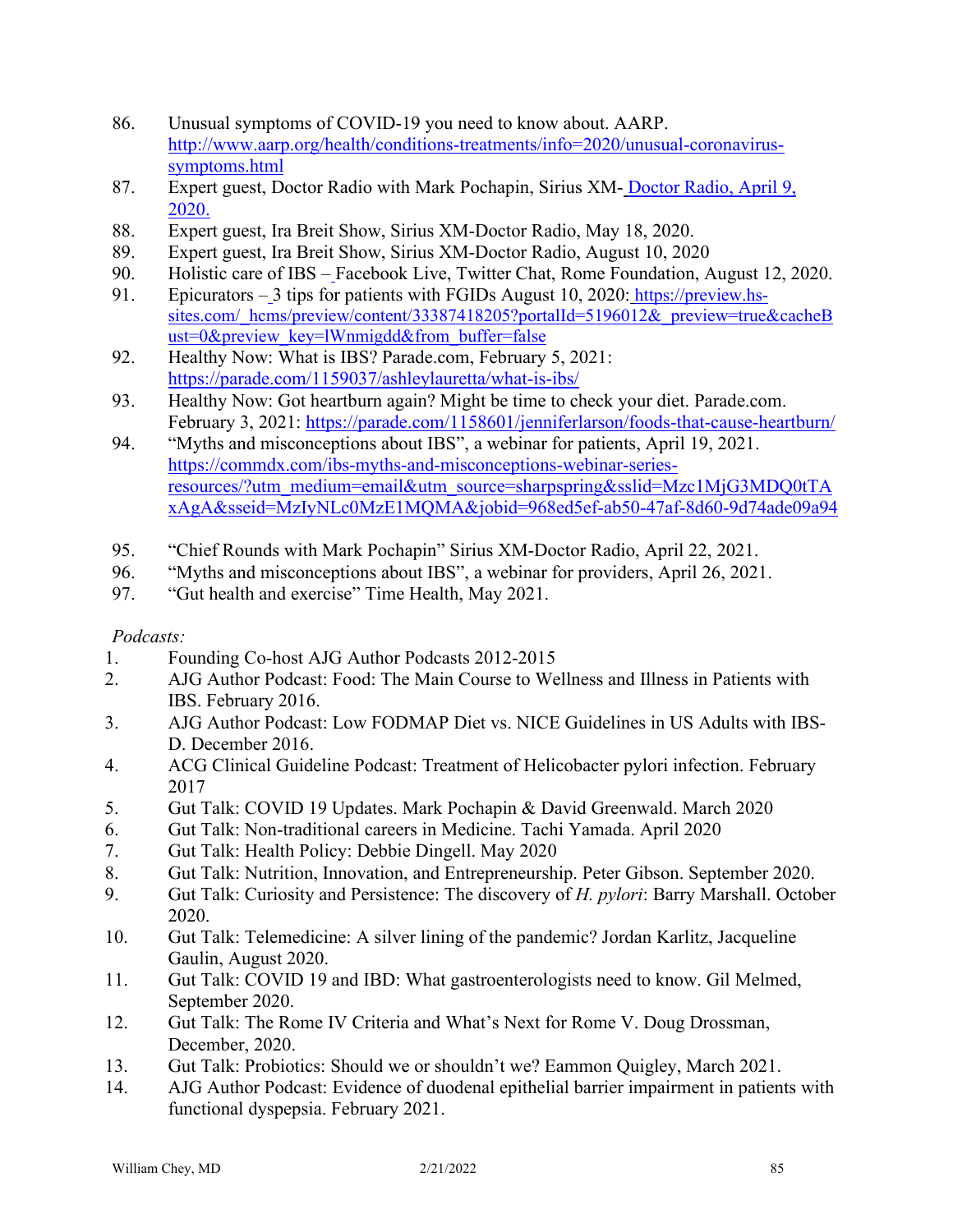- 15. Gut Talk: ACG IBS Clinical Practice Guideline. Brian Lacy, March 2021.
- 16. Gut Talk: Virtual reality in GI. Brennan Spiegel, June 2021.
- 17. Gut Talk: Diversity, Equity, and Inclusion, Sophie Balzora, July 2021.

# *Abstracts, Preliminary Communications, Panel Discussions*

- 1. **Chey WD** and Owyang C. VIP has a selective relaxant effect on colonic myocytes contracted by agonists that utilize an IP3 dependent pathway. Submitted to the 9th International Symposium on GI Hormones, Leuven, Belgium. September, 1992 (Poster presentation).
- 2. **Chey WD**, Patel A, and Owyang C. Galanin receptors in longitudinal and circular colonic myocytes of guinea pig are coupled to different intracellular mediators: Differential involvement of extracellular calcium and cyclic AMP pathways to mediate contraction and relaxation. Gastroenterol 104: A489, 1993 (Oral presentation).
- 3. Gutanalog reduces perception of rectal distention by specific inhibition of spinal afferent pathways. Gastroenterol 1993; 104: A571 (Oral presentation).
- 4. **Chey WD**, Hasler W, Soudah H, and Owyang C. Intraduodenal lipid induces isobaric gastric fundus relaxation, antral motor inhibition, and pyloric contraction: Role of endogenous CCK. Gastroenterol 1993; 104: A817.
- 5. **Chey WD**, Beydoun A, Hasler W, Kim M, and Owyang C. Octreotide reduces spinal afferent transmission in diarrhea-predominant Irritable Bowel Patients. Gastroenterol 1994; 106: A478 (Oral presentation).
- 6. Hasler W, **Chey WD**, Kim M, and Owyang C. Distinct mechanisms mediate tachygastria evoked by acute hyperglycemia and experimental motion sickness: Roles of endogenous prostaglandins and cholinergic pathways. Gastroenterol 1994; 106: A508 (Oral presentation).
- 7. Sims M, Hasler W, **Chey WD**, Kim M, and Owyang C. Acute hyperglycemia inhibits gastrocolonic and colonic peristaltic reflexes measured by an electronic barostat in healthy humans. Gastroenterol 1994; 106: A566 (Oral presentation).
- 8. Kohagen K, Hasler W, Kim M, McDonnell M, **Chey WD**, and Owyang C. Transdermal nicotine evokes gastric dysrhythmias via a prostaglandin-dependent pathway with associated antral hypomotility: a model for decreased gastric motility with smoking. Gastroenterol 1994; 106: A525 (Oral presentation).
- 9. **Chey WD**, Beydoun A, Hasler W, Kim M, and Owyang C. Octreotide reduces spinal afferent transmission in diarrhea-predominant Irritable Bowel Patients. Dig Dis Sci 39: 1792, 1994 (10th International Symposium on Gastrointestinal Hormones, Santa Barbara, CA. August 29, 1994, Oral Presentation).
- 10. **Chey WD**, Kim ML, Hasler WL, Owyang C. Acute hyperglycemia alters perception of rectal balloon distention and blunts the rectoanal inhibitory reflex in healthy volunteers: implications for diabetic constipation. Gastroenterol 107: 1240, 1994 (American Motility Society Biennial Symposium, Wintergreen, VA. October 1994, Oral Presentation).
- 11. Hasler WL, Kohagen K, Kim M, McDonnell M, **Chey WD**, Owyang C. Nicotine effects of prostaglandin-dependent gastric slow wave rhythmicity and antral motility in nonsmokers and smokers. Gastroenterol 107: 1245, 1994 (American Motility Society Biennial Symposium, Wintergreen, VA. October 1994, Poster presentation).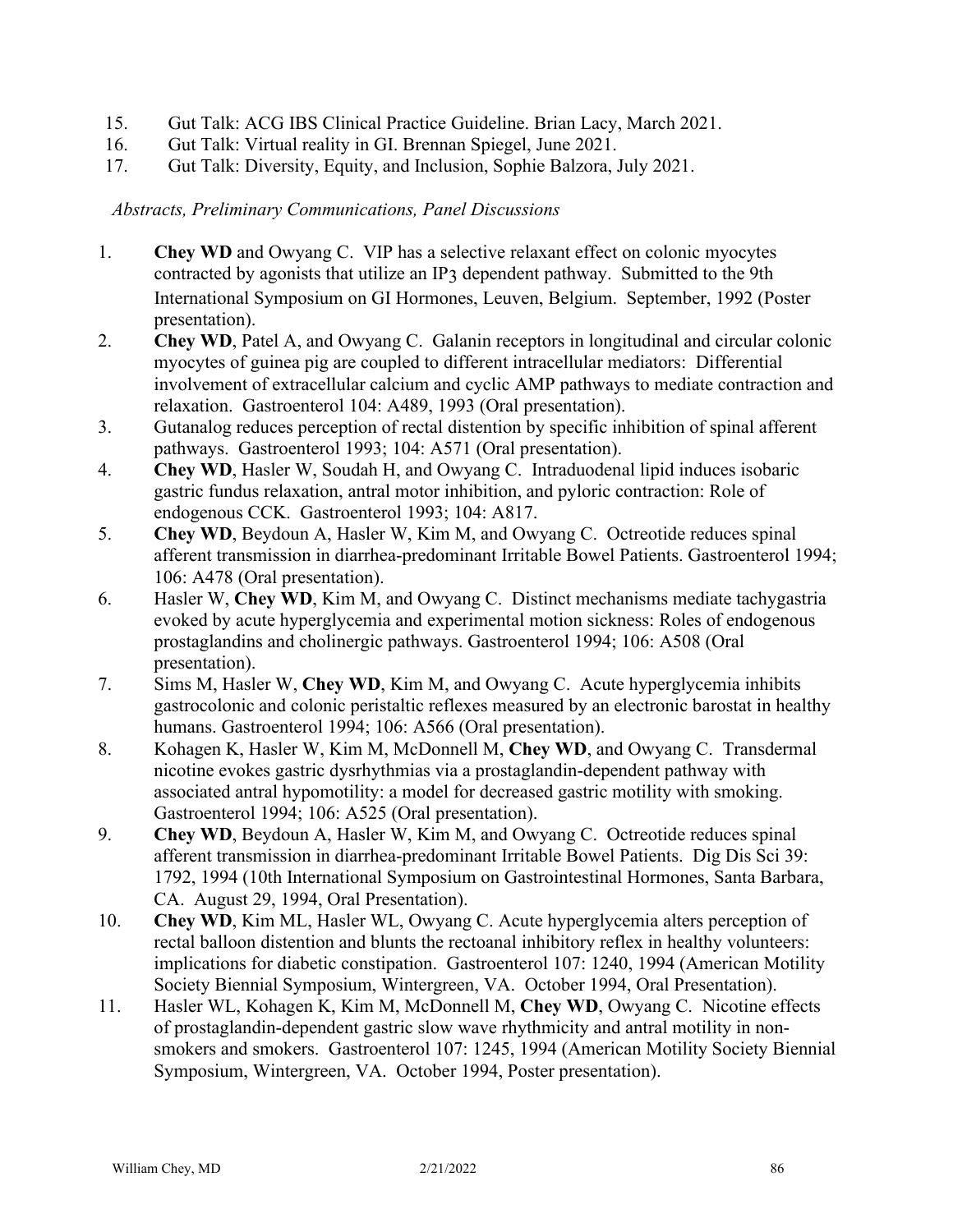- 12. **Chey WD**, Beydoun A, Kim M, Hasler W, Spybrook M, Owyang C. Hyperglycemia blunts perception of electrical rectal stimulation by effects on central processing of afferent input. Gastroenterol 1995; 108: A582 (Oral Presentation).
- 13. **Chey WD**, Hasler W, Kim M, Owyang C. Suppression of gastric acid secretion corrects the prolongation of migrating motor complex duration in patients with gastroesophageal reflux. Gastroenterol 1995; 108: A582 (Poster Presentation).
- 14. Kim M, **Chey WD**, Owyang C, Hasler W. Role of plasma vasopressin as a possible mediator of nausea and gastric slow wave dysrhythmias in experimental motion sickness. Gastroenterol 1995; 108: A628 (Poster Presentation).
- 15. Carpenter S, **Chey WD**, Hasler W, Fey D, Kim M, Spybrook M, Owyang C. Modulation of CCK and non-CCK dependent pancreatic enzyme secretion by inhibitory 5-HT3 pathways. Gastroenterol 1995; 108: A346 (Oral Presentation).
- 16. **Chey WD**, Kim ML, Hasler WL, Owyang C. Acute hyperglycemia alters perception of rectal balloon distention and blunts the rectoanal inhibitory reflex in healthy volunteers: implications for diabetic constipation. Glaxo Institute for Digestive Health Research Awards Alumni Symposium. Research Triangle Park, NC. January 28, 1995.
- 17. Kim M, Lu Y, **Chey WD**, Owyang C, Hasler W. Desensitization of the prostaglandindependent slow wave dysrhythmic response to acute hyperglycemia in healthy chronic smokers. Submitted to the Third International Workshop on EGG, May, 1995 (Trainee Travel Award Winner).
- 18. Hasler W, Kim M, **Chey WD**, Owyang C. Correlation of tachygastria and EGG signal power with plasma vasopressin levels and symptoms in response to distinct dysrhythmic stimuli. Submitted to the Third International Workshop on EGG, May, 1995 (Walter Alvarez Award for Excellence in Electrogastrography Research).
- 19. **Chey WD**, Beydoun A, Kim M, Hasler W, Spybrook M, Owyang C. Hyperglycemia blunts perception of electrical rectal stimulation by effects on central processing of afferent input. Third International Symposium on Brain-Gut Interactions, Cambridge, UK, July 20- 22, 1995 (Travel Scholarship Winner).
- 20. Kim M, Lu Y, **Chey WD**, Owyang C, Hasler W. Hyperglycemia induces gastric dysrhythmias: mediation by prostaglandin-dependent pathways. Submitted to XV International Symposium on Gastrointestinal Motility, Rome, Italy, November, 1995.
- 21. Hasler W, Kim M, **Chey WD**, Owyang C. Cholinergic blockade in the CNS prevents gastric dysrhythmias and nausea during experimental motion sickness: mediation by inhibition of release and action of vasopressin. Submitted to XV International Symposium on Gastrointestinal Motility, Rome, Italy, November, 1995.
- 22. **Chey WD**, Stevens M, Hasler WL, Hooper F, Greene D, Owyang C. Hyperglycemia blunts rectal afferent transmission and increases rectal compliance in diabetic patients: A possible model of diabetic constipation. Gastroenterol 1996; 110: A647 (Presidential plenary poster presentation at DDW '96).
- 23. **Chey WD**, Fey D, Scheiman J, Nostrant T, Del Valle. The role of acid suppression in the effects of lansoprazole and ranitidine on the  ${}^{14}$ C-urea breath test. Gastroenterol 1996; 110: A80, (Poster presentation).
- 24. **Chey WD**, Murthy UK, Linscheer WG, Weisenfeld B, Bennett T, Barnett J, Elta G, Hasler W, Nostrant T, Scheiman JM. A comparison between 4 different commercially available serology tests for *Helicobacter pylori*. Gastroenterol 1996; 110: A80 (Poster presentation).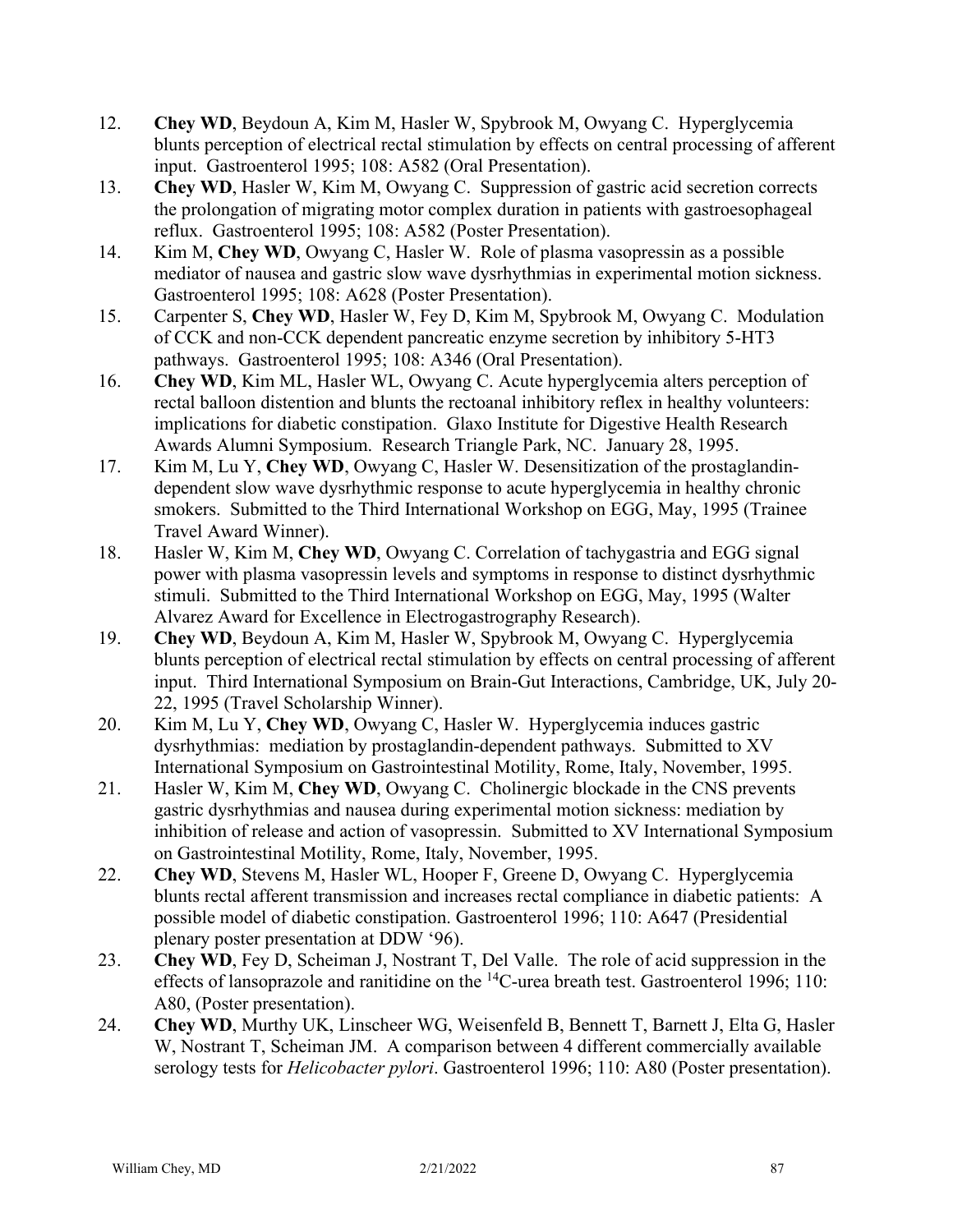- 25. Hasler W, Fey D, Woods M, Hooper F, **Chey WD**, Owyang C. Relative roles of gastric mechanoreceptors and intestinal nutrient chemoreceptors in postprandial electrogastrographic signal increases. Gastroenterol 1996; 110: A676.
- 26. Jednak M, Shadigian E, Hooper F, Woods M, **Chey WD**, Owyang C. Effects of nutrient composition on symptoms and slow wave dysrhythmias in nausea of pregnancy. Gastroenterol 1996; 110: A686.
- 27. Hasler W, Lu Y, Li Y, Fey D, **Chey WD**, Owyang C. Hyperglycemia induces gastric dysrhythmias via endogenous prostaglandin production: mediation by cholinergic pathways in the central nervous system. Gastroenterol 1996; 110: A1078.
- 28. **Chey WD**, Fey D, Scheiman J, Nostrant T, Del Valle. The role of acid suppression in the effects of lansoprazole and ranitidine on the  ${}^{14}$ C-urea breath test. Developments in *Helicobacter* Research: From the Basic Laboratory to the Patient, St. Petersburg, FL, February 1996.
- 29. **Chey WD**, Fisher L, Elta GH, Barnett J, Nostrant T, Del Valle J, Scheiman J. One week, BID therapy for H. pylori: A randomized comparison of 2 strategies. Gastroenterol 1997; 112: A87 (Poster presentation).
- 30. **Chey WD**, Murthy U, Barish C, Rapier R, Riff R, Rubin H, Safdi M, Schwartz H, Shah H, Wruble L, Genta R. The ChemTrak AccuMeter whole blood serology test for the detection of H. pylori infection. Gastroenterol 1997; 112: A87 (Poster presentation).
- 31. Fendrick WD, Fennerty MB, **Chey WD**. Estimating the demand for *H. pylori* confirmatory testing after eradication treatment. Gastroenterol 1997; 112: A14 (Poster presentation).
- 32. Bjornsson E, **Chey WD**, Ladabaum U, Hooper F, Woods M, Owyang C, Hasler W. Mediation of both the mechano and chemoreceptor components of the gastrocolonic response but not the colonic peristaltic reflex by seratonergic 5-HT3 pathways in healthy humans. Gastroenterol 1997; 112: A700 (Oral presentation).
- 33. Wille RT, Barnett JL, **Chey WD**, Scheiman JM, Elta GH. Randomized controlled trial of droperidol as routine premedication for ERCP. Gastrointest Endosc 1997; 45: AB152 (ASGE Plenary Session).
- 34. Ladabaum U, **Chey WD**. Eosinophilic gastroenteritis mimicking complicated peptic ulcer disease. Submitted to the ACG National Fellows Forum, Colorado Springs, CO, August, 1997 (Oral presentation).
- 35. **Chey WD**, Fisher L, Barnett J, Del Valle J, Elta GH, Nostrant T, Palaniappan J, Scheiman J. The effectiveness of therapies with low and high dose azithromycin to treat *H. pylori* infection. The Fourth International Conference on the Macrolides, Azilides, Streptogramins & Ketolides, Barcelona, Spain, January 1998.
- 36. Rich M, Scheiman JM, **Chey WD**. Comparison of 14C-urea breath test utilization between gastroenterologists and primary care physicians. Am J Gastroenterol 1997; 92:1663.
- 37. **Chey WD**, Murthy U, Toskes P, Carpenter S, Laine L. Validation of the 13C-urea blood test for *H. pylori* infection: a US, multicenter trial. Gastroenterol 1998; 114: A371 (oral presentation).
- 38. **Chey WD**, Fisher L, Barnett J, Delvalle J, Elta GH, Nostrant T, Palaniappan J, Scheiman J. Triple therapy with low versus high dose azithromycin to treat *H. pylori* infection. Gastroenterol 1998; 114: A370 (poster presentation).
- 39. **Chey WD**, Murthy U, Linscheer W, Barnett J, Delvalle J, Elta GH, Fisher L, Nostrant T, Scheiman J, Zawadski A, Fayyad A. A comparison of 2 commercially available fingerstick,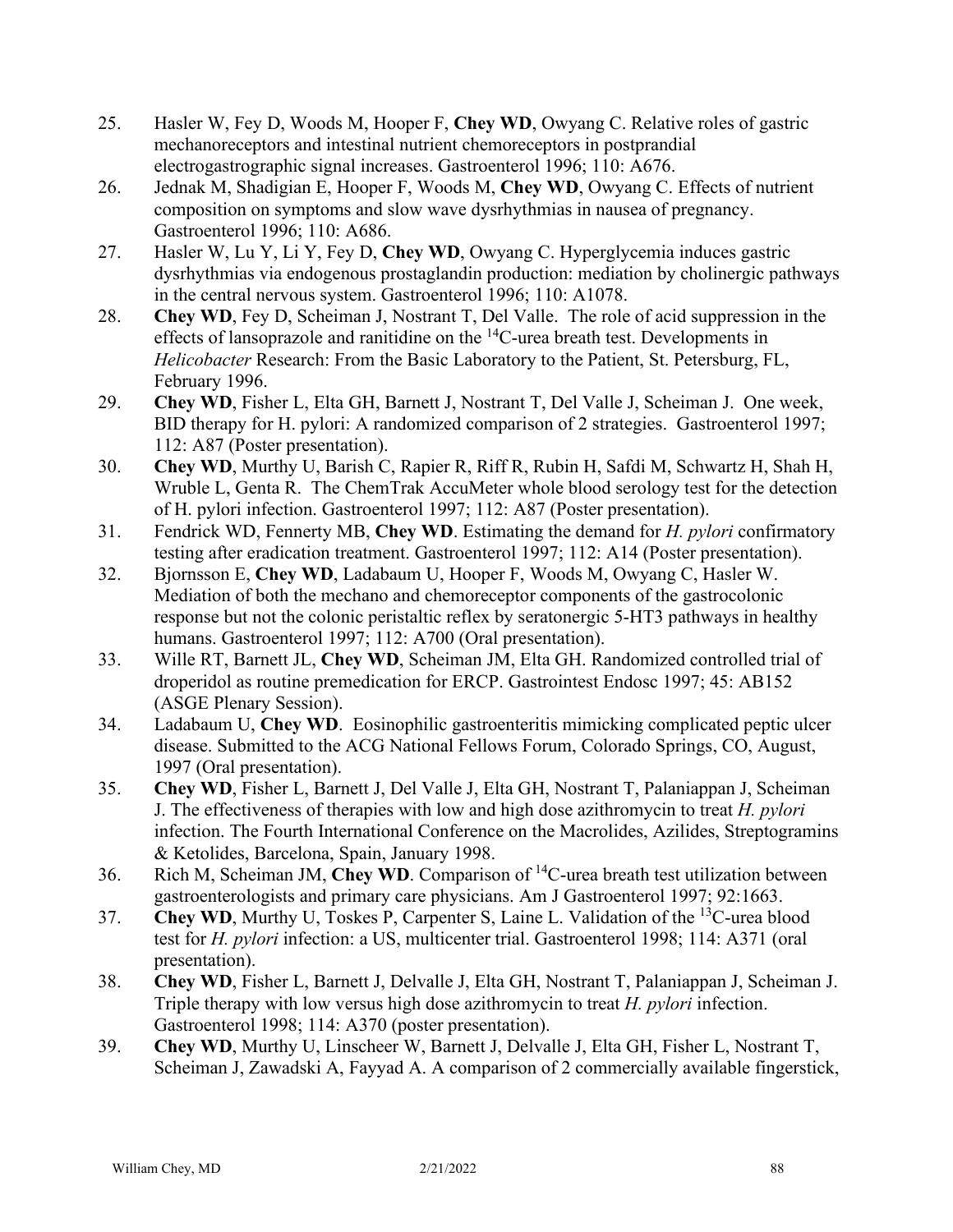whole blood antibody tests for *H. pylori* infection. Gastroenterol 1998; 114: A369 (poster presentation).

- 40. Bjornsson E, **Chey WD**, Hooper F, Woods M, Owyang C, Hasler W. Selectively enhanced phasic but not tonic gastro-colonic contractions in diarrhea-predominant irritable bowel syndrome: role of serotonin 5-HT3 neural pathways. Gastroenterol 1998; 114: A2986 (oral presentation).
- 41. Stern MA, Gunaratnum N, **Chey WD**. Colonic intussusception from pneumatosis cytoides intestinalis. Best case report winner - Michigan Society of Gastrointestinal Endoscopy Fellows competition, May 6, 1998.
- 42. **Chey WD**, Murthy U, Toskes P, Carpenter S, Laine L. Validation of the <sup>13</sup>C-urea blood test for *H. pylori* infection: a US, multicenter trial. World Congress of Gastroenterology, Vienna, Austria, September 1998 (President's Plenary Poster selection).
- 43. Stern MA, McDonnell WM, Gunaratnum N, Moseley R, **Chey WD**. Interim analysis of a randomized, controlled trial to assess technical and clnical outcomes of a novel colorectal cancer screening strategy. Am J Gastroenterol 1998; 93: 1701 (Oral presentation, Astra Merck Fellow Research Award).
- 44. Mao HV, Lak BV, Long T, Chung NQ, Thang DM, Hop TV, Chien NN, Hoan PQ, Henley KS, Connor BA, Stone CD, **Chey WD**. Omeprazole or ranitidine bismuth citrate with clarithromycin and amoxicillin for 10 days to treat *H. pylori* infection: A randomized, controlled trial in Vietnamese patients with duodenal ulcer. Gastroenterol 1999; 116; A136 (Poster of Distinction - DDW '99).
- 45. **Chey WD**, Shaw S, Montague J, Jones M, Murthy U. Appropriate timing of the <sup>14</sup>C-urea breath test to establish eradication of *H. pylori* infection: An interim analysis. Gastroenterol 1999; 116; A136 (poster presentation).
- 46. **Chey WD**, Shapiro B, Zawadski A, Goodman K. Gastric emptying characteristics of a novel muffin meal: Comparison of <sup>13</sup>C-octanoate breath testing and scintigraphy. Gastroenterol 1999; 116; A971 (poster presentation).
- 47. Stern MA, Fendrick AM, Gunaratnam N, McDonnell WM, Moseley RH, **Chey WD**. Analysis of a randomized, controlled trial to assess clinical and economic outcomes of a novel colorectal cancer screening strategy. Gastroenterol 1999; 116; A510 (oral presentation).
- 48. Stern MA, Rhee JY, **Chey WD**. Pilot study of a novel use of oral fleets phosphasoda for screening sigmoidoscopy preparation. Gastrointest Endosc 1999; 49: AB69 (poster presentation).
- 49. Stern MA, Minoshima S, Montague J, Cross DJ, Ladabaum U, Hasler WL, **Chey WD**. Differential cerebral activation in response to painful somatic thermal or visceral esophageal stimulation in healthy volunteers. Gastroenterol 1999; 116; A1087 (poster presentation).
- 50. Ladabaum U, Minoshima S, Hasler W, Cross D, **Chey WD**, Owyang C. Cerebral representation of a distal gastric mechano-receptor activation. Gastroenterol 1999; 116; A4444 (oral presentation).
- 51. Gorelick AB, Cannon ME, Barnett JL, **Chey WD**, Scheiman JM, Elta GH. Sphincterotomy outcome with two different electrocautery currents. Gastrointest Endosc 1999; 49: AB179 (poster presentation).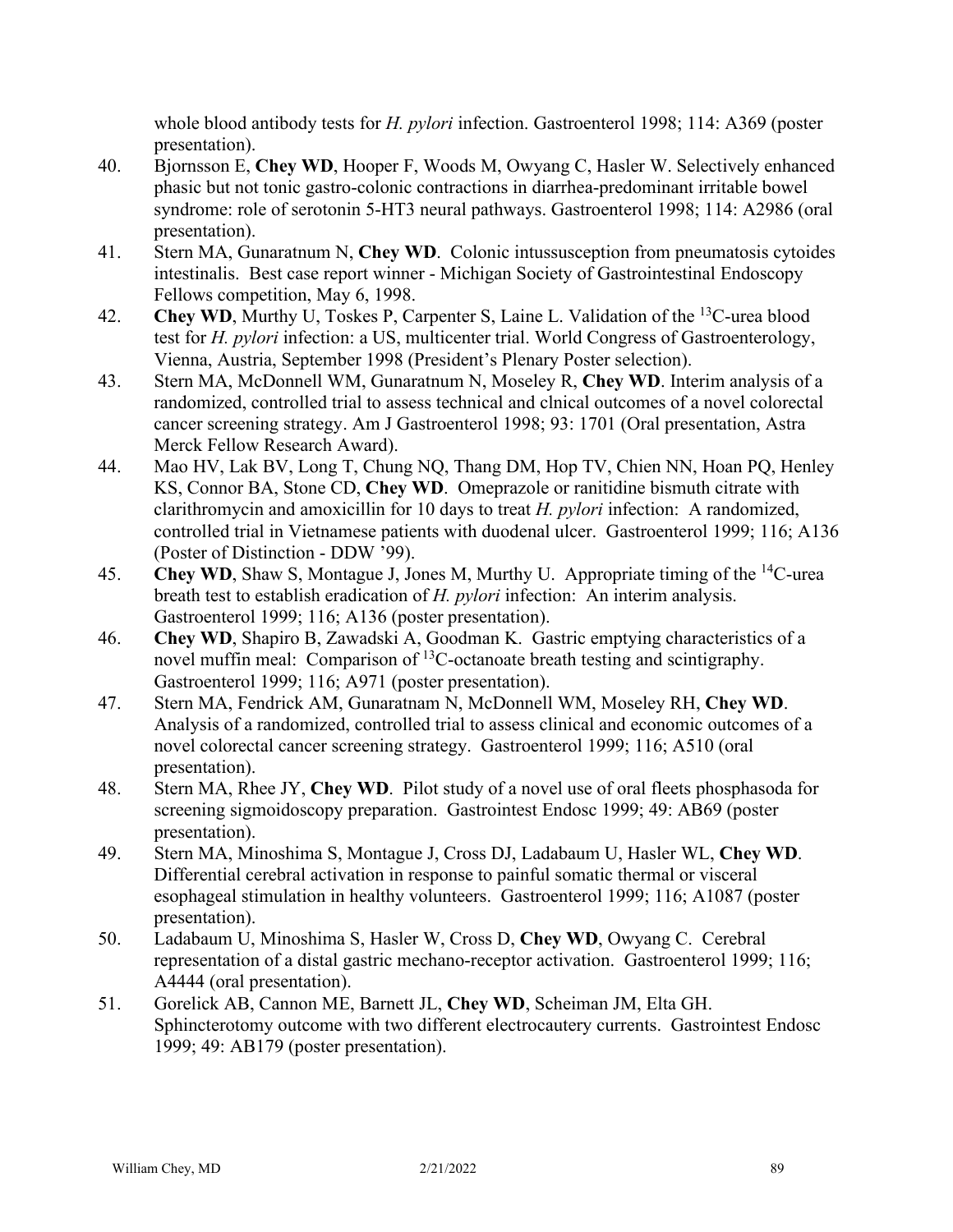- 52. Jednak MA, Barnett JL, Scheiman JM, **Chey WD**, Elta GH. A randomized trial of needle knife fistulotomy versus needle knife precut sphincterotomy for biliary access. Gastrointest Endosc 1999; 49: AB216 (poster presentation).
- 53. Nandi PS, Barnett JL, Nostrant TT, **Chey WD**, Francis IR, Prince MR, Carlos C, Scheiman JM. A prospective, blinded comparison of EUS and MRCP with ERCP in patients with suspected extrahepatic biliary disease. Gastrointest Endosc 1999; 49: AB95 (ASGE plenary session).
- 54. Cross DJ, Minoshima S, Ladabaum U, Hasler W, **Chey W**, Paulson PE, Morrow TJ, Owyang C, Casey KL. Cerebral representation of somatic versus visceral pain as revealed by PET. Submitted to Society for Neuroscience, Miami Beach, FLA, October 1999.
- 55. **Chey WD**, Stern MA, Montague J, Cross DJ, Ladabaum U, Hasler WL, Minoshima S. Cerebral activation in response to painful visceral esophageal or somatic thermal stimulation. Neurogastroenterol Motil 1999; 11:253.
- 56. Gonlachanvit S, **Chey WD**, Parkman HP, Goodman KJ. Effect of meal size and test duration on gastric emptying as determined by breath test in normal subjects using a muffin meal labeled with 13 C-sodium octanoate. Gastroenterol. 118: A143, 2000 (Alvarez Award for Best Scientific Paper at the International EGG Meeting).
- **57.** Chathadi K, Murthy U, Montague J, Jones M, **Chey WD**. A modified 14C-urea breath test eliminates false negative results in patients taking a proton pump inhibitor. Gastroenterol 2000; 118: A504 (Runner-up, Student Abstract Prize from the AGA).
- 58. **Chey WD**, Abrahmse P, Fendrick M. Active or antibody testing to diagnose *H. pylori*  infection? Examining the clinical and economical tradeoffs using decision analysis. Gastroenterol 2000; 118: A504.
- 59. Brown WH, **Chey WD**, Elta, GH. The number of responses on a review of systems questionnaire predicts the diagnosis of functional GI disorders. Gastroenterol 2001; 120; A1205 (poster presentation).
- 60. Chang L, Olden KW, Carter EG, Boyle J, **Chey WD**. Bowel habit predominance has a significant impact on symptoms and daily activities in women with IBS. Gastroenterol 2001; 120; A3214 (poster presentation).
- 61. Olden K, **Chey WD**, Boyle J, Chang L. Health Related Quality of Life in Irritable Bowel Syndrome: A Community Based Study. Gastroenterol 2001; 120; A3216 (poster presentation).
- 62. **Chey WD**, Chang L, Carter E, Boyle J, Olden K. Do the Rome I and Rome II criteria identify the same IBS pts? Gastroenterol 2001; 120; A3221 (poster presentation).
- 63. Gonlachanvit S, Chen YH, Sun WM, **Chey WD**. Effects of selective 5HT3 antagonist on anorectal function in normal female subjects. Gastroenterol 2001; 120; A3258 (poster presentation).
- 64. **Chey WD**, Ladabaum U, Fendrick AM, Scheiman JM. Cost-effectiveness of empiric PPI therapy vs. test and treat in uninvestigated dyspepsia: impact of decreasing *H. pylori*  prevalence and increasing non-*H. pylori* ulcers. Am J Gastroenterol 2001; 96; A836.
- 65. Gorelick AB, Barnett JL, **Chey WD**, Anderson MA, Elta GH. A study of Botulinum toxin injection into the residual pancreatic sphincter after biliary sphincterotomy in patients with sphincter of oddi dysfunction. Gastrointest Endos 2001; 53; A3354 (poster presentation).
- 66. Quallich LG, Stern MA, Rich M, **Chey WD**, Barnett JL, Elta GH. Bile duct crystals do not contribute to post-cholecystectomy syndrome. Gastrointest Endosc 2001; 53; A3405 (poster presentation).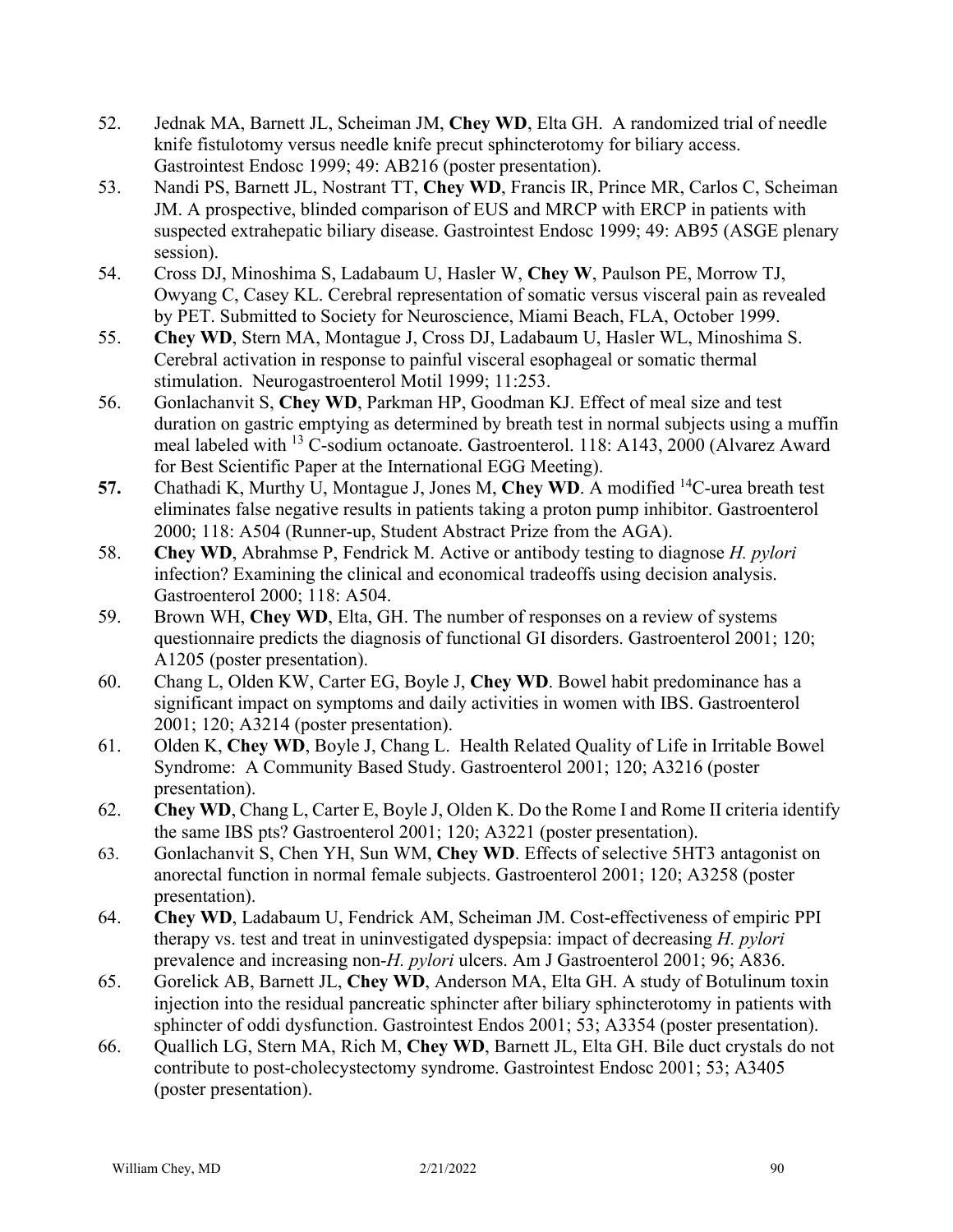- 67. Gonlachanvit S, Kim H, Rhee J, Sun WM, **Chey WD**. Acute acoustic stress alters rectal compliance in healthy humans. Gastroenterol 2002; 122; T1282 (poster presentation).
- 68. Schoenfeld PS, **Chey WD**, Drossman D, Kim HM, Thompson WG. Effectiveness and safety of tegaserod in the treatment of Irritable Bowel Syndrome: a meta-analysis of randomized controlled trials. Gastroenterol 2002; 122; T1486 (poster presentation).
- 69. Ahmed F, Murthy UK, **Chey WD**, Toskes P, Wagner DA. Evaluation of the Ez-HBT Helicobacter blood test to establish *Helicobacter pylori* eradication. Gastroenterol 2002; 122; A386 (oral presentation).
- 70. **Chey WD**, Carr-Locke DL. Proton pump inhibitors do not affect the sensitivity of Urea breath testing when using a citrate meal. Gastroenterol 2002; 122; S1322 (poster presentation).
- 71. **Chey WD**, Inadomi J, Fendrick AM, Sharma VK, Howden C. Primary care physicians' perceptions of Barrett's esophagus, the relationship between GERD & *H. pylori*, and treatment of nocturnal heartburn: results of a national survey. Am J Gastroenterol 2002; 97: S231-2 (oral presentation).
- 72. Cash BD, Schoenfeld PS, **Chey WD**. Value of diagnostic testing in Irritable Bowel Syndrome: A systematic review. Am J Gastroenterol 2002; 97: S227 (poster presentation).
- 73. **Chey WD**, Inadomi JM, Booher AK, Fendrick AM, Sharma VK, Howden CW. Primary care physicians perceptions and practices on the management of GERD: results of a national survey. Gastroenterol 2003; 124: A505 (poster presentation).
- 74. **Chey WD**, Inadomi JM, Booher AK, Fendrick AM, Sharma VK, Howden CW. What do primary care physicians think about Barrett's esophagus, the relationship between GERD & *H. pylori*, and treatment of nocturnal heartburn? Gastroenterol 2003; 124: A108 (oral presentation).
- 75. **Chey WD**, Shaw MJ, Inadomi JM, Popovski S, Adlis S, Nojkov B, Cleary MJ. Erosive esophagitis, nonerosive esophageal disorders, and dyspepsia: population characteristics and effectiveness of rabeprazole therapy. Gastroenterol 2003; 124: A227 (poster presentation).
- 76. Green C, **Chey WD**, Jones MP, Eisen GM, Briseno M, Garewal HS, Fass R. Clinical predictive factors for long-segment Barrett's esophagus. Gastroenterol 2003; 124: A642 (poster presentation).
- 77. Wald A, Johanson JF, Tougas G, **Chey WD**, Novick J, Lembo A, Fordham F, Guella M, Nault B. Safety and tolerability of Tegaserod in patients treated for chronic constipation (CC): a 12 week, double blind, placebo controlled multicenter study performed in the Americas. Gastroenterol 2003; 124: A573 (poster presentation).
- 78. Johanson JF, Tougas G, **Chey WD**, Novick J, Lembo A, Fordham F, Guella M, Nault B. Tegaserod provides rapid and sustained relief of chronic constipation and associated abnormal symptoms: An American double blind, placebo controlled multicenter study. Gastroenterol 2003; 124: A47 (oral presentation).
- 79. Wagner DA, Bolt DB, **Chey WD**. Novel breath test detects fructose malabsorption in IBS patients. Gastroenterol 2003; 124: A394 (poster presentation).
- 80. Kim B, Rhee J, Elta GH, Inadomi J, Chotisprashidhi P, Wamsteker E, Scheiman JM, **Chey WD**, Anderson MA. Droperidol is superior to phenergen for sedation in patients undergoing ERCP: Results of a randomized, double-blind trial. Gastrointest Endosc 2003; 57: AB79 (oral presentation).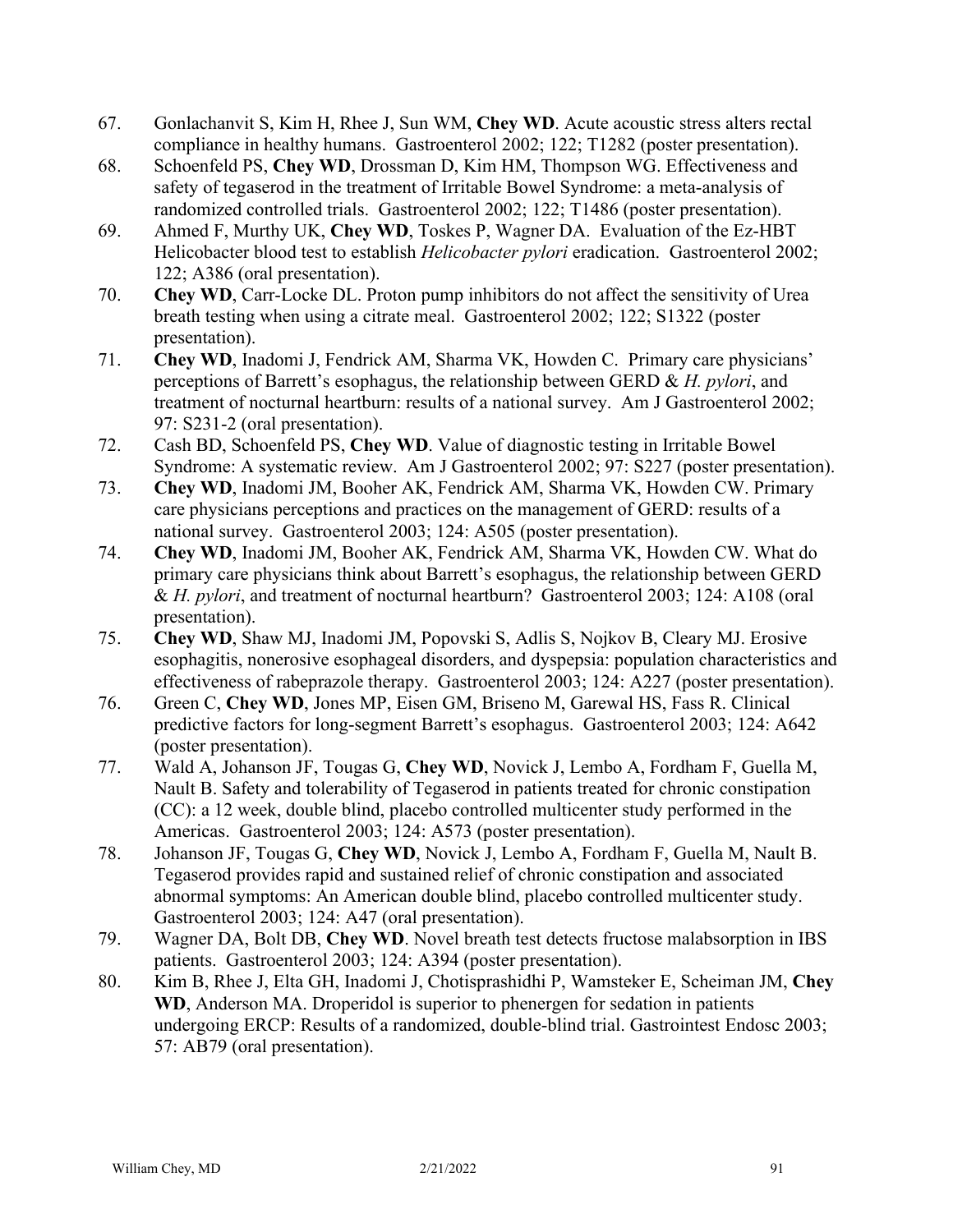- 81. **Chey WD**, Lukasik N, Huang B, Joseph-Ridge N. Lansoprazole provides symptom relief in ulcer free patients who are taking chronic NSAIDs. Am J Gastroenterol 2003; 98: S296 (oral presentation).
- 82. Fisher R, Thistle J, Lembo A, Novick J, O'Kane P, **Chey W**, Ruegg P, Shi V, Dogra A, Luo D, Ernest D. What is the impact of tegaserod on gallbladder emptying? Am J Gastroenterol 2003; 98: S270 (poster presentation).
- 83. Sherif A, Coleski R, Sun WM, **Chey WD**, Hasler WL. 5-HT4 receptor stimulation of colonic peristaltic reflex and basal tonic colon activity by tegaserod in healthy humans: possible mechanisms of its action in constipation. Gastroenterol 2004; 126: Ab109 (oral presentation).
- 84. Fass R, Green, **Chey WD**, Jones MP, Eisen GM, Briseno M, Garewal HS, Ramirez FC. Patients who presently do not smoke have longer lengths of Barrett's esophagus (BE) as compared to those who actively smoke—a multi-center survey. Gastroenterol 2004; 126: AbS1702 (poster presentation).
- 85. Nojkov B, Shaw MJ, Adlis S, **Chey WD**. Symptom severity, quality of life (QoL), and psychological distress in patients with erosive esophagitis (EE) vs. nonerosive esophageal disorders (NEED): are they really similar? Gastroenterol 2004; 126: AbW1263 (poster presentation).
- 86. Mulhall B, Cash BD, Schoenfeld P, **Chey WD**. How do US gastroenterologists diagnose irritable bowel syndrome? Gastroenterol 2004; 126: AbW1287 (poster presentation).
- 87. **Chey WD**, Nojkov B, Adlis S, Inadomi J, Shaw MJ. Does co-morbid irritable bowel syndrome influence the effectiveness of PPI therapy for gastroesophageal reflux disease? Gastroenterol 2004; 126: AbW1464 (poster presentation).
- 88. **Chey WD**, Eswaran S, Scheiman JM, Fendrick M, Inadomi JM, Howden C. Facts and fantasies concerning aspirin: results of a US national survey of 1000 primary care physicians. Am J Gastroenterol 2004; 99: Ab99 (oral presentation).
- 89. Howden CW, Metz DC, **Chey WD**, Triadafilopoulos G, Peura DA. Degree of conformity between US gastroenterologists and experts concerning Barrett's esophagus (BE). Gastroenterol 2005; 128: Ab912 (oral presentation).
- 90. Nojkov B, **Chey WD**, Adlis S, Shaw M. Predictors of response to PPI therapy in patients with GERD: the influence of co-morbid IBS and psychological disease. Gastroenterol **2005**; 128: Ab416 (oral presentation).
- 91. Saad R, Schoenfeld P, Kim HM, **Chey WD**. Levofloxacin triple or PPI quadruple salvage therapy for persistent Helicobacter pylori infection: results of a systematic review. Gastroenterol 2005; 128: Ab431 (oral presentation).
- 92. **Chey WD**, Chan L, Harris L, Olden K, Surawicz C, Schoenfeld P. Incidence of ischemic colitis in clinical trials and post-marketing surveillance amongst patients using alosetron after blinded adjudication. Gastroenterol 2005; 128: AbT1139 (poster presentation).
- 93. Eswaran SL, **Chey WD**, Askari F, Lok AS, Fontana RJ, Marrero JA. Prevalence of abnormal liver function chemistries in an American cohort of patients with celiac disease. Am J Gastroenterol 2005; 100: Ab211 (poster presentation).
- 94. **Chey WD**, Novick J, Sherman J, Jones J, Cohard-Radice M. Patients improve on tegaserod regardless of primary constipation complaint. Am J Gastroenterol 2005; 100: Ab914, (poster presentation).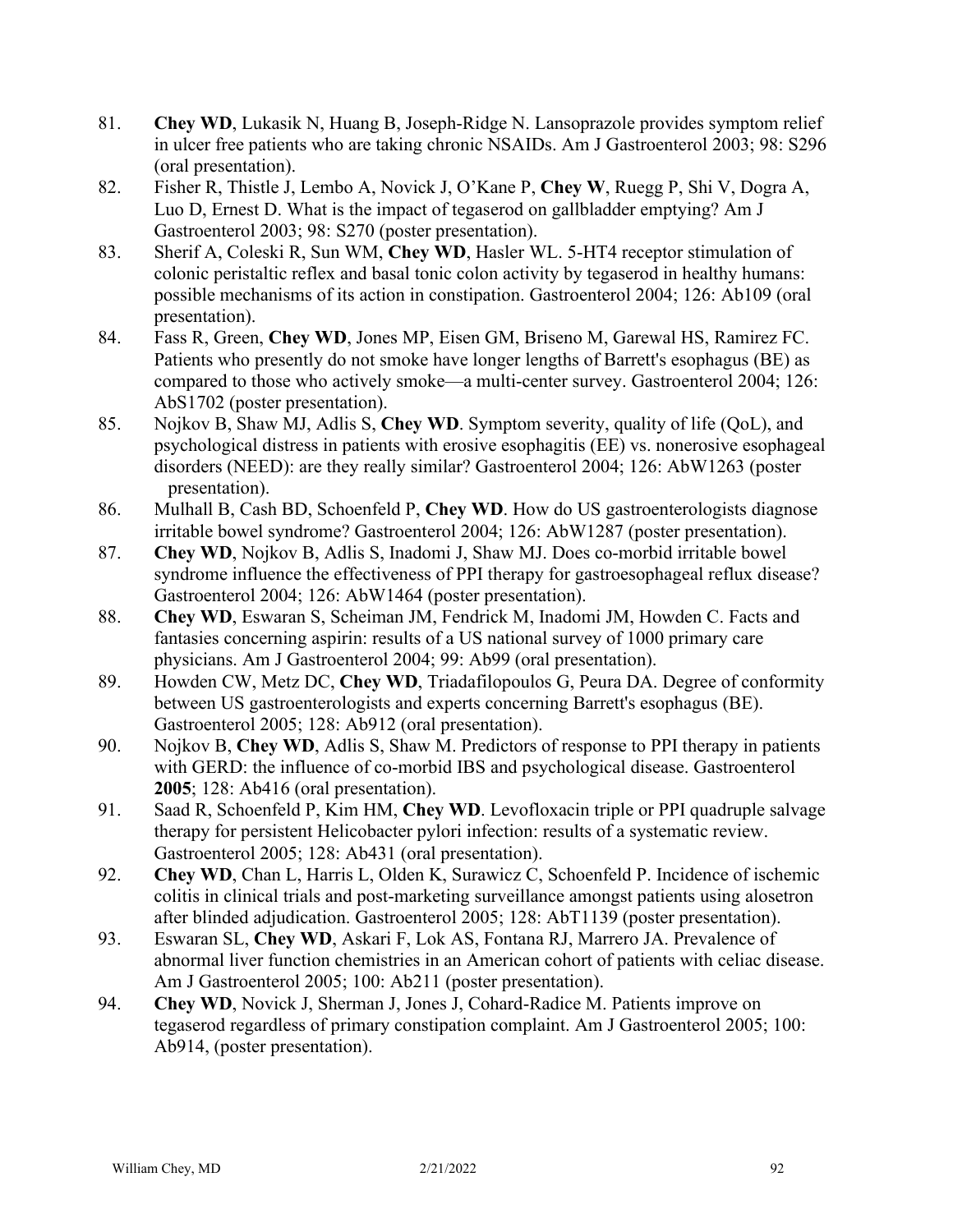- 95. Lee DH, Andrews AH, Dobhan R, Kim CH, Cash BD, **Chey WD**. A prospective, multicenter US trial to determine the yield of routine diagnostic testing in suspected diarrhea-predominant and alternating IBS patients. Am J Gastroenterol 2005; 100: Ab918 (poster presentation).
- 96. **Chey WD**, Bottoli I, Walter V, Shetzline M, Cohard-Radice M. Tegaserod is superior to placebo in normalizing stool consistency and in increasing frequency of complete spontaneous bowel movements (CSBMs) in chronic constipation (CC) patients who present with hard stools. Am J Gastroenterol 2005; 100: Ab929 (poster presentation).
- 97. **Chey WD**, Pare P, Viegas A, Ligozio G, Shetzline MA. Tegaserod improves symptoms in women with mixed/alternating bowel habits as well as those with IBS-C. Gastroenterol 2006; 130: Ab135 (oral presentation).
- 98. Cash BD, Andrews AH, Lee DH, Smith JH, Kim CH, Saad R, Rai JK, **Chey WD**. Yield of diagnostic testing in patients with suspected irritable bowel syndrome (IBS): a prospective, US multi-center trial. Gastroenterol 2006; 130: Ab771 (oral presentation).
- 99. Bottoli I, **Chey WD**, Ddunger-Baldauf C, Kralstein J. Complete spontaneous bowel movement (CSBM) correlates better than spontaneous bowel movement (SBM) to global endpoints in chronic constipation (CC) trials. Gastroenterol 2006; 130: AbM1192 (poster presentation).
- 100. Hasler WL, Parkman HP, Hutson A, **Chey WD**, Koch KL, McCallum RW, Wo JM, Kuo B, Sitrin M, Stevens K, Landrigan B, Semler JR, Coleski R. Postprandial gastric acid neutralization-reacidification measured with an ingested pH telemetry capsule: correlation with emptying of digestible and indigestible solids. Gastroenterol 2006; 130: AbM2076 (poster presentation).
- 101. Hasler WL, Coleski R, **Chey WD**, Koch KL, McCallum RW, Wo JM, Kuo B, Sitrin M. Stevens K, Landrigan B, Semler JR, Parkman HP. Postprandial gastric acid neutralization and reacidification in diabetic vs. idiopathic gastroparesis: relation to degree of gastric stasis. Gastroenterol 2006; 130: AbM2201 (poster presentation).
- 102. Kuo B, McCallum R, Koch K, **Chey WD**, Wo JM, Sitrin M, Hasler W, Lackner J, Katz L, Landrigan B, Selover K, Hutson A, Barthel D, Semler J, Parkman HP. Smartpill, a novel ambulatory diagnostic test for measuring gastric emptying in health and disease. Gastroenterol 2006; 130: AbM2205 (poster presentation).
- 103. Hatfield CD, **Chey WD**, Barthel D, Semler J, Harrel S, Wo J. Making a diagnosis of gastroparesis reduces diagnostic cost and unnecessary surgeries in patients with recurrent nausea and vomiting. Gastroenterol 2006; 130: AbS1136 (poster presentation).
- 104. **Chey WD**, Nojkov B, Saad R, Rai J, Adlis SA, Shaw MJ. Does the absence of erosive esophagitis really predict a worse response to Proton Pump Inhibitor (PPI) therapy in patients with Gastroesophageal Reflux Disease? Gastroenterol 2006; 130: AbS1219 (poster presentation).
- 105. Parkman HP, Hutson A, Maurer AH, Knight LC, Kuo B, Hasler WL, **Chey WD**, McCallum RW, Wo JM, Koch KL, Sitrin M, Lackner JM, Semler J. Optimizing gastric emptying scintigraphy for the detection of gastroparesis. Gastroenterol 2006; 130: AbT1249 (poster presentation).
- 106. Sabbagh LC, **Chey WD**, Barton G, Viegas A, Ligozio G, Shetzline MA. Tegaserod is proven safe in IBS-C patients and those with mixed/alternating bowel habits. Gastroenterol 2006; 130: AbT2047 (poster presentation).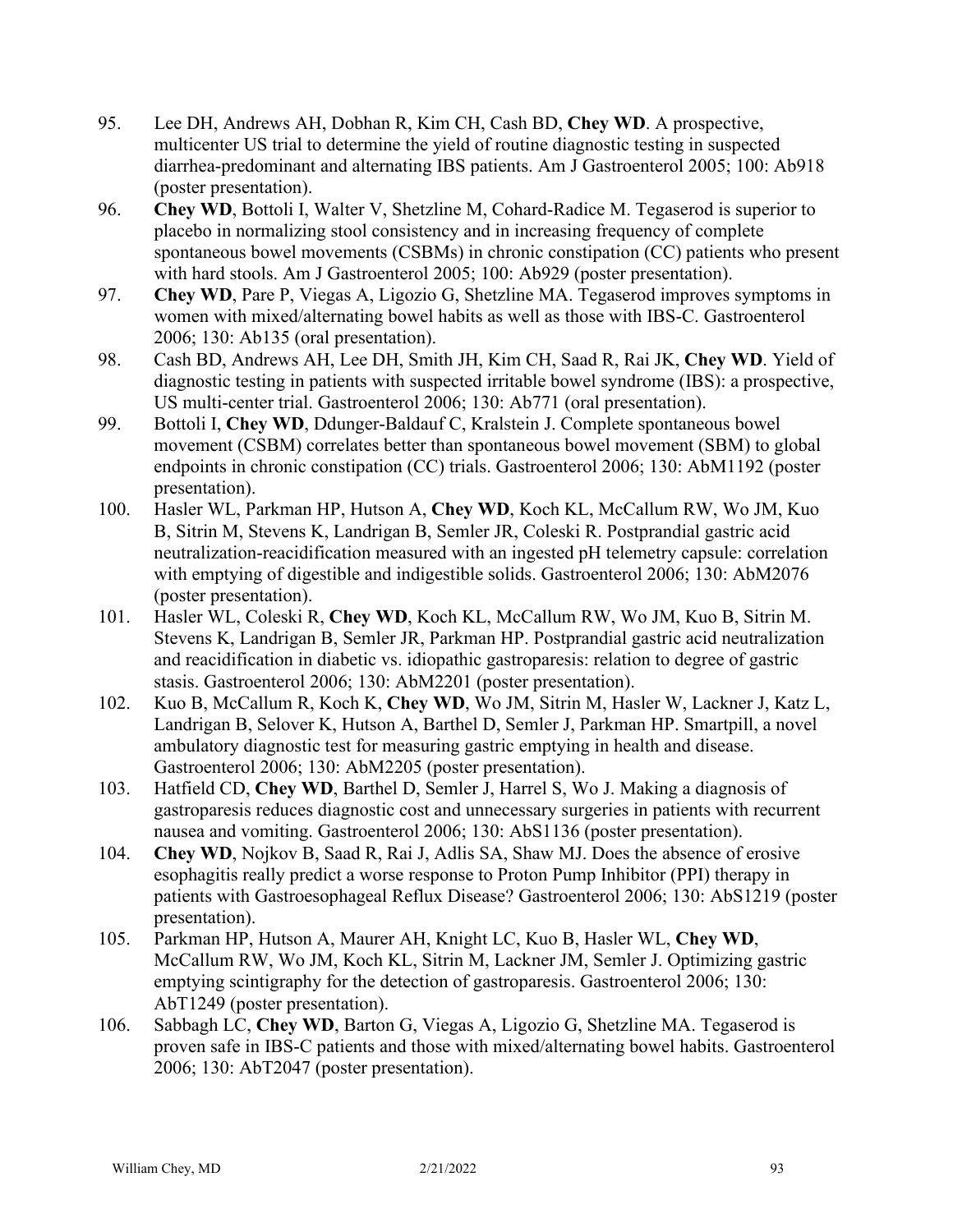- 107. Rubenstein J, Nojkov B, Korsnes S, Weinman B, Inadomi JM, **Chey WD**. Patients with successfully treated GERD are persistently hypersensitive to esophageal balloon distension. Gastroenterol 2006; 130: AbW1794 (poster presentation).
- 108. Sarosiek I, Koch K, Selover K, Kuo B, Parkman H, Hasler W, Wo JM, Sitrin M, **Chey WD**, Lackner J, D'Andrea D, McCallum RW. A new non-scintigraphic method for measuring gastrointestinal transit in gastroparetic patients. Gastroenterol 2006; 130: AbW1833 (poster presentation).
- 109. Sarosiek I, McCallum RW, Sitrin M, Wo J, Parkman H, Kuo B, Hasler W, **Chey WD**, Hooker J, Landrigan B, Koch K. Smartpill as a novel-non scintigraphic, ambulatory method for assessing GI transit: results in normal subjects. Gastroenterol 2006; 130: AbW1844 (poster presentation).
- 110. Parkman HP, Hutson A, Sarosiek I, Kuo B, **Chey WD**, Katz L, Semler J, McCallum RW. SmartPill capsule for assessment of gastric emptying—comparison with simultaneous gastric emptying scintigraphy. Am J Gastroenterol 2006; 102: S99 (Ab#168).
- 111. Elnachef N, McMorris M, **Chey WD**. Treatment of diarrhea in Common Variable Immunodeficiency: a novel use for budesonide. Am J Gastroenterol 2006; 102: S230 (Ab#549).
- 112. Andrews A, Cash BD, Lee DH, Saad R, Rai J, Maydonovitch C, Kim CH, **Chey WD**. The high false positive rate of inflammatory bowel disease serological markers in patients with irritable bowel syndrome. Am J Gastroenterol 2006; 102: S475 (Ab#1226).
- 113. **Chey WD**, Andrews AH, Lee DH, Smith JH, Kim CH, Saad RJ, Rai JK, Cash BD. Are anti-endomysial or anti-tissue transglutaminase antibodies alone sufficient to screen for celiac sprue in patients with the Irritable Bowel Syndrome? Am J Gastroenterol 2006; 102: S477 (Ab#1232).
- 114. **Chey WD**, Whorwell PJ, Viegas A, Venezia M, Ligozio G, Shetzline MA. Differences in clinical parameters between IBS with constipation and IBS with mixed bowel habits. Am J Gastroenterol 2006; 102: S484 (Ab#1250).
- 115. Rao SS, McCallum R, Parkman HP, Kock K, Saad RJ, **Chey WD**, DiBaise JK, Hutson A, Semler J, Sitrin MD, Lackner JM, Katz L, Kuo B. A comparative study of Smartpill® and radiopaque markers for the assessment of colonic transit time in humans. Gastroenterol 2007; 132: A458 (Ab#M2136).
- 116. Hasler WL, Coleski R, Sarosiek I, McCallum R, Kuo B, Parkman HP, Sitrin MD, Lackner JM, Katz L, Koch K, Wo JM, **Chey WD**, Hutson A, Semler J. Colon transit and regional colon motor activity in diabetics with gastroparesis compared to healthy volunteers and diabetics with near normal gastric emptying. Gastroenterology 2007; 132: A459 (Ab#M2143).
- 117. Talley NJ, **Chey WD**, Vakil N, Omar M, Ligozio G, Kralstein J. Baseline health-related quality of life is correlated with baseline symptom severity and is improved by tegaserod in patients with moderate to severe functional dyspepsia dysmotility symptoms. Gastroenterol 2007; 132: A268 (Ab#S1870).
- 118. **Chey WD**, Tack J, Howden CW, Zakko SF, Rueegg PC, Demissie S, Earnest DL, Kralstein J. Safety and tolerability of long-term therapy with tegaserod in patients with functional dyspepsia and dysmotility symptoms: results of multicenter extension studies. Gastroenterol 2007; 132: A266 (Ab#S1859).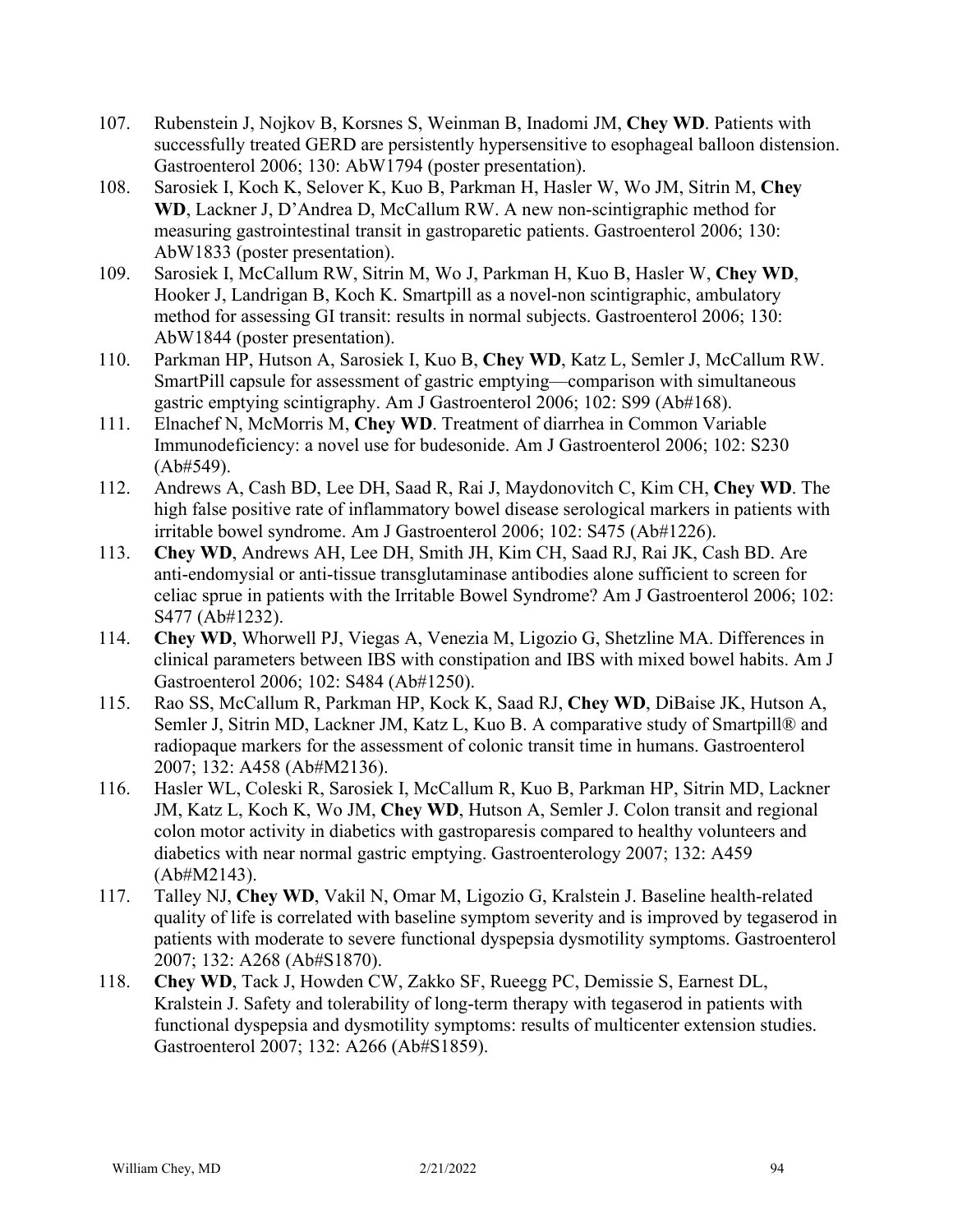- 119. Rubenstein JH, Nojkov B, Korsnes S, Adlis S, Shaw MJ, Weinman B, Inadomi JM, **Chey WD**. Esophageal hypersensitivity is associated with features of psychiatric disorders and the irritable bowel syndrome. Gastroenterol 2007; 132: A595 (Ab#T1976).
- 120. Cash BD, Kim C, Lee D, Andrews AH, Smith JH, Saad RJ, Rai J, Nojkov B, **Chey WD**. Yield of diagnostic testing in patients with suspected irritable bowel syndrome (IBS): a prospective, US multi-center trial. Gastroenterol 2007; 132: A678 (Ab#W1182).
- 121. **Chey WD**, Whorwell PJ, Viegas Andrea, Dolker M, Shetzline MA. Satisfactory relief of overall IBS symptoms correlates strongly with improvements in patients individual symptoms. Gastroenterol 2007;132: A679 (Ab#W1189).
- 122. Reddymasu S, Sarosiek I, Koch K, Hasler WL, Lackner J, Katz L, Sitrin MD, Parkman HP, Wo JM, **Chey WD**, Semler J, Hwang J, Kuo B, McCallum R. Non-digestible capsule technology to measure frequency of gastric contractions- comparison between healthy and gastroparetic subjects. Gastroenterol 2007;132: A677 (Ab#W1179).
- 123. **Chey WD**, Nojkov B, Saad RJ, Rai J, Kim CH, Lee DH, Andrews AH, Cash BD. Screening for celiac sprue in patients with suspected irritable bowel syndrome: results from a prospective US multi-center trial. Gastroenterol 2007; 132: A147 (Ab#986).
- 124. Sarosiek I, Reddymasu S, Koch K, Hasler W, Lackner J, Katz L, Sitrin M, Parkman H, Wo J, Sarosiek J, **Chey W**, Semler J, Kuo B, McCallum R. Relationship between the frequency of gastric contractions and gastric emptying of a non-digestible solid in controls and gastroparetics using Smartpill pressure recording capsule: its future clinical potential. Gastroenterol 2007; 132: A379 (Ab#M1175).
- 125. Elnachef N, Scheiman J, Fendrick AM, Howden CW, **Chey WD**. Changing perceptions and practices regarding aspirin, NSAIDs, and coxibs amongst US primary care providers (Pcps): a tale of 2 surveys. Gastroenterol 2007; 132: A136 (Ab#921).
- 126. Vakil N, **Chey WD**, Howden CW, Earnest DL, Ligozio G, Kralstein J, Rueegg PC. Tegaserod significantly improves moderate-sever dysmotility symptoms in patients with functional dyspepsia. Gastroenterol 2007; 132: A93 (Ab#643).
- 127. Lembo AJ, Rosenbaum DP, **Chey WD**, Drossman DA. Safety and efficacy of crofelemer in patients with diarrhea predominant Irritable Bowel Syndrome (D-IBS). Gastroenterol 2007; 132: A141 (Ab#944).
- 128. Menees SB, **Chey WD**, McLeod A, Marcum R, Fenner D. Patient-centered goals in constipation. Gastroenterol 2007; 132: A350 (Ab#M1045).
- 129. Menees SB, **Chey WD**, McLeod A, Marcum R, Fenner D. Patient-centered goals in fecal incontinence. Gastroenterol 2007; 132: A473 (Ab#T1131).
- 130. Zakko S, Vakil N, **Chey WD**, Earnest DL, Ligozio G, Kralstein J, Rueegg PC. Symptom distribution and characteristics of patients with functional dyspepsia: data from two large multicenter trials. Gastroenterol 2007; 132: A478 (Ab#T1152).
- 131. Gaman A, Hutson A, Hwang J, Stevens K, Koch K, Parkman H, McCallum R, **Chey WD**, Katz L, Sitrin MD, Lackner JM, Hasler W, Wo JM, Semler J, Kuo B. A non-digestible device discriminates motility patterns with a luminal acidic pH change within the distal small bowel and proximal colon. Gastroenterol 2007; 132: A460 (Ab#M2148).
- 132. Kloetzer L, Gaman A, Nojkov B, **Chey WD**, Hwang J, Stevens K, Koch K, Parkman H, McCallum R, Katz L, Sitrin MD, Lackner JM, Hasler W, Wo JM, Semler J, Kuo B. Complete pH profiling of the gastrointestinal tract in health volunteers with an ambulatory pH capsule. Gastroenterol 2007; 132: A461 (Ab#M2149).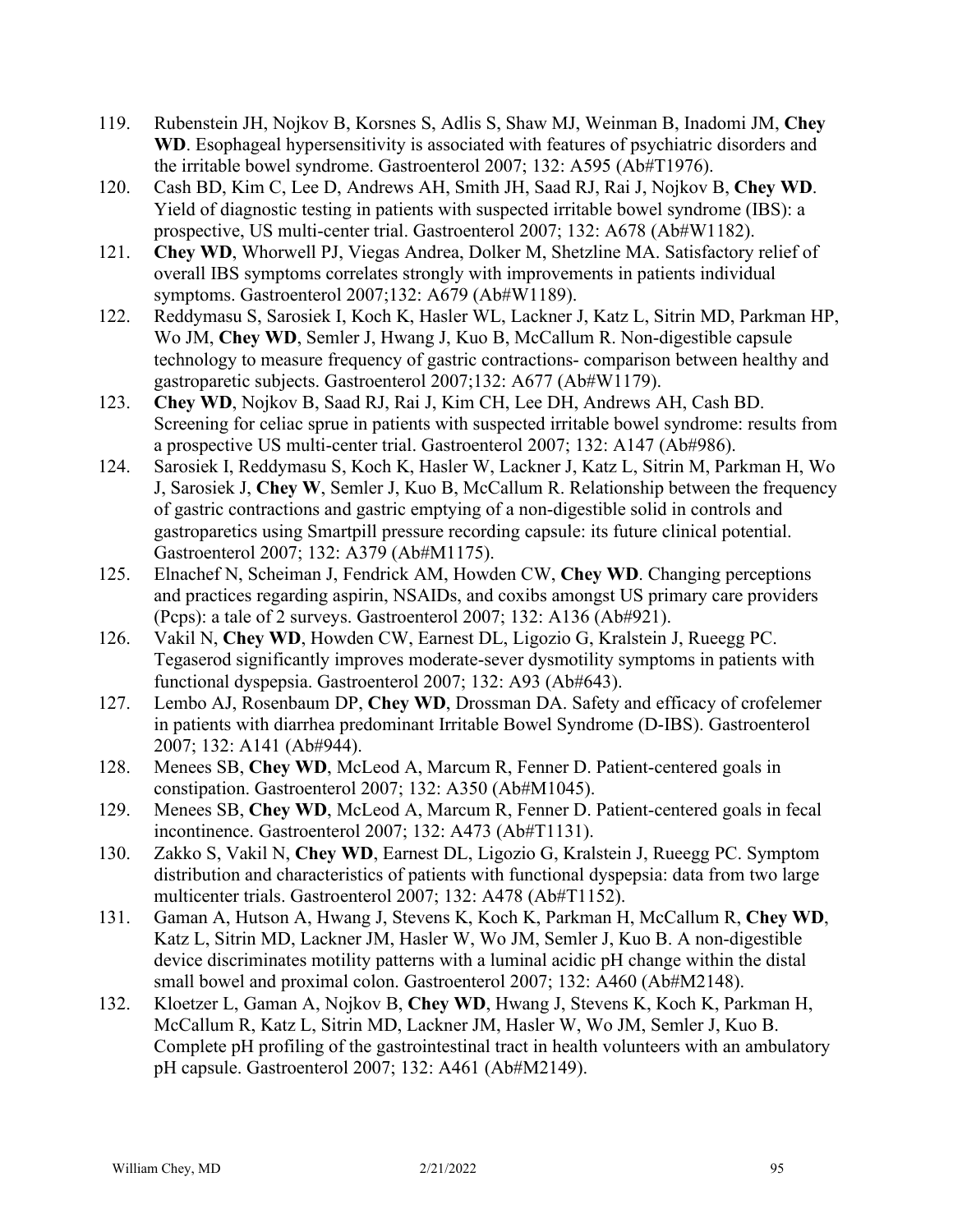- 133. Drossman DA, **Chey WD**, Panas R, Wahle A, Scott C, Ueno R. Lubisprostone significantly improves symptom relief rates in adults with irritable bowel syndrome and constipation (IBS-C): data from two, twelve-week, randomized, placebo-controled, doubleblind trials. Gastroenterol 2007; 132: P90 (Ab#639f).
- 134. **Chey WD**, Nojkov B, Rubenstein JR, Adlis S, Shaw MJ. Prevalence and impact of comorbid psychological distress on response to PPI therapy in patients with GERD. Gastroenterol 2007; 102: S126-7 (Ab#23).
- 135. Kaur N, Coffing BN, Greenson J, **Chey WD**. Iron pill gastropathy: a case report and review of the literature. Gastroenterol 2007; 102: S168 (Ab#138).
- 136. Sarosiek I, Sarosiek J, Rao S, **et al**. Comparisons of alimentary tract transit times among normal subjects from two multicenter trials using SmartPill wireless pH/pressure recording capsule: its clinical implication. Gastroenterol 2007; 102: S170 (Ab#145).
- 137. Rao S, Kuo B, **Chey W**, et al. Simultaneous assessment of colonic transit using wireless capsule (SmartPill®) and radiopaque markers in healthy subjects and effects of gender. Gastroenterol Fehmi SA, Saini S, Chey W. Uncommon presentation of PTLD in the esophagus. Gastroenterol 2007; 102: S372 (Ab#693). 2007; 102: S270 (Ab#423).
- 138. Brenner DM, Moeller M, **Chey WD**, Schoenfeld P. The utility of probiotics in the treatment of irritable bowel syndrome: a systematic review. Gastroenterol 2007; 102: S500 (Ab#1040).
- 139. **Chey WD**, Nojkov B, Rubenstein JR, Adlis SA, Shaw MJ. Prevalence and impact of comorbid psychological distress on response to PPI therapy in patients with GERD. Am J Gastroenterol 2007; 102: S126 (Ab#23).
- 140. Kaur N, Coffing BN, Greenson J, **Chey WD**. Iron pill gastropathy: a case report and review of the literature. Am J Gastroenterol 2007; 102: S168 (Ab#138).
- 141. Sarosiek I, Sarosiek J, Rao S, Parkman H, Kuo B, Lackner J, Katz L, Sitrin M, **Chey WD**, Hasler W, DiBaise J, Wo J, Koch K, Semler J, McCallum R. Comparisons of alimentary tract transit times among normal subjects from two multicenter trials using SmartPillWireless pH/Pressure recording capsule: Its clinical implication. Am J Gastroenterol 2007; 102: S170 (Ab#145).
- 142. Rao S, Kuo B, **Chey WD**, Dibaise J, Katz L, Koch K, Lackner J, McCallum R, Saad R, Selover K, Semler J, Sitrin M, Wilding G, Parkman H. Simultaneous assessment of colonic transit using wireless capsule (SmartPill) and radiopaque markers in healthy subjects and effects of gender. Am J Gastroenterol 2007; 102: S270 (Ab#423).
- 143. Fehmi SA, Saini S, **Chey WD**. Uncommon presentation of PTLD in the esophagus. Am J Gastroenterol 2007; 102: S372 (Ab#693).
- 144. Brenner DM, Moeller M, **Chey WD**, Schoenfeld P. The utility of probiotics in the treatment of Irritable Bowel Syndrome: A systematic review. Am J Gastroenterol 2007; 102: S500 (Ab#1040).
- 145. Rao S, Kuo B, **Chey WD**, Dibaise J, Katz L, Koch K, Lackner J, McCallum R, Saad R, Selover K, Semler J, Sitrin M, Wilding G, Parkman H. Investigation of wireless capsule (SmartPill) for colonic transit: A comparative study with radiopaque markers in health and constipation. Am J Gastroenterol 2007; 102: S512 (Ab#1075).
- 146. Spiegel BM, Harris LA, Lucak SL, Mayer EA, Naliboff BD, Bolus RE, Esrailian E, **Chey WD**, et al. Measuring IBS patient reported outcomes with a single item numeric rating scale: results from the PROOF cohort. Gastroenterol 2008; 134: A467 (Ab#T1026).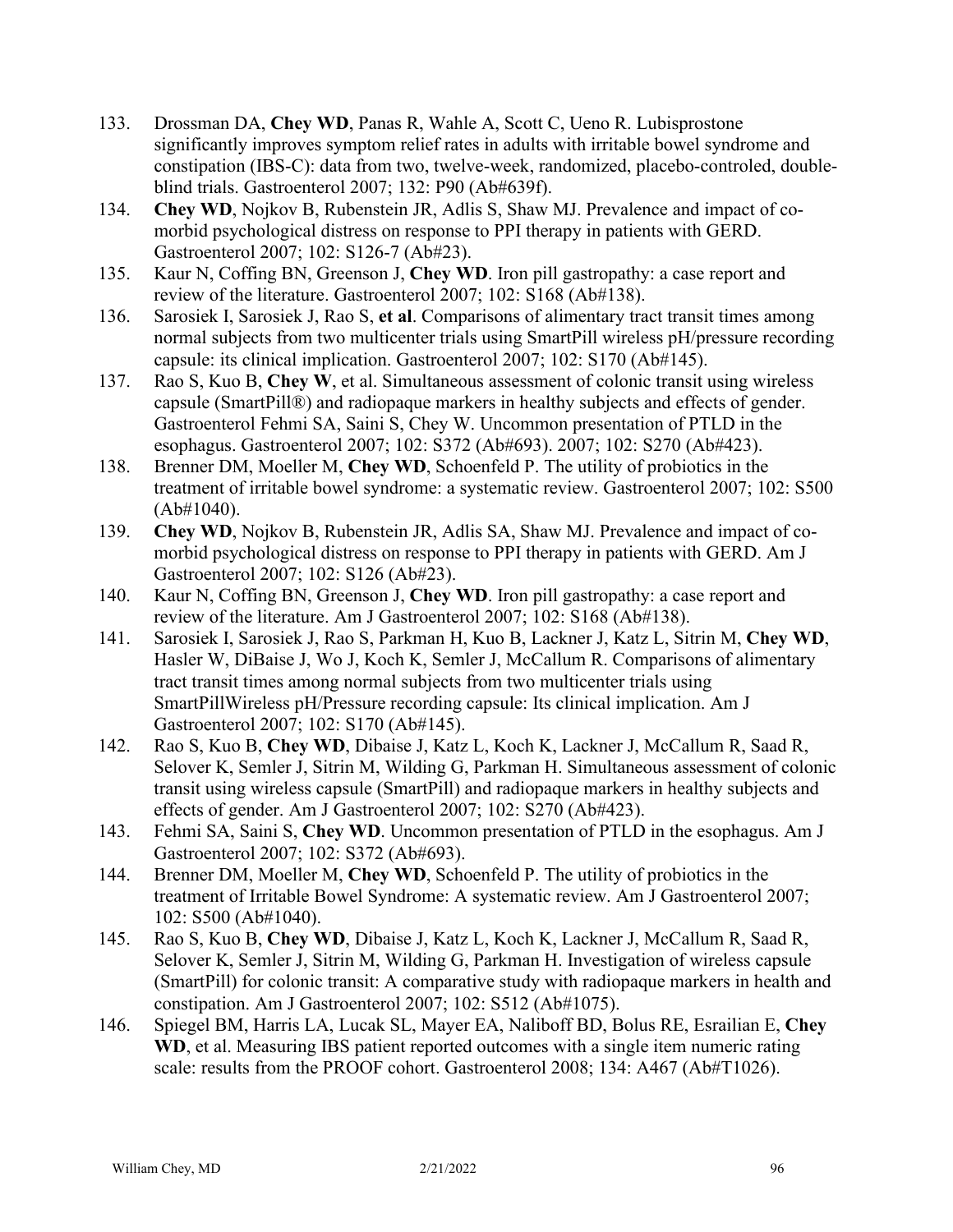- 147. Rangnekar AS, Morgan D, Knechtges P, Saad RJ, Fenner D, Morris AM, **Chey WD**. Complaints suggestive of Irritable Bowel Syndrome are common in patients with Puborectalis Dyssynergia: An under-recognized overlap syndrome. Gastroenterol 2008; 134: A423 (Ab#M1806).
- 148. Drossman DA, **Chey WD**, Scott C, Panas RM, Ueno R. Health-related quality of life in adults with Irritable Bowel Syndrome with Constipation: Results of a combined analysis of two phase 3 studies with lubiprostone. Gastroenterol 2008; 134: A469 (Ab#T1036).
- 149. **Chey WD**, Drossman DA, Scott C, Panas RM, Ueno R. Lubiprostone is effective and well tolerated through 48 weeks of treatment in adults with irritable bowel syndrome and constipation. Gastroenterol 2008; 134: A215 (Ab#S1272).
- 150. **Chey WD**, Saad RJ, Panas RM, Wahle A, Ueno R. Discontinuation of lubiprostone treatment for irritable bowel syndrome with constipation is not associated with symptom increase or recurrence: Results from a randomized withdrawal study. Gastroenterol 2008; 134: A401 (Ab#M1706).
- 151. Kloetzer L, Gaman A, Napadow V, McCallum R, Koch KL, Sitrin MD, **Chey WD**, et al. Spectral analysis of contractile frequency in the ileum and proximal colon: characterization of motility patterns using an ambulatory capsule, SmartPill. Gastroenterol 2008; 134: A676 (Ab#W1303).
- 152. Kloetzer L, Gaman A, McCallum R, Koch KL, Sitrin MD, **Chey WD**, et al. Characterization of Pressure Patterns in Distal Colonic and Rectal Motility Activity between Healthy Volunteers and Patients with Dyssynergic Defecation Using An Ambulatory Capsule, SmartPill. Gastroenterol 2008; 134: A281 (Ab#S1838).
- 153. **Chey WD**, Mody R, Kothari S. et al. Are Proton Pump Inhibitors (PPIs) sufficient in controlling symptoms of gastro-esophageal reflux disease (GERD)? A community-based US survey study. Gastroenterol 2008; 134: A325 (Ab#M1041).
- 154. **Chey WD**, Mody R, Chen L, et al. Nighttime symptoms and sleep impairment among patients with gastro-esophageal reflux disease (GERD) receiving prescription (Rx) proton pump inhibitors (PPIs). Gastroenterol 2008; 134: A323-4 (Ab#M1033).
- 155. Saad RJ, **Chey WD**, Rao SS, et al. How well does stool form and stool frequency correlate with colonic and whole gut transit in healthy controls and constipated patients? Gastroenterol 2008; 134: A420 (Ab#M1794).
- 156. Hasler WL, Saad RJ, Rao SS, Katz LA, Parkman HP, Koch KL, McCallum R, Kuo B, Sarosiek I, Sitrin MD, Lackner JM, Wilding GE, Miller C, Semler J, **Chey WD**. Heightened motor activity measured by a wireless capsule in unprepared colons of patients with complaints of constipation: relation to colon transit and IBS. Gastroenterol 2008; 134: A678 (Ab#W1312).
- 157. Hasler WL, Rao SS, Koch KL, Sarosiek I, McCallum R, Lackner JM, Parkman HP, **Chey WD**, et al. Wireless capsule quantification of region-specific gastrocolonic response and sleep inhibition of colon motor activity in unprepared colons of humans with normal colon transit. Gastroenterol 2008; 134: A678 (Ab#W1313).
- 158. Reddymasu S, Sarosiek I, Parkman HP, Koch KL, Sitrin MD, Wo JM, Hasler WL, Katz LA, **Chey WD**, et al. Non-digestible capsule technology to measure gastric motilitycomparison between healthy controls and gastroparetic patients with a normal gastric emptying study. Gastroenterol 2008; 134: A629 (Ab#W1081).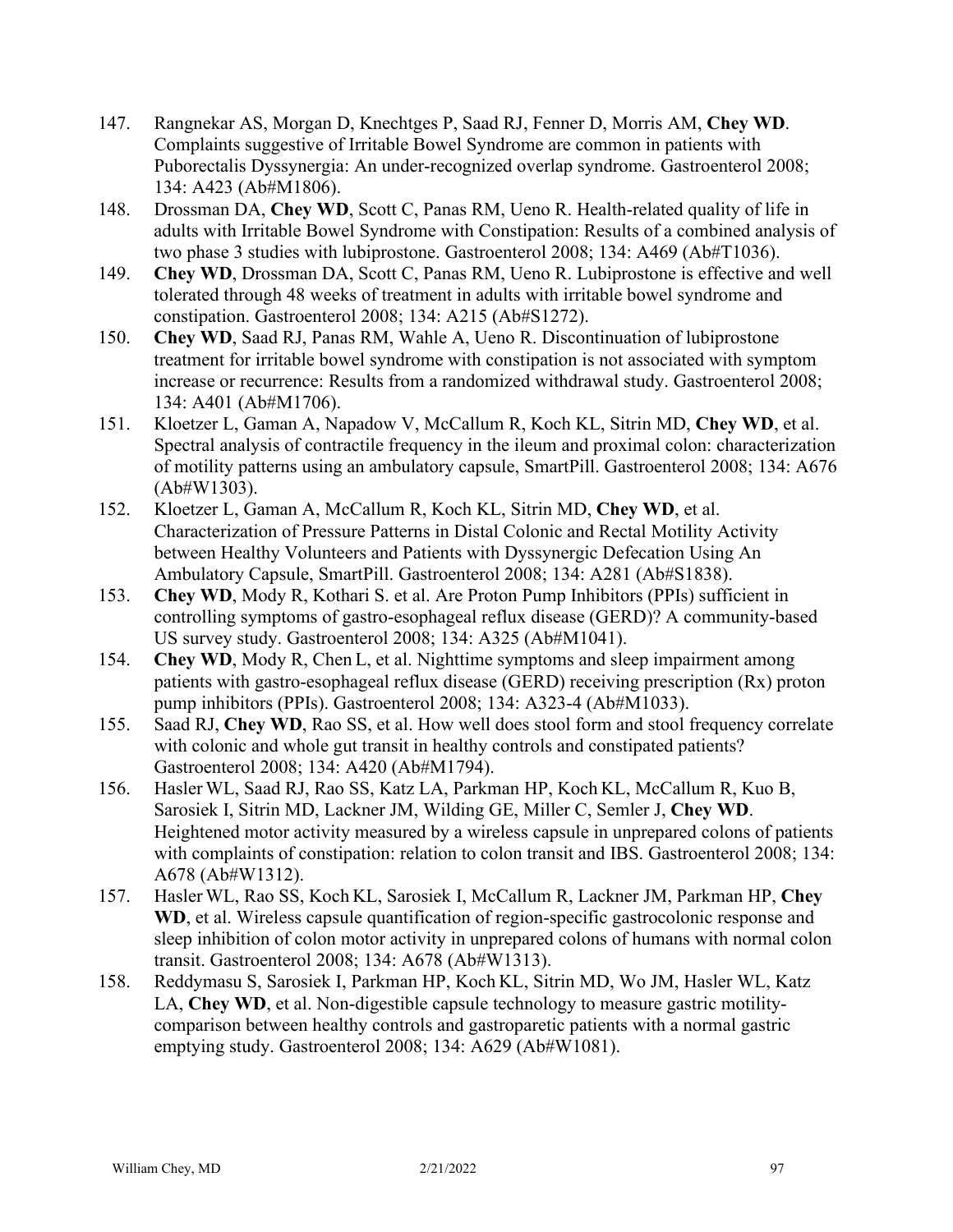- 159. **Chey WD**, Nojkov B, Saad R, Adlis S, Shaw M. Differences in GERD patients evaluated by primary care physicians and gastroenterologists. Am J Gastroenterol 2008; 103: S26  $(Ab#65)$ .
- 160. Rao S, Paulson J, Kuo B, **et al**. Assessment of inter-observer agreement of colonic transit time (Ctt) with radiopaque markers. Am J Gastroenterol 2008; 103: S194 (Ab#502).
- 161. Sarosiek I, Rao S, Parkman H, **et al**. Comparison of GI transit parameters in functional/idiopathic versus constipation predominant irritable bowel syndrome (IBS) patients assessed by wireless pH/pressure recording capsule. Am J Gastroenterol 2008; 103: S202 (Ab#522).
- 162. Luther J, Faje A, Saad R, **Chey WD**. Anaplastic intra-abdominal lymphoma as a cause of sclerosing mesenteritis: a case report. Am J Gastroenterol 2008;103: S305 (Ab#773).
- 163. **Chey WD**, Drossman D, Baum C, Ueno R. Influence of responder definition on placebo response: insights gained from phase III clinical trials with lubiprostone for IBS-C. Am J Gastroenterol 2008; 103: S395 (Ab#1010).
- 164. **Chey WD**, Mody R, Izat E. Patient and physician satisfaction with proton pump inhibitors (PPI) for GERD symptoms – are there opportunities for improvement? Am J Gastroenterol 2008; 103: S396 (Ab#1011).
- 165. Luther J, Schoenfeld P, Moayyedi P, Vakil N, George S, **Chey WD**. Triple versus quadruple therapy as primary treatment for *Heliobacter pylori* infection: a meta-analysis of efficacy and tolerability. Am J Gastroenterol 2008; 103: S397 (Ab#1015).
- 166. **Chey W**, Talley N, Lembo A, Yu J, Bortey E. Rifaximin significantly improves quality of life versus placebo in patients with diarrhea-predominant irritable bowel syndrome. Am J Gastroenterol 2008; 103: S461 (Ab#1182).
- 167. Cash B, Lee D, Riddle M, **et al**. Yield of diagnostic testing in patients with suspected irritable bowel syndrome (IBS): a prospective, U.S. multi-center trial. Am J Gastroenterol 2008; 103: S462 (Ab#1184).
- 168. Ford A, **Chey W**, Talley N, et al. Utility of diagnostic tests for celiac disease in irritable bowel syndrome: systematic review and meta-analysis. Am J Gastroenterol 2008; 103: S463 (Ab#1185).
- 169. Baker J, Saad R, Rubenstein J, **Chey WD**. Effects of age and gender on anorectal function in chronic constipation. Am J Gastroenterol 2008; 103: S466 (Ab#1193).
- 170. Nojkov B, Rubenstein J, Hoogerwerf S, **Chey WD**. The effect of shift work on the prevalence and clinical impact of functional bowel disorders in nurses. Am J Gastroenterol 2008; 103: S469 (Ab#1200).
- 171. Rao S, Paulson J, Kuo B, **et al**. Relationship between the colonic transit of wireless capsule (Smartpill®) and radio opaque markers in constipation. Am J Gastroenterol 2008; 103: S475 (Ab#1215).
- 172. Ford A, Brandt L, Foxx-Orenstein A, **Chey W**, Schoenfeld P, Moayyedi P. Efficacy of 5HT3-antagonists in non-constipation predominant irritable bowel syndrome: systematic review and meta-analysis. Am J Gastroenterol 2008; 103: S477 (Ab#1220).
- 173. Ford A, Brandt L, Foxx-Orenstein A, **Chey W**, Schoenfeld P, Moayyedi P. Efficacy of 5HT4-agonists in non-diarrhea predominant irritable bowel syndrome: systematic review and meta-analysis. Am J Gastroenterol 2008; 103: S478 (Ab#1222).
- 174. Saad RJ, **Chey WD** (2/15), Rao SS…Wilding GE. [Reduced stool frequency does not](http://www.sciencedirect.com/science?_ob=ArticleURL&_udi=B6WFX-4W92RV9-254&_user=99318&_coverDate=05%2F31%2F2009&_alid=1007354903&_rdoc=1&_fmt=high&_orig=search&_cdi=6806&_sort=r&_docanchor=&view=c&_ct=7&_acct=C000007678&_version=1&_urlVersion=0&_userid=99318&md5=bffd2f75a51bee5f6067314fbce7f9db)  [predict colonic and whole gut transit in constipated patients.](http://www.sciencedirect.com/science?_ob=ArticleURL&_udi=B6WFX-4W92RV9-254&_user=99318&_coverDate=05%2F31%2F2009&_alid=1007354903&_rdoc=1&_fmt=high&_orig=search&_cdi=6806&_sort=r&_docanchor=&view=c&_ct=7&_acct=C000007678&_version=1&_urlVersion=0&_userid=99318&md5=bffd2f75a51bee5f6067314fbce7f9db) Gastroenterol 2009; 136: A373 (Ab# M1209).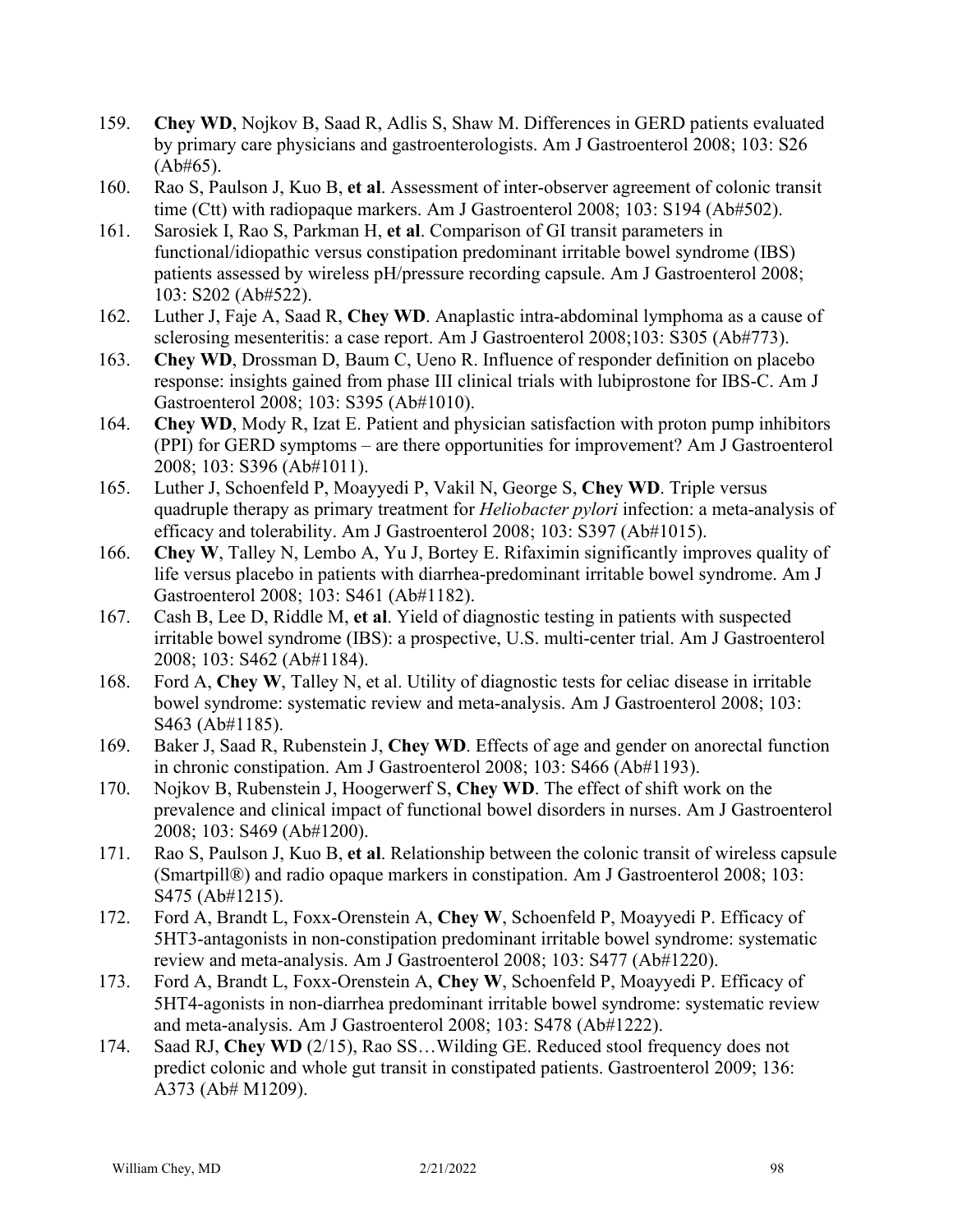- 175. Rangnekar AS, Saad RJ, Morgan DM, Fenner D, **Chey WD**. [Do abnormalities on testing](http://www.sciencedirect.com/science?_ob=ArticleURL&_udi=B6WFX-4W92RV9-16V&_user=99318&_coverDate=05%2F31%2F2009&_alid=1007354903&_rdoc=2&_fmt=high&_orig=search&_cdi=6806&_sort=r&_docanchor=&view=c&_ct=7&_acct=C000007678&_version=1&_urlVersion=0&_userid=99318&md5=df0ade719bcbe642d6415733bf2bcd32)  [for dyssynergic defecation correlate with abdominal pain and bloating in constipated](http://www.sciencedirect.com/science?_ob=ArticleURL&_udi=B6WFX-4W92RV9-16V&_user=99318&_coverDate=05%2F31%2F2009&_alid=1007354903&_rdoc=2&_fmt=high&_orig=search&_cdi=6806&_sort=r&_docanchor=&view=c&_ct=7&_acct=C000007678&_version=1&_urlVersion=0&_userid=99318&md5=df0ade719bcbe642d6415733bf2bcd32)  [patients?](http://www.sciencedirect.com/science?_ob=ArticleURL&_udi=B6WFX-4W92RV9-16V&_user=99318&_coverDate=05%2F31%2F2009&_alid=1007354903&_rdoc=2&_fmt=high&_orig=search&_cdi=6806&_sort=r&_docanchor=&view=c&_ct=7&_acct=C000007678&_version=1&_urlVersion=0&_userid=99318&md5=df0ade719bcbe642d6415733bf2bcd32) Gastroenterol 2009; 136: A217 (Ab# S1227).
- 176. Bucur MC, Michalek W, McCallum R… **Chey WD** (6/12)…Kuo B. [The impact of using](http://www.sciencedirect.com/science?_ob=ArticleURL&_udi=B6WFX-4W92RV9-4JX&_user=99318&_coverDate=05%2F31%2F2009&_alid=1007354903&_rdoc=3&_fmt=high&_orig=search&_cdi=6806&_sort=r&_docanchor=&view=c&_ct=7&_acct=C000007678&_version=1&_urlVersion=0&_userid=99318&md5=58a2b45f70d0c4bd7241c0ddc31a16da)  [different standardized meals in the assessment of motility of upper gastrointestinal tract.](http://www.sciencedirect.com/science?_ob=ArticleURL&_udi=B6WFX-4W92RV9-4JX&_user=99318&_coverDate=05%2F31%2F2009&_alid=1007354903&_rdoc=3&_fmt=high&_orig=search&_cdi=6806&_sort=r&_docanchor=&view=c&_ct=7&_acct=C000007678&_version=1&_urlVersion=0&_userid=99318&md5=58a2b45f70d0c4bd7241c0ddc31a16da) Gastroenterol 2009; 136: A781 (Ab#W2053).
- 177. Michalek W, Bucur MC, McCallum R…**Chey WD** (6/11)…Kuo B. [A comparison of small](http://www.sciencedirect.com/science?_ob=ArticleURL&_udi=B6WFX-4W92RV9-40C&_user=99318&_coverDate=05%2F31%2F2009&_alid=1007354903&_rdoc=4&_fmt=high&_orig=search&_cdi=6806&_sort=r&_docanchor=&view=c&_ct=7&_acct=C000007678&_version=1&_urlVersion=0&_userid=99318&md5=3b3794f0dbba3ff653f8d039db96510d)  [bowel pH profiles in healthy subjects and patients with gastroparesis as measured by a non](http://www.sciencedirect.com/science?_ob=ArticleURL&_udi=B6WFX-4W92RV9-40C&_user=99318&_coverDate=05%2F31%2F2009&_alid=1007354903&_rdoc=4&_fmt=high&_orig=search&_cdi=6806&_sort=r&_docanchor=&view=c&_ct=7&_acct=C000007678&_version=1&_urlVersion=0&_userid=99318&md5=3b3794f0dbba3ff653f8d039db96510d)[invasive wireless capsule.](http://www.sciencedirect.com/science?_ob=ArticleURL&_udi=B6WFX-4W92RV9-40C&_user=99318&_coverDate=05%2F31%2F2009&_alid=1007354903&_rdoc=4&_fmt=high&_orig=search&_cdi=6806&_sort=r&_docanchor=&view=c&_ct=7&_acct=C000007678&_version=1&_urlVersion=0&_userid=99318&md5=3b3794f0dbba3ff653f8d039db96510d) Gastroenterol 2009; 136: A683-A684 (Ab#W1234).
- 178. Michalek W, Bucur MC, McCallum R…**Chey WD** (6/11)…Kuo B. [Impact of age on upper](http://www.sciencedirect.com/science?_ob=ArticleURL&_udi=B6WFX-4W92RV9-T3&_user=99318&_coverDate=05%2F31%2F2009&_alid=1007354903&_rdoc=5&_fmt=high&_orig=search&_cdi=6806&_sort=r&_docanchor=&view=c&_ct=7&_acct=C000007678&_version=1&_urlVersion=0&_userid=99318&md5=49753bda690f25109c6b983786480302)  [gastrointestinal function in healthy and gastroparetic populations, as measured by a non](http://www.sciencedirect.com/science?_ob=ArticleURL&_udi=B6WFX-4W92RV9-T3&_user=99318&_coverDate=05%2F31%2F2009&_alid=1007354903&_rdoc=5&_fmt=high&_orig=search&_cdi=6806&_sort=r&_docanchor=&view=c&_ct=7&_acct=C000007678&_version=1&_urlVersion=0&_userid=99318&md5=49753bda690f25109c6b983786480302)[invasive wireless capsule.](http://www.sciencedirect.com/science?_ob=ArticleURL&_udi=B6WFX-4W92RV9-T3&_user=99318&_coverDate=05%2F31%2F2009&_alid=1007354903&_rdoc=5&_fmt=high&_orig=search&_cdi=6806&_sort=r&_docanchor=&view=c&_ct=7&_acct=C000007678&_version=1&_urlVersion=0&_userid=99318&md5=49753bda690f25109c6b983786480302) Gastroenterol 2009; 136: A144 (Ab#949).
- 179. Rao SS, Paulson JA, Saad RJ…**Chey WD** (8/8). [950 Assessment of colonic, whole gut and](http://www.sciencedirect.com/science?_ob=ArticleURL&_udi=B6WFX-4W92RV9-T4&_user=99318&_coverDate=05%2F31%2F2009&_alid=1007354903&_rdoc=6&_fmt=high&_orig=search&_cdi=6806&_sort=r&_docanchor=&view=c&_ct=7&_acct=C000007678&_version=1&_urlVersion=0&_userid=99318&md5=b4912b57cb185cc3fe1f52bfec568ad2)  [regional transit in elderly constipated and healthy subjects with a novel wireless](http://www.sciencedirect.com/science?_ob=ArticleURL&_udi=B6WFX-4W92RV9-T4&_user=99318&_coverDate=05%2F31%2F2009&_alid=1007354903&_rdoc=6&_fmt=high&_orig=search&_cdi=6806&_sort=r&_docanchor=&view=c&_ct=7&_acct=C000007678&_version=1&_urlVersion=0&_userid=99318&md5=b4912b57cb185cc3fe1f52bfec568ad2)  [pH/pressure capsule \(SmartPill®\).](http://www.sciencedirect.com/science?_ob=ArticleURL&_udi=B6WFX-4W92RV9-T4&_user=99318&_coverDate=05%2F31%2F2009&_alid=1007354903&_rdoc=6&_fmt=high&_orig=search&_cdi=6806&_sort=r&_docanchor=&view=c&_ct=7&_acct=C000007678&_version=1&_urlVersion=0&_userid=99318&md5=b4912b57cb185cc3fe1f52bfec568ad2) Gastroenterol 2009; 136: A144 (Ab#950).
- 180. Hasler WL, McCallum R, Rao SS…**Chey WD** (8/12)…Semler JR. [Region-specific motor](http://www.sciencedirect.com/science?_ob=ArticleURL&_udi=B6WFX-4W92RV9-189&_user=99318&_coverDate=05%2F31%2F2009&_alid=1007354903&_rdoc=7&_fmt=high&_orig=search&_cdi=6806&_sort=r&_docanchor=&view=c&_ct=7&_acct=C000007678&_version=1&_urlVersion=0&_userid=99318&md5=39adb119bd5ab99e84f2f0e4a8f138ca)  [patterns and pH profiles in unprepared human colon quantified by simultaneous](http://www.sciencedirect.com/science?_ob=ArticleURL&_udi=B6WFX-4W92RV9-189&_user=99318&_coverDate=05%2F31%2F2009&_alid=1007354903&_rdoc=7&_fmt=high&_orig=search&_cdi=6806&_sort=r&_docanchor=&view=c&_ct=7&_acct=C000007678&_version=1&_urlVersion=0&_userid=99318&md5=39adb119bd5ab99e84f2f0e4a8f138ca)  [radiography and wireless capsule measurements.](http://www.sciencedirect.com/science?_ob=ArticleURL&_udi=B6WFX-4W92RV9-189&_user=99318&_coverDate=05%2F31%2F2009&_alid=1007354903&_rdoc=7&_fmt=high&_orig=search&_cdi=6806&_sort=r&_docanchor=&view=c&_ct=7&_acct=C000007678&_version=1&_urlVersion=0&_userid=99318&md5=39adb119bd5ab99e84f2f0e4a8f138ca) Gastroenterol 2009; 136: A225-A226 (Ab# S1268).
- 181. Hong S, Mann N, **Chey WD**, Chang L, Spiegel B. Do proton pump inhibitors (PPIs) predispose to the development of SIBO in IBS versus non-IBS patients? Am J Gastroenterol 2009; 104: S103 (Ab#269).
- 182. Hong S, Mann N, **Chey WD**, Chang L, Spiegel B. Is IBS a predictor of SIBO as identified by hydrogen/methane breath testing? Am J Gastroenterol 2009; 104: S110 (Ab#289).
- 183. **Chey WD** (1/8), Xu Y, Baum C…Dabbous O. Gender differences in primary care management of chronic constipation: a study from the examination of chronic constipation treatment and outcomes in everyday medical practice (EXCCEED) registry. Am J Gastroenterol 2009; 104: S402 (Ab#1095).
- 184. Saad R, Baker J, Rubenstein J, **Chey WD**. Dyssynergic defecation is a common finding in men with chronic constipation. Am J Gastroenterol 2009; 104: S490 (Ab#1313).
- 185. Pimentel M, Lembo A, **Chey WD**, Ringel Y, Zakko S, Mareya SM, Shaw AL, Yu J, Bortey E, Forbes WP. Rifaximin treatment for 2 weeks provides acute and sustained relief over 12 weeks of IBS symptoms in non-constipated irritable bowel syndrome: results from 2 North American Phase 3 trials (Target 1 and Target 2). Gastroenterol 2010; 138: S64-65 (Ab#475i).
- 186. Spiegel BM, Bolus RE, Harris LA, Lucak SL, Esrailian E, **Chey WD**, Sayuk GS, Lembo A, Karsan HA, Tillisch K, Talley J, Naliboff BD, Mayer EA, Chang L. Characterizing abdominal pain attributes in IBS: guidance for study inclusion criteria and outcome measurement. Gastroenterol 2010; 138: S99-S100 (Ab#733).
- 187. Spiegel BM, Bolus RE, Harris LA, Lucak SL, Esrailian E, **Chey WD**, Lembo A, Karsan HA, Tillisch K, Talley J, Chang L. Patient-reported symptom relief from current therapy is a robust marker of illness severity in IBS. Gastroenterology 2010;138: S119 (Ab#865).
- 188. Saad RJ, Semler JR, Wilding GE, **Chey WD**. The effect of age on regional and whole gut transit times in healthy adults. Gastroenterol 2010; 138: S127 (Ab#896).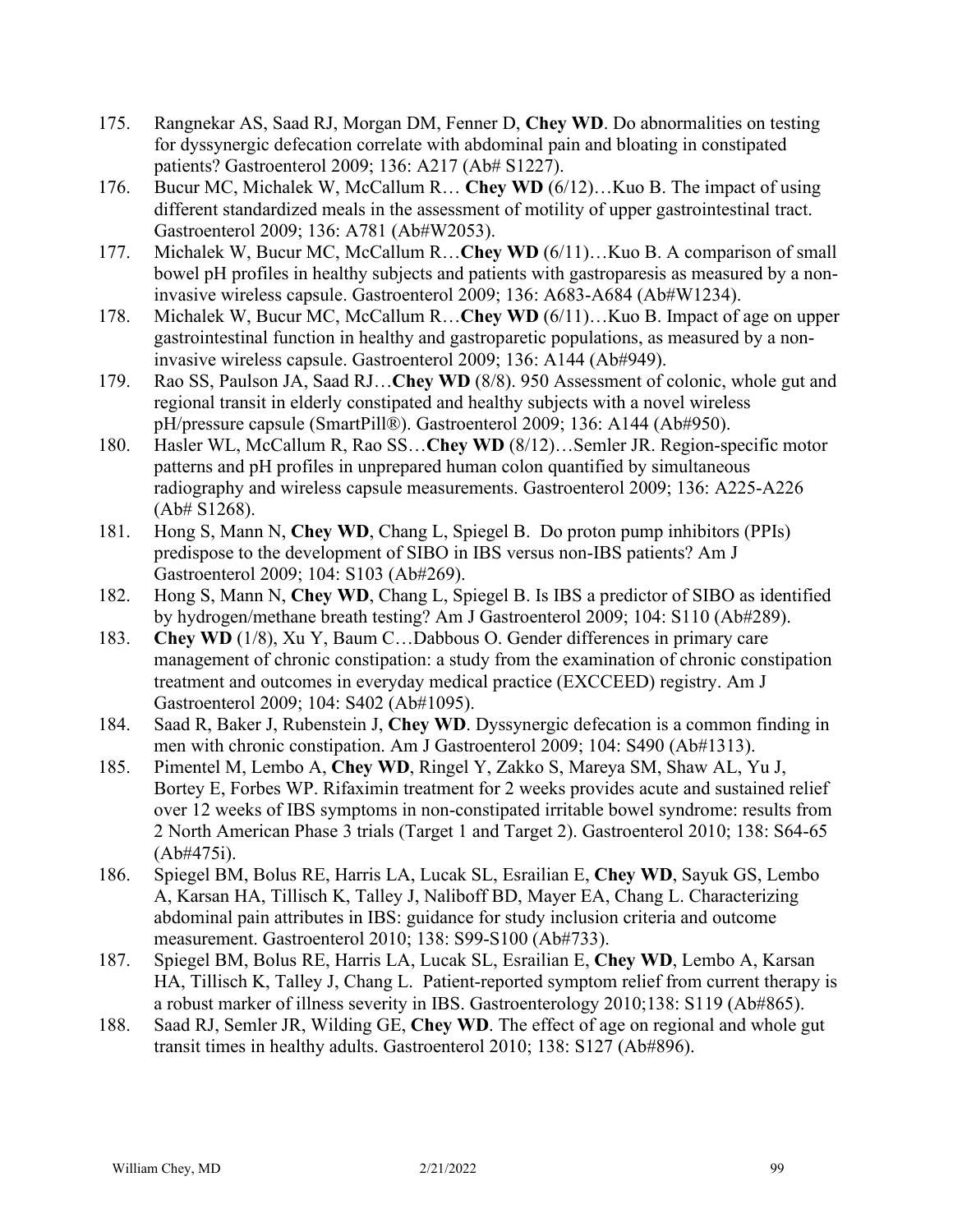- 189. Jankowski M, **Chey WD**, Maneerattanaporn M, Hasler WL, Wilding GE, Semler JR, Saad RJ. A comparison of two radio-opaque marker methodologies in the assessment of colonic transit of adults with constipation. Gastroenterol 2010; 138: S231 (Ab#S1333).
- 190. Spiegel BM, Bolus RE, Harris LA, Lucak SL, Esrailian E, **Chey WD**, Lembo A, Karsan HA, Tillisch K, Talley J, Chang L. Do IBS patients understand the difference between abdominal pain vs. discomfort? Implications for clinical practice and clinical trial design. Gastroenterol 2010; 138: S379 (Ab#M1319).
- 191. Spiegel BM, Bolus RE, Harris LA, Lucak SL, Esrailian E, **Chey WD**, Lembo A, Karsan HA, Tillisch K, Talley J, Chang L. Characterizing "Bowel Urgency": Guidance for outcome assessment in patients with diarrhea predominant IBS. Gastroenterol 2010; 138: S379 (Ab#M1320).
- 192. Mody R, Beaulieu N, Wu EQ, Dabbous F, McHale J, **Chey WD**. Impact of nighttime symptoms (NTS) on treatment patterns and healthcare costs among gastroesophageal reflux disease (GERD) patients. Gastroenterol 2010; 138: S480 (Ab#T1065).
- 193. Hasler WL, Rao SS, Parkman HP, Saad RJ, **Chey WD**, McCallum R, Kuo B, Koch KL, Sitrin MD, DiBaise JK, Rohde B, Semler JR. Bristol stool form in slow transit constipation correlates inversely with regional colon contractile activity measured by a wireless motility capsule. Gastroenterol 2010; 138: S628 (Ab#T2081).
- 194. **Chey WD**, Nojkov B, Rubenstein JH, Greenson JK, Cash BD. The yield of colonoscopy in patients with non-constipation irritable bowel syndrome (IBS): results from a prospective, controlled United States Trial. Gastroenterol 2010; 639: S379 (Ab#W1044).
- 195. Sun S, Spiegel B, Mody R, Dabbous F, Dabbous O, **Chey W**. Economic and humanistic burden of chronic constipation. Am J Gastroenterol 2010; 105: S391 (Ab#1081).
- 196. **Chey W**, Schoenfeld P, Sun S, Dabbous F, Baum C, Mody R. Management of chronic constipation: results from the EXCCEED Registry. Am J Gastroenterol 2010; 105: S482 (Ab#1310).
- 197. Sun S, Lembo A, Mody R, Dabbous F, Baum C, **Chey W**. Characteristics of US Patients with Chronic Constipation Encountered in Primary Care: Data from the Examination of Chronic Constipation Treatment and Outcomes in Everyday Medical Practice (EXCCEED) Registry. Am J Gastroenterol 2010; 105: S483 (Ab#1311).
- 198. Lembo A, Pimentel M, **Chey W**, Lacy B, Schoenfeld P, Yu J, Mareya S, Shaw A, Bortey E, Forbes W. Rifaximin treatment consistently demonstrated relief across daily symptoms in patients with non-constipation Irritable Bowel Syndrome: results from 2 phase 3 trials (TARGET 1 and TARGET 2). Am J Gastroenterol 2010; 105: S483 (Ab#1312).
- 199. Maneerattanaporn M, Baker J, Saad R, **Chey W**. What are the key questions which aid in the diagnosis of dyssynergic defecation? Am J Gastroenterol 2010; 105: S493 (Ab#1335).
- 200. **Chey W**, Pimentel M, Lembo A, Brown K, Yu J, Mareya S, Shaw A, Bortey E, Forbes W. The responsiveness and validity of a binary weekly recall question and the proposed FDA composite endpoint as measures of daily symptom severity in non-constipation Irritable Bowel Syndrome: results of TARGET 1 and TARGET 2. Am J Gastroenterol 2010; 105: S494 (Ab#1337).
- 201. Kuo B, Maneerattanaporn M, Lee A, Baker J, Wiener S, **Chey W**, Wilding G, Hasler W. Generalized transit delay on wireless motility capsule in patients with clinical suspicion of gastroparesis, intestinal dysmotility, or slow transit constipation. Am J Gastroenterol 2010; 105: S501 (Ab#1356).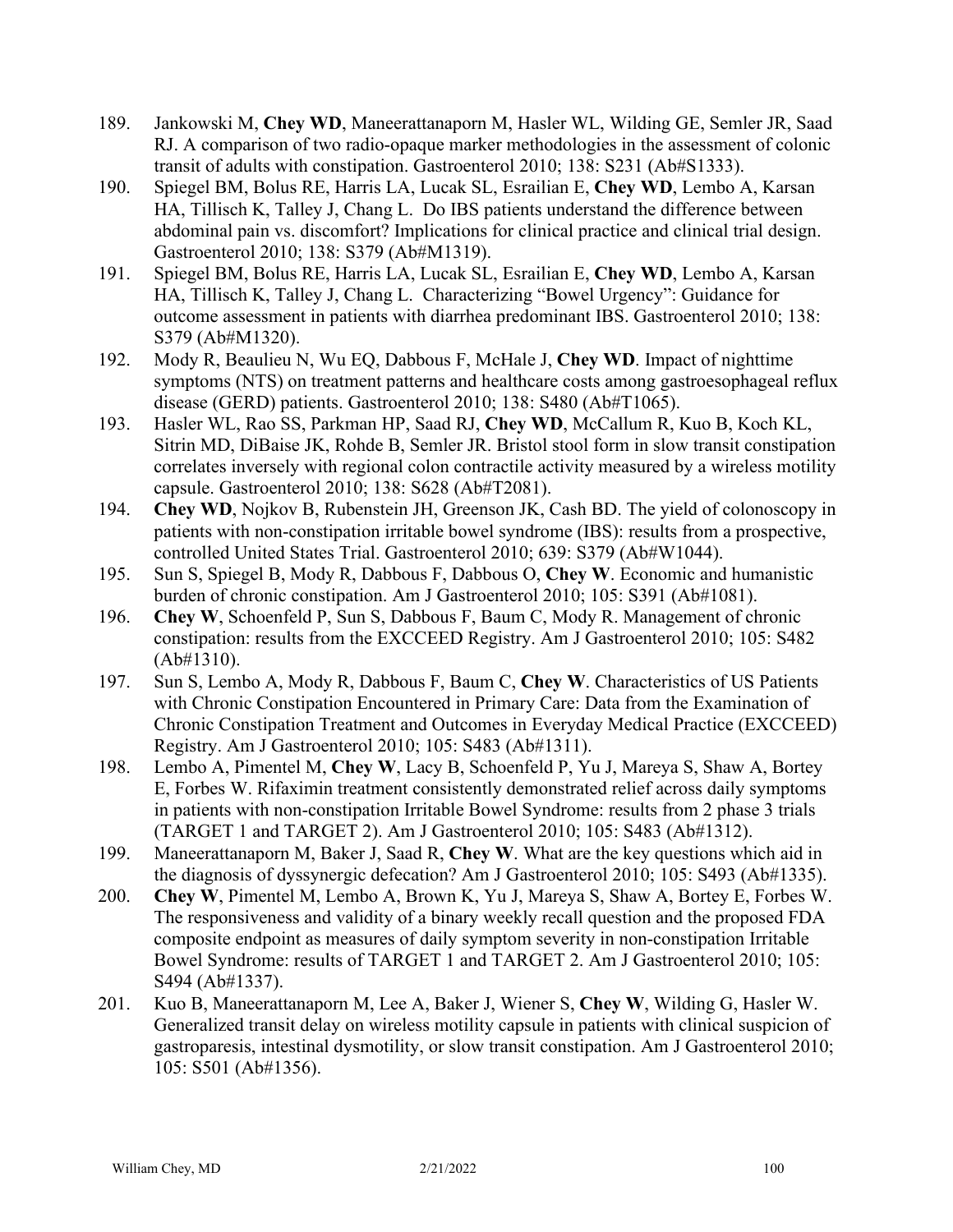- 202. **Chey WD**, Lembo A, MacDougall JE, Lavins BJ, Schneier H, Johnston JM. Efficacy and safety of once-daily linaclotide administered orally for 26 weeks in patients with IBS-C: results from a randomized, double-blind, placebo-controlled phase 3 trial. Gastroenterol 2011; 140: S135 (Ab#837).
- 203. Maneerattanaporn M, Baker J, **Chey WD**. The number of retained rectosigmoid markers during colonic transit testing does not reliably predict the presence of dyssynergic defecation. Gastroenterol 2011; 140: S609 (Ab#Mo1313).
- 204. Smith TM, Menees SB, Xu X, Saad RJ, **Chey WD**, Fenner D. Factors associated with quality of life among women with fecal incontinence. Gastroenterol 2011; 140: S201 (Ab#Sa1002).
- 205. Ferreccio C, Anderson GL, Morgan DR, Torres J, Bravo LE, Dominguez R, Herrero R, Meza-Montenegro M, Peña R, Salazar-Martinez E, **Chey WD**, Valdivieso M, Crowley J, Goodman GE, Greenberg ER, Baker LH. A randomized trial comparing 14-day triple, 10 day sequential, and 5-day concomitant therapy to eradicate *Helicobacter pylori* in seven Latin American populations. Gastroenterol 2011; 140: S137 (Ab#842).
- 206. **Chey WD**, Pimentel M, Riff DS, Weinstock LB, Yu J, Mareya SM, Bortey E, Forbes WP. Time to onset and durability of relief in non-constipation IBS patients over 12 weeks following a 2-week course of rifaximin. Gastroenterol 2011; 140: S605 (Ab#Mo1299).
- 207. **Chey WD**, Camilleri M, Chang L, Rikner L, Graffner H. A3309, an ileal bile acid transport (IBAT /ASBT) inhibitor, significantly improved stool frequency and other constipationrelated complaints in adults with chronic constipation: data from an 8-week, randomized, double-blind, placebo-controlled study. Gastroenterol 2011; 140: S3 (Ab#10).
- 208. Menees SB, Maneerattanaporn M, **Chey WD**. Efficacy of rifaximin in patients with irritable bowel syndrome: a meta-analysis. Gastroenterol 2011; 140: S49-50 (Ab#215).
- 209. Menees SB, Smith TM, Xu X, **Chey WD**, Saad RJ, Fenner D. Factors associated with severity of fecal incontinence: a study of patient characteristics and fecal incontinence severity index (FISI). Gastroenterol 2011; 140: S801-802 (Ab#Tu1343).
- 210. Maneerattanaporn M, Luther J, Waljee AK, Saini SD, **Chey WD**. Biofeedback therapy compared to standard treatment for patients with dyssynergic defecation: results from a meta-analysis. Gastroenterol 2011; 140: S797 (Ab#Tu1323).
- 211. Spiegel BM, Bolus RE, Agarwal N, Sayuk GS, Harris LA, Lucak SL, Esrailian E, **Chey WD**, Lembo A, Karsan HA, Tillisch K, Talley J, Chang L. Factors analysis of bowel symptoms in IBS: guidance for patient reported outcome (PRO) development. Gastroenterol 2011; 140: S605-606 (Ab#Mo1299).
- 212. Spiegel BM, Bolus RE, Agarwal N, Sayuk GS, Harris LA, Lucak SL, Esrailian E, **Chey WD**, Lembo A, Karsan HA, Tillisch K, Talley J, Chang L. Do patients understand the Bristol Stool Scale? Results of cognitive de-briefing of IBS patients. Gastroenterol 2011; 140: S615 (Ab#Mo1337).
- 213. **Chey W**, Rao S, Lembo A, Shao J, Shi K, Lavins B, Shiff S, Schneier H, Johnston J. Efficacy and safety of once-daily linaclotide administered orally for 12 weeks to patients with IBS-C: pooled results from two randomized, double-blind, placebo-controlled phase 3 trials. Am J Gastroenterol 2011; 106: S504-5 (Ab#1322).
- 214. Pimentel M, Lembo A, **Chey W**, Yu J, Merchant K, Bortey E, Forbes W. Evaluation of rifaximin efficacy in non C-IBS patients by baseline disease severity: subanalysis of the TARGET 1 and TARGET 2 studies. Am J Gastroenterol 2011; 106: S505 (Ab#1323).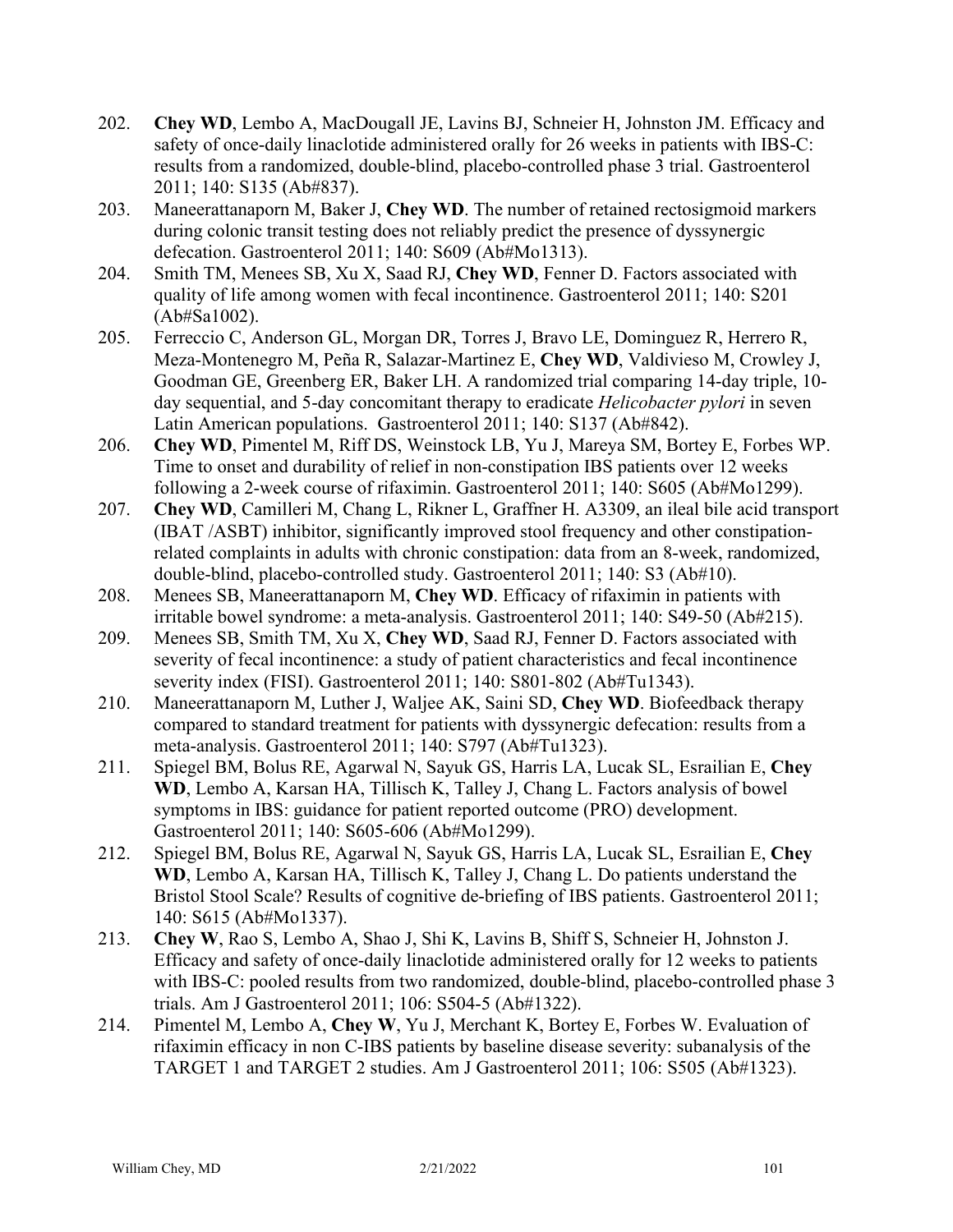- 215. **Chey WD**, Spiegel BM, Lavins BJ, Hao X, Currie MG, Schneier H, Johnston JM. The Effect of Comorbid Psychological Distress on Baseline Irritable Bowel Syndrome with Constipation Symptoms and Response to Linaclotide Treatment. Gastroenterol 2012; 142: S301 (Ab#Sa1421).
- 216. **Chey WD**, Shringarpure R, Nicandro JPA, Chuang E, Olden K. Alosetron Treatment Reduced Health Care Utilization and Improved Symptoms More Effectively Than Traditional Therapy in Women with Severe IBS-D. Gastroenterol 2012; 142: S818 (Ab#Tu1386).
- 217. **Chey WD**, Quigley EM, Lavins BJ, Baird MJ, Fitch DA, Hao X, Shi K, Currie MG, Schneier H, Johnston JM. Effects of 26 Weeks of Linaclotide Treatment on Adequate Relief and IBS Severity in Patients with Irritable Bowel Syndrome with Constipation. Gastroenterol 2012; 142: S817 (Ab#Tu1381).
- 218. Chang L, **Chey WD**, Drossman DA, Lembo A, Pimentel M, Schoenfeld PS, Yu J, Merchant K, Paterson C, Bortey E, Forbes WP. Safety and Tolerability Profile of Rifaximin for Treatment of IBS Without Constipation: Results of a Pooled Analysis of Double-Blind, Placebo-Controlled Randomized Controlled Trials. Gastroenterol 2012; 142: S823 (Ab#Tu1403).
- 219. Baker J, **Chey WD**, Fenner D, Menees SB. Anorectal Manometry Parameters in a Fecal Incontinence Cohort Related to Body Mass Index. Gastroenterol 2012; 142: S904 (Ab#Tu2025).
- 220. Ferch C, **Chey WD**, Saad RJ. The Prevalence and Impact of Lower Gastrointestinal Symptoms in an Ambulatory Elderly Outpatient Population. Gastroenterol 2012; 142: S710-S711 (Ab#Mo1969).
- 221. Rai J, **Chey WD**, Maneerattanaporn M, Baker J, Saad RJ. Do Constipation Symptoms Identify Patients with Dyssynergic Defecation? Gastroenterol 2012; 142: S901 (Ab#Tu2013).
- 222. Locke GR, **Chey WD**, Kurtz CB, Carson R, Baird MJ, MacDougall JE, Jia XD, Currie MG, Schneier H, Johnston JM. Effects of Linaclotide Treatment on Patient-Reported Ratings of Change for Symptoms of Irritable Bowel Syndrome with Constipation (IBS-C): Pooled 12-Week Findings from Two Phase 3 Trials. Gastroenterol 2012; 142: S737 (Ab#Tu1086).
- 223. Schoenfeld PS, **Chey WD**, Lavins BJ, Shiff SJ, Kurtz CB, MacDougall JE, Jia XD, Schneier H, Currie MG, Johnston JM. Linaclotide Significantly Improved Abdominal Pain Compared with Placebo in Patients with Irritable Bowel Syndrome Regardless of Baseline Pain Severity in Two Phase 3 Trials. Gastroenterol 2012; 142: S701 (Ab#Mo1856).
- 224. Jones MP, **Chey WD**, Gong H, Shringarpure R, Chuang E, Singh S, Talley NJ. Psychological Variables Add Incremental Value to Biological Markers in Differentiating IBS from Healthy Volunteers. Gastroenterol 2012; 142: S820 (Ab#Tu1392).
- 225. Lembo A, Chang L, **Chey WD**, Drossman DA, Pimentel M, Schoenfeld PS, Yu J, Merchant K, Paterson C, Bortey E, Forbes WP. Impact of Concurrent use of PPIs or Anti-Depressants on Efficacy of Rifaximin for IBS Without Constipation. Gastroenterol 2012; 142: S824 (Ab#Tu1406).
- 226. Pimentel M, Chang L, **Chey WD**, Drossman DA, Lembo A, Schoenfeld PS, Yu J, Merchant K, Paterson C, Bortey E, Forbes WP. Efficacy of Rifaximin for IBS Without Constipation in Men and Women. Gastroenterol 2012; 142: S182-S183 (Ab#1041).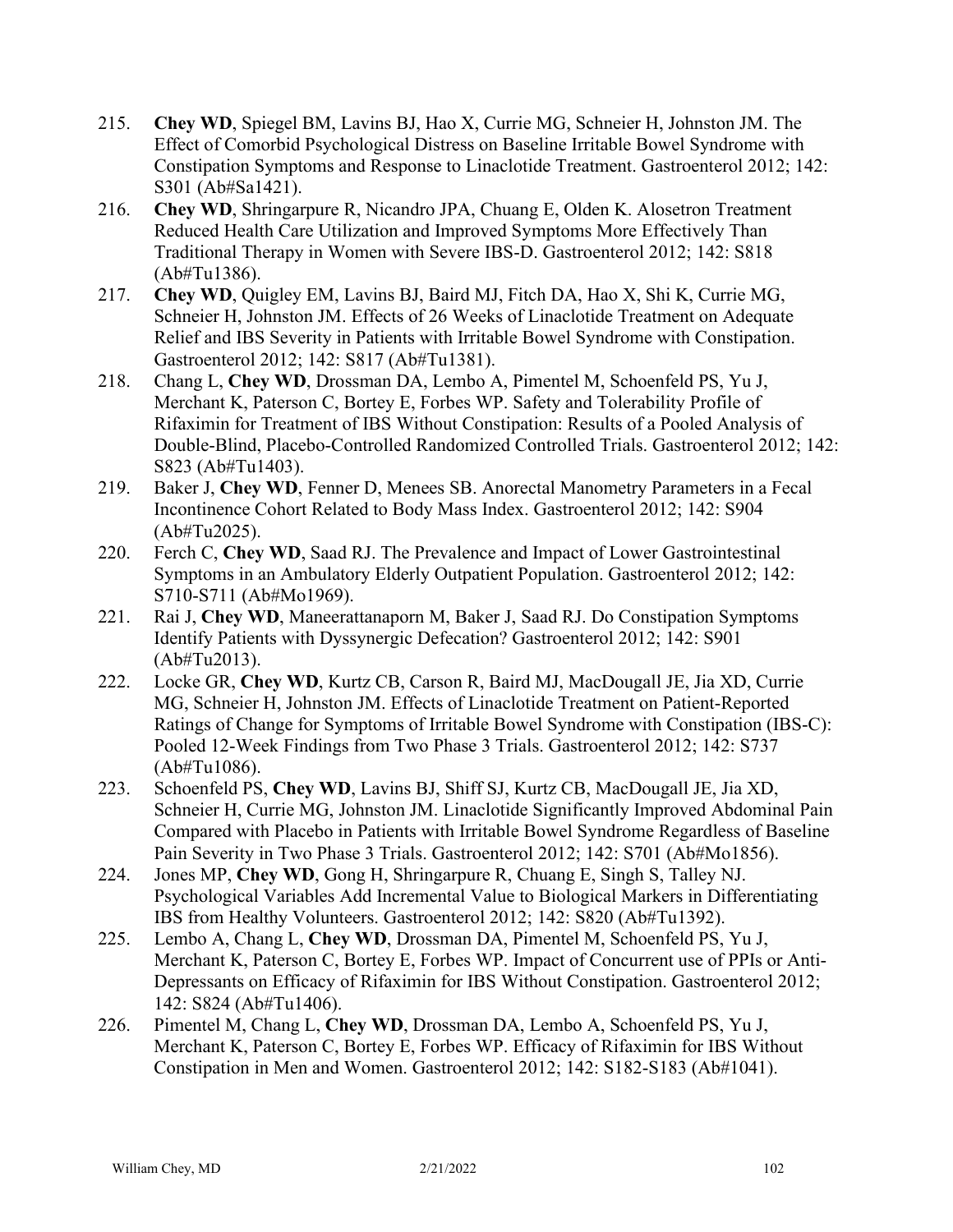- 227. Baker J, Wilding GE, **Chey WD**, Hasler WL. Gastrocolonic Response Activity After Meal Ingestion in Health vs. Constipation: Rigorous Quantification in Relation to Colon Transit and Associated IBS in a Large Cohort. Gastroenterol 2012; 142: S308 (Ab#Sa1448).
- 228. Rubenstein JH, Morgenstern H, **Chey WD**, Murray J, Scheiman JM, Schoenfeld PS, Appelman HD, McMahon LF, Metko V, Near E, Inadomi JM. Acid Reflux, Erosive Esophagitis, and Barrett's Esophagus Are Associated with Different Measures of Abdominal Obesity in Men. Gastroenterol 2012; 142: S754 (Ab#Tu1131).
- 229. Hasler WL, Wilding GE, **Chey WD**, Baker J. Comparison of Sleep Inhibition of Colon Motor Activity in Healthy Humans vs. Patients with Constipation: Relation to Colon Transit, IBS, and Sleep Parameters. Gastroenterol 2012; 142: S833-S834 (Ab#Tu1441).
- 230. Menees SB, Smith TM, Xu X, **Chey WD**, Saad RJ, Fenner D. Depressive Symptoms in Patients with Fecal Incontinence: Is There a Gender Difference? Gastroenterol 2012; 142: S904 (Ab#Tu2024).
- 231. Saad RJ, Semler JR, Wilding GE, **Chey WD**. Advancing Age is Associated With Progressive Delays in Colon Transit in Patients With Chronic Constipation. Gastroenterol 2012; 142: S710 (Ab#Mo1968).
- 232. Morgan DR, Torres J, Greenberg ER, Sexton R, Salazar-Martinez E, Dominguez R, Ferreccio C, Bravo LE, Pena EM, Herrero R, Meza-Montenegro M, Martinez ME, Correa P, **Chey WD**, Valdivieso M, Anderson GL, Baker LH. *H. pylori* Recurrence One Year After Eradication Treatment in a Population Randomized Trial (SWOG S0701) in Seven Latin American Sites. Gastroenterol 2012; 142: S478-S479 (Ab#Su1673).
- 233. Herrero R, Salazar-Martinez E, Sexton R, Morgan DR, Dominguez R, Torres, Ferreccio C, Bravo LE, Martinez ME, Pena EM, Correa P, Valdivieso M, Meza-Montenegro M, Anderson GL, **Chey WD**, Greenberg ER, Crowley J, Baker LH. [Predictors of Success of](http://www.sciencedirect.com/science/article/pii/S001650851260688X)  *Helicobacter pylori* [Eradication Treatment in a Multicentric Randomized Clinical Trial](http://www.sciencedirect.com/science/article/pii/S001650851260688X)  [\(SWOG S0701\) in Latin America.](http://www.sciencedirect.com/science/article/pii/S001650851260688X) Gastroenterol 2012; 142: S183-S184 (Ab#1046).
- 234. Torres J, Morgan DR, Greenberg ER, Salazar-Martinez E, Dominguez R, Ferreccio C, Bravo LE, Pena R, Herrero R, Meza-Montenegro M, Martinez ME, Correa P, Valdivieso M, Anderson GL, **Chey WD**, Crowley J, Baker LH. One-Year Effectiveness and Costs of Six Alternative *H. Pylori* Test/Treat and Retest/Retreat Strategies Using Triple, Concomitant or Sequential Drug Regimens in Seven Latin American Sites (SWOG Trial S0701). Gastroenterol 2012; 142: S115-S116 (Ab#590).
- 235. Dominguez R, Morgan DR, Sexton R, Pena EM, Greenberg ER, Rollan A, **Chey WD**. ROME III Criteria-Based Prevalence of Dyspepsia Symptoms in General Populations in Six Countries in Latin America (SWOG Trial S0701). Gastroenterol 2012; 142: S465 (Ab#Su1618).
- 236. **Chey WD**, Baker JRB, Shifferd J. Assessment of abdominal symptoms before and after biofeedback therapy in patients with dyssynergic defecation. Am J Gastroenterol 2012; 107 (suppl 1): S718 (Ab#1764).
- 237. Kurlander JE, Zhao B, Rupley D, Drossman DA, **Chey WD**. Factors associated with positive and negative patient-physician interactions: Results from focus groups with IBS patients (1598831). Gastroenterol 2013; 144: S572 (Ab#Mo1083).
- 238. **Chey WD**, Webster L, Sostek M, Lappalainen JN, Barker PN, Tack JF. Efficacy and Safety of Naloxegol in Patients with Opioid-Induced Constipation: Results From 2 Prospective, Randomized, Controlled Trials (1594557). Gastroenterol 2013; 144: S159- S160 (Ab#900).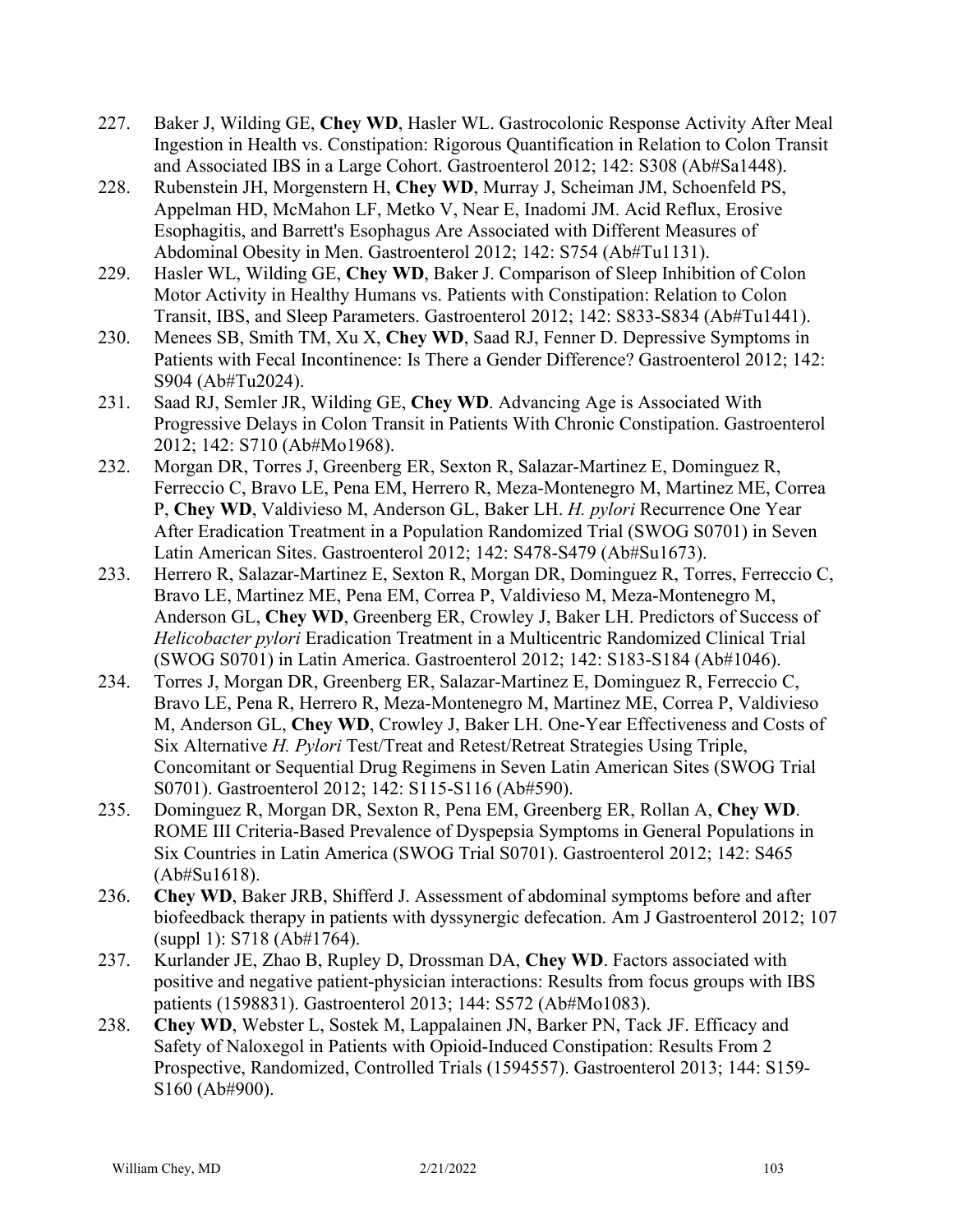- 239. Baker J, Eswaran SL, Rai J, **Chey WD**. Comparison Between Spontaneously Reported Stool Form using the Bristol Stool Form Scale and Stool Form Calculated from a Seven-Day Diary in Patients with Chronic Constipation (1606280). Gastroenterol 2013; 144: S921 (Ab#Tu2075).
- 240. **Chey WD**, Lavins BJ, Shiff SJ, MacDougall JE, Kurts CB, Shi K, Currie MG, Johnston JM. Determining the Minimum Duration for Initial Treatment with Linaclotide in IBS-C Patients: Results from Pooled Phase 3 Trials. Gastroenterol 2013; 144: S537-S538 (Ab#Su2033).
- 241. Saad R, Nahlawi L, **Chey W**. Effect of the chloride channel activator, lubiprostone, on gastrointestinal and colonic transit, motility and pH in patients with the irritable bowel syndrome and constipation (IBS-C). Am J Gastroenterol 2013; 108: S565 (Ab#1872).
- 242. Baker J, **Chey W**. Does rectal hyposensitivity play a role in outlet obstruction constipation? Am J Gastroenterol 2013; 108: S568 (Ab#1879).
- 243. Webster L, **Chey W**, Tack J, Lappalainen J, Barker P, Sostek M. Long-term safety and tolerability of naloxegol in patients with opioid-induced constipation. Am J Gastroenterol 2013; 108: S568-S569 (Ab#1880).
- 244. **Chey W**, Tack J, Webster L, Lappalainen J, Barker P, Sostek M. Naloxegol symptom responder rates in patients with opioid-induced constipation: results from two prospective, randomized controlled trials. Am J Gastroenterol 2013; 108: S570 (Ab#1883).
- 245. **Chey W**, Tack J, Webster L, Barker P, Lappalainen J, Sostek M. Efficacy of naloxegol in a subpopulation of patients with opioid-induced constipation and an inadequate baseline response to laxatives: results from two prospective, randomized controlled trials. Am J Gastroenterol 2013; 108: S570 (Ab#1884).
- 246. **Chey W**, Shiff S, Schneier H, Xinming H, Lavins B, Chickering J, Kurtz, C, Currie M, Johnston J. Two years on linaclotide: tolerability and treatment satisfaction in IBS-C patients with and without diarrhea. Am J Gastroenterol 2014; 109: S530 (Ab#1791).
- 247. **Chey W**, Baker J, Menees S, Maneerattanaporn M, Saad R. Predictive value and interexaminer variability of digital rectal examination for dyssynergic defecation in constipated patients undergoing anorectal manometry. Am J Gastroenterol 2014; 109: S537 (Ab#1814).
- 248. Haefner J, Baker J, **Chey W**, Fairchild P, Berger M. Assessment of sexual function and attitudes in female patients with functional bowel disorders. Am J Gastroenterol 2014; 109: S646 (Ab#2224).
- 249. Nojkov B, Eswaran S, **Chey WD**. Dietary restrictions predict worse disease-specific quality of life in patients with irritable bowel syndrome. Gastroenterol 2014; 146: S199 (Ab#Sa1099).
- 250. Baker J, **Chey WD**, Kao J, Saad R. The impact of helicobacter pylori status following a course of eradication therapy on common gastrointestinal symptoms. Gastroenterol 2014; 146: S564 (Ab#Mo1129).
- 251. Guentner A, Menees S, Saad R, **Chey WD**. How do US gastroenterologist use over-thecounter and prescription laxatives in patients with chronic constipation? Gastroenterol 2014; 146: S194 (Ab#Sa1082).
- 252. **Chey WD**, Baker J, Attari A, Spiegel B, Ashton-Miller J. A glove-based, disposable, pointof service device which allows detailed physiological assessment of the anorectum: A proof of concept study in healthy volunteers. Gastroenterol 2014; 146: S720 (Ab#Mo2022).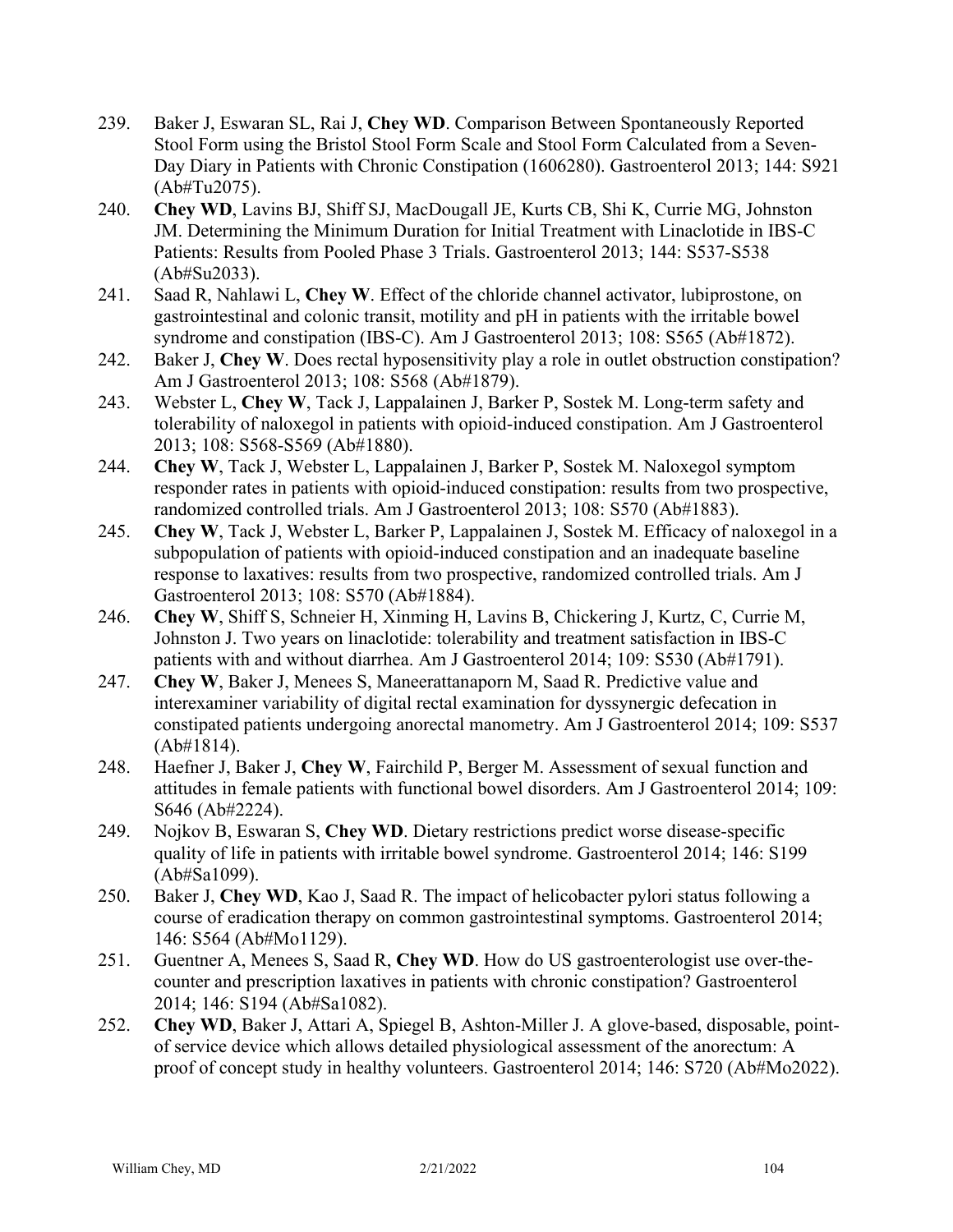- 253. Guentner A, Menees S, Saad R, **Chey WD**. US gastroenterologists' use of over-the-counter medications for gastroesophageal reflux disease (GERD): translating perception to reality. Gastroenterol 2014; 146: S756-S756 (Ab#Tu1111).
- 254. Menees S, Kurlander J, Goel A, Powell C, **Chey WD**. A meta-analysis of the utility of common serum and fecal biomarkers in adults with IBS. Gastroenterol 2014; 146: S194 (Ab#Sa1079).
- 255. Baker J, **Chey WD**, Saad R, Menees S. Effects of vaginal delivery on anorectal parameters and rectal sensation measurements in a fecal incontinence cohort. Gastroenterol 2014; 146: S721 (Ab#Mo2027).
- 256. Guivatchian T, Koeppe E, Foor-Pessin C, **Chey WD**, Eswaran S, Kolars J, Menees S, Rajala M, Rice M, Rizk R, Rubenstein J, Sharma P, Todisco A, Stoffel E. Implementation of a brief familial cancer assessment tool improves surveillance recommendations and identification of patients at increased risk for colorectal cancer. Gastroenterol 2014; 146: S408-S409 (Ab#Su1231).
- 257. Almario C, **Chey WD**, Kaung A, Whitman C, Fuller G, Reid M, Bolus R, Dennis R, Encarnacion R, Martinez B, Talley J, Modi R, Agarwal N, Lee A, Bolus S, Chang L, Spiegel B. Computer Automated Evaluation of Gastrointestinal Symptoms (AEGIS) Outperforms Physician-Documented History of Presenting Illness (HPI): Results of a Blinded Comparison. Gastroenterol 2014; 146: S189 (Ab#Sa1064).
- 258. Nojkov B, **Chey WD**. Effects of age and gender on disease-specific quality of life (QOL) in patients with irritable bowel syndrome (IBS). Gastroenterol 2015; 148: S656 (Ab#Mo1272).
- 259. **Chey WD**, Lembo A, Phillips J, Rosenbaum D. Efficacy and safety of tenapanor in patients with constipation predominant irritable bowel syndrome: a12-week, double-blind, placebo-controlled, randomized phase 2b trial. Gastroenterol 2015; 148: S191-S192 (Ab#1020).
- 260. **Chey WD**, Baker J, Attari A, Ashton-Miller J. A glove-based, disposable, point-of service device which allows physiological assessment of the anorectum: concordance with anorectal manometry in chronic constipation patients. Gastroenterol 2015; 148: S178 (Ab#931).
- 261. Baker J, Haefner J, Fairchild P, **Chey WD**, Saad R, Menees S, Berger M. Assessment of sexual function in relation to a male cohort experiencing functional bowel disorders. Gastroenterol 2015; 148: S307 (Ab#Sa1374).
- 262. Chang L, **Chey WD**, Drossman D, Losch-Beridon T, Wang M, Lichtlen P, Mareya S. Effects of baseline abdominal pain on response to lubiprostone in patients with constipation-predominant irritable bowel syndrome. Gastroenterol 2015; 148: S653 (Ab#Mo1262).
- 263. Spencer M, **Chey WD**, Evans S, Han-Markey T, Ball S, Eswaran S. Differences in nutrient intake between irritable bowel syndrome (IBS) patients and healthy volunteers. Gastroenterol 2015; 148: S489-S490 (Ab#Su1374).
- 264. **Chey WD**, Dove S, Andrae D, Davenport J. Michael, Turner L, Lopez R, Covington P. Eluxadoline demonstrates sustained efficacy for the treatment of diarrhea-predominant irritable bowel syndrome in phase 3 clinical trials. Gastroenterol 2015; 148: S70 (Ab#316).
- 265. **Chey WD**, Chang L, Lembo A, Aggarwal K, Bortey E, Paterson C, Forbes W. Effects of rifaximin on urgency, bloating, and abdominal pain in patients with IBS-D: a randomized, controlled, repeat treatment study. Gastroenterol 2015; 148: S69 (Ab#313).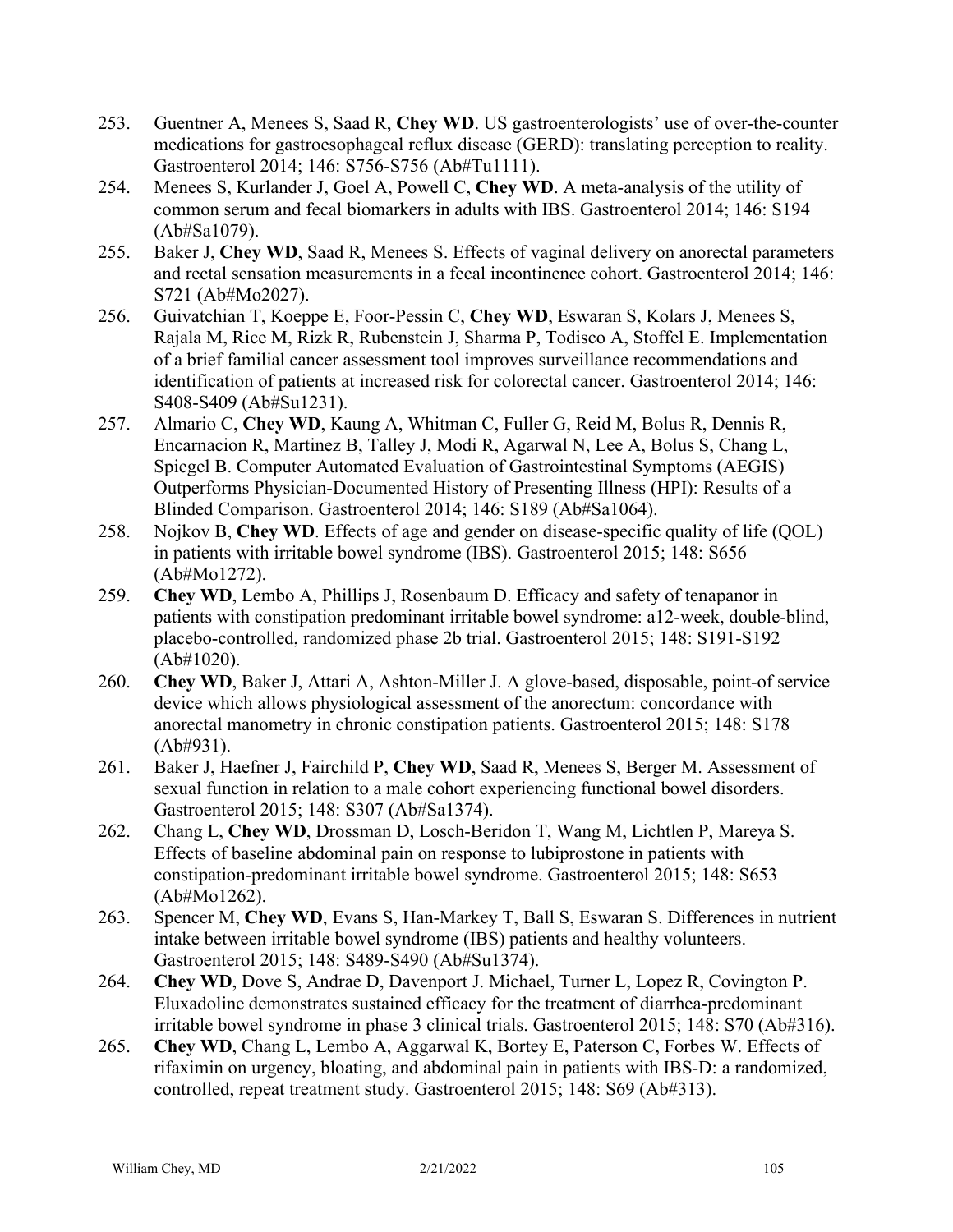- 266. Almario C, **Chey WD**, Iriana S, Whitman C, Fuller G, Reid M, Bolus R, Dennis R, Encarnacion R, Martinez B, Talley J, Modi R, Agarwal N, Lee A, Kubomoto S, Bolus S, Chang L, Spiegel B. Automated evaluation of gastrointestinal symptoms (AEGIS) versus physician identification of gastrointestinal alarm features. Gastroenterol 2015; 148: S205- S206 (Ab#Sa1044).
- 267. Lacy B, **Chey W**, Lembo A, Dove L, Covington P. Eluxadoline demonstrates efficacy for the treatment of irritable bowel syndrome (IBS) with diarrhea (IBS-D) among multiple clinically relevant patient subgroups. Am J Gastroenterol 2015; 110: S747 (Ab#1760).
- 268. **Chey WD**, Lembo A, Wolf R. Infection-related safety profile of rifaximin repeat treatment for diarrhea-predominant irritable bowel syndrome (IBS-D). Am J Gastroenterol 2015; 110: S750 (Ab#1766).
- 269. **Chey WD**, Lembo A, Rosenbaum D. Tenpanor's sustained response in patients with constipation predominant irritable bowel syndrome: post-hoc analysis from a 12-week, double-blind, placebo-controlled, randomized phase 2b trial. Am J Gastroenterol 2015; 110: S756 (Ab#1779).
- 270. Fass R, **Chey WD**, Want M, Mareya S, Losch-Beridon T. Durability and predictability of treatment response to lubiprostone in patients with constipation-predominant irritable bowel syndrome. Am J Gastroenterol 2015; 110: S761 (Ab#1792).
- 271. Spiegel B, Doshi J, Buono J, Taylor D, Goolsby Hunter A, Carson R, Martin C, Buzinec P, Essor B, **Chey WD**. Characteristics Associated with Probiotic Use Among Patients Experiencing Constipation-Related Symptoms: Results from the Contor Study. Am J Gastroenterol 2015; 110: S932 (Ab#2245).
- 272. Taylor C, **Chey WD**, Doshi J, Buono J, Martin C, Buzinec P, Goolsby Hunter A, Carson R, Essor B, Spiegel B. Treatment satisfaction among patients with constipation-related bowel and abdominal symptoms: results from the Contor study. Am J Gastroenterol 2015; 110: S933 (Ab#2246).
- 273. Almario C, **Chey WD**, Khanna D, Whitman C, Fuller G, Reid M, Bolus R, Dinnis B, Encarnacion R, Martinez B, Soares J, Modi R, Agarwal N, Lee A, Kubomato S, Sharma G, Bolus S, Spiegel B. Impact of NIH patient-related outcome measurement information system (PROMIS): gastrointestinal measures on patient outcomes. Am J Gastroenterol 2015; 110: S944 (Ab#2277).
- 274. Almario C, **Chey WD**, Khanna D, Whitman CB, Fuller G, Reid M, Bolus R, Dennis B, Encarnacion R, Martinez B, et al. Impact of NIH Patient-Reported Outcome Measurement Information System (PROMIS ®): Gastrointestinal Measures on Patient Outcomes. Am J Gastroenterol Oct 2015: S944-S945 (Ab#2277).
- 275. Almario CV, **Chey WD**, Spiegel B. Prevalence and Predictors of Irritable Bowel Syndrome in the United States. Gastroenterol Apr 2016; 150: S172 (Ab#822).
- 276. Chey SW, Menees SB, Saini SD, Weissman A, Harris LJ, **Chey WD**. US Primary Care Providers Use of Over-the-Counter Medications for Gastroesophageal Reflux Disease and Chronic Constipation. Gastroenterol Apr 2016; 150: S236-S237 (Ab#Sa1089).
- 277. **Chey WD**, Almario CV, Spiegel B. Differences in Lower and Upper Gastrointestinal Symptoms in Individuals with Constipation Taking and Not Taking Opioids: Results from a Survey of Over 70,000 Persons Residing in the United States. Gastroenterol Apr 2016; 150: S193 (Ab#965).
- 278. Eswaran SL, **Chey WD**, Jackson K, Ball S, Han-Markey T. A Low FODMAP Diet Reduces Abdominal Symptoms to a Greater Degree than Bowel Symptoms in Patients with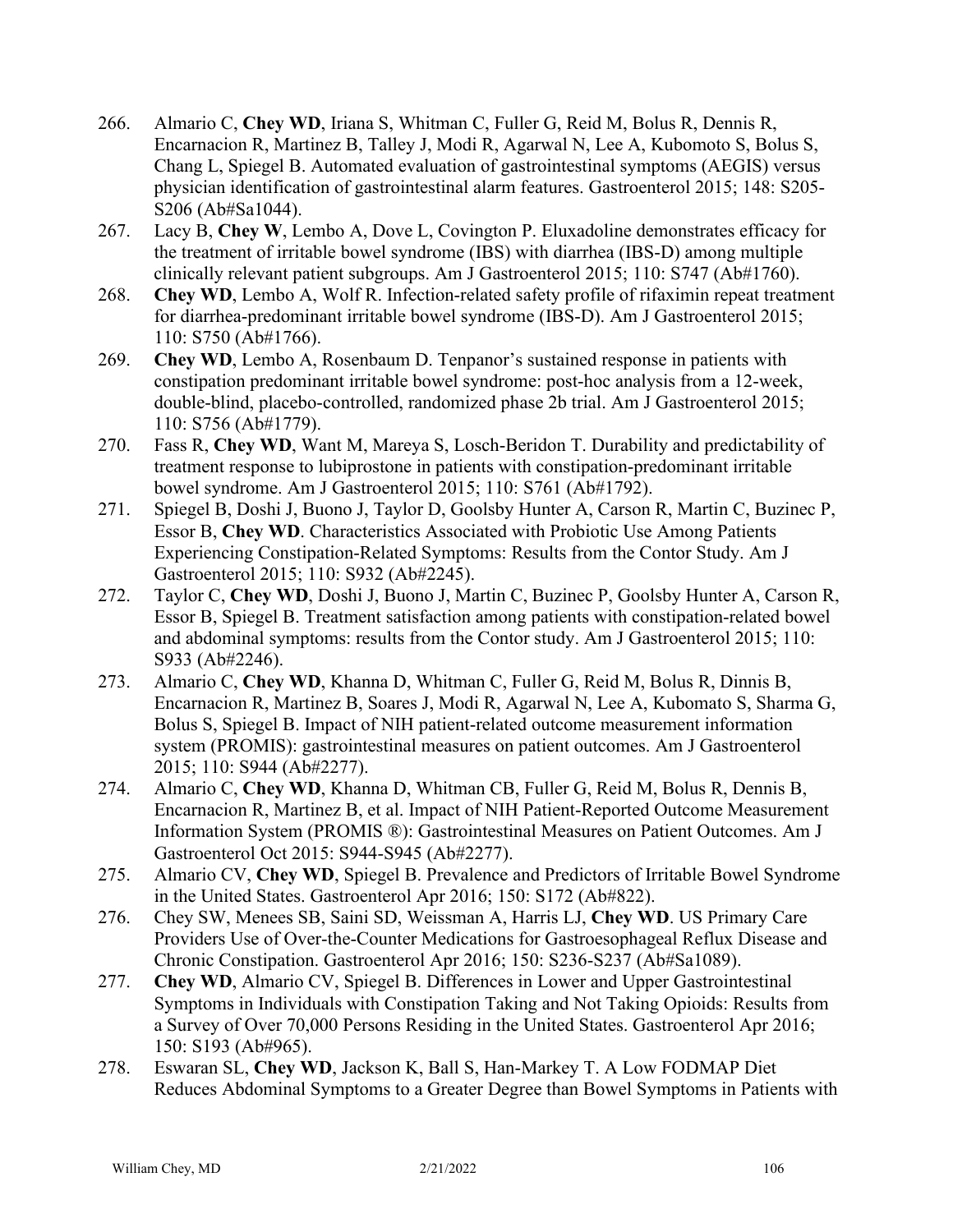Irritable Bowel Syndrome and Diarrhea: Results of Daily Data from a US Randomized Controlled Trial. Gastroenterol Apr 2016; 150: S229-S230 (Ab#1132).

- 279. Eswaran SL, **Chey WD**, Han-Markey T, Jackson K, Ball S. A United States, Randomized, Controlled Trial Comparing the Low FODMAP Diet vs. Modified NICE Guidelines in Adults with IBS-D: Primary and Key Secondary Endpoints. Gastroenterol Apr 2016; 150: S160 (Ab#774).
- 280. Eswaran SL, **Chey WD**, Jackson K, Pillai SG, Chey SW, Han-Markey T. A Low FODMAP Diet Improves Quality of Life, Reduces Activity Impairment, and Improves Sleep Quality in Patients with Irritable Bowel Syndrome and Diarrhea: Results from a US Randomized, Controlled Trial. Gastroenterol Apr 2016; 150: S172 (Ab#821).
- 281. Shah ED, **Chey WD**, Almario CV, Spiegel B. Similarities and Differences in Clinical Phenotype Between Individuals with Irritable Bowel Syndrome with Constipation and Chronic Functional. Gastroenterol Apr 2016; 150: S231 (Ab#1136).
- 282. Zhou SY, Eswaran SL, Wu XY, **Chey WD**, Chung OY. Low FODMAP Diet Modulates Visceral Nociception by Changing Gut Microbiota and Intestinal Permeability in IBS. Gastroenterol Apr 2016; 150: S63-S64 (Ab#261).
- 283. Almario CV, **Chey WD**, Spiegel B. Burden of Gastrointestinal Symptoms in the United States: Results from a Survey of over 71,000 Americans. Gastroenterol Apr 2016; 150: S831-S832) (Ab#Tu1066).
- 284. **Chey WD**, Andrae D, Dove LS, Covington PS. A 1-month Trial with Eluxadoline for IBS-D Predicts a Durable Response: Continuation Analysis of Response in Two Phase 3 Studies. Gastroenterol Apr 2016; 150: S494-S495 (Ab#Su1204).
- 285. Cohen ER, Almario CV, **Chey WD**, Spiegel B. Comparing Irritable Bowel Syndrome Symptoms and Severity Between Men and Women. Gastroenterol Apr 2016; 150: S900 (Ab#Tu1421).
- 286. Freeman AE, Roberts SC, **Chey WD**, Kao JY, Rao K. New Onset Functional GI Disorders Following Fecal Microbiota Transplant for Recurrent Clostridium Difficile Infection-Prevalence and Risk Factors. Gastroenterol Apr 2016; 150: S495 (Ab#Su1206).
- 287. Hosmer A, Baker J, **Chey WD**, Fisher LR, Sheth N, Rice MD. Does Sedation Affect Upper Gastrointestinal Transit and Study Completion Rates Measured by Small Bowel Video Capsule Endoscopy? Gastroenterol Apr 2016; 150: S1016 (Ab#Tu2075).
- 288. Kurlander JE, **Chey WD**, Morris C, Hu YM, Bangdiwala S, Norton NJ, Norton W, Drossman DA. Development and Validation of the Patient-Provider Relationship Scale among Patients with Irritable Bowel Syndrome. Gastroenterol Apr 2016; 150: S900-S901 (Ab#Tu1423).
- 289. Merchant JL, Photenhauer A, Eswaran SL, Jackson K, **Chey WD**. A US, Randomized, Controlled Trial Comparing the Low FODMAP Diet vs NICE Guidelines in Adults IBS-D Adults: Predictive Value of a Tryptophan Hydroxlase 1 (TPH1) Promoter Variant. Gastroenterol Apr 2016; 150: S953 (Ab#Tu1807).
- 290. Nojkov B, Baker J, Saad RJ, **Chey WD**. Dyssynergic Defecation is More Common in Younger Patients with Chronic Constipation in Both Females and Males. Gastroenterol Apr 2016; 150: S539 (Ab#Su1598).
- 291. Pan DN, Almario CV, **Chey WD**, Spiegel B. Prevalence and Severity of Concomitant Gastrointestinal Symptoms in Crohn's Disease. Gastroenterol Apr 2016; 150: S790 (Ab#Mo1839).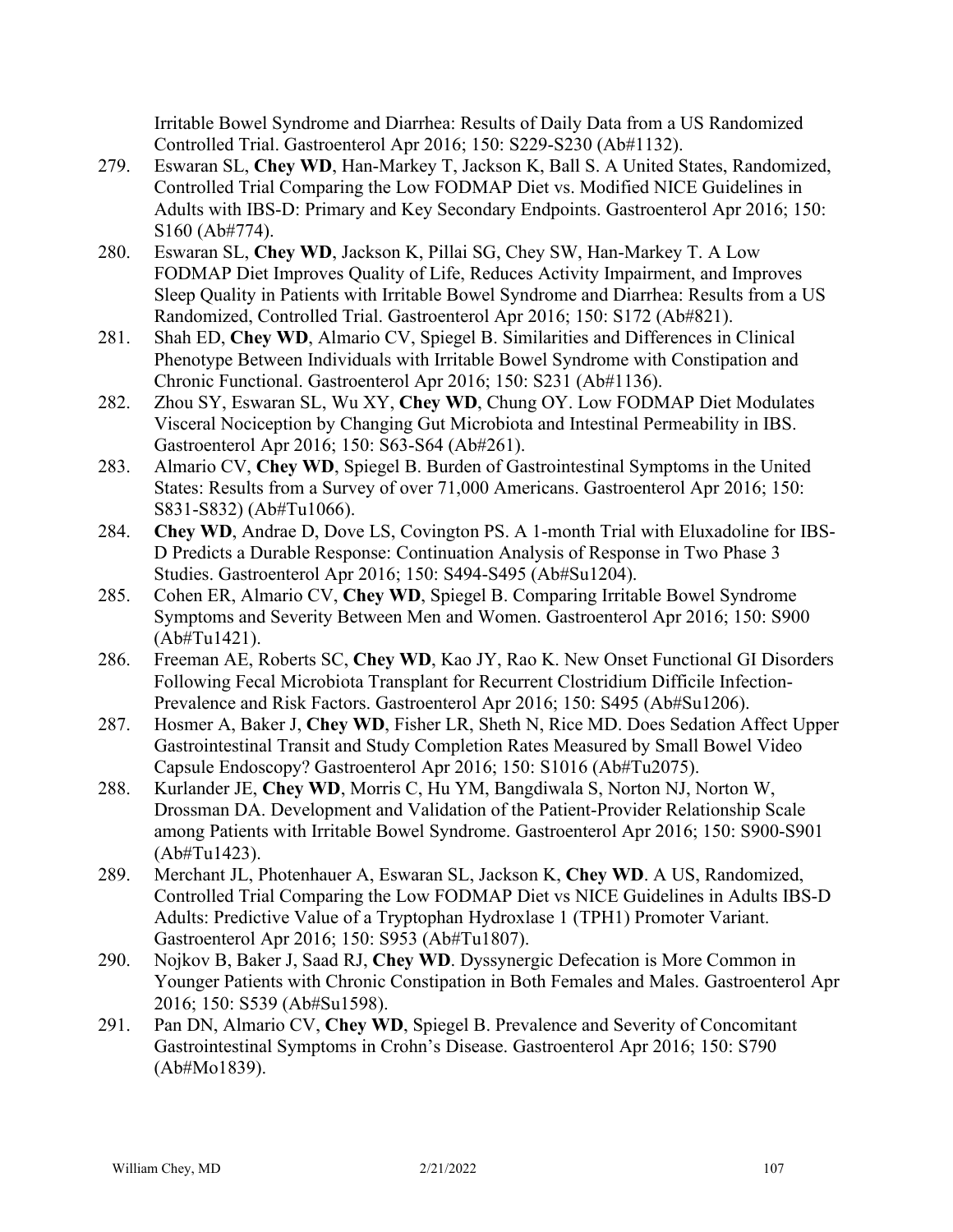- 292. Riehl ME, **Chey WD**, Stidham RW. Comparison of Quality of Life and Treatment Response in IBS and IBD Patients Undergoing GI-Focused Behavioral Health Interventions. Gastroenterol Apr 2016; 150: S443 (Ab#Su1011).
- 293. Zhang A, Almario CV, **Chey WD**, Spiegel B. Prevalence and Severity of Gastrointestinal Symptoms in Cirrhosis. Gastroenterol Apr 2016; 150: S1051-S1052 (Ab#817).
- 294. Irvine AJ, Ford AC, **Chey WD**. Screening for Coeliac Disease in Irritable Bowel Syndrome is Still Worthwhile: An Updated Systematic Review and Meta-Analysis. Gut Jun 2016; 65: A113 (Ab#PTU-117).
- 295. Ahmed S, Almario CV, **Chey WD**, Ahn J, Ko JZ, Robbins L, Spiegel B. Marked Disagreement Between Referring Physicians and Patients' Reason for GI Consultation. Gastroenterol Apr 2016; 150: S234-S235 (Ab#Sa1083).
- 296. Zhou SY, Eswaran SL, Wu X, **Chey WD**, Owyang C. LPS mediated intestinal barrier dysfunction and visceral hypersensitivity in the IBS is prevented by low FODMAP diet. Neurogastroenterol and Motility Aug 2016; 28:9 (Ab#13).
- 297. Baker JR, **Chey WD**, Saad R, Nojkov B. Anorectal Manometry characteristics of constipated fibromyalgia patients in relationship to self-reported abdominal symptom severity. Neurogastroenterol and Motility Aug 2016; 28:34 (Ab#97).
- 298. Abel JL, Taylor DCA, Doshi JA, Martin C, Hunter AG, Essoi B, Buzinec P, Carson RD, Reasner DS, Spiegel B, **Chey WD**, et al. Chronic Constipation and IBS-C Treatment and Outcomes Real World Research Platform (CONTOR): A Large, Longitudinal Observational Study. Am J Gastroenterol Oct 2016; 111: S257 (Ab#563).
- 299. **Chey WD**, Lembo AJ, Rosenbaum D. The Effect of Tenapanor on Global Endpoints in Patients with Constipation Predominant Irritable Bowel Syndrome: Results from a 12- Week, Double-Blind, Placebo-Controlled, Randomized Phase 2b Trial. Am J Gastroenterol Oct 2016; 111: S236 (Ab#520).
- 300. Lacy BE, **Chey WD**, Cash BD, Lembo AJ, Dove LS, Covington PS. Efficacy and Safety of Eluxadoline in IBS-D Patients Who Report Prior Inadequate Symptom Control with Loperamide. Am J Gastroenterol Oct 2016; 111: S249-S250 (Ab#547).
- 301. Menees SB, Almario CV, **Chey WD**, Spiegel B. Prevalence and Predictors of Bowel Incontinence: Results from a US Population-Based Study 2016 ACG Category Award (Functional Bowel Disease). Am J Gastroenterol Oct 2016; 111: S247-S248 (Ab#543).
- 302. Taylor DCA, Abel JL, Spiegel B, Doshi JA, Martin C, Buzinec P, Hunter AG, Essoi B, Reasner DS, Carson RD, Chey WD, et al. Impact of Linaclotide and Stool Form on Bowel Movement Satisfaction in Patients with Irritable Bowel Syndrome with Constipation or Chronic Idiopathic Constipation: Results from the Contor Study. Am J Gastroenterol Oct 2016; 111: S238-S239 (Ab#526).
- 303. Abel J, Taylor DC, Doshi JA, Martin C, Hunter AG, Essoi B, Buzinec P, Carson RT, Reasner DS, **Chey WD**. Differences in Demographic and Symptom-Related Characteristics Among Patients with Irritable Bowel Syndrome with Constipation (IBS-C) and Chronic Idiopathic Constipation (CIC): Results from the CONTOR Study. Gastroenterol Apr 2017; 152: S745 (Ab#Mo1666).
- 304. Almario CV, **Chey WD**, Spiegel B. Prevalence and Predictors of "IBS-Like" Symptoms in the United States: Results from a Survey of over 71,000 Americans. Gastroenterol Apr 2017; 152: S67-S68 (Ab#258).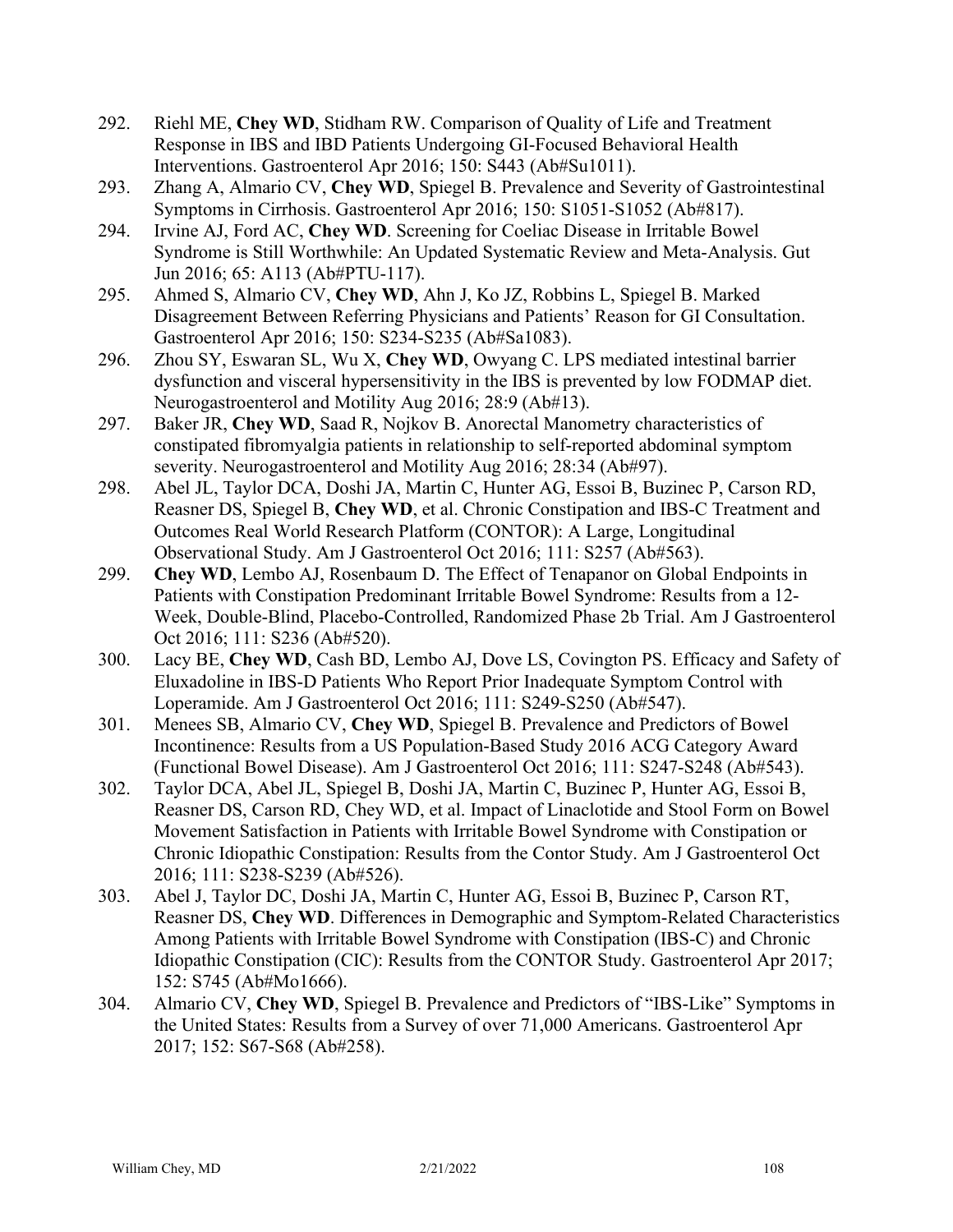- 305. Baker J, Saad RJ, Menees SB, Eswaran SL, Lee A, **Chey WD**, Nojkov B. Symptom and Anorectal Manometry Characteristics of Constipated Patients with Fibromyalgia. Gastroenterol Apr 2017; 152: S508 (Ab#Su1521).
- 306. **Chey WD**, Chamberlin P, Bochenek W, Tripp K, Higgins CS, Omniewski N, Fox SM, Hall M, Hashash A, Miller M, et al. Targeted Delivery of Linaclotide to Specific Areas of the Intestine Affects Clinical Efficacy in Patients with Irritable Bowel Syndrome with Constipation (IBS-C). Gastroenterol Apr 2017; 152: S1314-S1315 (Ab#Tu2013).
- 307. **Chey WD**, Lacy BE, Cash BD, Epstein M, Shah SM. yy Randomized Controlled Trial to Assess the Efficacy & Safety of Caraway Oil/L-Menthol Plus Usual Care Polypharmacy vs. Placebo Plus Usual Care Polypharmacy for Functional Dyspepsia. Gastroenterol Apr 2017; 152: S306 (Ab#Sa1618).
- 308. **Chey WD**, Lacy BE, Cash BD, et al. Efficacy of Caraway Oil/L-Menthol Plus Usual Care vs. Placebo Plus Usual Care, in Functional Dyspepsia Patients with Post-Prandial Distress (PDS) or Epigastric Pain (EPS) Syndromes: Results from a US RCT. Gastroenterol Apr 2017; 152: S307 (Ab#Sa1619).
- 309. Eswaran SL, **Chey WD**, Jackson K, Han-Markey T. The Low Fodmap Diet is Equally Efficacious in IBS-D Patients with and without Baseline Anxiety: A Post-Hoc Analysis from a US Randomized, Controlled Trial. Gastroenterol Apr 2017; 152: S719 (Ab#Mo1562).
- 310. Eswaran SL, Merchant JL, Photenhauer A, Jackson K, Madriaga D, Selvaraj FM, Princen F, **Chey WD**. Tryptophan Hydroxlase 1 (TPH1) Promoter Genotype but not Serum Serotonin Levels Identify IBS-D Patients More Likely to Benefit from the Low FODMAP Diet. Gastroenterol Apr 2017; 152: S69 (Ab#262).
- 311. Eswaran SL, Selvaraj FM, Princen F, Tooker P, Harvie G, **Chey WD**. Serum 7C4 Levels Decrease After Low FODMAP Diet in IBS Patients: A Potential Mechanism for Benefit. Gastroenterol Apr 2017; 152: S160 (Ab#733).
- 312. Lacy BE, **Chey WD**, Cash BD, Epstein M, Shah SM. yy A Caraway Oil/Menthol Combination Improves Functional Dyspepsia (FD) Symptoms within the First 24 Hours: Results of a Randomized Controlled Trial, Which Allowed Usual FD Treatments. Gastroenterol Apr 2017; 152: S307 (Ab#Sa1620).
- 313. Lubarda J, Warters M, Chatterjee P, Cash BD, **Chey WD**. How is OIC Diagnosed and Managed? Insights from a Virtual Patient Simulation. Gastroenterol Apr 2017; 152: S230 (Ab#Sa1131).
- 314. Menees SB, Almario CV, Spiegel B, **Chey WD**. Sex Differences in Fecal Incontinence: Results from a US Population-Based Study. Gastroenterol Apr 2017; 152: S308-S309 (Ab#Sa1623).
- 315. Nojkov B, Baker J, Lee A, Eswaran SL, Menees SB, Saad RJ, **Chey WD**. Impact of Age and Gender to Severity of Constipation-Related Symptoms and Quality of Life Indices in Patients with Chronic Idiopathic Constipation. Gastroenterol Apr 2017; 152: S514 (Ab#Su1539).
- 316. Shah ED, **Chey WD**, Stidham RW. Assessing Long-Term Persistence with Pharmacotherapy for Constipation-Predominant Irritable Bowel Syndrome and Functional Constipation in Clinical Practice: A Retrospective Cohort Analysis. Gastroenterol Apr 2017; 152: S713 (Ab#Mo1546).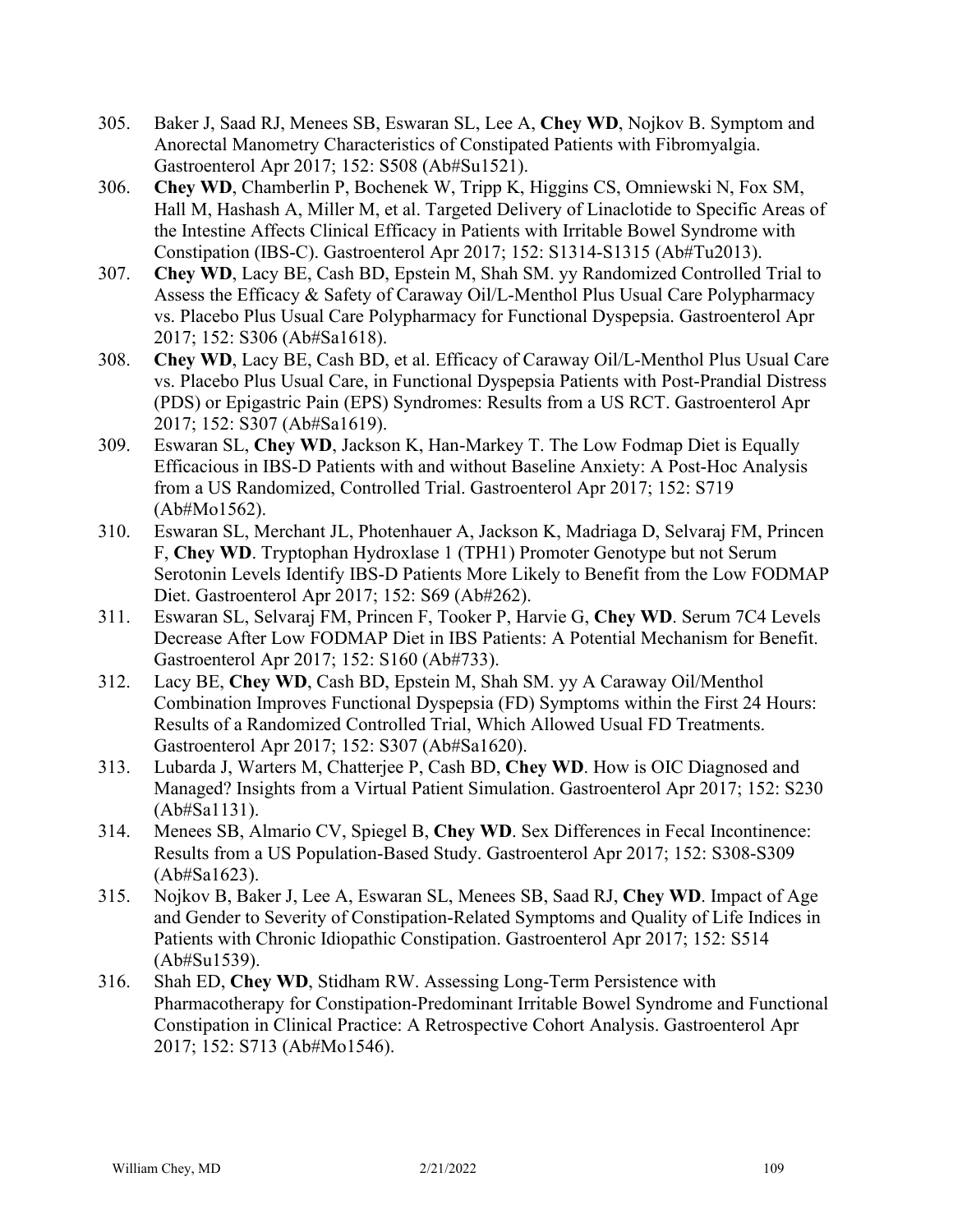- 317. Shah ED, Almario CV, Spiegel B, **Chey WD**. Patients with IBS-C Report More Severe, Bothersome, Frequent and Diffuse Abdominal Pan vs. INS-D: Results of a Nationwide Population-Based Study. Gastroenterol Apr 2017; 152: S712-S713 (Ab#Mo1545).
- 318. Shah ED, Farida J, **Chey WD**. A Systematic Review and Meta-Analysis to Determine Whether Balloon Expulsion Testing Might be an Appropriate Initial Office-Based Test for Dyssynergic Defecation. Gastroenterol Apr 2017; 152: S315 (Ab#Sa1638).
- 319. Shah ED, Andraska E, Li J, Zhang S, **Chey WD**. How Cost Affects the Treatment Choice for Irritable Bowel Syndrome with Diarrhea Patients: A Cost-Effectiveness Analysis of Tricyclic Agents and Rifaximin. Gastroenterol Apr 2017; 152: S118 (Ab#515).
- 320. Brenner D, **Chey WD**, Dove LS, Andrae D, Gutman CR, Covington PS. Using Radar Plots to Display Disparate Global Effects of Eluxadoline in Patients with Irritable Bowel Syndrome with Diarrhea. Am J Gastroenterol Oct 2018; 112: S255-S256 (Ab#486).
- 321. **Chey WD**, Lembo AJ, Korner P, Yan A, Rosenbaum DP. Efficacy and Safety of Tenapanor in Patients with Constipation Predominant Irritable Bowel Syndrome: A 12 week, Double-Blind, Placebo-Controlled, Randomized Phase 3 Trial. Am J Gastroenterol Oct 2017; 112: S226-S227 (Ab#421).
- 322. **Chey WD**, Lacy BE, Cash BD, Epstein M, Shah SM. Rapid Relief of Functional Dyspepsia Symptoms with a Novel Formulation of Caraway Oil and L-menthol: Outcomes from a Self-Reported Patient Outcomes Study. Am J Gastroenterol Oct 2017; 112: S663 (Ab#1209).
- 323. **Chey WD**, Bochenek W, Tripp KJ, Higgins CS, Fox SM, Cronin JA, Chamberlin P. Effect of Linaclotide DR1, a Delayed-Release Formulation of Linaclotide, in IBS-C Patients: Analysis of Symptom Improvement Using Responder Radar Plots. Am J Gastroenterol Oct 2017; 112: S236-S237 (Ab#445).
- 324. Farida JP, Shah ED, Ball S, **Chey WD**, Eswaran S. Micronutrient Intake Changes with the Low FODMAP and mNICE Diets. Am J Gastroenterol Oct 2017; 112: S247 (Ab#468).
- 325. Lenhart A, Ferch C, Shaw M, **Chey WD**. Use of Dietary Management for Irritable Bowel Syndrome: Results of a Survey of Over 1,500 Members of the American College of Gastroenterology. Am J Gastroenterol Oct 2017; 112: S250-S251 (Ab#475).
- 326. Lubarda J, Chatterjee P, Muino J, **Chey WD**. Improving Diagnosis and Management of IBS-D Through Continuing Medical Education. Am J Gastroenterol Oct 2017; 112: S1468 (Ab#2699).
- 327. Menees S, Almario C, Spiegel BM, **Chey WD**. Does Obstetrical History Impact Women's FI PROMIS Severity Scores? Am J Gastroenterol Oct 2017; 112: S248-S249 (Ab#471).
- 328. Pambianco DJ, Adler DG, Cash BD, **Chey WD**, DeVault K, Karlitz JJ, Knapple W, Leavitt J, Oxentenko AS, Shah NL, et al. Gastroenterologists Attitudes about Maintenance of Certification: A Multi-Practice National Survey. Am J Gastroenterol Oct 2017; 112: S607- S608 (Ab#1110).
- 329. Quigley E, Camilleri M, Yishai R, **Chey WD**, Morliere C, Misra B, Lane P, et al. A Comparison of the Efficacy and Safety of 2 Dosing Regimens, 2 and 5 Times per Week, of an Intraluminal Vibrating Capsule in the Management of Chronic Idiopathic Constipation. Am J Gastroenterol Oct 2017; 112: S226 (Ab #420).
- 330. Shah ED, Eswaran S, **Chey WD**. How Cost-Effectiveness Impacts Treatment Choice in Irritable Bowel Syndrome: A Cost-Effectiveness Analysis of Guideline Recommended Over-the-Counter Treatments and Low FODMAP Diet from a Patient Perspective. Am J Gastroenterol Oct 2017; 112: S618 (Ab#1132).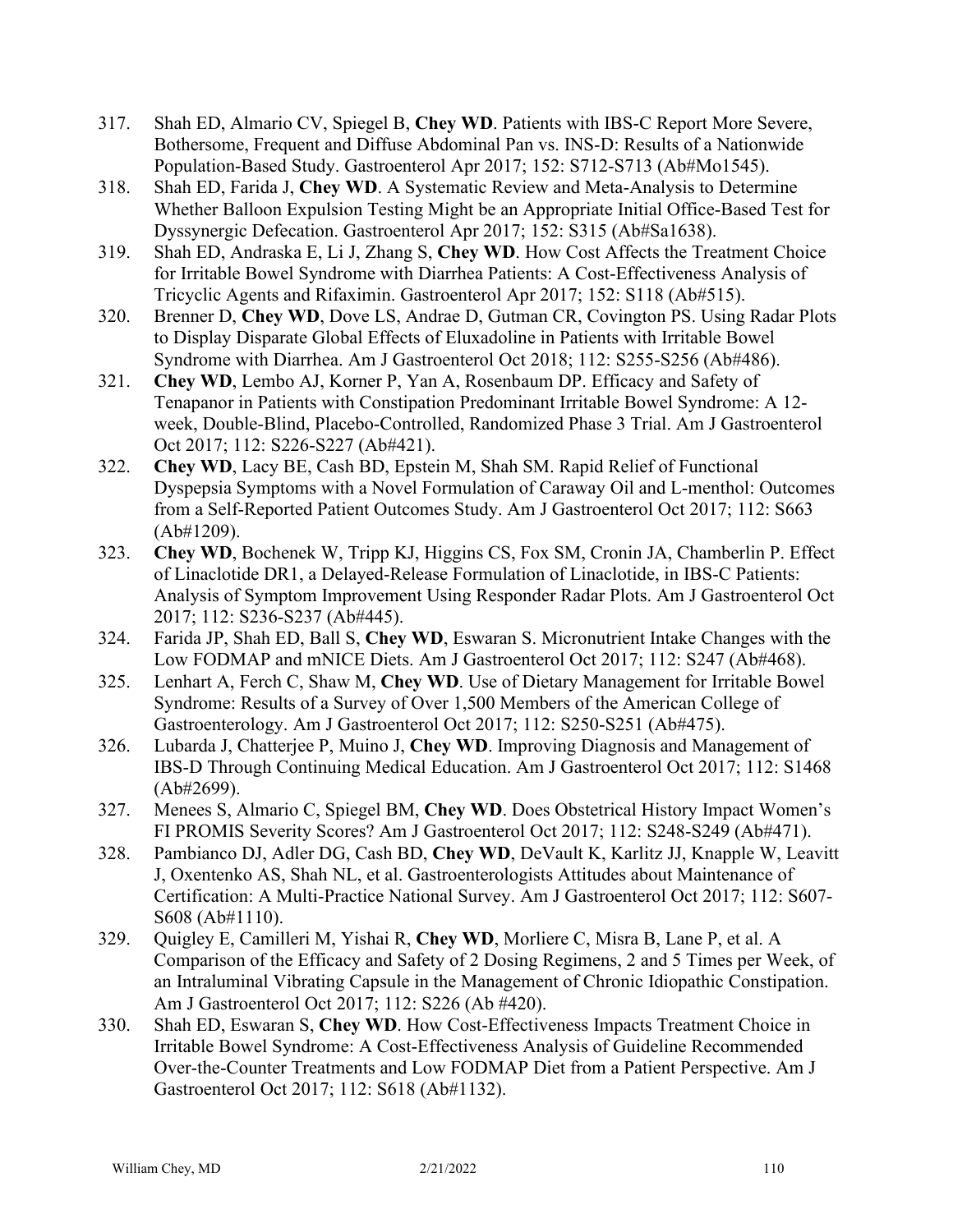- 331. Shah ED, Almario C, Spiegel BM, **Chey WD**. Constipation Symptoms Differ Between Individuals with Irritable Bowel Syndrome with Constipation and Chronic Idiopathic Constipation. Am J Gastroenterol Oct 2017; 112: S241-S242 (Ab#456).
- 332. Shah ED, Eswaran S, **Chey WD**. Understanding How Low FODMAP Diet Fits into the IBS Treatment Paradigm: A Cost-Effectiveness Analysis of Low FODMAP Diet versus Guideline-Recommended Prescription Therapy. Am J Gastroenterol Oct 2017; 112: S242 (Ab#457).
- 333. Taylor DCA, Abel JL, Doshi JA, Martin C, Hunter AG, Essoi B, Korrer S, Carson RT, Reasner DS, **Chey WD**. Impact of Stool Consistency on Bowel Movement Satisfaction in IBS-C or CIC Patients Treated with Linaclotide or Other Medications: Results from the CONTOR Study. Am J Gastroenterol Oct 2017; 112: S228 (Ab#425).
- 334. Baker J, **Chey WD**, Lee A, Amat L, Saad R, Harer K, Hasler WL. Comparative Quantitative Analysis Between the North American Consensus Positive Hydrogen Breath Test – Small Intestinal Bacterial Overgrowth Versus Traditional Thresholds. Gastroenterol May 2018; 154: S957 (Ab#Tu1584).
- 335. Baker J, Read AJ, Rubenstein J, Saini S, **Chey WD**, Kurlander JE, Chen JW. Trends in utilization of Esophageal Manometry and Ambulatory Reflux Monitoring. Gastroenterol May 2018; 154: S742-743 (Ab#Mo1529).
- 336. **Chey WD**, Lembo AJ, Yan A, Rosenbaum DP. Efficacy and Safety of Tenapanor in Patients with Constipation Predominant Irritable Bowel Syndrome: A 6-month, Doubleblind, Placebo-controlled Phase 3 Trial (T3MPO-2). Gastroenterol May 2018; 154: S1362 (Ab#885).
- 337. Dionne JC, Ford AC, Yuan YH, **Chey WD**, Quigley EM, Moayyedi P. Exclusion Diets and Irritable Bowel Symptoms: A systematic Review and Meta-Analysis. Gastroenterol May 2018; 154: S783 (Ab#Mo1648).
- 338. Jou J, Suresh S, Stidham RW, **Chey WD**, Shah, ED. Mood Disorders do not Appear to Impact Discontinuation of Chronic Pharmacotherapy for IBS with Constipation and Chronic Constipation. Gastroenterol May 2018; 154: S976 (Ab#Tu1634).
- 339. Maneerattanaporn M, Boonanuwat R, Kriengsinyos W, **Chey WD**. The Impact of High vs. Low Fodmap Diet on GI Symptoms and Breath Hydrogen & Methane Excretion in Thai Healthy Volunteers and Subjects with Functional Floating. Gastroenterol May 2018; 154: S865 (Ab#Mo1962).
- 340. Menees SB, Baker J, **Chey WD**. What is the Prevalence of Dyssynergic Defecation in Patients with Fecal Incontinence Undergoing High Resolution Anorectal Manometry? Gastroenterol May 2018; 154: S551 (Ab#Su1620).
- 341. Jusufagic A, Dzubur E, Almario CV, Howard A, Martinez MB, **Chey WD**, Spiegel B. Validation and feasibility of a Food and Symptom Tracker (FAST) Score using a Mobile Health Application. Gastroenterol May 2018; 154: S867 (Ab#Mo1965).
- 342. Menees SB, Baker J, **Chey WD**. Gender Difference in Patients with Fecal Incontinence: Symptom Severit, Quality of Life, and HR Anorectal Manometry Results. Gastroenterol May 2018; 154: S550-S551 (Ab#Su1619).
- 343. Riehl ME, Stidham RW, Goldstein C, Kinnucan JA, **Chey WD**. The Impact of a GI-Specific Behavioral Intervention on Sleep Quality in Functional Bowel Disorder Patients. Gastroenterol May 2018; 154: S539 (Ab#Su1591).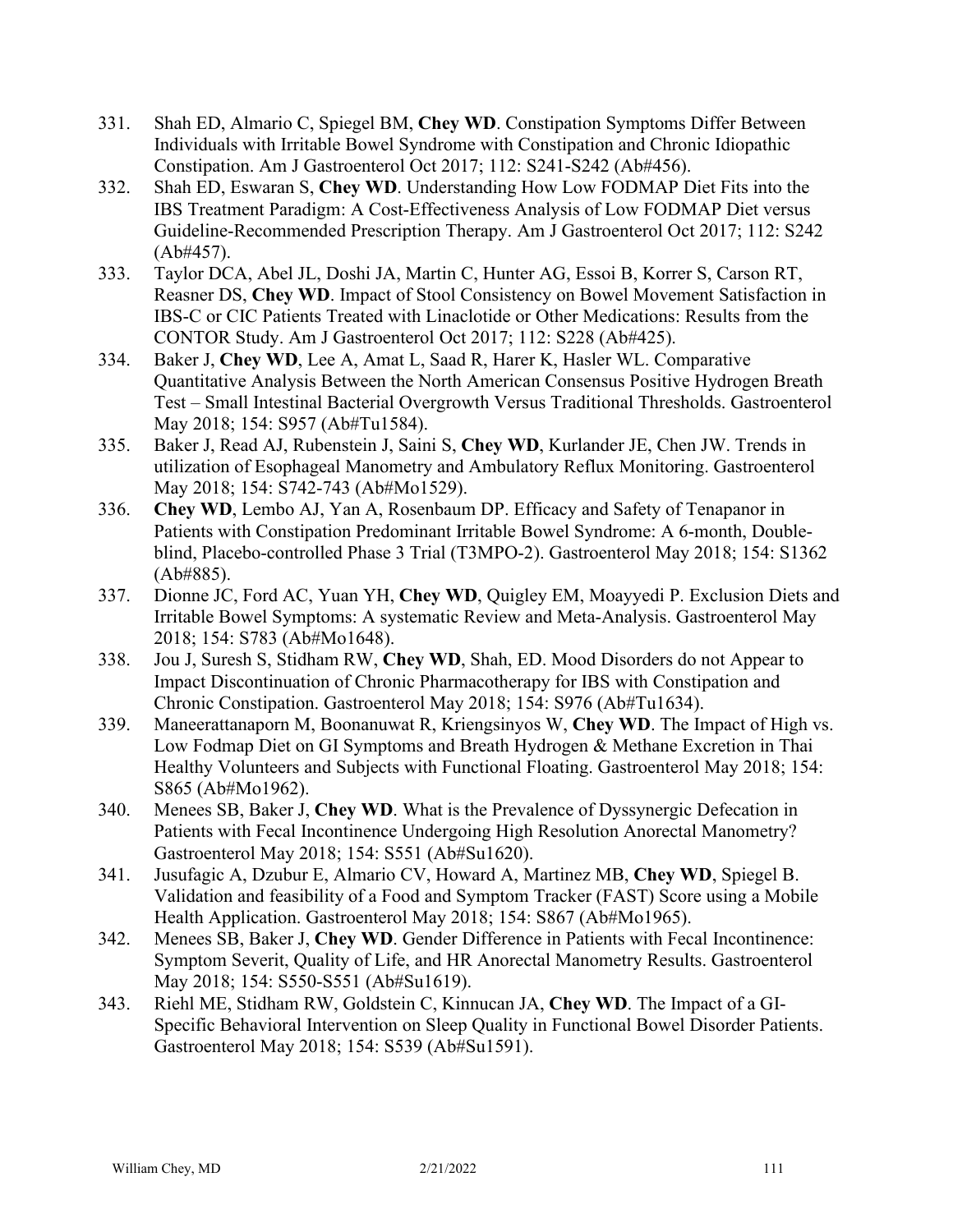- 344. Ritter AJ, **Chey WD**, Foyt HL, Sandborn WJ, Savaiano DA. Improvement of Clinical Symptoms of Lactose Intolerance with a Novel Prebiotic Galacto-Oligosaccharide, RP-G28. Gastroenterol May 2018; 154: S1047 (Ab#Tu1884).
- 345. Ritter AJ, **Chey WD**, Foyt HL, Lundy JJ, Coon CD, Savaiano DA. A Novel Tool to Assess Symptoms of Lactose Intolerance and Define Meaningful Patient Benefit. Gastroenterol May 2018; 154: S683 (Ab#Mo1048).
- 346. Simmer S, **Chey WD**, Eswaran SL, Ranagan J, Petrucelli S. Is Sucrase-Isomaltase Deficiency an Under-Recognized Cause of IBS-D Symptoms? Gastroenterol May 2018; 154: S867 (Ab#Mo1966).
- 347. Spechler SJ, Lee RH, Smith BR, Mashimo H, Sanchez V, Dunbar KB, Pham T, Murthy UK, Kim T, Jackson CS, **Chey WD**, et al. A VA Cooperative, Randomized Trial of Medical and Surgical Treatments for Patients with Heartburn that is Refractory to Proton Pump Inhibitors. Gastroenterol May 2018; 154: S129 (Ab#615).
- 348. Spechler SJ, Lee RH, Smith BR, Mashimo H, Sanchez V, Dunbar KB, Pham T, Murthy UK, Kim T, Jackson CS, **Chey WD**, et al. Characterization of Conditions Underlying Heartburn Refractory to Proton Pump Inhibitors (PPIS) in a VA Cooperative Study of Medical and Surgical Treatments for PPI-Refractory Heartburn. Gastroenterol May 2018; 154: S101-S102 (Ab#444).
- 349. Suresh S, Jou J, Stidham RW, **Chey WD**, Shah ED. Evaluating Why and When Patients Discontinue Chronic Therapy for IBS with Constipation and Chronic Constipation: A Real-World Experience. Gastroenterol May 2018; 154: S93 (Ab#387).
- 350. Taylor DCA, Abel JL, Doshi JA, Martin C, Hunter AG, Essoi B, Korrer S, Carson RT, Reasner DS, **Chey WD**. Effect of stool consistency on bowel movement satisfaction in patients with Irritable Bowel Syndrome with constipation or chronic idiopathic constipation: results from the CONTOR study. Neurogastroenterology and Motility Aug 2018; 30: S1 (Ab#394).
- 351. Baker J, Nojkov B, Saad RJ, Menees S, Eswaran S, Lee A, Harer KN, **Chey WD**: Are dyssynergic defecation and altered rectal sensation under-recognized cause of chronic constipation in patients taking opioids?, Digestive Diseases Week, San Diego, CA, 2019.
- 352. Harer K, Jagielski C, Riehl M, **Chey W**: Avoidant/restrictive food intake disorder among adult gastroenterology behavioral health patients: Demographic and clinical characteristics, Digestive Diseases Week, San Diego, CA, Gastroenterology, 156, 6, S53, 2019.
- 353. Nojkov B, Dolan R, Liu J, Appelman H, Wang T, Sturm M, **Chey WD**: Confocal laser endomicroscopy in patients with functional dyspepsia: Does "leaky gut" play a role?, Digestive Diseases Week, San Diego, CA, 2019.
- 354. Shah E, Gibson P, Muir J, Eswaran S, **Chey WD**: How cost affects treatment choice for irritable bowel syndrome with diarrhea: A cost-effectiveness analysis of guidelinerecommended treatment interventions to determine appropriate order of therapy in clinical practice, Digestive Diseases Week, San Diego, CA, Gastroenterology, 156, 6, S573-S574, 2019.
- 355. Jagielski CH, Riehl ME, **Chey WD**: How often do gastroenterologist's screen for psychological trauma? Identifying the unmet need., Digestive Diseases Week, San Diego, CA, Gastroenterology, 156, 6, S1060- S1061, 2019.
- 356. Baker J, Watts L, Hasler W, Harer KN, Menees S, Eswaran S, Lee A, **Chey WD**: Understanding how differences in socioeconomic status, education, and age influence treatment choice in IBS patients, Digestive Diseases Week, San Diego, CA, 2019.